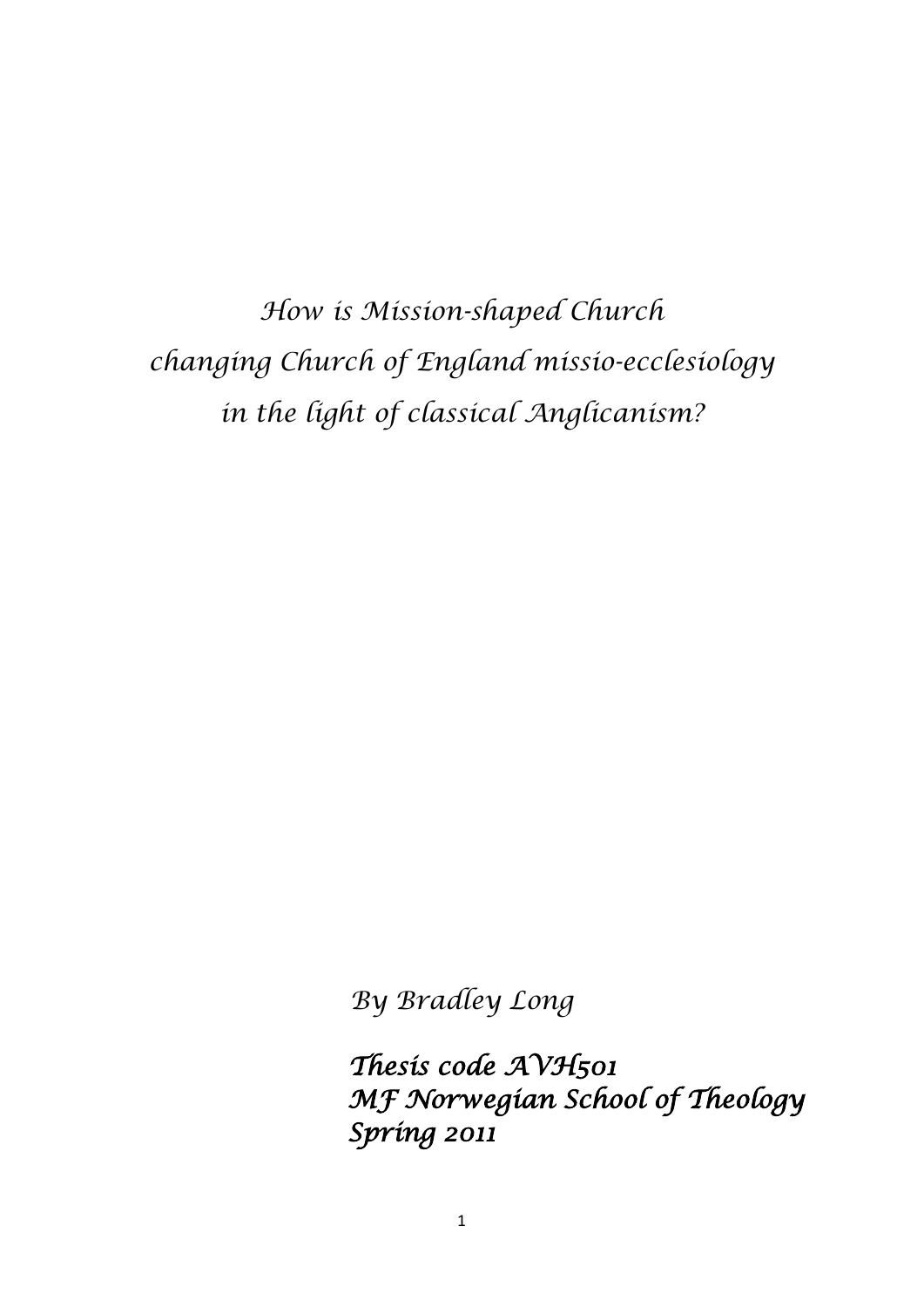*Thus says the Lord: Stand at the crossroads, and look, and ask for the ancient paths, where the good way lies; and walk in it, and find rest for your souls.* 

*(Jeremiah 6.16)*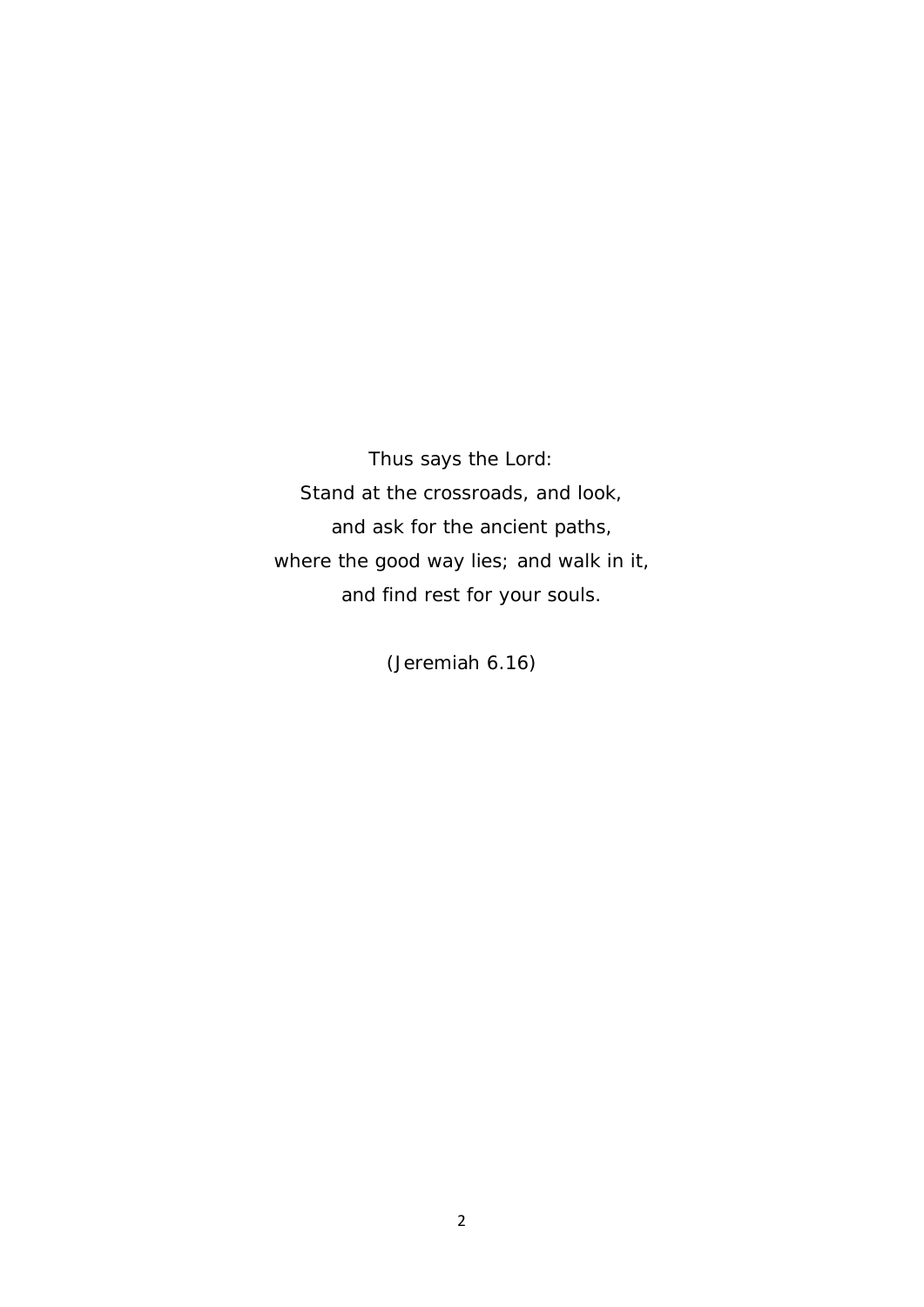# *Contents*

# *1.0 Introduction*

| 1.1 Setting the scene             | $5-6$     |
|-----------------------------------|-----------|
| 1.2 Research question and purpose | 6-9       |
| 1.3 Methodology                   | $9 - 10$  |
| 1.4 Sources                       | $10 - 14$ |

# *2.0 Missio-ecclesiological overview*

2.1 John William's six approaches to Future Church

| 2.1.1 Retrieving the Tradition | 15    |
|--------------------------------|-------|
| 2.1.2 Local Ministry           | 15    |
| 2.1.3 Mission-shaped Church    | 15-16 |
| 2.1.4 Fresh Expressions        | 16    |
| 2.1.5 Post-Christendom         | 16    |
| 2.1.6 Emergent Churches        | 16    |

2.2 Luke Bretherton and Andrew Walker's

Four Streams of contemporary Church

| 2.2.1 Inherited Church                             | 17    |
|----------------------------------------------------|-------|
| 2.2.2 Mission-shaped Church                        | 17    |
| 2.2.3 Fresh Expressions                            | 17    |
| 2.2.4 Emerging Church                              | 17-18 |
| 2.3 Evaluating the missio-ecclesiological overview | 18-19 |
| 2.4 Paradigm conflicts                             | 19-22 |

# *3.0 How is MSC changing Church of England Missioecclesiology in the light of classical Anglicanism?*

| 3.1 Methodology of MSC                | 23-24     |
|---------------------------------------|-----------|
| 3.2 Sociological analysis             | 24-27     |
| 3.3 Contextual theology               | 27-29     |
| 3.4 Liberation Theology               | $29 - 32$ |
| 3.5 Present Experience                | $33 - 37$ |
| 3.6 Mixed economy or mixed economies? | 37-41     |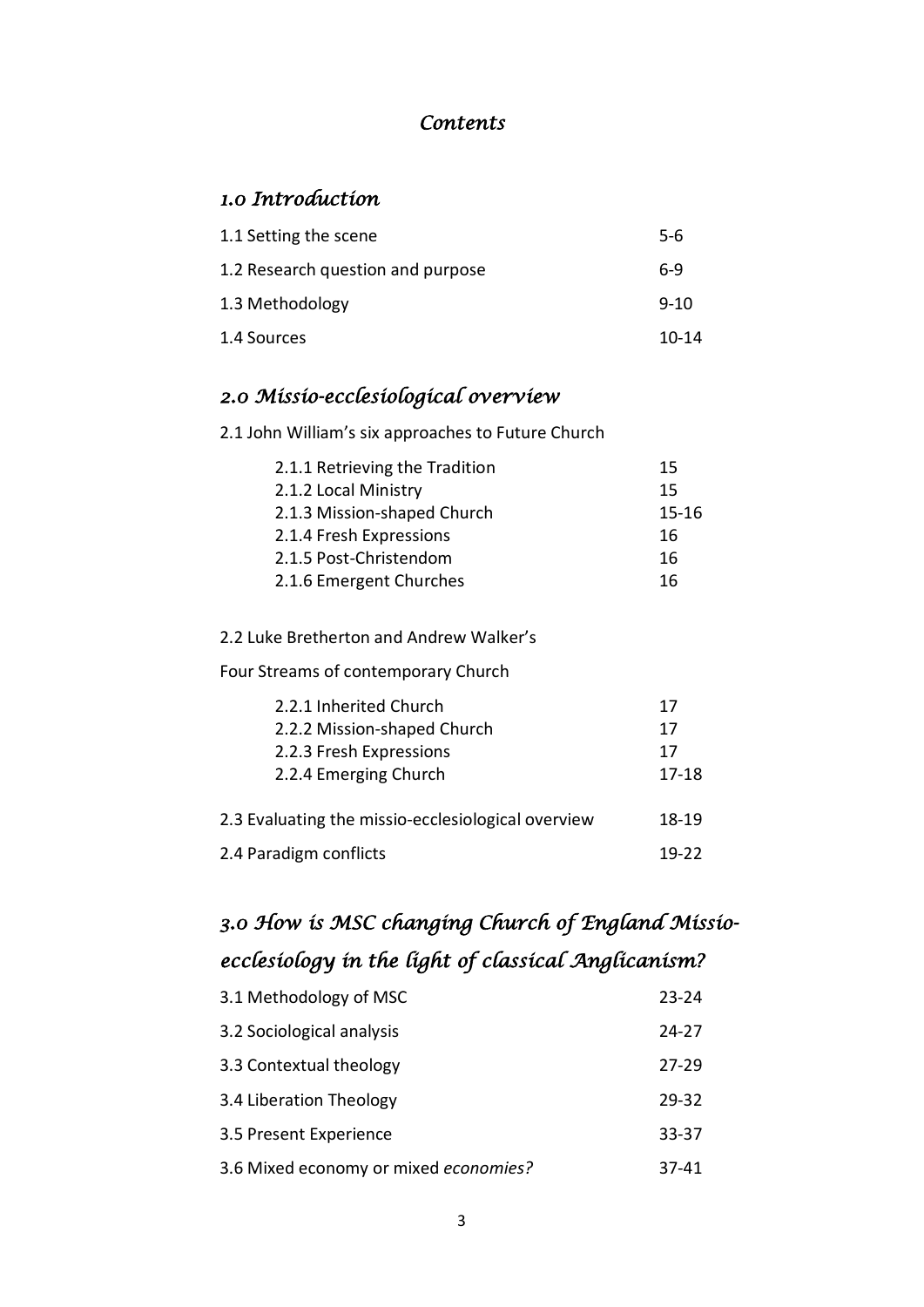| 3.7 Proclaim afresh or Fresh Expression? | 41-46     |
|------------------------------------------|-----------|
| 3.8 Post-denominationalism               | 46-49     |
| 3.9 Dying to live                        | 49-50     |
| 3.10 Charismatic Expressions             | $50 - 52$ |
| 3.11 Reformed and Catholic               | $52 - 56$ |
| 3.12 Tradition and Innovation            | 56-57     |
| 3.13 Missio Dei                          | 57-59     |
| 3.14 Kingdom of God                      | 59-61     |

# *4.0 Conclusion*

| 4.1 Summary of research                              | 62-64 |
|------------------------------------------------------|-------|
| 4.2 "How is MSC changing Church of England missio-   |       |
| ecclesiology in the light of Classical Anglicanism?" | 64-65 |
| 4.3 Reflections                                      | 65-67 |

# *5.0 Bibliography*

| 5.1 Books             | 68-73 |
|-----------------------|-------|
| 5.2 Journals          | 73    |
| 5.3 Unpublished Works | 73    |
| 5.4 Websites          | 74-75 |

# *6.0 Appendix*

| 6.1 Definition of Church of England and Anglican | 76    |
|--------------------------------------------------|-------|
| 6.2 Personal influences                          | 76-78 |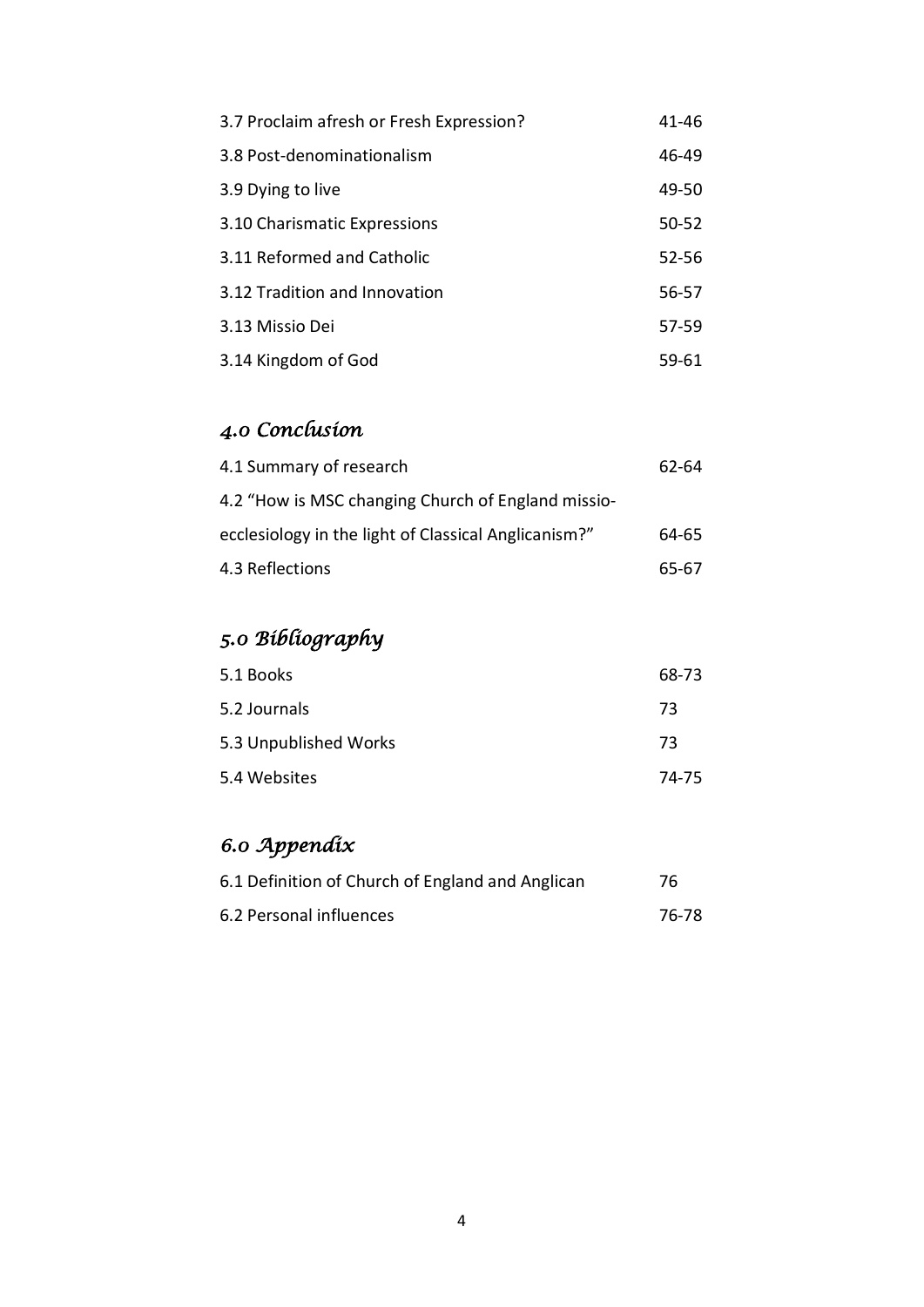# *1.0 INTRODUCTION*

#### **1.1 Setting the scene**

Since the advent of the Church of England's Mission and Public Affairs Council Report (2004), "Mission-shaped Church: Church Planting and Fresh Expressions of Church in a Changing Context" (MSC), a spark of change has occurred in Church of England missiological and ecclesiological thinking and practice. Archbishop Rowan Williams, at the General Synod debate (2004), implored how crucial it was for the Synod to grasp this *kairos* moment for the Church of England: "I don't want to get too apocalyptic about it, but the point is that God has opened for us a door of opportunity for the growth and maturation of our Church".<sup>[1](#page-4-0)</sup> In support of MSC, measures were proposed to revise Church of England ecclesiological structures.<sup>[2](#page-4-1)</sup> As Peter Toyne the chairman of the Review Group comments, "Our primary challenge, therefore, was to determine what legislative framework might best facilitate the Church's response for the future". $3$  With synodical commendation, the Church of England began the process of implementing change to missio-ecclesiological polity.

If MSC truly captures a *kairos* moment, then what we have is a conversion experience of sorts. *Kairos* is not a movement in time (chronos), but a *moment* in time. It is the emergence of something new, a revelation that breaks in the continuum of time and space.<sup>[4](#page-4-3)</sup> Is this the conversion of the Church of England? Whether the MSC has truly encapsulated *kairos*, time will tell. What is evident, however, is it has put the Church's official stamp of approval on this developing movement within the Church of England.

One has only to look at the Fresh Expressions website, to see the energy and passion of its proponents. Surely such zeal needs to be encouraged? As Paul exhorts us, "Do not lag in zeal, be ardent in spirit, serve the Lord" (Rm. 12.11). The desire to reach out and serve in Christ's name can only be commended. After all, as the MSC rightly says, "The essence

<span id="page-4-0"></span><sup>1</sup> Rowan Williams, Archbishop of Canterbury official Website, General Synod address 10/02/04: *Archbishop remarks in the debate on the Mission-Shaped Church,* (http://www.archbishopofcanterbury.org/articles.php/1832/general-synod-archbishop-remarks-in-the-debate-onthe-mission-shaped-church), visited 01/03/11.

<span id="page-4-1"></span><sup>2</sup> Church of England Report of the Review of the Dioceses, Pastoral and related issues with Peter Toyne (Chair), *A Measure for Measure: In Mission and Ministry* (London, Church Publishing House, 2004).<br><sup>3</sup> Ibid., x.

<span id="page-4-3"></span><span id="page-4-2"></span><sup>4</sup> Ray S. Anderson, *An Emergent Theology for Emerging Churches* (Oxford, The Bible Reading Fellowship, 2007), 22-24.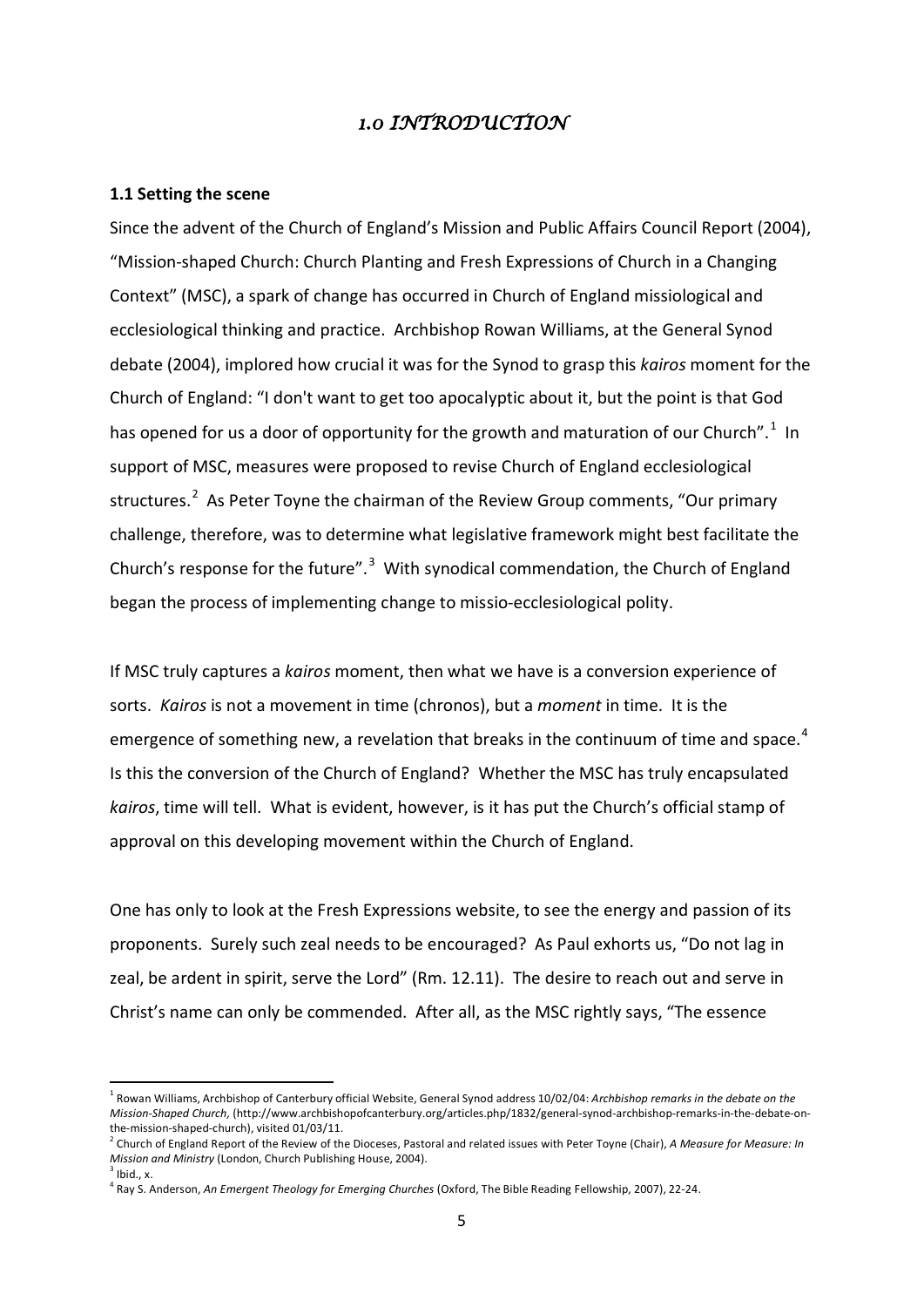(DNA) of the Church" is to be "missionary community". $5$  To renew the Church of England in her missionary calling has undoubtedly been one of the utmost results of the Report, but at what cost?

In his synodical report in 2010, Steven Croft reviewed that MSC had opened up a deep theological engagement about mission and ecclesiology in the Church of England, which "over the past six years a helpful process of challenging and testing the theological foundations in mission-shaped Church".<sup>[6](#page-5-1)</sup> What this theological enterprise revealed, Croft continued, was a weakness in the area of ecclesiology, not only with Fresh Expressions but with the Church as a whole. Hindsight has shown that it is curious that there was "no recommendation to do further work on ecclesiology".<sup>[7](#page-5-2)</sup> One of the key tasks, he argues, must be to deepen the theological engagement about what the Church is. $8$ 

#### **1.2 Research question and purpose**

The purpose of this paper is to enter into the MSC missio-ecclesiological debate. I want to critique MSC with a view of engaging with some of the deep theological issues it raises concerning the nature of the Church and mission. More specifically, I want to consider these changes in comparison to classical Anglicanism using the following research question: "How is MSC changing Church of England missio-ecclesiology in the light of classical Anglicanism?"

While I celebrate the missionary initiative and enthusiasm of MSC and aspirations to renew the Church of England, this I believe must always be founded upon sound theological foundations. As Croft wisely says, "Without a real attempt to think theologically about the nature of the Church any plan for the future is destined to evolve into a dead and deadly managerialism".<sup>[9](#page-5-4)</sup> If Peter Forsyth is correct, that "the prime need of religion to-day is a theology",  $^{10}$  $^{10}$  $^{10}$  then this is especially true of a Church that is undergoing profound change.

<span id="page-5-1"></span><sup>6</sup> Steven Croft in *Report of Proceedings General Synod February Group of Sessions Volume 41 No. 1*

<span id="page-5-0"></span><sup>5</sup> Church of England's Mission and Public Affairs Council with Cray, Graham (Chair), *Mission-shaped Church: Church Planting and Fresh Expressions of Church in a Changing Context* (London, Church Publishing House, 2004), 85.

<sup>(</sup>http://www.churchofengland.org/media/40958/feb2010.pdf), 142, visited 21/03/11. An audio version of the debate can be heard on [http://audio.cofemedia.org.uk/synod/feb2010/Feb1010.wax,](http://audio.cofemedia.org.uk/synod/feb2010/Feb1010.wax) visited 21/03/11. Croft was at the time of writing of MSC the Archbishops' Missioner and Leader of the Fresh Expressions.

 $<sup>7</sup>$  Ibid., 142.</sup>

<span id="page-5-3"></span><span id="page-5-2"></span><sup>8</sup> Ibid. Croft made a similar observation in his essay 'Mapping ecclesiology for a mixed economy' in Croft (ed.), *Mission-shaped Questions: Defining Issues for Today's Church* (London, Church Publishing House, 2008), 186-198.<br><sup>9</sup> Croft, *Mission-shaped Questions*, 191.

<span id="page-5-5"></span><span id="page-5-4"></span><sup>10</sup> As cited by Trevor Hart, *Faith Thinking: The Dynamics of Christian Theology* (Eugene, SPCK, 1995), 1.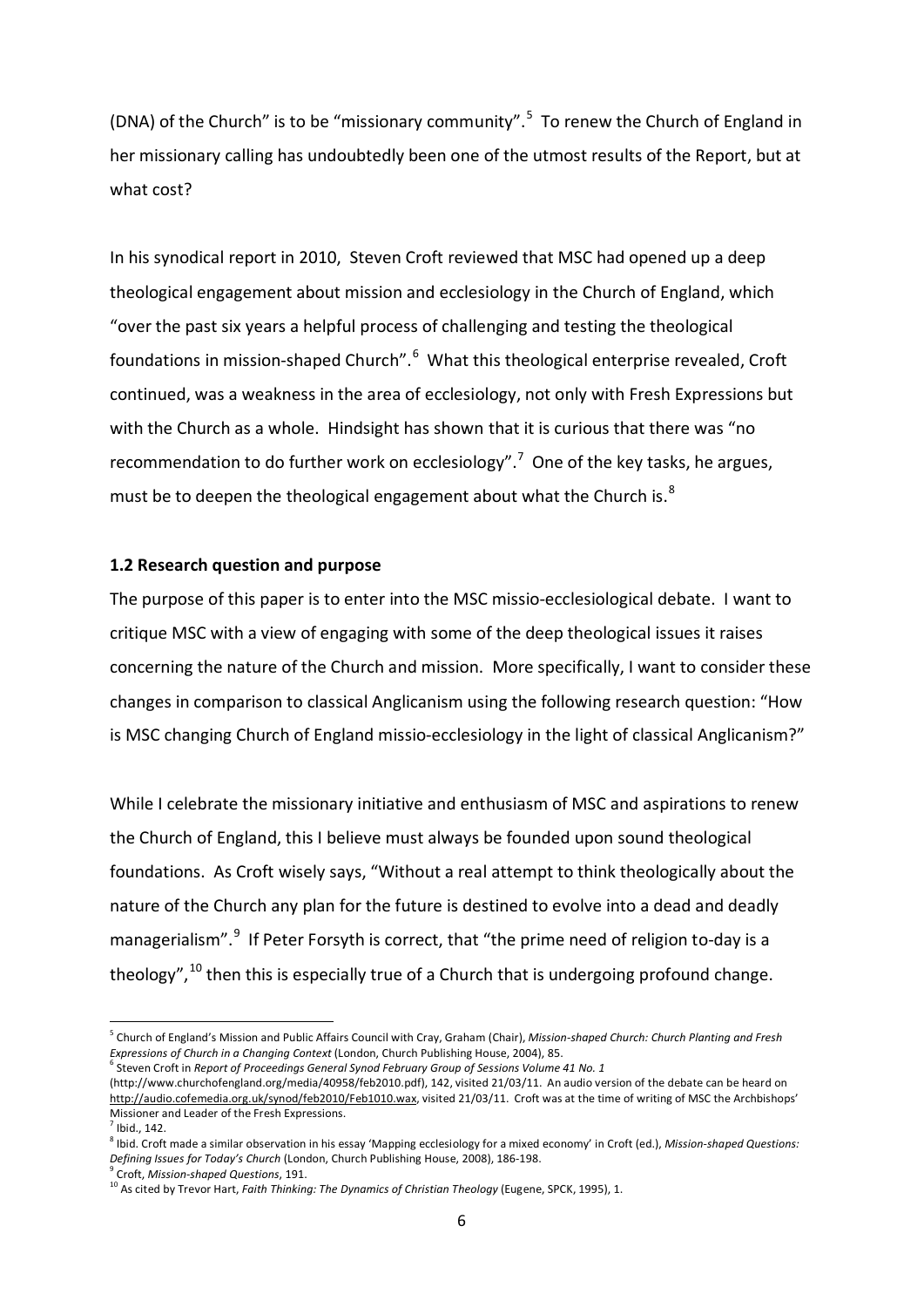I recognise it is not possible to cover all the missio-ecclesiological issues MSC raises. Selective choices of research have to be made at the sake of others. I also recognise that some subjects could be examined in far greater detail. Throughout this paper a series of secondary questions will be employed to undergird our research question. These questions will have a double purpose of supporting the research question and pointing beyond towards the wider debate.

By asking, "How is MSC changing Church of England missio-ecclesiology in the light of classical Anglicanism?" presupposes that MSC has made changes to Church of England missio-ecclesiology. This of course can be contested, but even the most moderate voices would have to readily admit that MSC has changed the shape of the Church of England. What remains disputed, however, is how much MSC has changed Church of England missioecclesiology and whether these changes are of the benefit of the Church of England and society at large. It is my intention to explore some of MSC missio-ecclesiological issues and examine how these are changing the Church of England compared to classical Anglicanism.

If the three functions of the Church are as John Newman suggests, teaching (prophetic), ruling (regal) and worshiping (priestly), then this work falls mainly under teaching (prophetic) function motivated by the principle *fides quaerens intellectum*. [11](#page-6-0) Newman rather boldly asserts that "theology is the fundamental and regulative principle of the whole Church system".[12](#page-6-1) Whether theology is *the* fundamental principle is questionable, but it certainly has an essential regulative work for Church life. Taking up this challenge I want to theologically scrutinise and test some of the MSC missio-ecclesiological truth claims.

Rowan Williams suggests theology is a threefold activity between, celebratory, communicative and critical styles.<sup>[13](#page-6-2)</sup> In this research I will err towards the critical style. As MSC is changing Church of England missio-ecclesiology this "prompts further probing of what the 'fundamental categories' really mean". $14$  While wanting to adhere to the

<span id="page-6-0"></span><sup>&</sup>lt;sup>11</sup> John Henry Newman, *The Via Media of the Anglican Church* ([http://www.newmanreader.org/works/viamedia/volume2/index.html\),](http://www.newmanreader.org/works/viamedia/volume2/index.html) visited 03/04/11.

<span id="page-6-1"></span><sup>12</sup> Cited Paul Avis, *The Identity of Anglicanism: Essentials of Anglican Ecclesiology* (London, T & T Clark, 2008), 11.<br><sup>13</sup> Rowan Williams, *On Christian Theology* (Oxford, Blackwell Publishing, 2000), xiii-xvi.

<span id="page-6-3"></span><span id="page-6-2"></span> $14$  Ibid.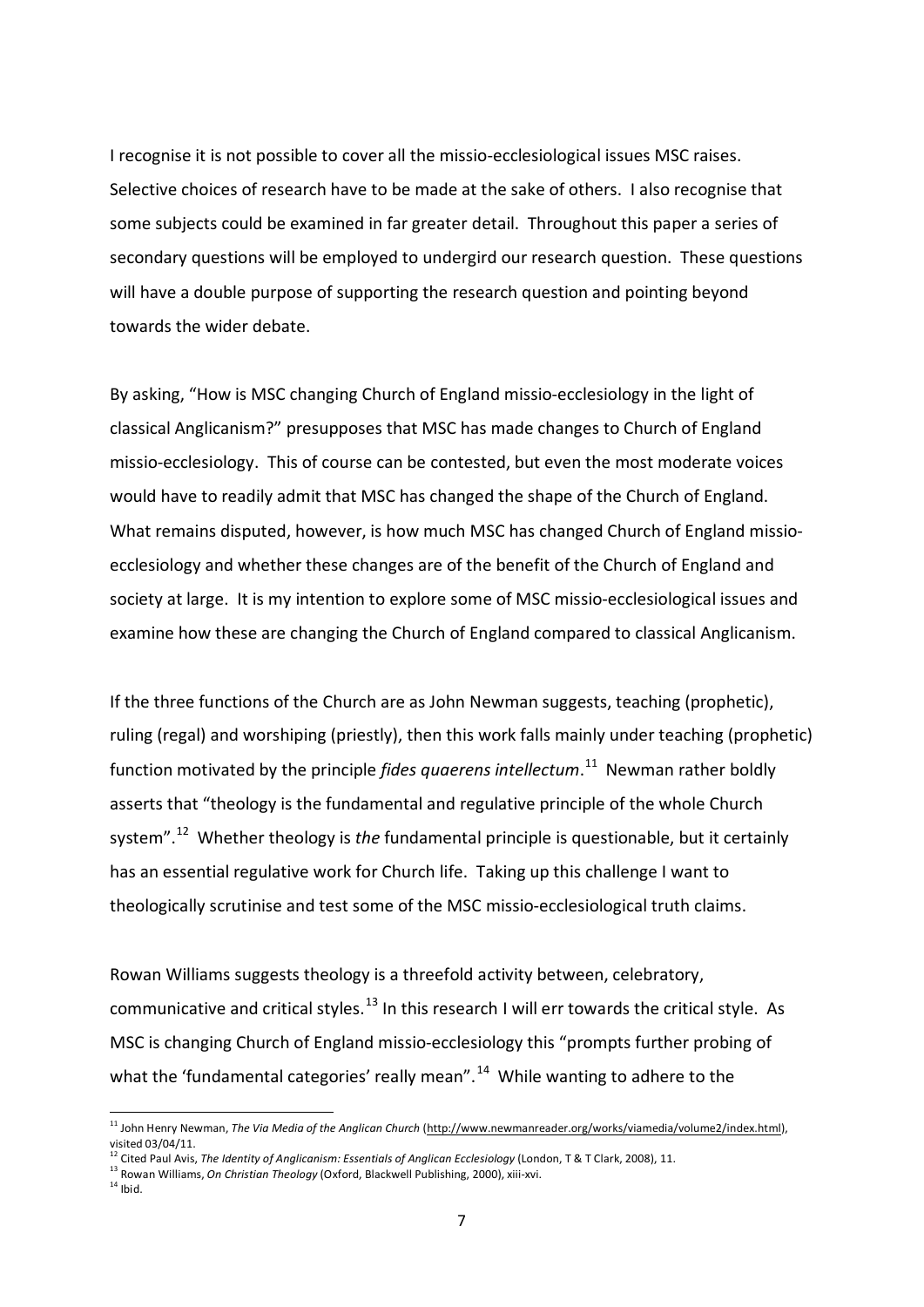characteristic Anglican principle of affirmation and restraint in this study,  $^{15}$  $^{15}$  $^{15}$  this will not be at the cost of asking tough questions. Choosing the apophatic critical path is one way to explore some of inner tensions and irresolutions of MSC. Although criticism can sometimes come across as agnostic, antagonistic and even nihilistic in its extreme, this is not my intention. Rather, my desire is to rediscover the rich heritage of the Church of England in dialogue with MSC, with a goal of moving towards a celebratory and communicative theological witness. Even when this witness is not explicitly made it is implicitly intended, allowing for continuous movement of apophatic and cataphatic theological cycles.

To help us to think theologically about the nature of the Church of England in the light of MSC, we will converse with a range of different theologians across the missio-ecclesiological spectrum. Our main conservational partner will be classical Anglicanism. By calling to mind the classical approach will enable us to see more clearly where MSC has changed the missioecclesiology of the Church of England. Classical Anglicanism will also provide a time-honoured perspective to the debate, what Clive Staples Lewis calls "Deep Church". <sup>[16](#page-7-1)</sup> Deep Church is a *via media* between conserving the past for the sake of the future. As Avis surmises, "The theological imagination must inhabit the past life of the Church... in-dwell that tradition, wrestle with it and let it pervade and shape our minds."<sup>17</sup> Purposelv, we will allow the deep Church traditions of the Church of England to be heard again in the MSC context. Furthermore, we will challenge MSC's revisionist missio-ecclesiology in comparison to classical Anglican theological method.

By employing the classical approach as the main contender in discussion with MSC, presupposes that there is such a phenomenon as classical Anglicanism. In this study we will take this as a given, even allowing for all the various nuances and wide ranging opinions on the subject. Sometimes I will explicitly refer to classical Anglicanism, other times it will be inferred. For the sake of clarification, this study is not a discourse on classical Anglicanism. This is also not a sociological, structural, or practical study of the Church of England. We will

<span id="page-7-0"></span><sup>15</sup> Avis, *Identity of Anglicanism*, 15-16. Richard Giles, in his rather humorous approach to Anglican identity, refers to the *instinctive* Anglican approach as: Generosity and Geniality, alongside Common Sense, Doing Things properly and Exploration. Richard Giles, *How to be an* 

<span id="page-7-1"></span>*Anglican* (Norwich, Canterbury Press Norwich, 2003), 19-25.<br><sup>16</sup> C.S. Lewis, Church Times, Vol. CXXXV, 8th February 1952: "Perhaps the trouble is that as supernaturalists, whether 'Low' or 'High' Church, thus taken together, they lack a name. May I suggest 'Deep Church'; or, if that fails in humility, Baxter's 'mere Christians'? " Cited by Andrew Walker, in Andrew Walker & Luke Bretherton, *Remembering our Future: Explorations in Deep Church* (Milton Keynes, Paternoster, 2007), 2.

<span id="page-7-2"></span><sup>17</sup>Avis, *Identity of Anglicanism*, 186.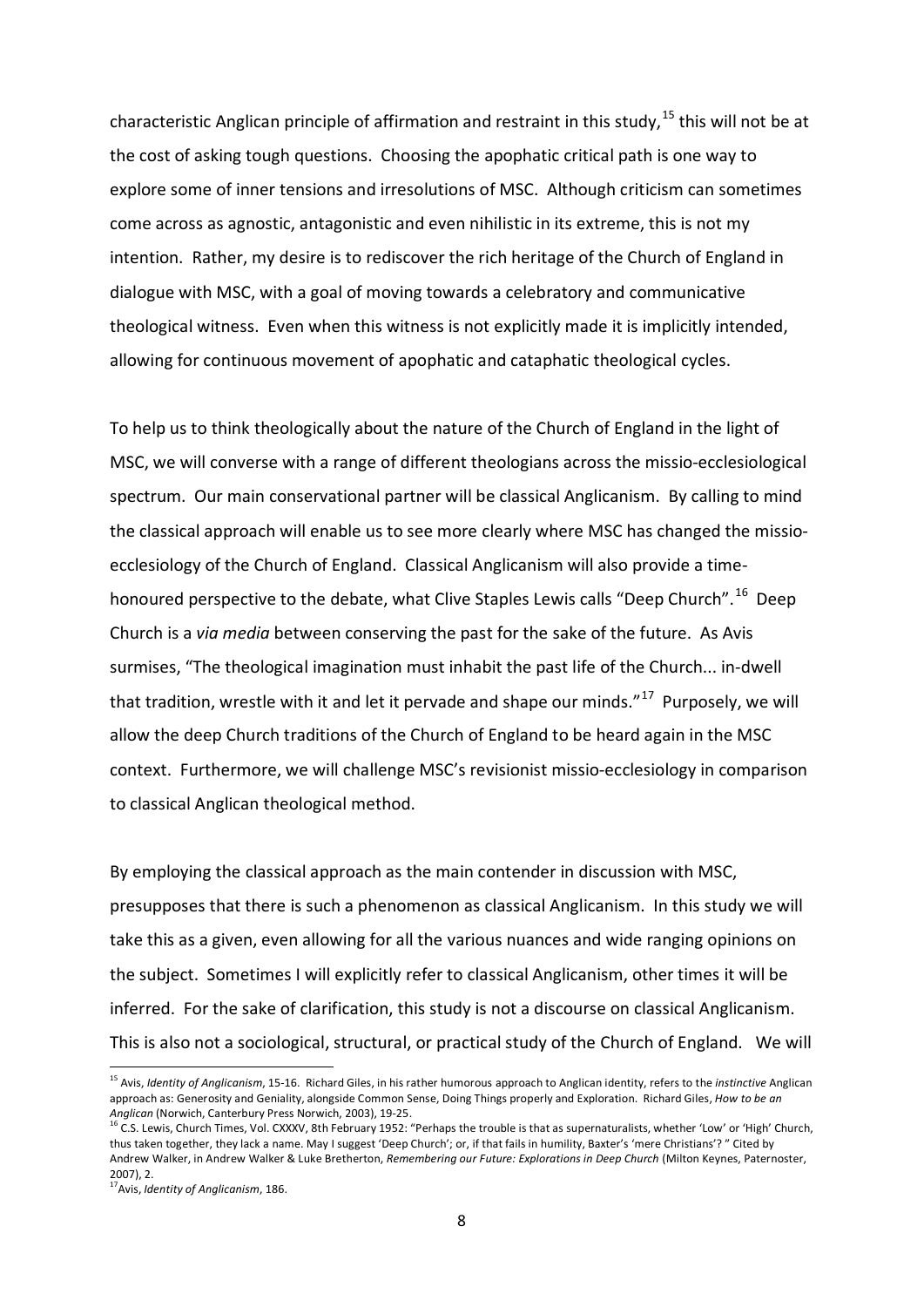not, for example, be describing all the various forms of Fresh Expression. The primary focus of this study remains the theological examination of MSC's missio-ecclesiology.

To accentuate the connatural relationship between mission and ecclesiology I have brought these terms together *missio-ecclesiology*: "Ecclesiology and missiology are simply two complementary ways of looking at the one reality of the Church".<sup>[18](#page-8-0)</sup> Using the Latin form of mission connects it to the *missio dei* concept which emphasises that mission is derived from the Trinity and is intrinsically linked to the Church.<sup>19</sup> As this study will be focusing on MSC as contextualised in England, we will use the generic term Anglican to mean the Anglican Church in England.<sup>[20](#page-8-2)</sup>

### **1.3 Methodology**

With the focus of this study being theological, the research method will be based upon literary sources. Chapter two "Missio-ecclesiological overview" gives an overview of the contemporary missio-ecclesiological landscape using John William's "Six approaches to the Future Church" and Andrew Walker and Luke Bretherton's "Four Streams of Contemporary Church". By doing this we will begin to see some of the contenders (re)shaping the Church for the  $21^{st}$  century. Such an overview introduces the broader perspective and the matrix of arguments from which MSC is but one way forward. Having critiqued the missioecclesiological framework, MSC is set within a Paradigm Theory where conflict is considered as a contributing factor in the moulding of MSC's missio-ecclesiology.

Chapter three is the main part of the study which specifically focuses upon the research question. In this chapter we discover that MSC is a more complex model than the missioecclesiological outlines suggested in chapter two. The methodological approach of MSC will be questioned and the underlining hermeneutical presuppositions made overt. MSC's loyalty to sociological analysis as an instrument in shaping missio-ecclesiology will also be critiqued. This will naturally led to an exploration of the complex issue of MSC's contextual theology and how this is influenced by Liberation Theology. Most importantly, we will see

<span id="page-8-2"></span><span id="page-8-1"></span><span id="page-8-0"></span><sup>&</sup>lt;sup>18</sup> Avis, Reshaping Ecumenical Theology (London, T&T Clark International, 2010), 194.<br><sup>19</sup> Avis writes, "Ecclesiology is the particular branch of theology that reflects on the nature and mission of the Christian Church. I <sup>20</sup> See Appendix 1 for further explanation of the differences between Anglican and Church of England.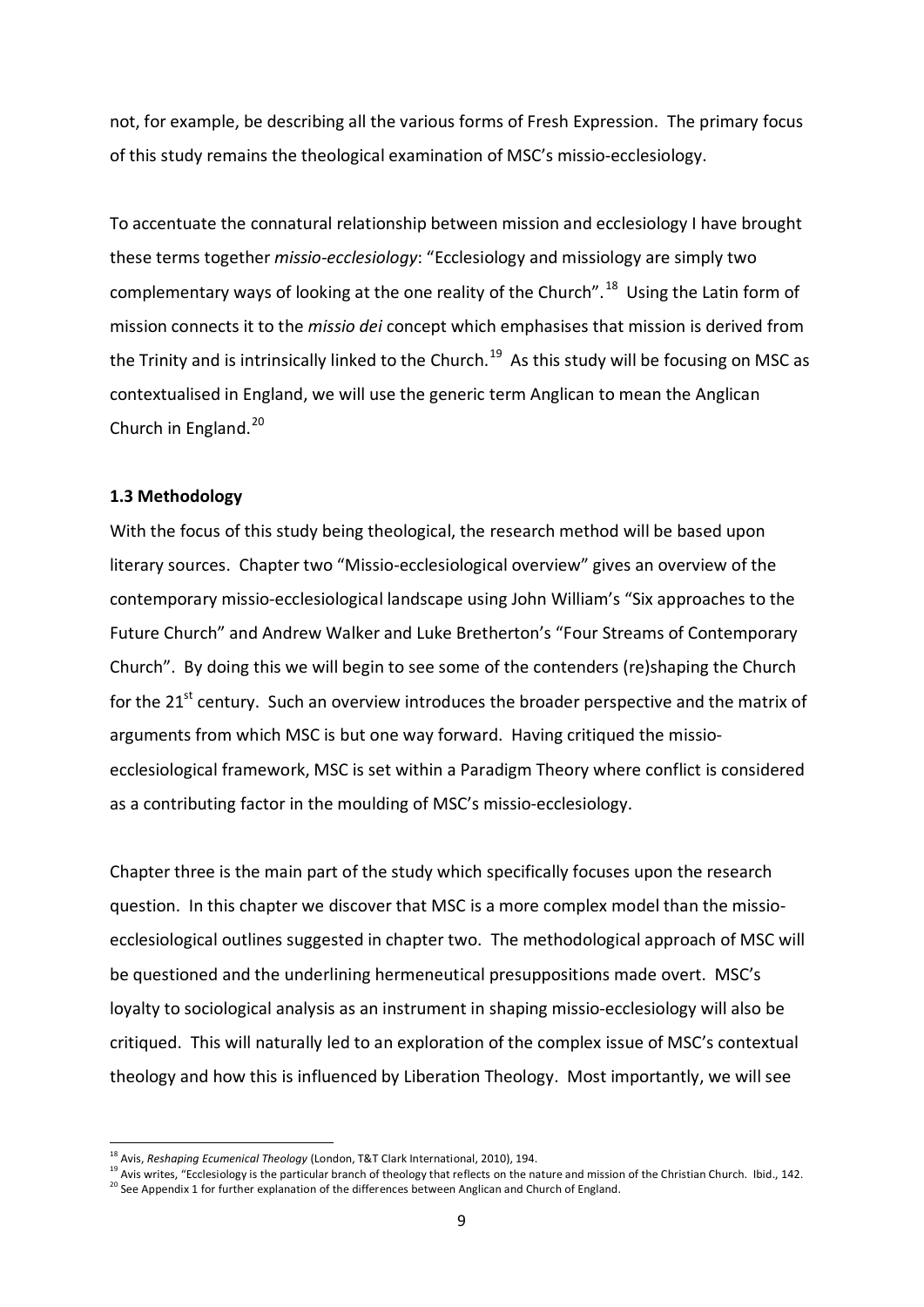how these theologies have affirmed experience as another source to classical Anglican *loci theologici* as exemplified by Fresh Expressions and the mixed economy.

MSC's Anglicanism is further scrutinised in the post-denominational debate. This will pave the way for MSC's central theme *dying to live* as the undergirding theology of the whole report. Following the Anglo-Catholic critique, MSC's evangelical-charismatic influences and bias will be teethed out. This theme is developed by setting off MSC's reformed theology against a more catholic understanding of missio-ecclesiology giving MSC's preference for innovation over tradition as an example. Drawing chapter three to a close, MSC's *missio dei* theology will be favourably reviewed, allowing for concerns that worship has been trumped by mission as the defining quality of Church life. Finally, we will uncover the inherent ambiguity of MSC's Kingdom of God theology before ending the chapter with rhetoric of exhortation.

Having journeyed through some of the missio-ecclesiological issues of MSC in the light of classical Anglicanism we will conclude by summarising the research before offering some final reflections.

#### **1.4 Sources**

The first point of contact for research will be the MSC report. MSC is not primarily a theological work, but a follow up from "Breaking New Ground: Church Planting in the Church of England" report (1994).<sup>[21](#page-9-0)</sup> It is a response to the new developments that had arisen both in the Church and society at large. Having said this, MSC does offer a theological reflection upon these changes and presents a theological rationale in chapter five. With the publication of MSC in 2004, the weight of influence of the report went far beyond its expectations. It seems that, not only is MSC changing the Church of England, but its effect is also being felt throughout a number of Christian organisations, denominations and streams (nationally and internationally), and in the Anglican Communion  $.^{22}$  $.^{22}$  $.^{22}$  MSC is celebrated as the

 $21$  MSC, xi.

<span id="page-9-1"></span><span id="page-9-0"></span><sup>&</sup>lt;sup>22</sup> For example, the Anglican Church in Australia has published its own version of MSC: "Building a Mission Shaped Church in Australia" (2006). There is continued interest in MSC with ecumenical partners such as the "Porvoo Communion" and the "*Evangelischen Kirche in Deutschland"* (EKD). For example, MSC has been translated into German and has been adopted a strategy of working towards a mixed economy over the next 15 years. The Church of England, *Presentation to the General Synod 27th February 2007* [\(www.churchofengland.org/media/40111/gs1648.doc\),](http://www.churchofengland.org/media/40111/gs1648.doc) visited 21/03/11. To date, the Church of England also has the following formal

partners in Fresh Expressions: Methodist Church of Great Britain, The United Reformed Church, Congregational Federation, Ground Level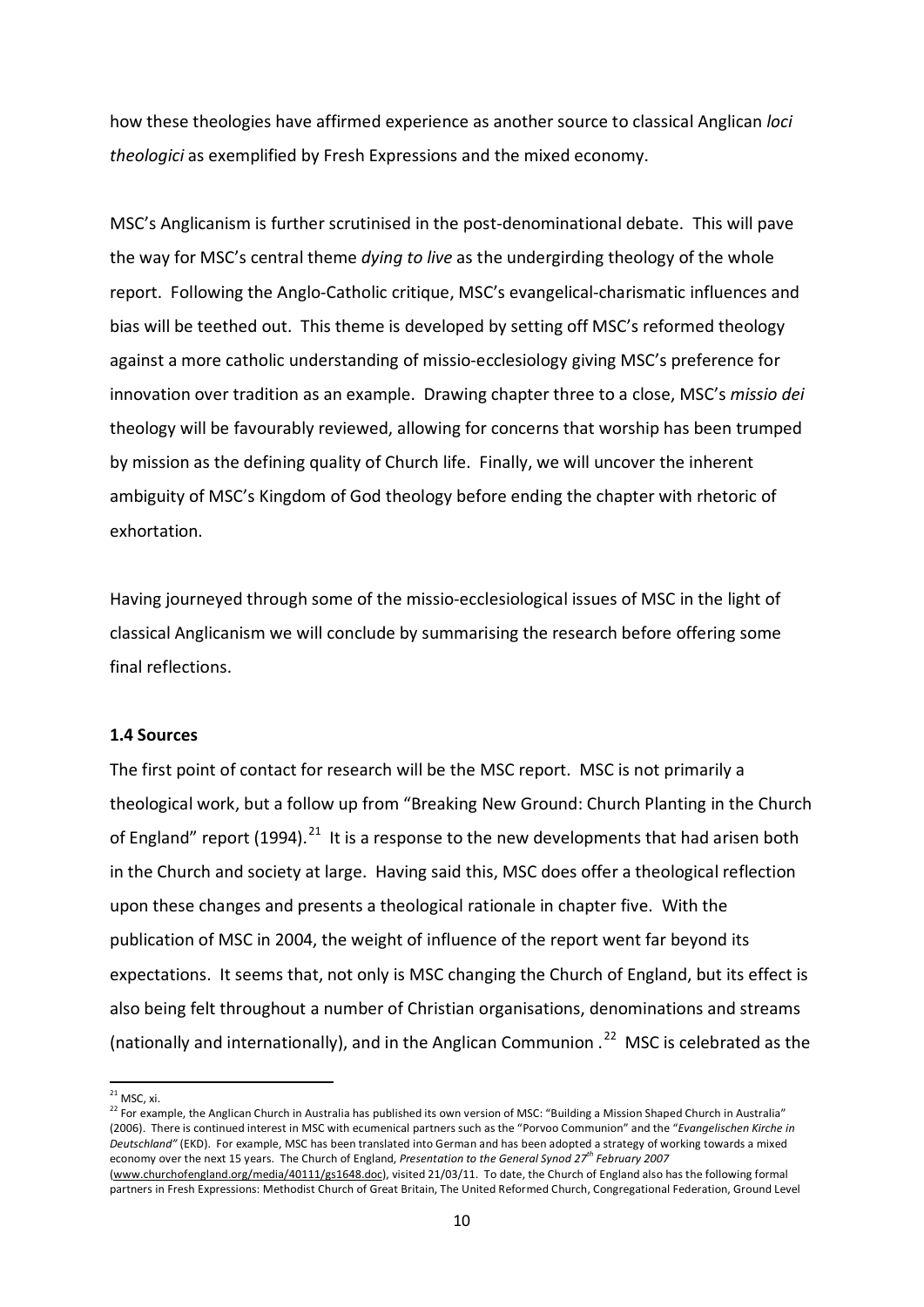best-selling General Synod report and is now in its 2<sup>nd</sup> Edition (2009), boasting sales of over 22,000. So although we will extensively make reference to MSC, supplementary sources are needed to unpack and develop the theology of MSC and how this continues to change Church of England missio-ecclesiology.

Soon after the release of MSC George Lings and Bob Hopkins published through the Church Army, "Encounters on the Edge: Mission-shaped Church: The Inside and Outside View" (2004). Lings was a Church Army representative in the working group for MSC and Hopkins was an external advisor. Their report gives some interesting inside views to MSC's formation and points of reflection, both critical and affirmative. In the Grove series, The Church Army has also produced many other publications about MSC and Fresh Expressions. For example, Paul Bayes, "Mission-shaped Church: Building Missionary Values" (2004) and Matt Stone, "Fresh Expressions of Church: Fishing Nets or Safety Nets?" (2010).

Arguably, the most useful and used resource for information about the Mission-shaped Church is through the "Fresh Expressions" website. $^{23}$  $^{23}$  $^{23}$  This went live in February 2005 and serves as a portal for various Fresh Expressions support services and links. Some of these services include: an outline of Fresh Expressions, news and stories, training events, resources (e.g. publications, audio and visual, research, etc.), job vacancies, networks, Fresh Expressions Area Strategy Teams (FEAST), and so on. Some of the links include: Facebook, twitter, YouTube, MSM, and Share.

The Church of England's publishing house has a number of books and resources in support of the Mission-shaped initiative. In 2006 a series of books took up the theme of missionshaped and applied it to specific areas of ministry, for example: Susan Hope, "Missionshaped Spirituality: The Transformation Power of Mission" and; Paul Bayes and Tim Sledge, "Mission-shaped Parish: Traditional Church in a Changing Context".<sup>[24](#page-10-1)</sup>

Network, Church Army, CMS, and Anglican Church Planting Initiatives. Fresh Expressions, [\(http://www.freshexpressions.org.uk/\),](http://www.freshexpressions.org.uk/) visited 02/03/11.

<sup>&</sup>lt;sup>23</sup> Fresh Expressions[, http://www.freshexpressions.org.uk/,](http://www.freshexpressions.org.uk/) (visited 02/03/11).

<span id="page-10-1"></span><span id="page-10-0"></span><sup>&</sup>lt;sup>24</sup> See Church House Publishing[, http://www.chpublishing.co.uk/index2.asp,](http://www.chpublishing.co.uk/index2.asp) (visited 02/03/11).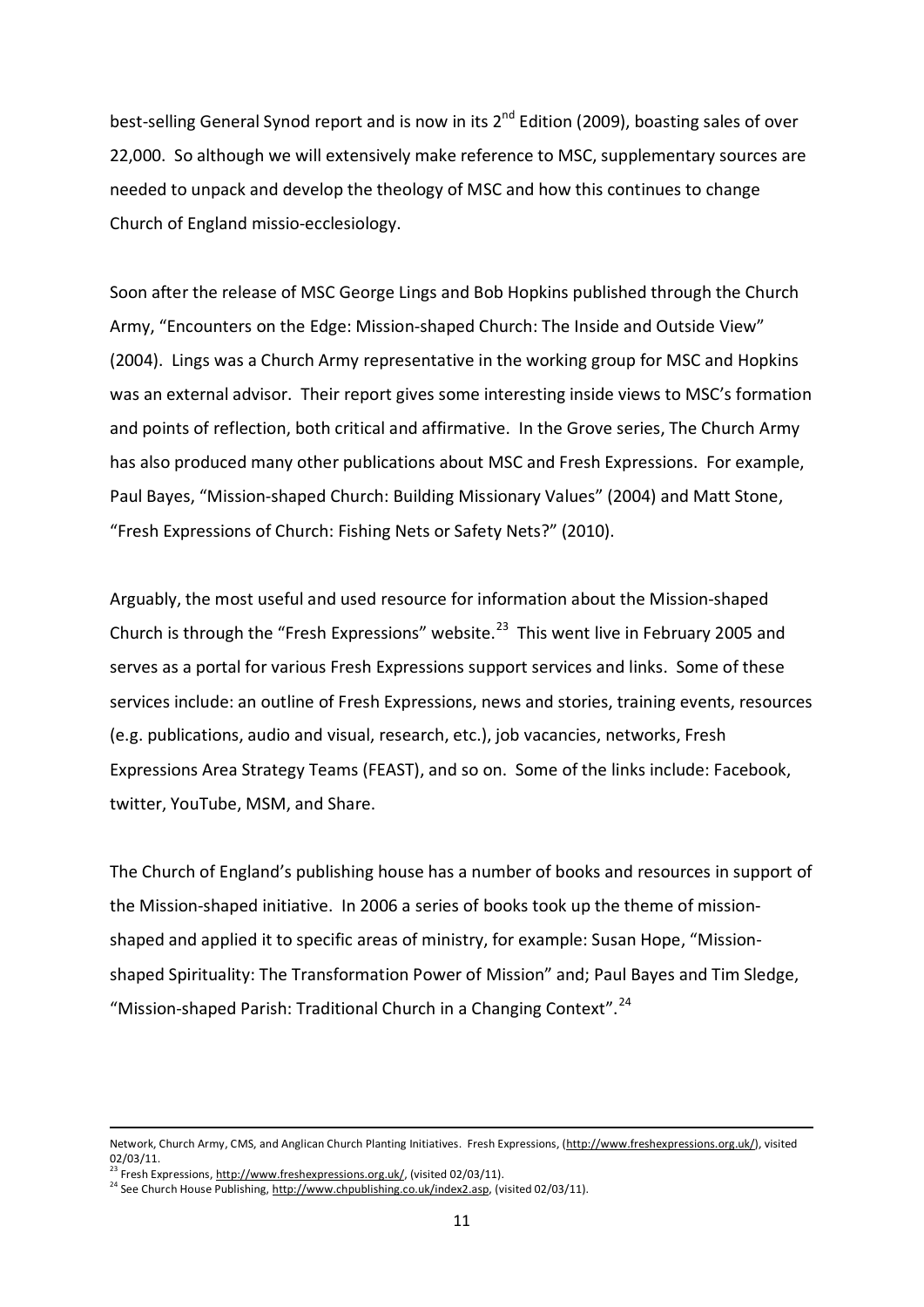In 2006 John Hull offered his concerns about the report with a booklet titled, "Missionshaped Church: A Theological Response". In the same year, Roland Reim gave his assessment of MSC titled, "Mission-shaped Church: An Emerging Critique the journal" in the periodical "Ecclesiology". Aware of the developing appraisal, Ripon College organised a conference in 2007 entitled, "Defining the Church for the  $21<sup>st</sup>$  Century", whereupon it explored some of the implications of the Church of England's Fresh Expressions Initiative. The aim was to consider the shift in the Church of England's ecclesiology and the questions and issues this raises. These seminars were published as "Evaluating Fresh Expressions: Explorations in Emerging Church: Responses to the Changing Face of Ecclesiology in the Church of England". In the same year, Croft, hosted a series of day conferences with the theme "Hard Questions". Theologians were invited to present 40 minute lectures followed by questions to the speaker and a panel discussion with practitioners and church leaders. . In the introduction of the book written from these lectures, "Mission-shaped Questions: Defining Issues for Today's Church", Croft acknowledges, "This engagement with God's mission has provoked deep theological questions particularly about the nature of that mission and its relationship with God's Church".<sup>25</sup> Ian Mobsby's MA thesis was published in 2007 "Emerging and Fresh Expressions of Church: How are they Authentically Church and Anglican", which gives a positive outline of Fresh Expressions and an apologetic in how they are maintaining their Anglican identity.

In 2010 Christopher Duraisingh considered the relationship between mission-shaped and Church-mission in his article, "From Church-shaped Mission to Mission-shaped Church" from the journal "Anglican Theological Review". Perhaps the most fervent attack of the MSC has come from Andrew Davison and Alison Milbank in their book: "For the Parish: A Critique of Fresh Expressions" (2010). The tone of the book is set from the beginning, "An important choice is offered to the Church of England: to embrace her historic mission to evangelize and serve the whole people of this country or to decline into a sect".<sup>[26](#page-11-1)</sup> They believe MSC is major redirection of missio-ecclesiology for the Church of England, and is based upon a defective methodology, inadequate theology, and a capitulation to market values.<sup>[27](#page-11-2)</sup> More

<span id="page-11-0"></span><sup>25</sup> Steven Croft (ed.), *Mission-shaped Questions*, ix.

<sup>26</sup> Andrew Davison and Alison Milbank, *For the Parish: A Critique of Fresh Expressions* (London, SCM Press, 2010), vii.

<span id="page-11-2"></span><span id="page-11-1"></span> $27$  Ibid., vii-viii.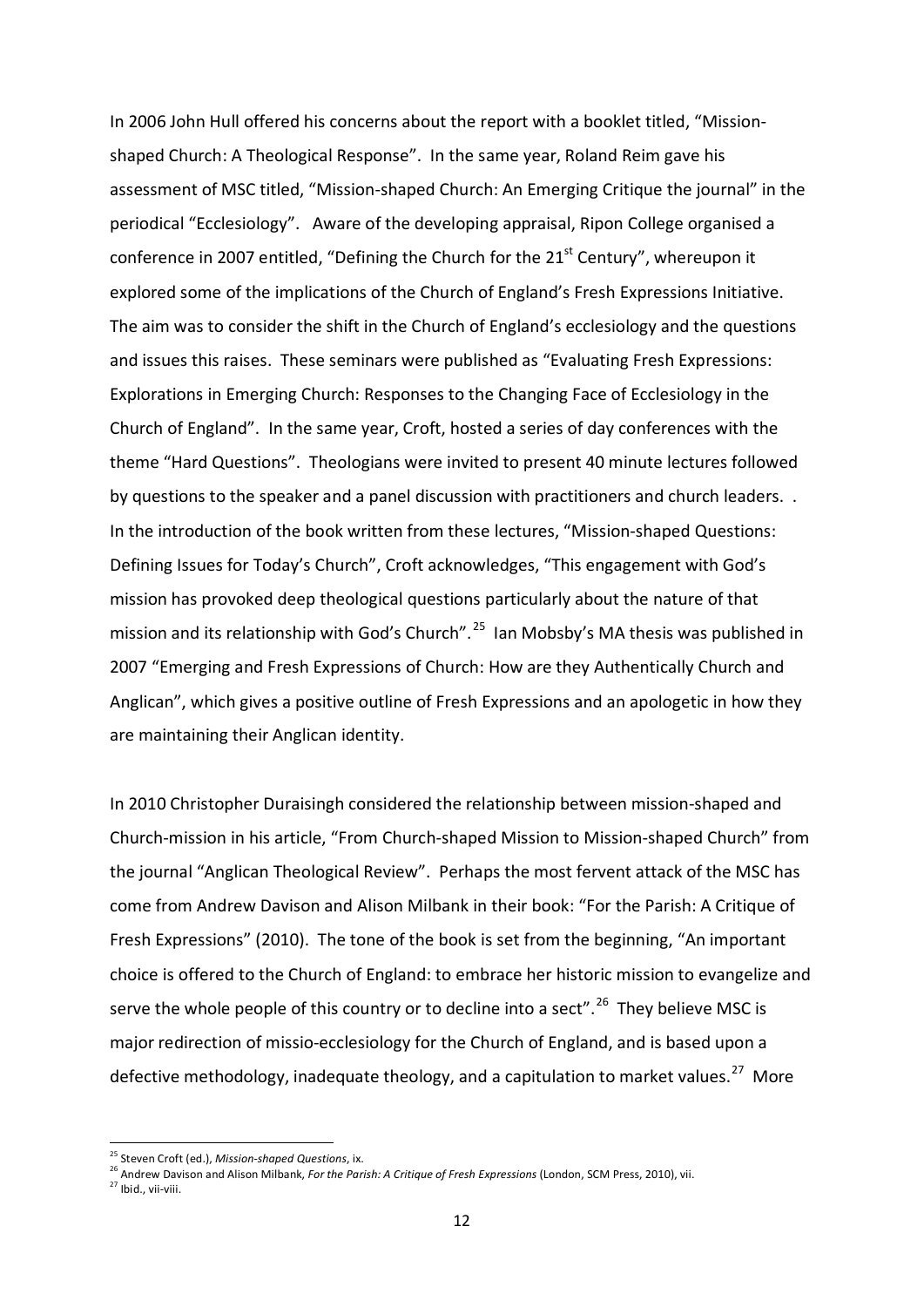recently John Williams offers a useful oversight and analysis of MSC titled "Twenty-firstcentury Shapes of the Church" in the journal "Theology" (2011).

With MSC at the centre of the debate and with the aid of supplementary sources, we will show how MSC is changing Church of England missio-ecclesiology in the light of a classical Anglicanism. Classical Anglicanism of course, can be understood in different ways. It may give emphasis upon the continuity of its catholic identity as rooted in the original New Testament Church and birthed in England by the Roman and Celtic missionaries. It may refer to the Reformation of the Church in England and Cranmer's Prayer Book as the foundational Church of England source. Some would see the maturating of classical Anglicanism shaped by the Anglican divines. Others would to give more credence to one particular aspect of Anglicanism, for example, Anglo-Catholic, Evangelical, Liberal and Charismatic. Any attempt at defining classical Anglicanism is clearly an enormous task. The authoritative sources defining Church of England missio-ecclesiology can be considered as a sliding rule of authority: First, Scripture, tradition and Historic Formularies.<sup>[28](#page-12-0)</sup> Second, what Mark Collinson helpfully calls "internal theology",<sup>[29](#page-12-1)</sup> which is given primarily for the internal life of the Church of England (and Anglican Communion), such as canon law, official documents and noted Anglican theological works. Third, is external theology which has contributed to the life of the universal Church catholic, with the ecumenical interface overlapping sources two and three. $30$  As a way of bringing some of these sources together in some sort of coherent whole, we will interpret classical Anglicanism principally through the theology of Paul Avis.<sup>[31](#page-12-3)</sup> The reasons for doing this are: Avis is an Anglican priest, renowned and published theologian, and governing editor of the journal "Ecclesiology". The Church of England has acknowledged Avis as an authoritative missio-ecclesiologist with his appointment as General Secretary of the Council for Christian Unity (1998). Avis is a well respected, contemporary theologian who represents a central position which tries to balance reform and catholic Anglican positions.

 $\overline{a}$ 

<span id="page-12-2"></span> $30$  This is particularly evident through ecumenical bodies and statements, such as the Anglican-Roman Catholic International Commission

<span id="page-12-0"></span><sup>&</sup>lt;sup>28</sup> This ordering is found in the preface to the "Declaration of Assent", The Archbishop's Council, *Common Worship: Services and Prayers for*<br>*the Church of England*, (London, Church House Publishing, 2000), xi.

<span id="page-12-1"></span><sup>&</sup>lt;sup>29</sup> Mark, P.C. Collinson, Making a Dwelling in Europe: An Evaluation of the Nature of the Church of England in the European Continent (Amsterdam, Vrije Universiteit, MA dissertation 2010), 25-26.

<span id="page-12-3"></span><sup>(</sup>ARCIC), the Dublin Agreed Statement (1984), The Porvoo Statement (1996), the Anglican Methodist Covenant (1992), to name but a few. <sup>31</sup> See Collinson, *Dwelling in Europe,* 18-19.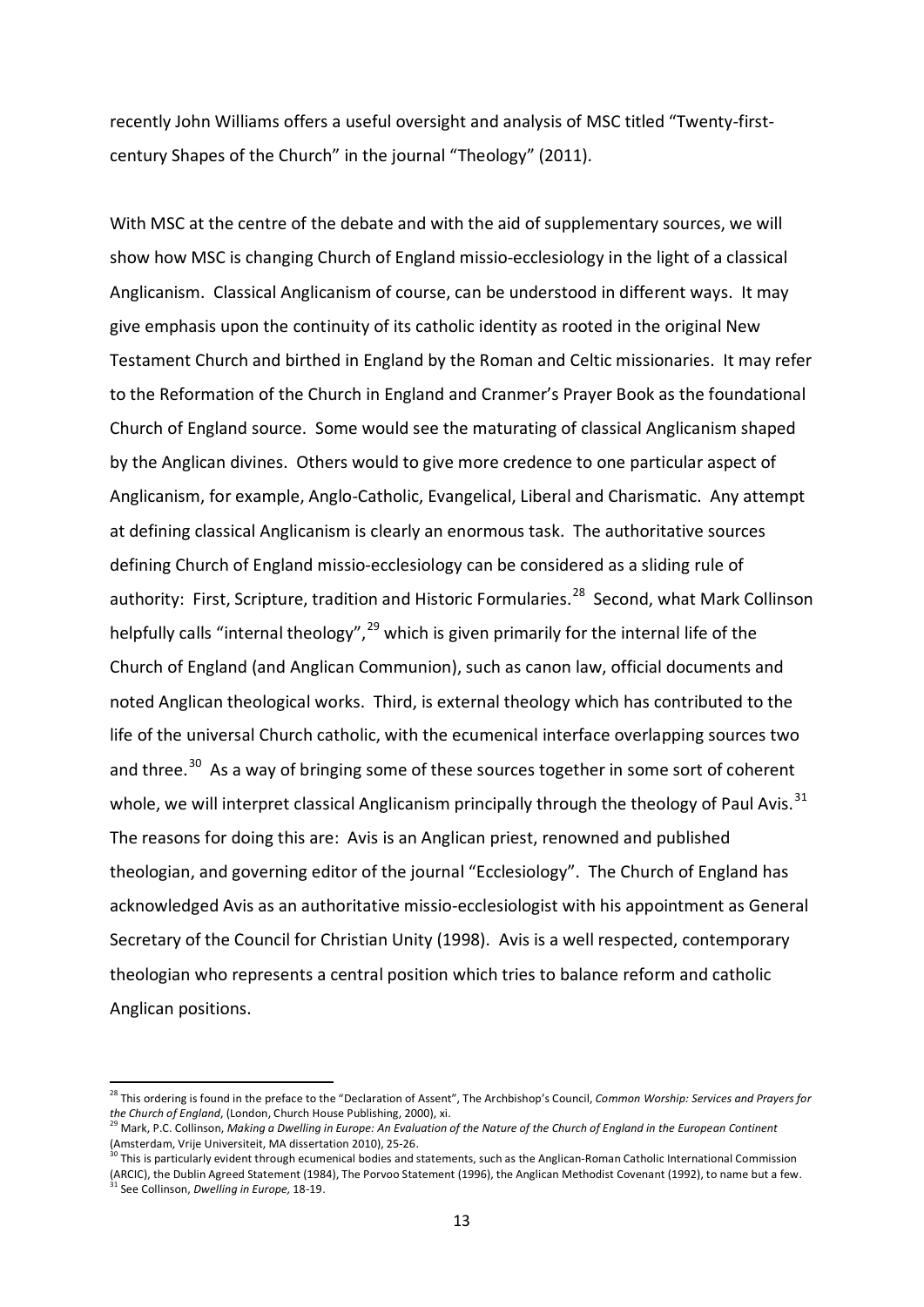To support the debate, we will also use a broad range of theologians. Notable among these will be: Alister McGrath; George Lindberg; David Bosch; Stephen Bevans; Avery Dulles; Pete Ward; Luke Bretherton; and Andrew Walker.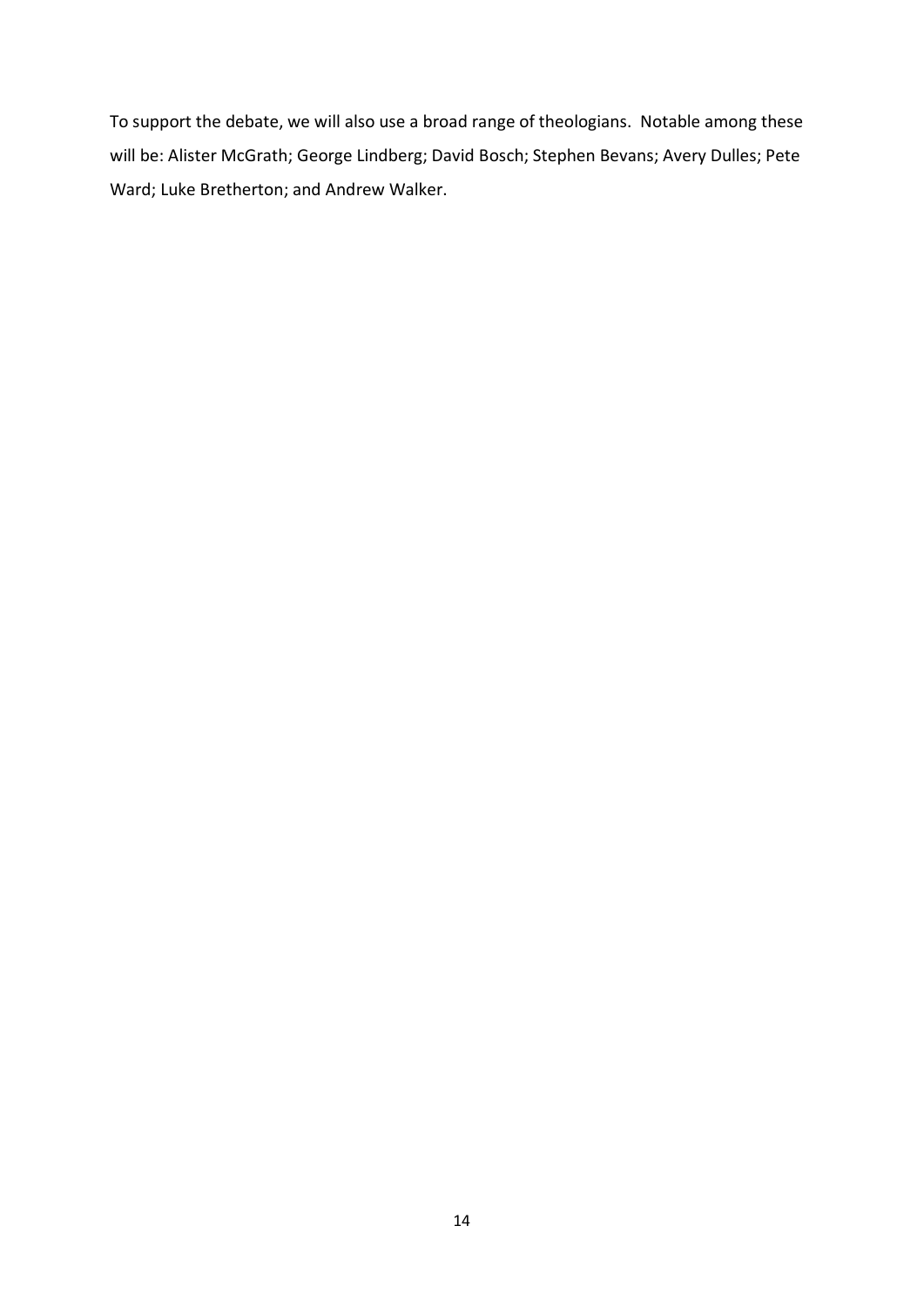# *2.0 Missio-ecclesiological overview*

## **2.1 John William's six approaches to Future Church**

Williams believes as the contemporary Church engages with the "popular postmodernity diagnosis"[32](#page-14-0) there are six future shapes of Church emerging: The first approach is countercultural and resists this analysis; the second and third cautiously adopt it; and the remaining three embrace it more enthusiastically, while drawing different conclusions. There are overlaps and interlocking ideas amongst the six approaches, and all display a Christian family resemblance which connects them all. Such categorisation can be viewed as both a sliding scale and matrix. For example, model one and six are at opposing ends of the scale, yet they share a radical approach to the contemporary context. William's six approaches to the future Church can be summarised as follows:

## **2.1.1 Retrieving the Tradition**

This is the inherited church model which regards tradition as the defining paradigm for shaping Church. There is a confidence and faith in what has been *received* as being relevant for today. Even if the present culture resists the Church's witness, the Church needs to remain devoted to passing on the faith in times of trial and tribulation. There is a continuing optimism that the traditional parish system, the *church-in-community,* is the radiating centre of the Church's mission.

# **2.1.2 Local Ministry**

 $\overline{a}$ 

This is the "priesthood of all believers" model which encourages all Christians to be more actively involved in mission and ministry. This shared responsibly generates a wider dispersal of gifts across the whole body of Christ (1 Cor. 12). This movement accepts the postmodern dismantling of hierarchical structures, seeking to renew the local church through a more equalitarian view of power.

<span id="page-14-0"></span><sup>32</sup> John Williams, 'Twenty-first-century Shapes of the Church' in *Theology* (Vol. 114, No. 2, March/April 2011), 110.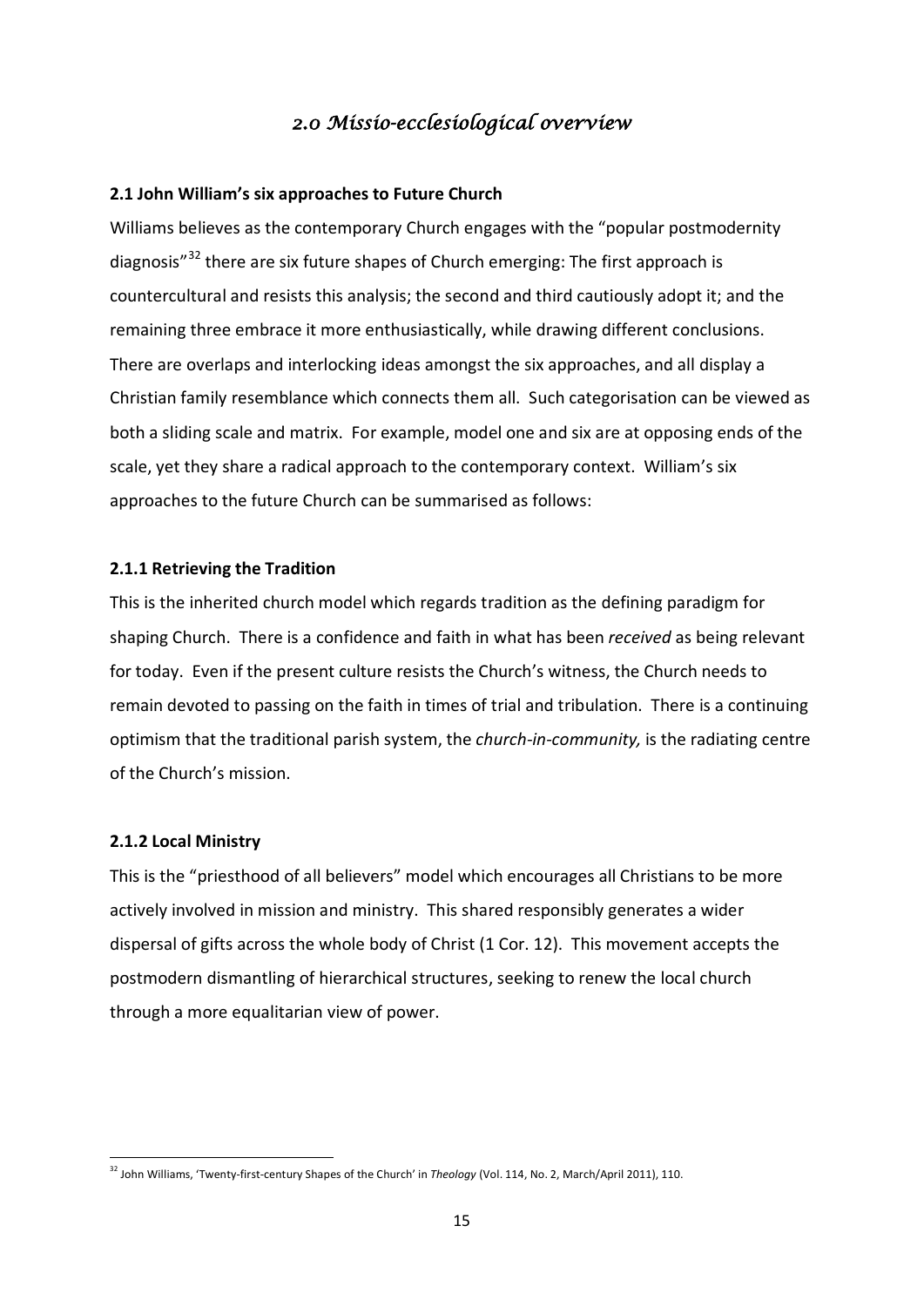## **2.1.3 Mission-shaped Church**

The mission-shaped Church and Fresh Expressions models both arise from the MSC Report (A mixed economy of Church model of traditional and new patterns of Church). Based upon a postmodern analysis, MSC's overriding paradigm is to challenge churches to think and act in terms of mission. The Church is (re)defined by mission, and all activities of the Church are to be seen through mission: "To do what they have always been doing, but giving their activities a deliberate 'mission' twist".<sup>[33](#page-15-0)</sup> The Church is mission-shaped, a mission-shaped Church.

### **2.1.4 Fresh Expressions**

MSC recognises new expressions of Church as being legitimate forms of Church. In reviewing Church plant development since "Breaking New Ground" (1994), MSC has moved the Church of England missio-ecclesiological boundaries to include Fresh Expressions. These new churches are seen as essential and guiding examples of a mission-shaped Church providing a prophetic and evangelistic voice in society and in the Church.

## **2.1.5 Post-Christendom**

This model has some affinity to Local Ministry as challenges hierarchical structures and concentrates on relational patterns. It accepts that we live in postmodernity and is radically critical towards the historical Church. Advocates believe it is by deconstruction that we can model a simplified form of Church based around human relationships as the core element of what it means to be Church. These small groups can more readily embody a countercultural lifestyle and be a more effective witness of the Kingdom of God.

## **2.1.6 Emergent Churches**

In many ways this group shares the concerns of the first group, in that they want to create a liturgical centre from which to reach out. Unlike the Traditionalists, however, the emergent churches want to begin afresh. Weight is placed upon the existential dimension of faith where God can be experienced in the now. Emergent churches emphasise spirituality over dogmatism. In true postmodern rhetoric these churches are seen as a *non-movement,* a fluid church that counteracts modernist, static and solid categorical notions.

<span id="page-15-0"></span> $33$  Ibid., 111.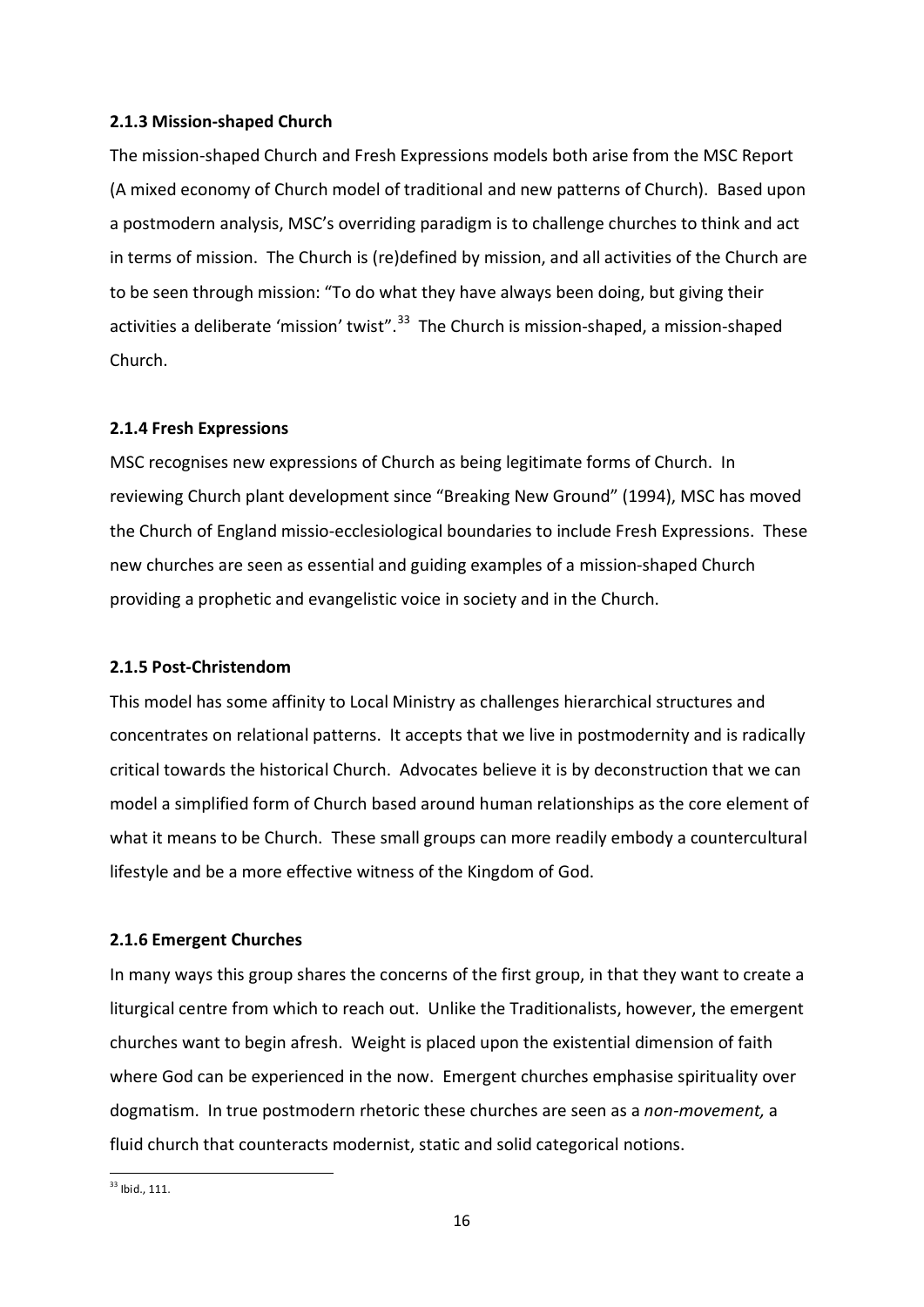## **2.2 Luke Bretherton and Andrew Walker's Four Streams of contemporary Church**

Bretherton and Walker have simplified what it means to be Church in the contemporary context into four streams.<sup>[34](#page-16-0)</sup> The use of the stream metaphor allows for more fluidity of meaning as streams intersect and overlap. The four streams can be summarised as follows:

#### **2.2.1 Inherited Church**

This stream remains loyal to inherited tradition and is counter-cultural even in spite of declining numbers of Christians. By sustaining distinct identities, beliefs and practices, the Church remains faithful to her identity and provides a counter cultural voice in the contemporary culture. This stream intersects and overlaps with:

### **2.2.2 Mission-shaped Church**

Some new expressions of Church remain as part of a denomination and are located on the edge of the church. Intersecting with the contemporary context they have a two way dialogue with the culture and inherited Church. Mission is both for those outside of the Church and for those in the Established Church (seeking to renew and develop existing patterns). The vision is located within a broader Christian perspective and is therefore open to ecumenical influences and partnerships. This stream intersects and overlaps with:

## **2.2.3 Fresh Expressions**

These Fresh Expressions of Church are hovering on the edge of denominational boundaries. They seek to develop regular congregational life and worship contrary to inherited or existing patterns of Church. This stream intersects and overlaps with:

## **2.2.4 Emerging Church**

This stream represents the edge of what it means to be the Emerging Church. Arguably, this is the most radical expression of *new* Church, with no affiliation or allegiance to a denomination or congregation. In fact, not belonging to a recognisable church is crucial to their identity. Faith and a free spirited attitude may be sustained by relational networks

<span id="page-16-0"></span><sup>34</sup> Walker and Bretherton, *Remembering our Future*, xvii. The authors have not titled these streams, but for the sake of clarity I have introduced headings either inferred or explicit in the texts. I have also reversed the ordering of Walker and Bretherton streams for the sake of coherence with William's model.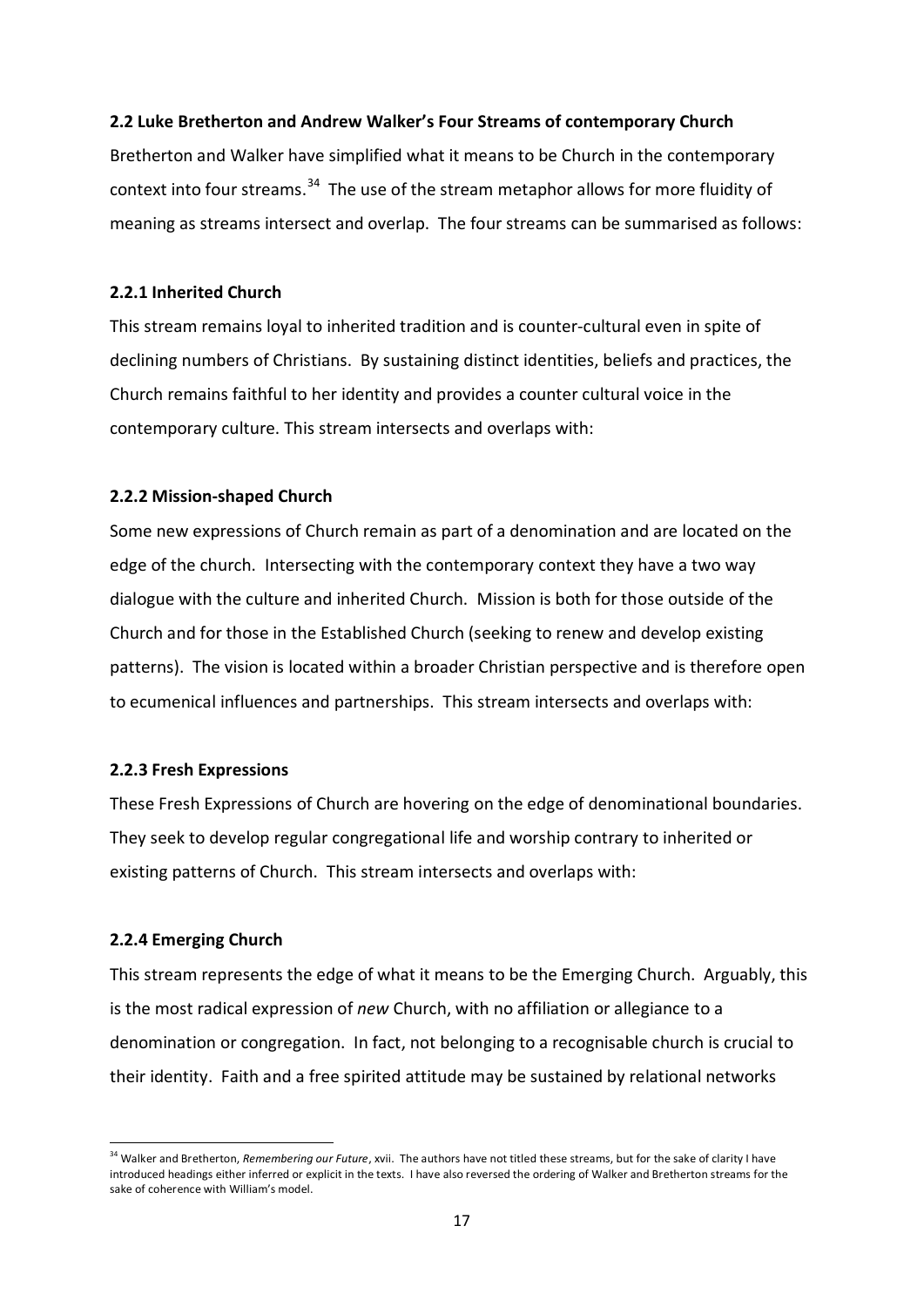such as domestic practices, small groups, occasional events (such as Greenbelt) and cultural happenings.

#### **2.3 Evaluating the missio-ecclesiological overview**

These models give a broad brush stoke of the  $21<sup>st</sup>$  Church and help us set MSC into the contemporary missio-ecclesiological debate. As with any modular theory, these categorisations represent a way of understanding trends.<sup>35</sup> Avery Dulles describes a model as "a relatively simple, artificially constructed case which is found to be useful and illuminating for dealing with realities that are more complex and differentiated".<sup>36</sup> Models are therefore symbolic in nature that can be taken "seriously but not literally".<sup>37</sup> Through the use of metaphor, models reveal *partial* knowledge. They help to give an overview, but cannot fully explain *mysterious* reality: "For now we see in a mirror, dimly… Now I know only in part (1 Cor. 13.12). Even in their explanatory and exploratory role there will always be overlaps, nuances and inconsistencies that will undermine such categorisation.<sup>38</sup>

Within the spectrum of missio-ecclesiological views there are exclusive and inclusive models. Exclusive models present distinctive claims by which reality is to be interpreted (as inherited and emergent groups are particularly prone to do). Contrasting exclusive claims can become polarised into oppositional groupings. These elements will surface in the MSC debate, especially amongst inherited countercultural and more radical Fresh Expressions. Dulles warns against this approach:

> We must recognize that our own favourite paradigms, however excellent, do not solve all questions... Because images are derived from finite realities of experience, they are never adequate to represent the mystery of grace. Each model of the Church has its weaknesses; no one should be canonized as the measure of all the rest.<sup>[39](#page-17-4)</sup>

<span id="page-17-0"></span><sup>35</sup> For a review of the development of Model Theory see Stephen B. Bevans, *Models of Contextual Theology* (New York, Orbis Books, 2009), Chapter 3, 'The notion and Use of Models', 28-33. Also, Cardinal Avery Dulles, *Models of the Church* (New York, Doubleday, 2002), Chapter

XII, 'The Evaluation of Models', 181-194.<br> $36$  Dulles cited by Bevans, Contextual Theology, 29.

<span id="page-17-3"></span><span id="page-17-2"></span><span id="page-17-1"></span>and the second of the second of the second of the second of the second of the second of the second of the secon<br>and in G. Barbour cited by Bevans, Ibid.<br><sup>38</sup> Dulles believes that in theology that there are two types of mod already known and exploratory imagines. Dulles, *Models of the Church*, 16-18. Ecclesiology in many respects is a synthesis of both the known and the imagined, as William's six models illustrates.

<span id="page-17-4"></span> $39$  Ibid., 24.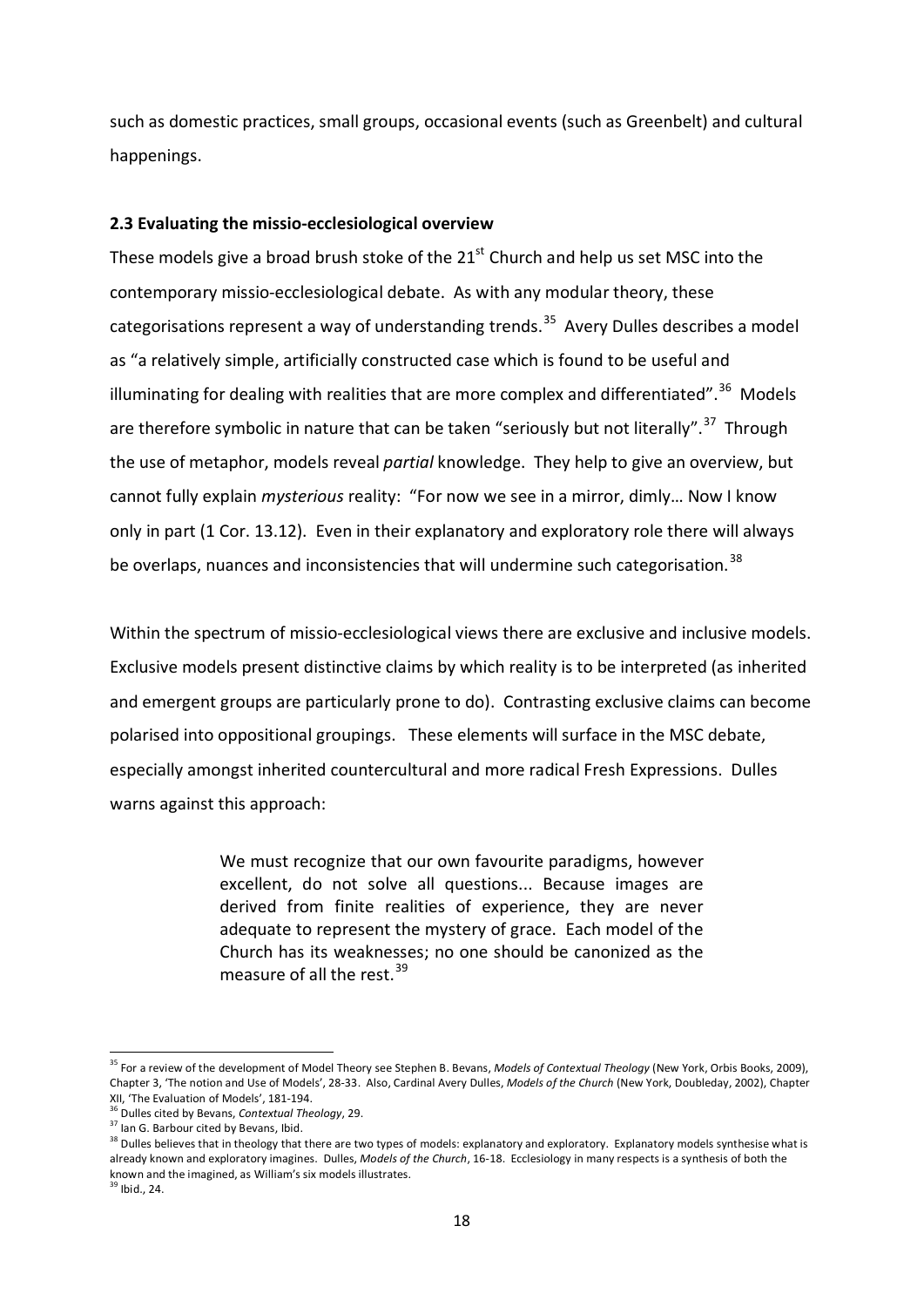Complementary models, on the other hand, recognise the validity of a variety of options. One model might believe their model best represents the Church, without resorting to invalidating other models. This has generally been the traditional view of the Church of England, which sees itself as one model with a specific contribution to make in the missioecclesiological debate. Unlike for example, Roman Catholic or Orthodox claims in being the true Church, the Church of England is seen as a branch of the Church. $40$  Even within the Church of England there exists a broad spectrum of missio-ecclesiologies which are held together by a common and distinctive Anglican missio-ecclesiology.<sup>41</sup>

By placing and naming missio-ecclesiological models we have created a systematic construct. Even with interpenetration and inconsistencies of models, and given the fact that models are only symbols of reality, classification has taken place. No doubt, a postmodernist critique would say this ordering is based upon a *faulty* modernist philosophical mindset. By categorising we generate a static and solid hermeneutic, which is contrary to the *real* nature of things:

> If the Modern Era was a rage for order, regulation, stability, singularity, and fixity, the Postmodern Era is a rage for chaos, uncertainty, otherness, openness, multiplicity, and change. Postmodern surfaces are not landscapes but wavescapes, with the waters always changing and the surfaces never the same. The seas knows no boundaries.<sup>[42](#page-18-2)</sup>

If postmodern surfaces are wavescapes and not landscapes, then the model theory is undermined at best and debunked at worse. The seas have no boundaries in the philosophical speculation of postmodernism. As we will discover, sociological findings that would support the postmodern critique, remain a contested area.

#### **2.4 Paradigm conflicts**

If we transpose the Paradigm Theory (given that this is yet another model of understanding and open to all the criticism above) advocated by Thomas Kuhn and endorsed by David Bosch in "Transforming Mission", incongruity should not come as a surprise. "For the most

<span id="page-18-0"></span><sup>&</sup>lt;sup>40</sup> In 1838 the Anglican theologian William Palmer formulated the branch theory in his work "Treatise on the Church of Christ".

<span id="page-18-1"></span><sup>41</sup> For an introduction for arguments concerning Anglican identity see the chapter 'The Distinctiveness of Anglicanism' in Avis, *Identity of Anglicanism*, 39-57.

<span id="page-18-2"></span><sup>42</sup> Leonard I. Sweet cited by Ward, *Liquid Church*, (Carlisle, Paternoster Press, 2005), 15.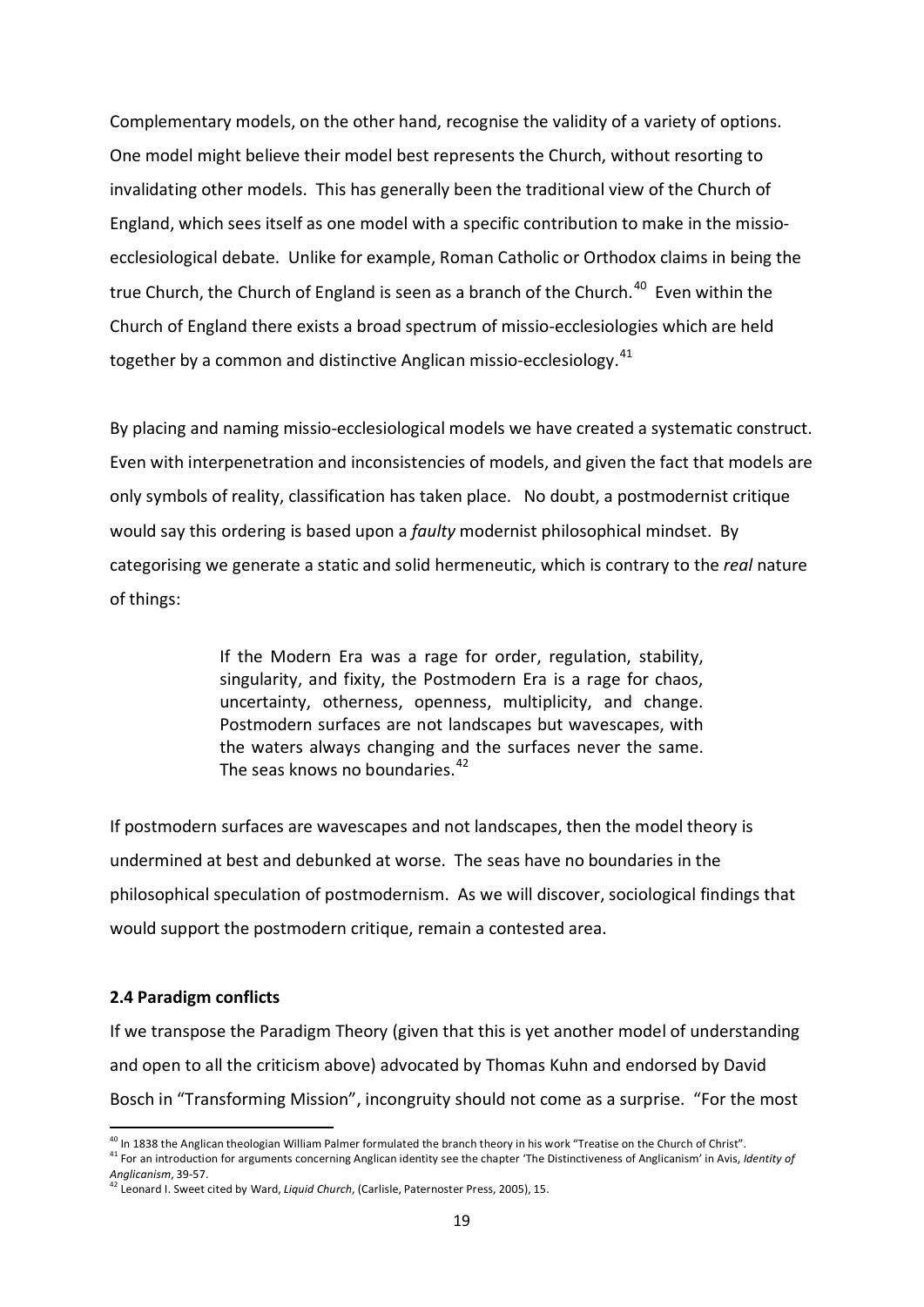part", Bosch argues, "we are, at the moment, thinking and working in terms of *two* paradigms".<sup>[43](#page-19-0)</sup> This is a time of deep uncertainty for the Church as it wrestles with modernity and postmodernity. As paradigms blur and shift there will be polarization, mutual incomprehension, inability to communicate, frustration, and discouragement in the Church. [44](#page-19-1)

Kuhn believes real change occurs only through *revolutions* as opposed to evolutions: "These are terminated, not by deliberation and interpretation, but by a relatively sudden and instructed event like the gestalt switch".<sup>45</sup> Pioneers see the norm as riddled with anomalies which cannot be solved through the existing paradigm. Only through "lightening flash" moments of "conversion" can the pioneer see a different future.<sup>46</sup> These innovative ideas create tensions between the traditionalist and the avant-garde. Even if the world in which both groups live is the same, their perception of reality is so different that it is as though they live in different worlds. According to Bosch, this explains why "defenders of the old order and champions of the new frequently argue at cross purposes".<sup>47</sup> This can trigger deep emotional reactions, notably from the traditionalists, as new views "threaten to destroy their very perception and experience of reality, indeed their entire world".<sup>48</sup> They can react by nostalgic reaction, immunisation against the new, continuation in the old ways, romanticising the past, all in the hope of riding the storm and the retrieval of inherited glories.

This Paradigm Theory would seem to support the pioneering radical wing resonated by some proponents of MSC and the Emergent Church (especially the concepts of revolution over evolution, and the birth of new ideas replacing the old). Writing in defence of this apologetic, Pete Rollins believes that emerging collectives "are showing how the radical message of Christianity speaks in a revolutionary way both to those outside the church and

<span id="page-19-0"></span><sup>43</sup> David Bosch, *Transforming Mission: Paradigm Shifts in Theology of Mission* (Orbis Books, New York, 2008), 349.

<span id="page-19-1"></span><sup>44</sup> Dulles, *Models of Church*, 24.

<span id="page-19-2"></span><sup>45</sup> Thomas S. Kuhn, *The Structure of Scientific Revolutions* (Chicago, The University of Chicago Press, 1970), 122.<br><sup>46</sup> Ibid., 122 and 151.

<span id="page-19-5"></span><span id="page-19-4"></span><span id="page-19-3"></span><sup>47</sup> Bosch, *Transforming Mission*, 185. To illustrate this, a well known evangelical pastor and writer, John Piper met with Emergent Church leaders Tony Jones and Doug Pagitt to discuss theology. Piper concluded, "I just don't understand the ways these guys think. There are profound epistemological (the theory of how we know) differences – ways of processing reality – that make the conversation almost impossible, as if we were just kind of going by each other... We seem to differ so much in our worldviews and our ways of knowing that I'm not sure how profitable the conversation was or if we could ever get anywhere. I came away from our meeting frustrated and wishing it were different but not knowing how to make it different." Cited by Jim Belcher, *Deep Church: A Third Way beyond Emerging and Traditional* (Downers Grove, InterVarsity Press, 2009), 11.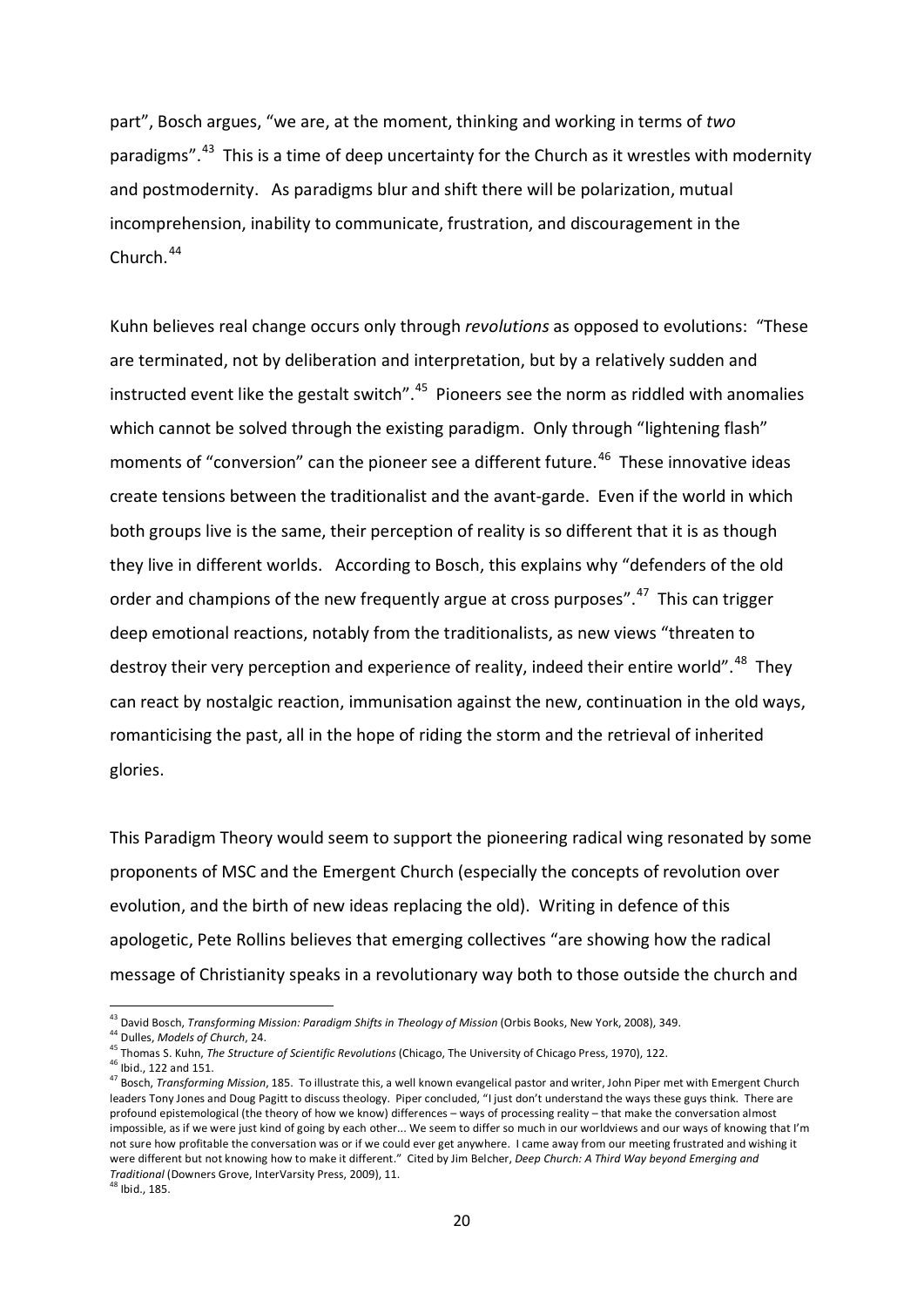to the church itself".<sup>[49](#page-20-0)</sup> However, even in its most radical forms of Church, there is an innate loyalty to the past.<sup>[50](#page-20-1)</sup> As Hans Küng notes, Christianity is "essentially defined by its relation to history," and most essentially to its origins,<sup>[51](#page-20-2)</sup> where the Gospel is the defining norm which needs to be recovered and translated in the present day.<sup>52</sup> Küng continues, "Changes in theology take place on the basis of the Gospel, but never against the Gospel".<sup>53</sup> MSC highlights these concerns as it wrestles with the role of history, tradition and the contextualisation process in understanding the mission-shaped Church.

When reviewing Church of England missio-ecclesiology in the light of MSC, it is helpful to be aware of some of the psycho-interpersonal reactions when brokering and analysing arguments. Polemical language for example, may guise deeper emotional reactions and undercurrent conflicts. Confrontational language, which can be a helpful trigger in stirring up a discussion, can quickly collapse into personal affronts. Healthy symmetrical conflicts, which presuppose trust and mutual power in the hope of resolution, can dissolve into *asymmetrical* breakdowns of relations. [54](#page-20-5) In the MSC debate these tensions have become increasingly evident in some circles. If we take one case in point, the release of the book "For the Parish" has stirred up a range of emotional responses largely due to polemics. For example, the authors conclude, "Mission-shaped Church is the least impressive theological publication from the Church of England that either of us can remember".<sup>55</sup> Mobsby openly admits that his review of the book is a "critique mixed in with a rant".<sup>[56](#page-20-7)</sup> Although he welcomes the "first real critique that questions the theology and practice of fresh

[\(http://www.ianmobsby.net/mobblog/?feed=rss2\),](http://www.ianmobsby.net/mobblog/?feed=rss2) visited 07/03/11. See also, Giles Fraser's review in the Church Times 05/11/11, controversially titled: "Mugged by Expressions of choice", and the wide range of reviews at Amazon.co.uk

<span id="page-20-0"></span><sup>&</sup>lt;sup>49</sup> Pete Rollins, 'Biting the hand that feeds: an apology for encouraging tension between the established church and emerging collectives' in Louise Nelstrop and Martyn Percy (eds.), *Evaluating Fresh Expressions: Explorations in Emerging Church: Responses to the Changing Face of Ecclesiology in the Church of England* (London, Canterbury Press, 2008), 77.

<span id="page-20-1"></span> $^{\circ}$  As there is not a complete break with the past in Christianity, unlike Science, it would seem that Kuhn's Paradigm Theory is only of relative use. Both Küng and Bosch acknowledge this discrepancy and have critically adapted the Paradigm Theory in their theological treatises. See Bosch, *Transforming Mission*, 185-187.<br><sup>51</sup> Cited by Byron C. Lambert, 'Reflections on Hans Küng's Theology for the Third Millennium' in *Modern Age* (Vol. 33, No. 2, Summer 1990),

<span id="page-20-2"></span><sup>158.</sup>

<span id="page-20-3"></span> $\frac{52}{53}$  lbid., 158 and 161.

<span id="page-20-5"></span><span id="page-20-4"></span><sup>&</sup>lt;sup>54</sup> Terjle Torkelsen, 'Når samtale ikke fører fram. Utøvelse av ledelse i harde og nedbrytende personalkonflikter i Den norske kirke' in *Halvårsskrift for praktiske teologi* (Vol. 2, 2006), 18-19. "When communication breaks down: The Management of difficult and destructive conflicts in the Norwegian State Church". My translation from Norwegian to English. <sup>55</sup> Davison and Milbank, *For the Parish*, 225.

<span id="page-20-7"></span><span id="page-20-6"></span><sup>56</sup> J. Mobsby, *Initial response to the Book for the Parish by Milbank and Davidson*, 03/10/10

[<sup>\(</sup>http://www.amazon.co.uk/product-reviews/0334043654/ref=cm\\_cr\\_pr\\_fltrmsg?ie=UTF8&showViewpoints=0\)](http://www.amazon.co.uk/product-reviews/0334043654/ref=cm_cr_pr_fltrmsg?ie=UTF8&showViewpoints=0), visited 09/03/11.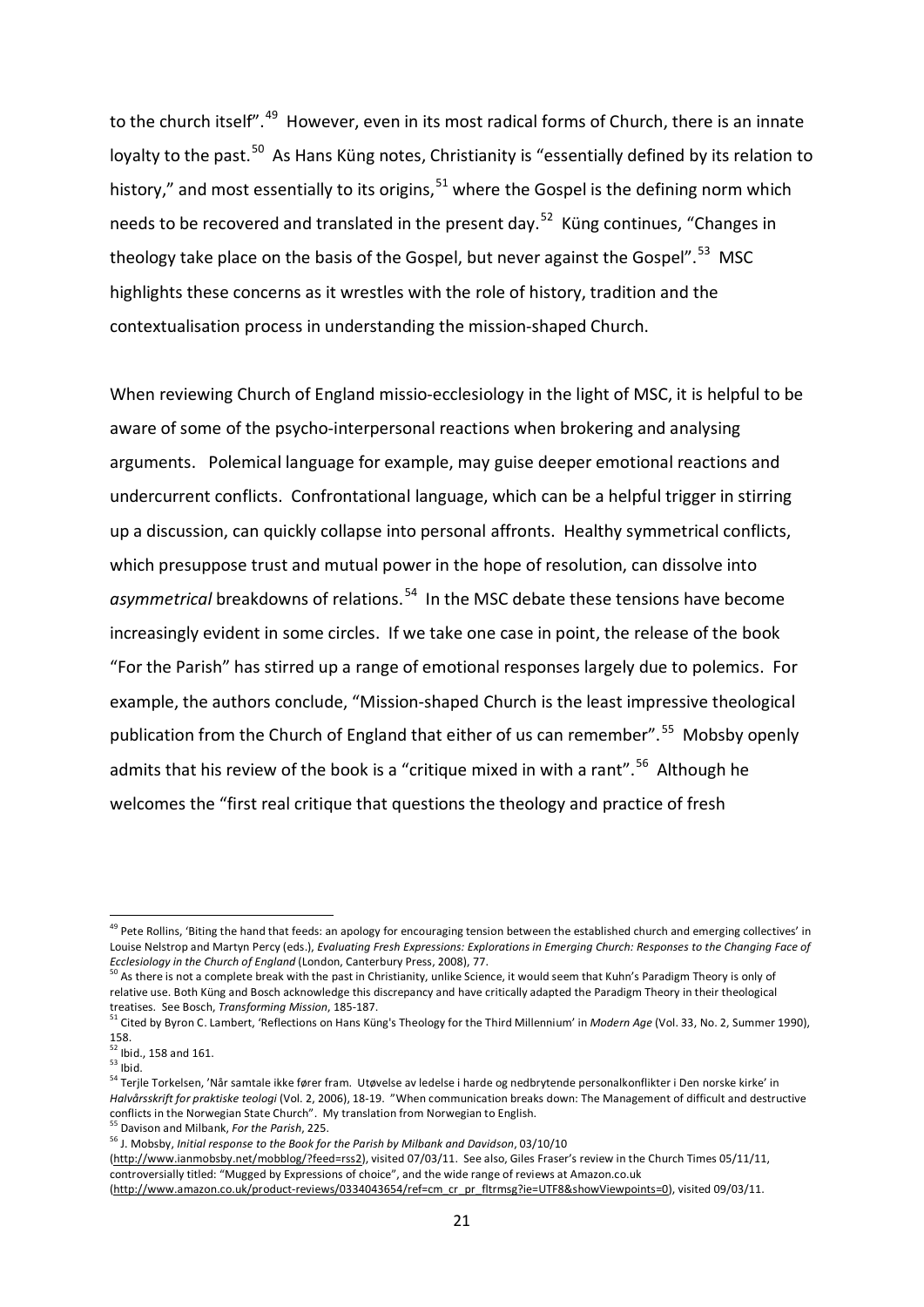expressions of church", he thinks "this book will be known as 'the book you throw across the room in irritation' ".[57](#page-21-0)

In recent times the Church of England has made some major missio-ecclesiological changes, which have heightened conflict and impaired relations. These include for example, the ordination of women to the priesthood (1992),<sup>[58](#page-21-1)</sup> the homosexual debate,  $59$  and the proposed ordination of women to the bishopric.  $^{60}$  $^{60}$  $^{60}$  MSC is on the wave of all these changes and part of the emotionally charged debates that surround them. In a positive light, Avis believes that conflict is a normal state of affairs for the Christian Church to be seething with argument, controversy and conflict.<sup>61</sup> Conflict has been with the Church from the beginning and has continued throughout the Church's history. Conflict shapes and reveals a healthy state of affairs and a sign of authenticity more than "the deadly hush of enforced unanimity that we find in some other churches". $62$  Such an optimistic view of conflict is true when it goes through a healthy cycle resulting in resolution. Conversely, one possible result of a conflict that has tainted the Church history is schism. Schism, however positively one spins the argument, is an affront to the command of Christ for the Church to be one as Christ and the Father are one (John 17.21-22). Such is the heightened climate of the Church of England where conflict, conversion and schism are close at hand.<sup>[63](#page-21-6)</sup> MSC's missio-ecclesiological changes are seen by some as a continuation of the revisionist agenda.

 $57$  Ibid.

<span id="page-21-1"></span><span id="page-21-0"></span><sup>&</sup>lt;sup>58</sup> For an overview of historical development of women in ordained ministry see "Women Bishops", The Church of England,  $(\frac{Int}{cut}p://www.churchofengland.org/our-view/women-bishops.sspx)$ , visited 09/03/11.

<span id="page-21-2"></span>For example, the Episcopal Church'[s General Convention](http://en.wikipedia.org/wiki/General_Convention) consent of the non-celibate priest Gene Robinson to the New Hampshire bishopric in 2003 sparked and highlighted the conflicts between traditionalists and revisionist in the Anglican Communion. Anglican Primates from around the whole met at Lambeth Palace and made the following statement (16/10/03): "We must make clear that recent actions in New Westminster and in the Episcopal Church (USA) do not express the mind of our Communion as a whole, and these decisions jeopardise our sacramental fellowship with each other...This will tear the fabric of our Communion at its deepest level, and may lead to further division on this and further issues...", [\(http://www.anglicancommunion.org/windsor2004/downloads/windsor2004d.pdf\),](http://www.anglicancommunion.org/windsor2004/downloads/windsor2004d.pdf) visited 09/03/11.

<span id="page-21-3"></span> $^{60}$  In 2000 the General Synod requested a thorough theological study on the question of women in the episcopate. For an overview of developments see "Women Bishops", The Church of England, [\(http://www.churchofengland.org/our-views/women-bishops.aspx\)](http://www.churchofengland.org/our-views/women-bishops.aspx), visited 09/03/11.

<span id="page-21-4"></span><sup>61</sup> Avis, *Identity of Anglicanism*, 153-154. Unfortunately, if conflict is not managed properly it can disintegrate into neurotic and pathological behaviour.<br><sup>62</sup> Ihid.

<span id="page-21-6"></span><span id="page-21-5"></span> $^{63}$  For example, the "Ordinariate" decreed by Pope Benedictus XVI on 4<sup>th</sup> November 2009, known fully as: Apostolic Constitution *Anglicanorum coetibus*: Providing for personal ordinariates for Anglicans entering into full communion with the Catholic Church", allows for Anglican congregations to come in full communion with the Holy See

[<sup>\(</sup>http://www.vatican.va/holy\\_father/benedict\\_xvi/apost\\_constitutions/documents/hf\\_ben-xvi\\_apc\\_20091104\\_anglicanorum](http://www.vatican.va/holy_father/benedict_xvi/apost_constitutions/documents/hf_ben-xvi_apc_20091104_anglicanorum-coetibus_en.html)[coetibus\\_en.html\)](http://www.vatican.va/holy_father/benedict_xvi/apost_constitutions/documents/hf_ben-xvi_apc_20091104_anglicanorum-coetibus_en.html), visited 10/03/11.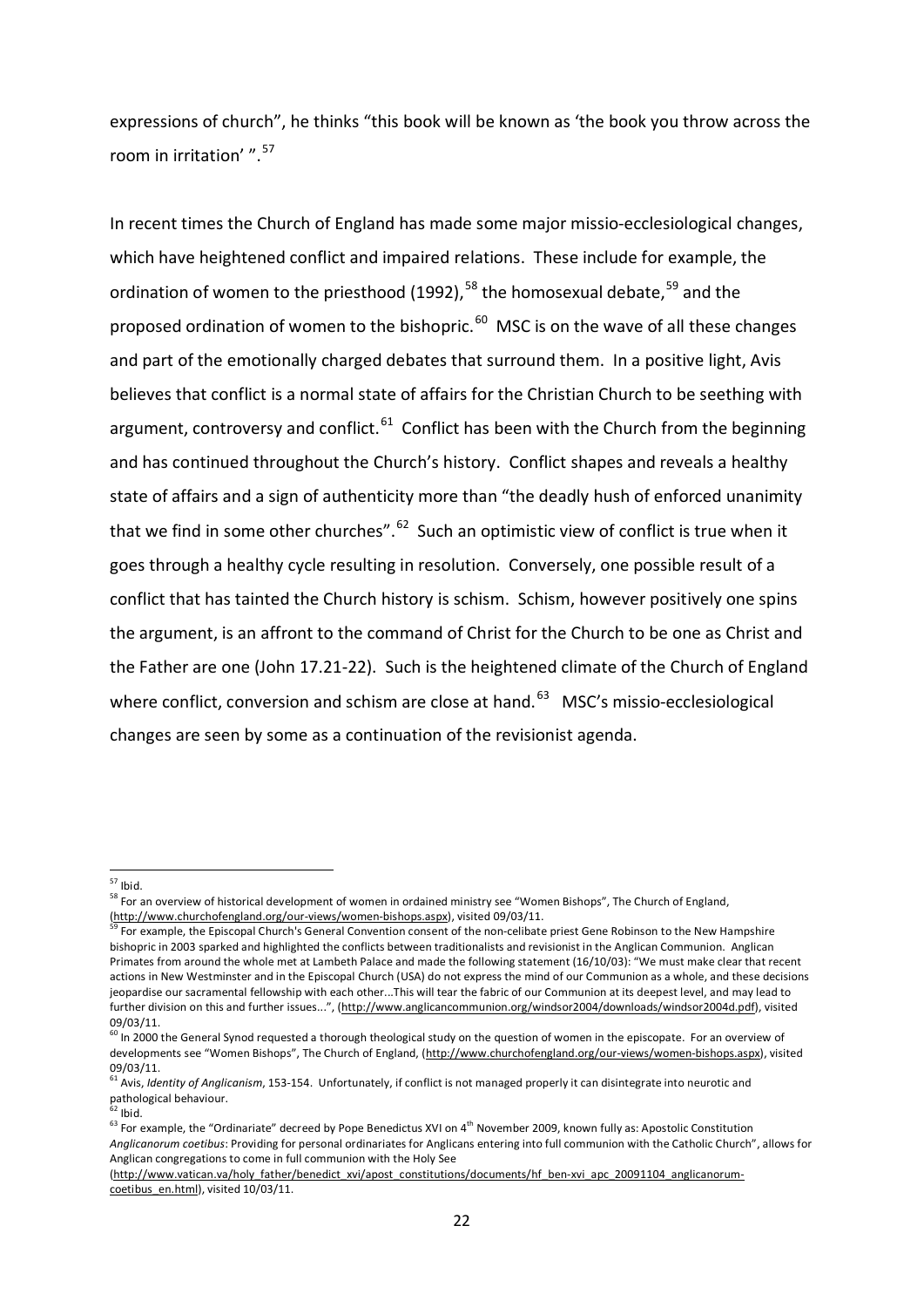# *How is MSC changing Church of England missioecclesiology in the light of classical Anglicanism?*

#### **3.1 Methodology of MSC**

As Rowan Williams has observed, British theologians are not always good at considering the theological implications of the methodological starting point.<sup>64</sup> Often, he suggests, they are "inclined to begin haphazardly and let the methodology look after itself".  $65$  To allow methodology to look after itself suggests a certain naiveté that method is value free. We might presuppose that there is world *out there* which is phenomenology observable. This is a world which we can objectively assess through experimental analysis by which we can collate a bank of empirical data/facts. The modern scientific hypothesis of facts as objectively true and values as matters of opinion has been called into question in the postmodern paradigm. Enlightened rationalism and its adherence to objectivism "has totally falsified our conception of truth", argues Michael Polanyi.<sup>[66](#page-22-2)</sup> There are no raw facts, but only value laden and interpreted facts; there is no neutral methodology, but only value laden and interpreted methodology. The critical realist would argue that there is reality is somewhere in between these two extremes. The world is out there is, in part, understood accurately (primary qualities) and well as interpreted through personal perceptual illusions (secondary qualities). Part of the task of a theologian is to be able to detect the underlining voice embedded in methodological approaches and question hermeneutical inclinations.

With these preliminary thoughts in mind, we can ask, what is the underlining voice and presupposition in MSC's methodology? As we have already stated, MSC was written as a response to social changes in society. From the outset we can see that MSC exemplifies a context driven methodology. This illustrates (predetermines?) MSC's theological rationale as laid out in chapter five, "a theology for a missionary church". <sup>[67](#page-22-3)</sup> Although MSC is quick to point out it wants to balance a double listening between the inherited tradition and context, its methodological framework would seem to differ. To begin with this is indicated by the divi sssss

<span id="page-22-0"></span><sup>64</sup> Rowan Williams, *On Christian Theology*, xii.

<span id="page-22-2"></span><span id="page-22-1"></span><sup>&</sup>lt;sup>66</sup> Michael Polanyi cited by Bosch, *Transforming Mission*, 359.

<span id="page-22-3"></span> $67$  MSC in keeping with recent trends has dropped the use of capital letters for the first word in its chapter headings and cover title.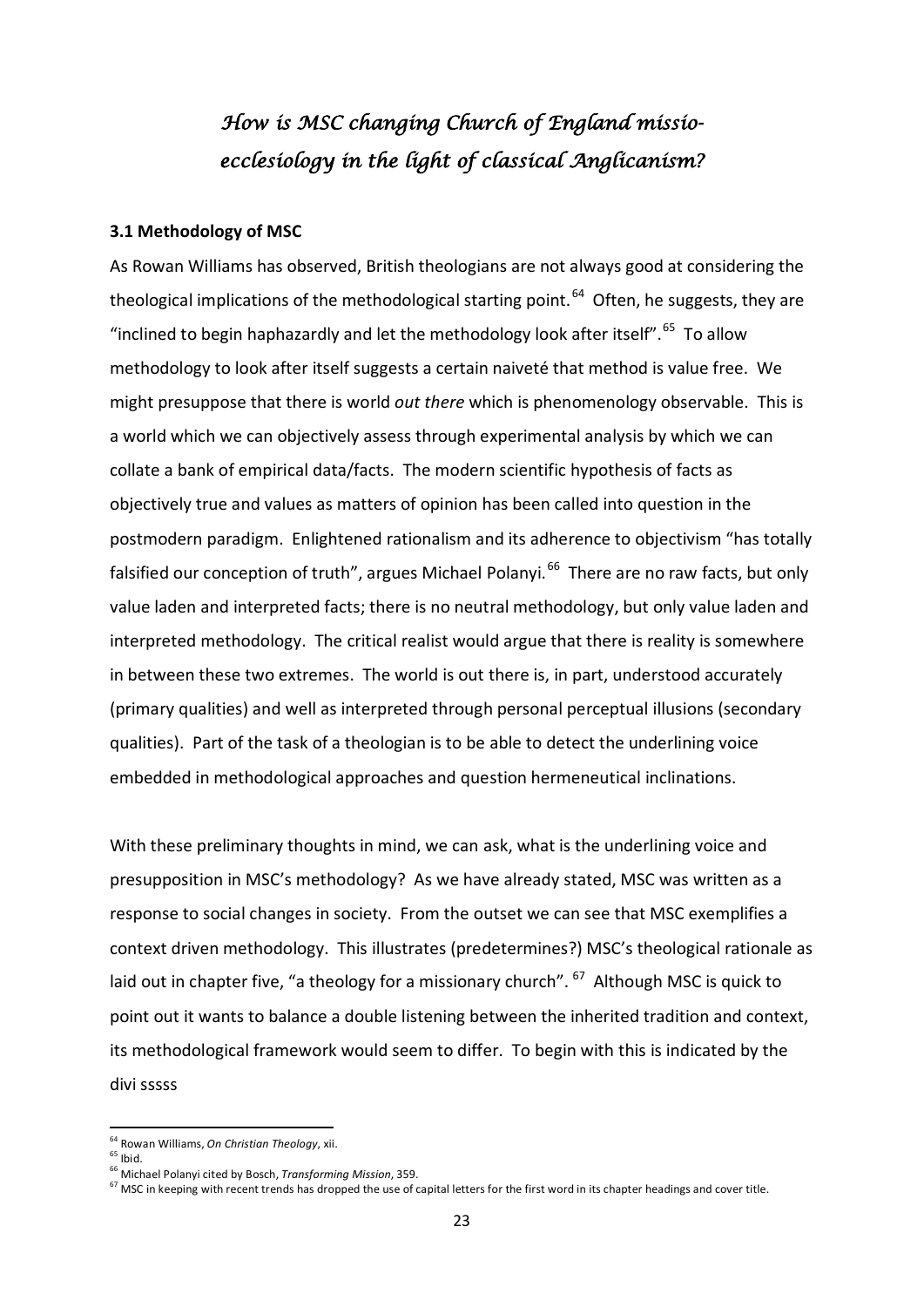#### point out it wants to balance a *double listening*[68](#page-23-0)

between the inherited tradition and context, its methodological framework would seem to differ. To begin with, this is indicated by the division and chronology of chapters. A "theology for a missionary church" (chapter five is

*preceded* by the following chapters: "changing contexts"; "the story since Breaking New Ground"; "what is church planting and why does it matter?"; and "fresh expressions of church". With reliance upon extensive sociological data, MSC begins with the contemporary context. This illustrates the weight placed upon context as the pretext for shaping missioecclesiology. By Chapter six, "some methodologies for a missionary church", MSC's method is more explicit. The desired missio-ecclesiological process is to listen to the mission context *first* before "discerning how the inherited Christian tradition works within it".<sup>69</sup> Furthermore, "Mission precedes the shape of the church that will be the result, when the seeds of the gospel roots in the mission culture".[70](#page-23-2) MSC presupposes context as *a priori* in the listening process and builds a methodological construct of contextually shaped theology.

#### **3.2 Sociological analysis**

To analyse the context, MSC draws heavily upon sociological data. After a brief introduction, chapter one starts with "social trends in the last 30 years".<sup>71</sup> Based upon this research, MSC draws out various characteristics of the cultural, social and spiritual environment "in which the Church of England ministers in the new millennium".<sup>[72](#page-23-4)</sup> These include a post-Christendom, fragmented society, based upon networks, and driven by consumerism. By investigating these trends, MSC hopes the Church of England will be open to "the possible shape, or shapes, of church to which God is calling us".<sup>[73](#page-23-5)</sup> MSC uses additional sociological data in Chapter 3, to help in this missio-ecclesiological process of shaping the Church.<sup>[74](#page-23-6)</sup> By Chapter Six, MSC overtly gives sociology the prominent role: "*Sociology shows us that*, when two cultures are together in a social context, a healthy heterogeneous mixture does not

<span id="page-23-5"></span><span id="page-23-4"></span>

<span id="page-23-0"></span><sup>&</sup>lt;sup>68</sup> Ibid., 93 and 104-108. After John Stott who popularised this term and concept in the book "The Contemporary Christian: An urgent plea for double listening" (1992), 24-29.

<span id="page-23-1"></span><sup>&</sup>lt;sup>69</sup> MSC, 105<br><sup>70</sup> Ibid.

<span id="page-23-3"></span><span id="page-23-2"></span><sup>&</sup>lt;sup>71</sup> Ibid., 1. The sociological data is based upon the 2003 National Statistics Online, *Social Trends* [\(www.statistics.gov.uk\)](http://www.statistics.gov.uk/).<br><sup>72</sup> Ibid.<br><sup>73</sup> Ibid.

<span id="page-23-6"></span><sup>&</sup>lt;sup>74</sup> Ibid., 36-41. For example, the research of Philip Richter and Leslie Francis "Gone but not forgotten", and UK Christian Handbook, "Religious Trends", No.2, 2000/2001.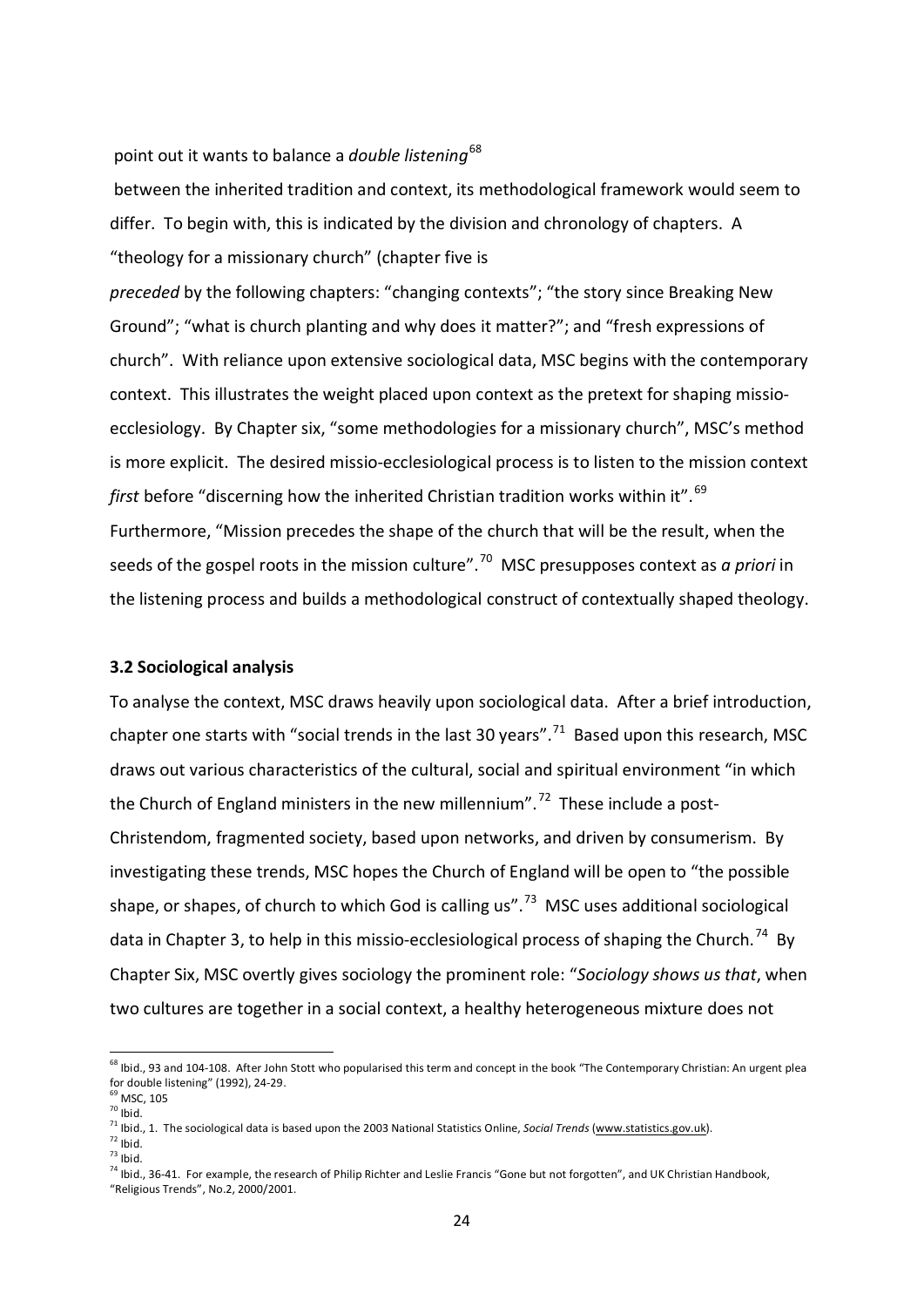result – one tends to dominate the other".<sup>75</sup> Underlining this statement is the "Homogeneous Unit Principle" as popularised by Donald McGavran in his 1955 book "Bridges of God".<sup>[76](#page-24-1)</sup> Although MSC acknowledges that this work is contentious, it continues to use it as a basis for planting new churches.<sup>[77](#page-24-2)</sup> Sociological findings, once again, undergird the MSC missio-ecclesiology.

MSC uses sociological research as if it is a phenomenological given. There is an almost unquestioning acceptance that this body of knowledge is objectively true. It is by applying this information (facts?) that MSC's missio-ecclesiology is interpreted and formed. As a cautionary note it is worth considering the following when using sociological research: First, it is important to be aware of and question the values inherent in the method. Second, we need to critically evaluate the findings. Third, we must be careful not to draw too hasty conclusions and base theories from research alone.

As John Williams points out, "Churches have a tendency to adopt a one-sided 'take' on a particular sociological analysis that suits them, while ignoring the critiques of that analysis".<sup>78</sup> To base our missio-ecclesiology upon sociological research is a tenuous business. If the research is found wanting, our whole theological *raison d'être* comes tumbling down. History has shown us that it is too easy to incorrectly "interpret the signs of the times" (Mat. 16.3). If we take the secularisation thesis of the 1960's as an example, we can see the risks of placing too much emphasis upon sociology. Many secularists interpreted the political events of the day as God acting in history, for example the development of socialism in the Soviet Union and Eastern Europe.<sup>79</sup> The World Council of Churches (WCC) at the third General Assembly in Uppsala (1968) boldly asserted that the "world provides the agenda for the church".<sup>[80](#page-24-5)</sup> As churches were embracing the secularist theory and readjusting missio-ecclesiological perspectives and practice,  $81$  sociologists were beginning to question

l

<span id="page-24-0"></span> $^{75}$  Ibid., 109. Italics mine.

<span id="page-24-1"></span><sup>&</sup>lt;sup>76</sup> Cited by MSC, 108.

<span id="page-24-2"></span><sup>&</sup>lt;sup>77</sup> Ibid., 109. Most controversially it can be used to justify segregation, for example, Apartheid.<br><sup>78</sup> Ibid.<br><sup>79</sup> Bosch, *Transforming Mission*, 429.<br><sup>80</sup> Cited by Bosch, Ibid., 326.

<span id="page-24-3"></span>

<span id="page-24-4"></span>

<span id="page-24-6"></span><span id="page-24-5"></span><sup>81</sup> This *secular-dialogic* approach reinvigorated and secularized the Social Gospel. See for example, Harvey Cox, The Secular City (1965). J. Hoekendijk saw Christianity as a "secular movement" and not "some sort of religion". Cited by Bosch, Ibid., 326.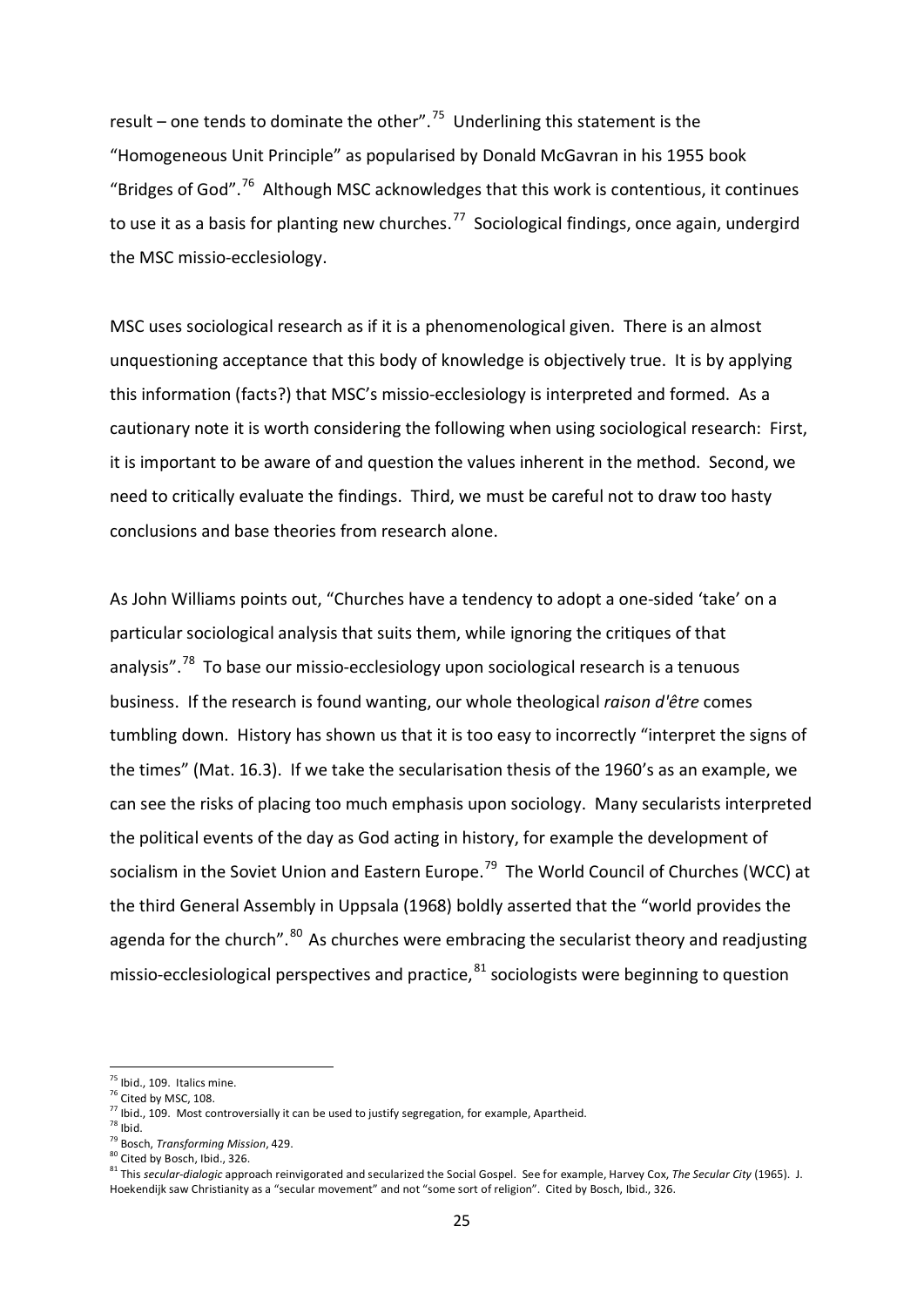the validity of secularisation.<sup>[82](#page-25-0)</sup> With the gift of hindsight, we can see how the signs of the times were misunderstood. As Bosch points out, "Compassion and commitment, apparently, are no guarantee that one will not produce bad sociology, practice poor politics, and debatable historical analysis".<sup>83</sup> In the words of Stephen Knapp, Christians are prone to sacralise "the sociological forces of history that are dominant at any particular time, regarding them as inexorable works of providence and even of redemption".<sup>84</sup> This is a sobering thought and makes us question whether MSC has too easily capitulated to shaping a missio-ecclesiology according to sociological research. More decisively, is this a *coup d'état* of sociology replacing theology as the guiding light of missio-ecclesiology? As Davison and Milbank insightfully remark, "social sciences make good servants but bad masters".<sup>85</sup> In time to come will MSC be judged as misinterpreting the signs of the times?

The Church of England has a long tradition of valuing the insights of research and intellectual inquiry. Rational thinking is part of the identity of the Church of England that seeks to balance Scripture and tradition with reason in dynamic conversation. The Church of England is receptive to new insights from secular disciplines. The "Lux Mundi" series edited by Charles Gore at the end of the  $19<sup>th</sup>$  Century is illustrative of a Church which wants to engage with intellectual and moral problems.<sup>86</sup> However, it is characteristic of the Church of England not embrace these insights immediately. The classical liberal spirit of the Church of England is to take seriously the intellectual climate, to listen attentively and engage in healthy debate and apologetic. Time is allowed to critically assess and weight this knowledge before it is either applied or resisted. $87$  As the self-professed conservative liberal John Habgood says,

> Serious Liberalism does not start reconstructing its theology at the first hint of secular change...but needs to take seriously the questions posed by fundamental sea-changes, and be ready to live with loose ends, partial insight, and a measure of agnosticism, without losing its grip on the essential of faith.<sup>[88](#page-25-6)</sup>

<span id="page-25-0"></span><sup>82</sup> John Williams, Shapes of Church, 112. For example, in the 1980's Peter Berger admitted that his original secularist analysis had been incorrect and that the popularity of religion had increased in many parts of the world.

<span id="page-25-1"></span> $83$  After Max Stackhouse, Ibid., 429.<br> $84$  Cited by Bosch, Ibid.

<span id="page-25-3"></span><span id="page-25-2"></span><sup>&</sup>lt;sup>85</sup> Davison and Milbank, For the Parish, 229.

<span id="page-25-4"></span><sup>&</sup>lt;sup>86</sup> Michael Ramsey, *The Anglican Spirit* (New York, Church Publishing Incorporated, 2004), 69.<br><sup>87</sup> Paul Avis, *The Anglican Understanding of the Church* (SPCK, London, 2002), 41.

<span id="page-25-6"></span><span id="page-25-5"></span><sup>&</sup>lt;sup>88</sup> John Habgood cited by Alister McGrath, *The Renewal of Anglicanism* (London, SPCK, 1994), 124.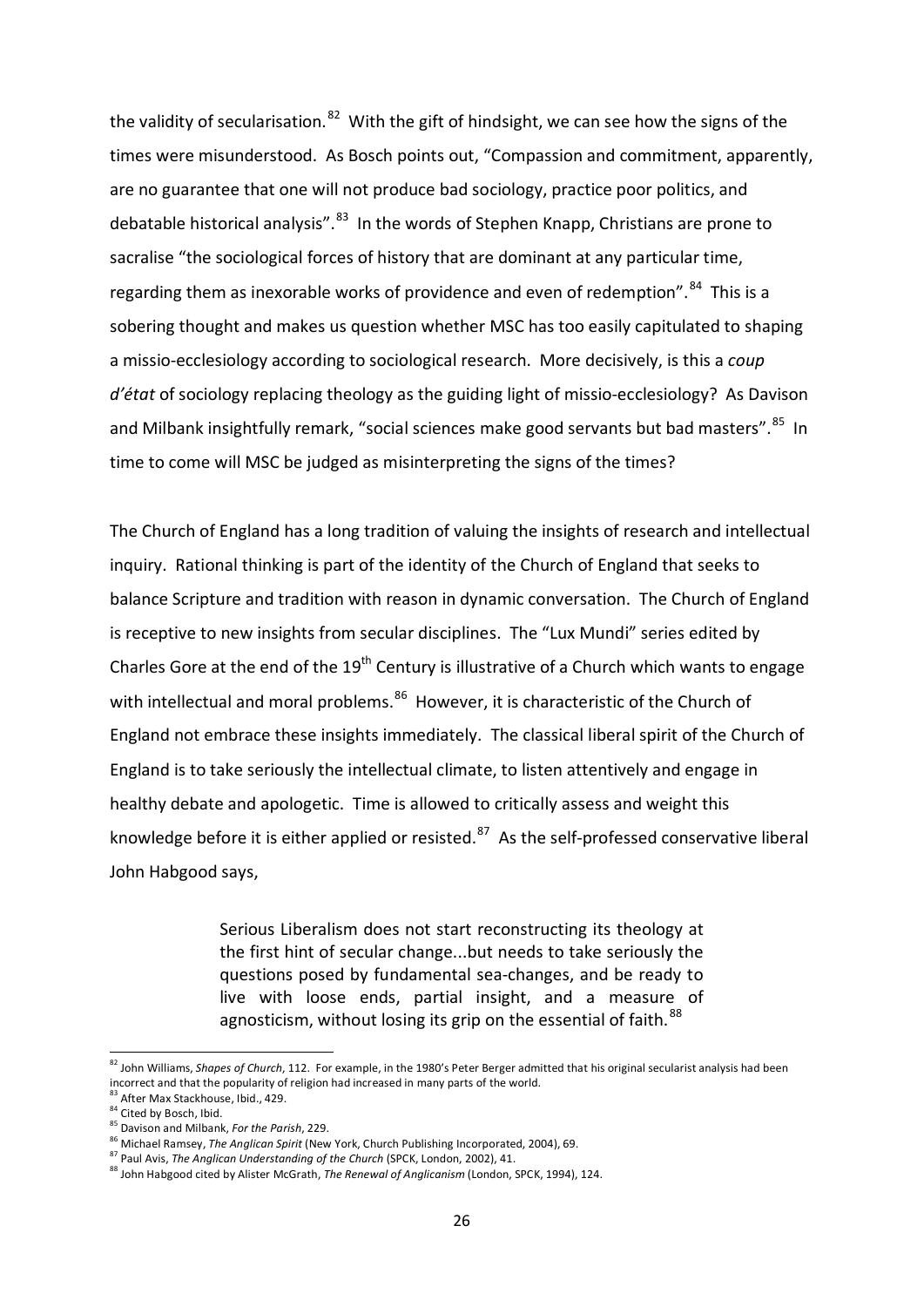Has MSC created its theology at the first hint of secular change as exonerated by its unquestioning reliance upon sociological research? Has the Church of England been too quick to reconstruct its theology and reshape its missio-ecclesiological character? Is the swiftness of change borne out of a *kairos* moment, or out of anxiety in the face of falling attendance figures? Perhaps in reality it is a mix of both. The decline in Church going has to be faced honestly and MSC is taking this seriously. There can be no head in the sand mentality and a hankering back to some idealised Christian era. But equally reconstructing a theology at the first hint of change to make the faith relevant, in the end can make the faith irrelevant. A Church that is married to the present context can quickly become a widow in the next.<sup>89</sup>

In the spirit of classical Anglicanism, perhaps more time could be given to critically assess and weight sociological findings before making missio-ecclesiological changes. Caution needs to be applied before allowing sociology too high a position, as convictions shaped by the sociological enterprise can unknowingly mask and modify the marks of true faith. To begin to unpack some of these ideas, we will now consider the complex issue of MSC's contextual theology.

#### **3.3 Contextual theology**

The origin of the concept contextualisation is associated with the Theological Education Fund's report "Ministry and Context" (1972).<sup>90</sup> This report broadened the idea of indigenisation to include the process of secularity, technology, and the struggle for human justice.<sup>[91](#page-26-2)</sup> Its sister term is *inculturation*, which developed from the Roman Catholic tradition in the 1960-1970's. Although inculturation places more emphasis upon the sacramentality of the whole of life than contextualisation, generally speaking these terms are interchangeable.<sup>92</sup> MSC follows this train of thought and uses both terms, for example, in its heading, "Christ and culture – inculturation / contextualisation".  $93$ 

<sup>&</sup>lt;sup>89</sup> After Dean Inge in Arthur Middleton, *Restoring the Anglican Mind* (Gateshead, Athenaeum Press Ltd., 2008), 28.

<span id="page-26-2"></span><span id="page-26-1"></span><span id="page-26-0"></span><sup>90</sup> Risto, A. Ahonen, *Mission in the New Millennium: Theological Grounds for World Mission* (Helsinki, Hakapaino, 2009), 162.<br><sup>91</sup> In the modern era, "indigenisation" was the preferred Protestant term of the Roman Catholic described the process of how faith was adjusted to a new culture. Through Henry Venn and Rufus Anderson's:"Three selfs Program: selfsupport, self-government, and self-propagation" indigenisation was extended to encourage independence from foreign assistance.<br><sup>92</sup> Roman Catholics still tend to use the term inculturation and Protestants contextualisation

<span id="page-26-4"></span><span id="page-26-3"></span><sup>&</sup>lt;sup>93</sup> MSC, 90.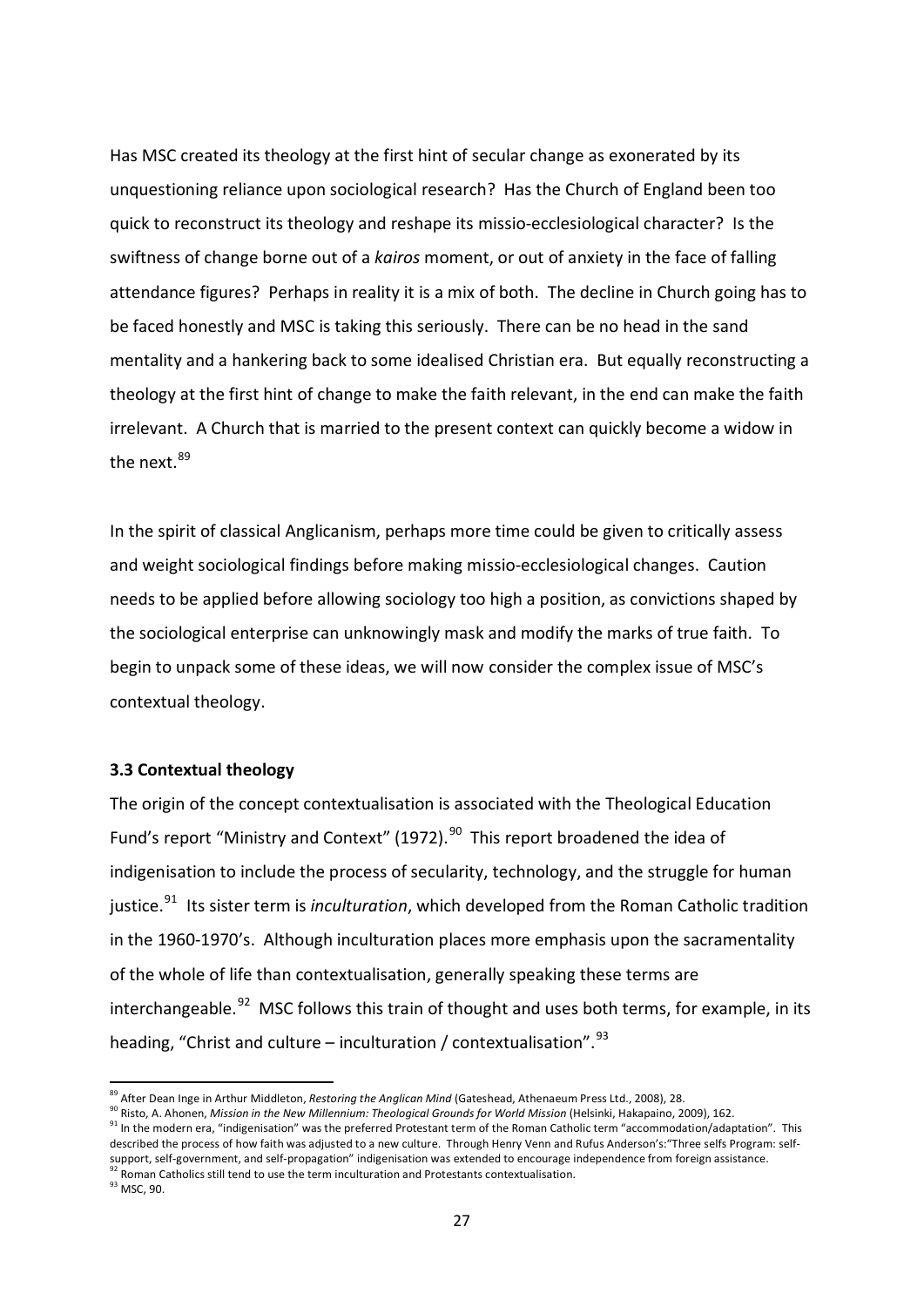In Stephen Bevans' book, "Models of Contextual Theology" he boldly asserts that "there is no such thing as 'theology'; there is only contextual theology".<sup>94</sup> Bevans makes a contrast between classical and contextual theology. The classical approach is based upon Scripture and tradition, whereas contextual theology introduces a third *locus theologicus* "present human experience".<sup>[95](#page-27-1)</sup> In a similar fashion, contextualisation is described by MSC as being a three-way conversation between the historic gospel, the Church and the given culture.<sup>96</sup> Bevans pushes the point further, "When we say that there are three sources for theology, we are not just adding context as a third element; we are changing the whole equation".<sup>[97](#page-27-3)</sup>

MSC recognises that contextual theology has had little impact upon the Church of England.<sup>[98](#page-27-4)</sup> In an effort to rectify this MSC wants to place context as a valid conversational partner: "Any theology concerning the nature and shape of the Church in a new missionary context must address the appropriate place of culture in shaping the Church."<sup>[99](#page-27-5)</sup> MSC stresses that the missionary context is no longer just overseas, but also in mainland Britain. The dismantling of Christendom and the rapid changing society means Britain "is becoming a new missionary context".<sup>[100](#page-27-6)</sup> Reviewing the missionary task of the Church of England, MSC categorises the English society as: Non-churched, closed de-churched, open-dechurched, and regular and fringe Church attenders.<sup>[101](#page-27-7)</sup>

John Hull argues that, even though MSC acknowledges England as post-Christendom society it continues to theologise with "a church centred view of social change".<sup>102</sup> Also the multireligious context of England is quietly downplayed, reflecting MSC's indifference to the positive aspects of plurality and a failure to acknowledge diversity.<sup>103</sup> Furthermore, he continues, this is a Christendom imperialism resurfacing "which acknowledges no diversity, tolerates no rivals and is bent upon world domination".  $104$  Although it is important to

l

<sup>97</sup> Ibid.*,* 5. Italics Bevans.

<span id="page-27-6"></span><span id="page-27-5"></span>100 Ibid. See MSC reflections on Christendom in the section on "Post-Christendom", Ibid., 11-12.

- <span id="page-27-7"></span><sup>101</sup> Based upon the research of Philip Richter and Leslie Francis. Ibid., 36-40.<br><sup>102</sup> John M. Hull, *Mission-shaped Church: A Theological Response* (London, SCM Press, 2006), 19.<br><sup>103</sup> Ibid.
- <span id="page-27-10"></span><span id="page-27-9"></span><span id="page-27-8"></span>

<span id="page-27-0"></span><sup>94</sup> Bevans, *Contextual Theology,* 3.

<span id="page-27-1"></span>

<span id="page-27-2"></span><sup>&</sup>lt;sup>96</sup> Ibid., 91.

<span id="page-27-4"></span><span id="page-27-3"></span><sup>&</sup>lt;sup>98</sup> MSC, 90<br><sup>99</sup> Ihid.

 $104$  Ibid. 7.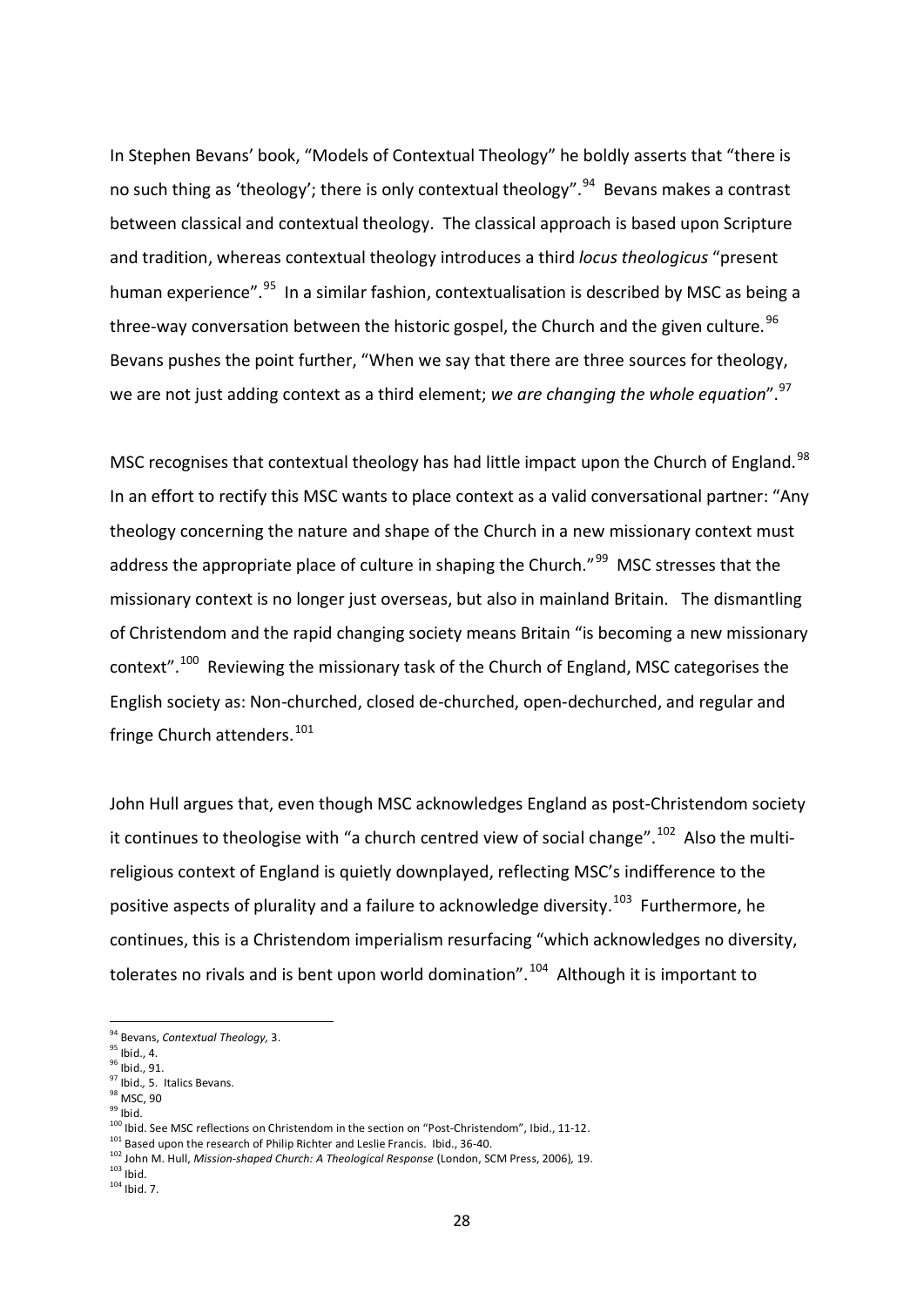recognise the positive aspects of plurality and other religions, one is still left wondering what Hull really means by mission. If would appear that any exclusive claims of the Gospel must be morphed into a relativised Gospel – a social Gospel divorced from the evangelism. Given Hull's criticism, MSC still operates within a contextual framework, even if this is selective. To explore this further, and in an effort to unpack MSC's contextual theology, we will now turn to one of the major contributors in this debate, the Liberation Movement as birthed in Latin America (1960's).<sup>105</sup>

#### **3.4 Liberation Theology**

In an effort to distance themselves from western theological methods, the Liberationists sought to contextualise their theology through indigenous resources. By focusing upon the native soil, they wanted to birth a theology that could speak directly to the Latin American condition. Unlike the West, which was dealing with such issues as secularisation and privatisation, Latin America had different issues to confront, for example dependency and exploitation. A theology of liberation was preferred over development.<sup>106</sup> To help achieve this, the Liberationist developed a methodology that interpreted faith through the contemporary context. Following in the footsteps of Karl Marx, the means to attain a true picture of the context was thorough social analysis. The Bible was then read through the lens of the context, in the hope of finding personal and social answers. In the words of Gustavo Gutierrez, "Theology follows; it is the second stage... Theology as a critical reflection on Christian praxis in the light of the Word".[107](#page-28-2) This *a priori* praxis model placed the world as experienced by the ordinary people as the point of departure for doing theology. This "ecclesiogenesis"<sup>[108](#page-28-3)</sup> began where the people were and called them to action. It was a missio-ecclesiology from the *bottom up* with the goal of overthrowing oppressive structures.[109](#page-28-4) Liberation Theology has essentially transformed the traditional *faith seeking understanding* (*ortho-doxy*) into *faith seeking intelligent action* (*ortho-praxis*):<sup>110</sup>

> We reject as irrelevant an academic type of theology that is divorced from action. We are prepared for a radical break in

<span id="page-28-0"></span> $105$  MSC refers specifically to Liberation Theology in "Base Ecclesial Communities (BECs)", 47-49.

<span id="page-28-1"></span><sup>106</sup> James C. Livingston & Francis Schüssler Fiorenza (eds.), *Modern Christian Thought: The Twentieth Century* (Minneapolis, Fortress Press, 2006), 289.

<span id="page-28-2"></span><sup>&</sup>lt;sup>107</sup> Gustavo Gutierrez, *A Theology of Liberation: History, Politics and Salvation* (Maryknoll, Orbis Books, Firth Edition 1973), 11 and 13.<br><sup>108</sup> Ahonen. *Mission*. 166.

<span id="page-28-5"></span><span id="page-28-4"></span><span id="page-28-3"></span><sup>&</sup>lt;sup>109</sup> Liberation Theology has spurned the development of different liberation theologies notably Black Theology and Feminist Theology.<br><sup>110</sup> Bevans, *Contextual Theology*, 73.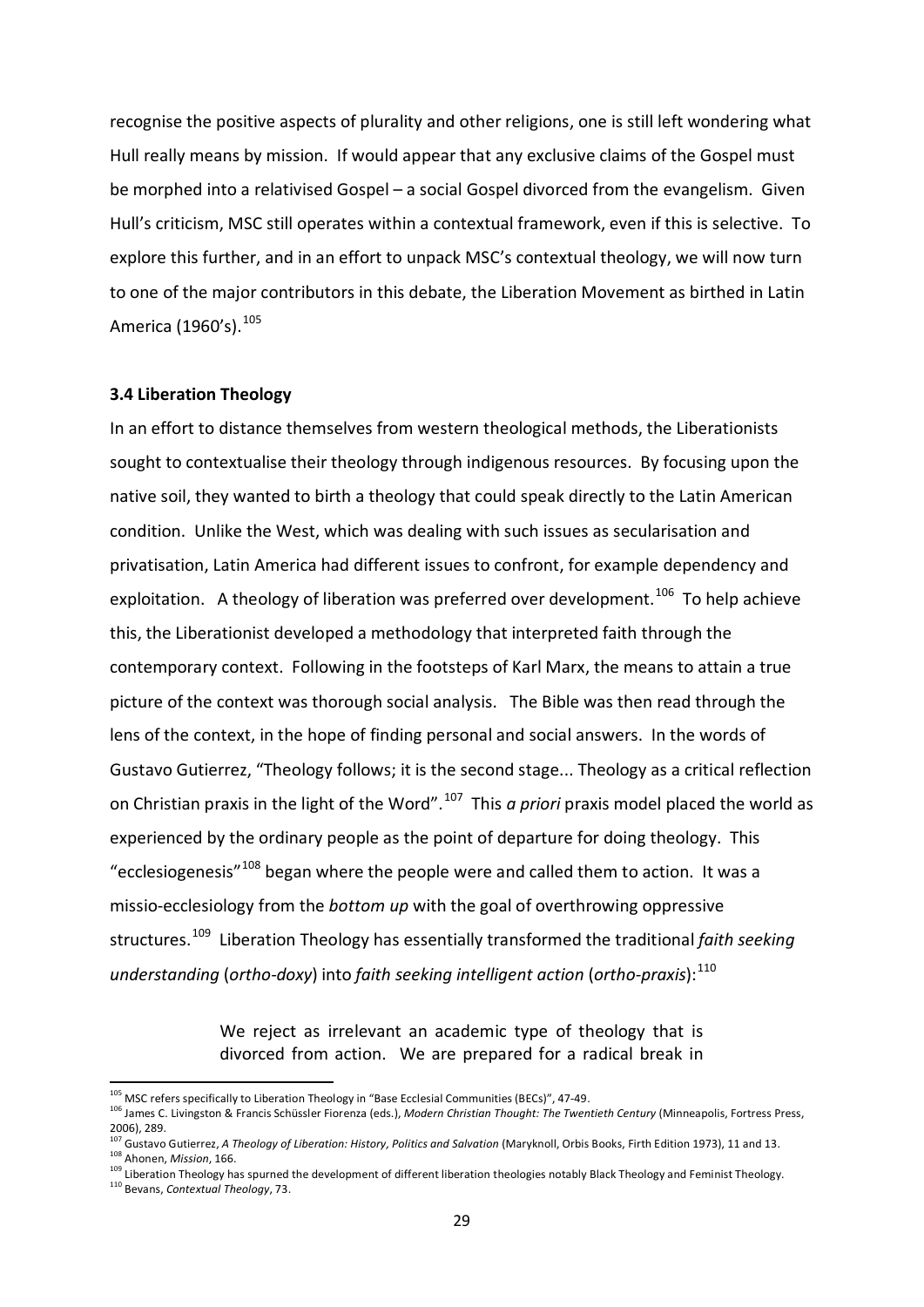epistemology which makes commitment the first act of theology and engages in a critical reflection on praxis... $^{111}$  $^{111}$  $^{111}$ 

Unlike Liberation Theology, MSC is not overtly focus upon the liberation of the poor and oppressed.<sup>[112](#page-29-1)</sup> It does mention the Base Ecclesial Communities (BECs) as examples of fresh expressions which are committed to "radical justice and the priority of the local" through the "real empowering of people, truly collaborative ministry, practical reflective theological method and the use of story".<sup>113</sup> MSC concedes that the Church of England has failed to "express church within the urban poor" $114$  and that it is difficult to find Anglican BECs examples.<sup>115</sup> According to Hull, MSC has not gone far enough in the liberation prophetic tradition.<sup>116</sup> Even when MSC does mention BECs, it is unclear whether the "nervous central reactions"<sup>[117](#page-29-6)</sup> these have created in the Church are justified or not.<sup>118</sup> Furthermore, MSC is in grave error by promoting a separatist missio-ecclesiological polity of homogeneous poor communities.<sup>[119](#page-29-8)</sup> This complacency and insensitivity is truly incredible, he continues, where "the poor are empowered not by having their own poor churches but by escaping from poverty".[120](#page-29-9) Again, Hull's view needs tempering. Surely the Gospel itself can lift up and empower lives even amidst social poverty? As evidenced by BEC's and neo-Pentecostalism in South America, for example, the Gospel brings forgiveness and reconciliation, and has the potential to transform individuals and communities into new moral and social agents.

Even with MSC lack of focus upon the poor and marginalised, MSC still continues employ a Liberationist methodology. As we have discussed earlier, MSC does start with sociological analysis from which it theologises. MSC also challenges the hierarchical top down approach of the Church of England and pursues a more radical *priesthood of all believers'* theology that listens more attentively to voices and needs of the ordinary people: "This report affirms the importance of a culturally appropriate Anglicanism emerging 'from below'  $\cdot$ ".<sup>[121](#page-29-10)</sup> The

<span id="page-29-0"></span><sup>&</sup>lt;sup>111</sup> Group of Third World theologians at Dar Salaam, Tanzania (1976), as cited by Bevans, Ibid.

<span id="page-29-1"></span><sup>112</sup> Some references for the liberation of the poor and oppressed can be found on pages MSC, 89 and 94.<br>113 MSC. 48.

<span id="page-29-3"></span><span id="page-29-2"></span> $114$  MSC, 109. MSC also acknowledges that the training of ministers in the Church of England "demands a enculturation into middle class values, which is either alien to, or serves to alienate leaders of UPA society" (UPA – Urban Priority Area), MSC 49.<br><sup>115</sup> MSC. 48.

<span id="page-29-5"></span><span id="page-29-4"></span><sup>116</sup> Hull develops this theme in his article 'Mission-shaped and kingdom focused?' in Croft, *Mission-shaped Questions,* 114-132.<sup>117</sup> MSC, 48.

<span id="page-29-7"></span><span id="page-29-6"></span><sup>118</sup> Hull, *theological Response,* 32.

<span id="page-29-8"></span>

<span id="page-29-9"></span><sup>&</sup>lt;sup>120</sup> Hull, *theological Response*, 33.<br><sup>121</sup> MSC. 117.

<span id="page-29-10"></span>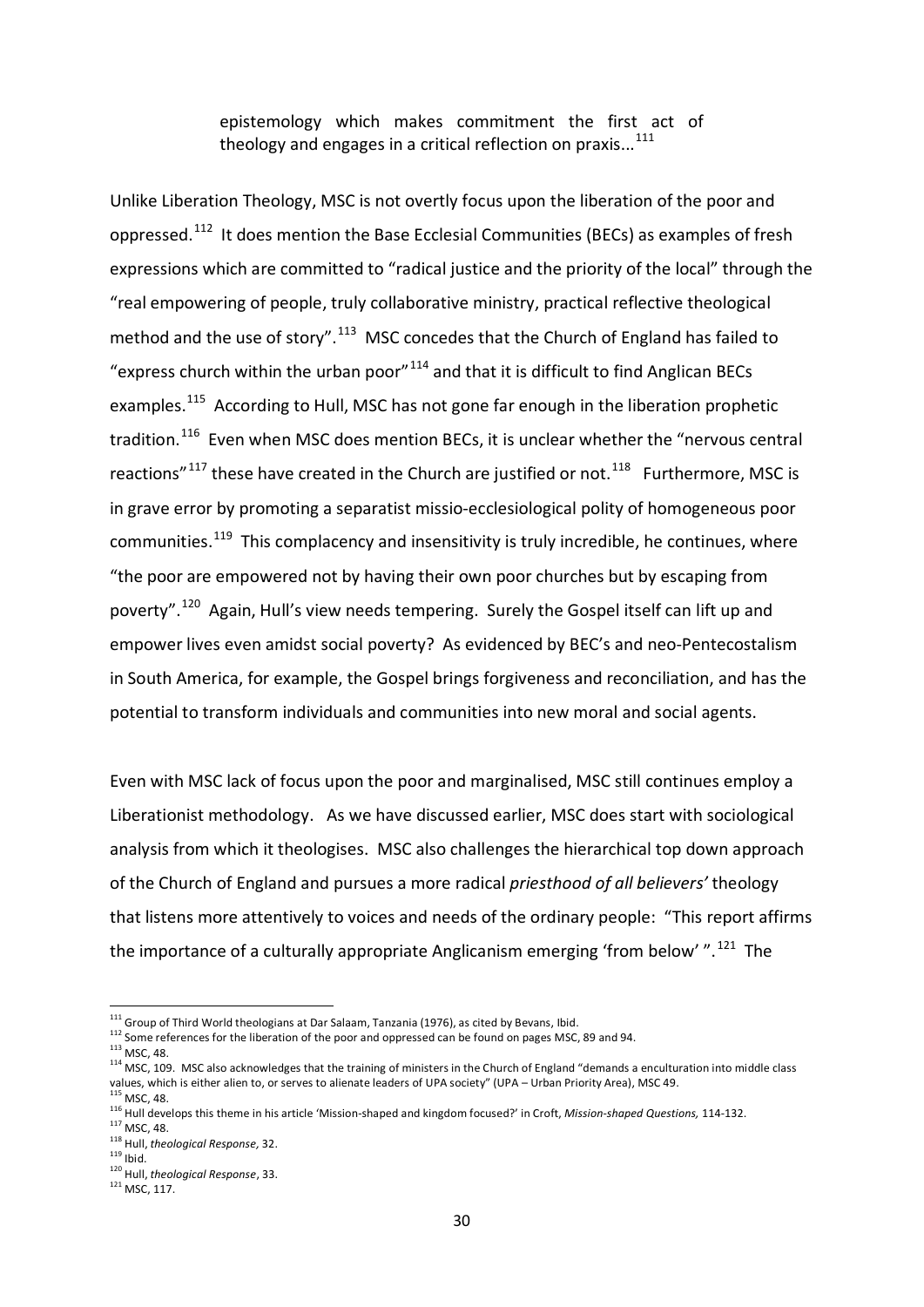traditional leadership model of clergy having a dominant role is flattened out. Pre-empting MSC, Robert Warren arguing against the inherited Church, states how this traditional structure enforces a provider/client relationship in the congregation and "reinforces passive attitudes to faith and discipleship." $122$  What is needed, he continues, "is a more enabling, empowering and collaborative style of leadership if the church is to connect with the ordinary people today".  $123$  MSC says very little about the theology or role of ordained ministry (for example, Church of England theologies about tradition, Apostolic Succession, the Historic Episcopate, or sacramental ministry, etc), preferring the more inclusive term "leadership".<sup>124</sup> When the word ordained is used, MSC often employs the term leader alongside "ordained leader" $125$  with a focus is upon professional training. For example, the identification and training of young leaders,  $126$  identifying pioneer leaders in the vocational process,<sup>[127](#page-30-5)</sup> on-the-job training of local leaders,<sup>[128](#page-30-6)</sup> and training leaders in cross-cultural evangelism, church planting and Fresh Expressions of Church.<sup>[129](#page-30-7)</sup> The episcopate ministry is also seen in professional terms, for example, bishop as leader in mission,  $^{130}$  $^{130}$  $^{130}$  and broker, authoriser and licenser of new initiatives. $131$  MSC leadership emphasis is in keeping with the trends in the market place. In discussing the evolution of leadership theory, David Seters and Richard Field observe that future leadership theory was advanced when the focus changed from top-down process to a much more bottom-up one.<sup>[132](#page-30-10)</sup> Sounding remarkably like the character description of Fresh Expression pioneer, David Seter and Richard Field predict that the future leader will be visionary, willing to take risks, highly adaptable to change, delegate authority, place emphasis on innovation, exemplify values, goals, and culture of the organisation, empower others, and have a collective view of leadership.<sup>133</sup> All of these insights are important for the training of leaders for the  $21<sup>st</sup>$  Century, but it needs the balancing of a developed sacramental theology of ordained ministry.

l

<span id="page-30-1"></span><span id="page-30-0"></span><sup>&</sup>lt;sup>122</sup> Robert Warren, *Being human, Being Church* (London, Marshall Pickering, 1995), 32-33.<br><sup>123</sup> Ibid., 33.

<span id="page-30-3"></span><span id="page-30-2"></span><sup>&</sup>lt;sup>124</sup> For example, MSC, vii; 22; 24; 29; 31; 43; 49; etc. <sup>125</sup> MSC, 23; 57; 127; 128.<br><sup>126</sup> Ibid., 77.<br><sup>126</sup> Ibid., 134.

<span id="page-30-4"></span>

<span id="page-30-6"></span><span id="page-30-5"></span> $\frac{128}{129}$  Ibid., 135.

<span id="page-30-8"></span><span id="page-30-7"></span> $\frac{130}{130}$  lbid., 135-136.<br> $\frac{131}{131}$  lbid.. 135-136; 138; 145.

<span id="page-30-10"></span><span id="page-30-9"></span><sup>132</sup> David A. Van Seter and Richard H.G. Field, 'The Evolution of Leadership Theory' in *Journal of Organizational Change Management* (Vol.3, 1990), 39.

<span id="page-30-11"></span> $133$  Ibid., 40.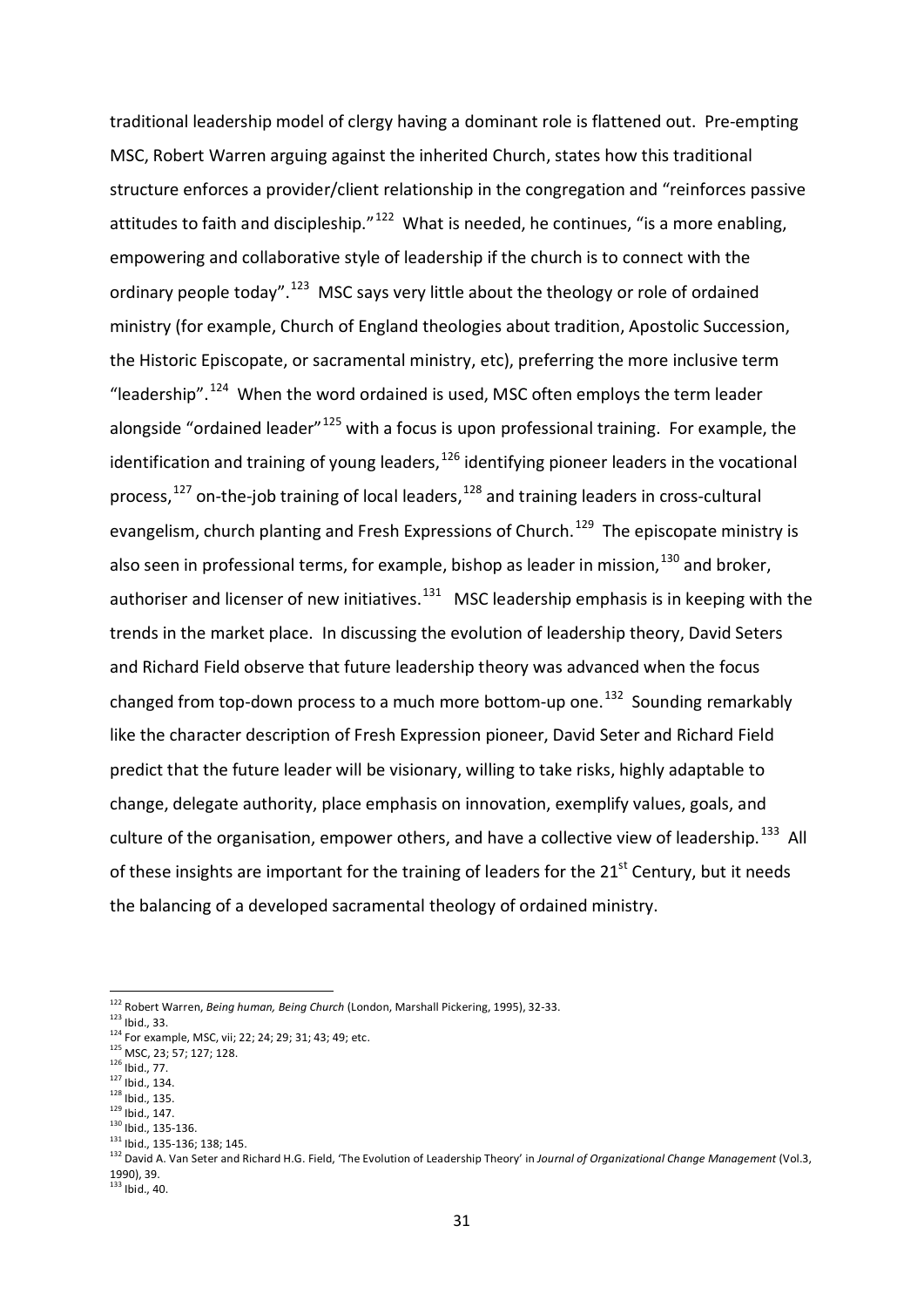To reiterate the shift from top down to bottom up missio-ecclesiology, MSC regards Fresh Expressions of churches as the shining lights for the new Church of England. Chapter four of MSC is dedicated to this ends, and narrates the experiences of some mission initiatives. These Fresh Expressions are highlighted as exemplars of *faith seeking intelligent action*: "Insight from these fresh expressions may help existing congregations to re-orientate themselves to the mission call of God".<sup>134</sup> Moreover, in what George Lings and Bob Hopkins call "one of the most potent throw-away lines in MSC",  $^{135}$  $^{135}$  $^{135}$ 

> Fresh expressions of church are not only legitimate expressions of church, but they may be more legitimate because they attend more closely to the mission task, and they are more deeply engaged in the local context, and follow more attentively the pattern of incarnation.<sup>[136](#page-31-2)</sup>

In a short space of time, these Fresh Expressions have moved from being an ostracised group on the edge of Church life, to being legitimate with the "Breaking New Ground" report (1994), to finally gaining the centre ground of Church of England missio-ecclesiology. "So the stranger", continue Lings and Hopkins, "dares to invite the rest of the Church to reconsider how it has been shaped and challenges whether those expressions are any longer adequate".<sup>[137](#page-31-3)</sup>

Stephen Bevans and Roger Schroeder in their comprehensive work on mission, "Constants in Context: A theology for Mission for Today", believe that whereas the orthodox/conservative was dominant position in the past with liberal position as its main rival, it is the radical/liberation position that is now emerging as a "more adequate understanding of Christianity for many".<sup>[138](#page-31-4)</sup> Is Bevans and Schroeder's a good picture of what is happening in the Church of England? Is MSC promoting the new radical/liberation position? Is the traditional synergy of Church of England missio-ecclesiologies of Anglo-Catholic, Liberal,

l

 $134$  MSC,  $44$ 

<span id="page-31-1"></span><span id="page-31-0"></span><sup>135</sup> George Lings and Bob Hopkins, *Encounters on the Edge: Mission-shaped Church: The Inside and Outside View* (Sheffield, The Sheffield Centre, 2004), 10.

<span id="page-31-2"></span><sup>136</sup> MSC, 23.

<sup>137</sup> Lings and Hopkins, *Encounters,* 10.

<span id="page-31-4"></span><span id="page-31-3"></span><sup>138</sup> Stephen, B. Bevans & Roger P. Schroeder, *Constants in Context: A Theology of Mission for Today* (New York, Orbis Books, 2004). Based upon the work of Justo L. González and Dorothee Sölle, the authors argue that there are six constants of mission that all three types have in common: Christology, Ecclesiology, Eschatology, Salvation, Anthropology, and Culture.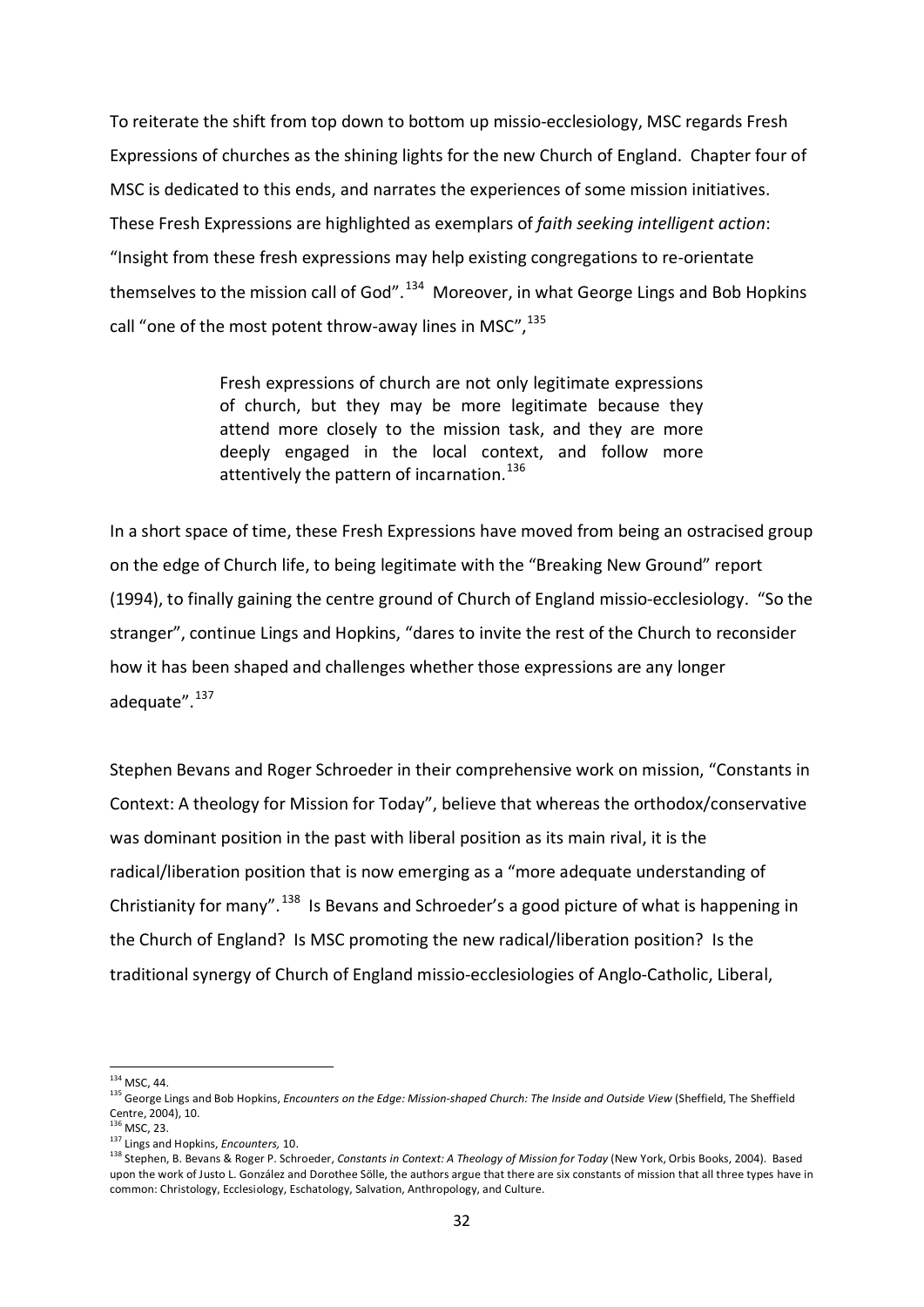Evangelical and Charismatic all being transformed by an emerging radical/liberation missio-ecclesiology which is more in tune with the cultural changes of the 21<sup>st</sup> Century?<sup>[139](#page-32-0)</sup>

### **3.5 Present Experience**

The experience *from the ground* has found its home as an all pervasive source in the shaping Church of England missio-ecclesiology. The radical break in epistemology is complete – *orthopraxis* is now the first committed act of theology. Not that MSC is unique in this, in many ways MSC is an endorsement of the renewed interest in practical theology.<sup>[140](#page-32-1)</sup> During the 1970's there was the rapid introduction of pastoral theology and pastoral training courses in theological colleges, most notability in Church of England ministerial training colleges.<sup>141</sup> The "Pastoral Cycle", rooted in Marxist consciousness-building and based upon Liberation Theology methodology, is now the almost unquestioned technique used in ministerial training. Reinforcing the epistemological break, the Pastoral Cycle starts with *experience* before moving on to exploration, reflection, and action.<sup>[142](#page-32-3)</sup> Under the heading "Base Ecclesial Communities" MSC makes reference to the Pastoral Cycle as the formula for "small Christian communities (SCC)" or "New Way of Being Church".<sup>[143](#page-32-4)</sup> Citing Peter Price, MSC endorses the use of the Pastoral Cycle as a way to empower people for collaborative ministry.<sup>[144](#page-32-5)</sup>

MSC's Pastoral Cycle method touches upon the wider debate in missio-ecclesiological circles concerning the role of experience in theology. The key question being, is experience a valid source in theological reflection? As MSC has received the *top down* blessing of its *bottom up* theology, the question of experience has become a more pressing and central issue in the Church of England. By endorsing MSC as a strategy for shaping a new Church of England, experience as source is continues to change the classical Anglican method. Due to the

<span id="page-32-0"></span><sup>&</sup>lt;sup>139</sup> These ecclesiologies of course are a lot more nuanced than this list gives credit. The Charismatic movement has crossed all ecclesiological boundaries. Anglo-Catholics and Evangelicals can be conservative or more liberal in their persuasion. Changes in society and revisions in the Church of England polity have led to various alliances and pressure groups, for example, "Forward in Faith" (mainly traditional Anglo-Catholic and some conservative Evangelicals) [http://www.forwardinfaith.com;](http://www.forwardinfaith.com/) "Fulcrum: renewing the evangelical centre" (open evangelical[\) http://www.fulcrum-anglican.org.uk;](http://www.fulcrum-anglican.org.uk/) "Reform" (conservative Evangelical) [http://reform.org.uk/;](http://reform.org.uk/) "New Wine" (Evangelical Charismatic[\) http://www.new-wine.org/;](http://www.new-wine.org/) "Thinking Anglicans" (liberal[\) http://www.thinkinganglicans.org.uk/;](http://www.thinkinganglicans.org.uk/) and "Sea of<br>Change" (radical liberal and post-denominational) http://www.sofn.org.uk/index.html. Site

<span id="page-32-1"></span> $140$  Paul Ballard and John Pritchard believe the growth of Practical Theology has arisen from fundamental changes in Church and society such as pluralism, growth of social sciences and contextualisation of theology. See Paul Ballard & John Pritchard, *Practical Theology in Action: Christian Thinking in the Service of Church and Society* (London, Society for Promoting Christian Knowledge, 2006), Chapter one, 1- 7.

 $141$  Ibid., 2.

<span id="page-32-3"></span><span id="page-32-2"></span> $^{142}$  Ibid.<br> $^{143}$  MSC, 48.

<span id="page-32-5"></span><span id="page-32-4"></span><sup>&</sup>lt;sup>144</sup> Peter Price adds celebration to the four stages of the Pastoral Cycle. Ibid.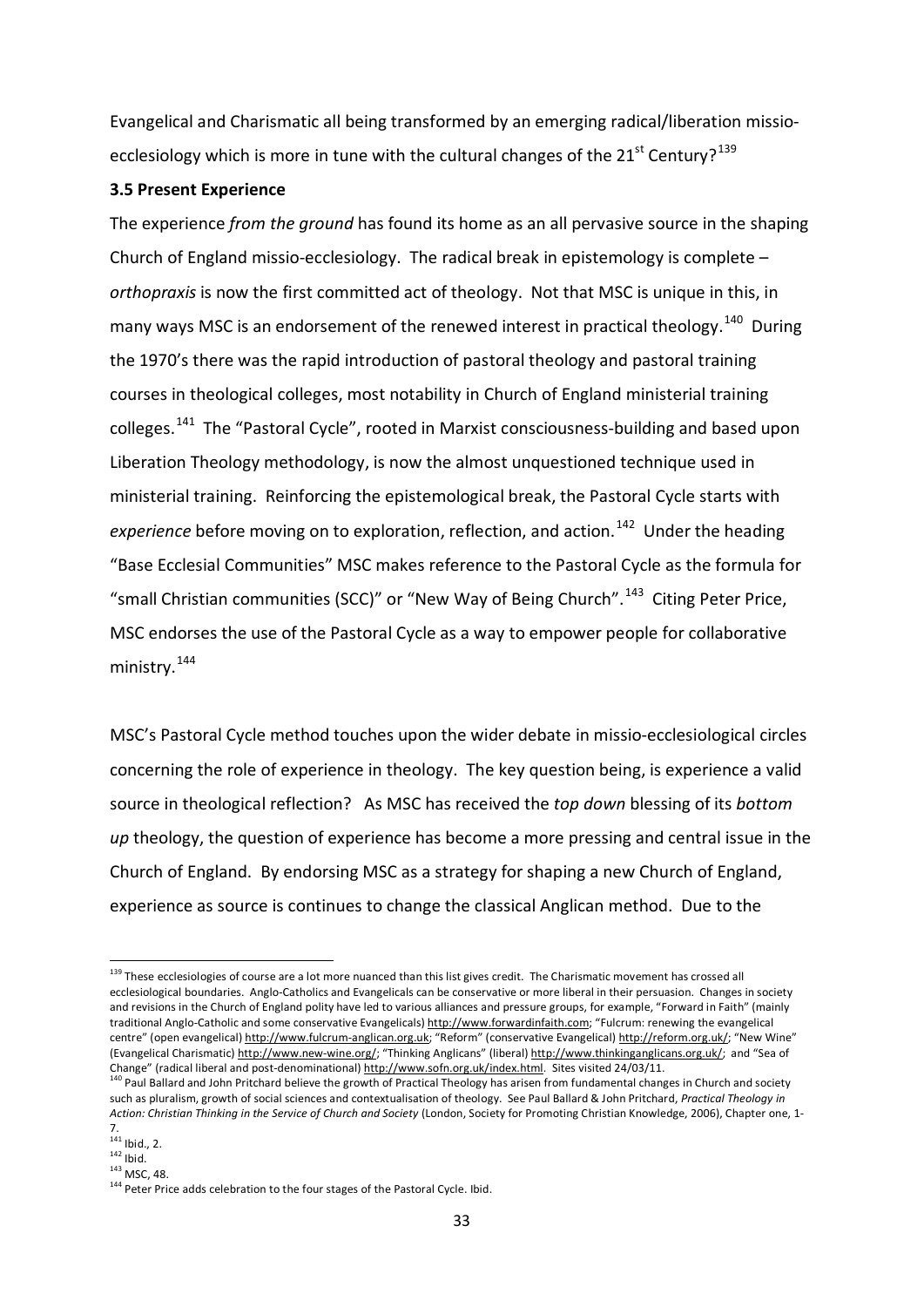gravity of these missio-ecclesiology ramifications, it is worth exploring this issue in more detail.

The post-liberal theologian George Lindbeck refers to experience theologies as "Experientialexpressive" which perceive truth as a function of symbolic efficacy, whereby doctrine is interpreted "as noninformative and nondiscursive symbols of inner feelings, attitudes, or existential orientations".[145](#page-33-0) Experiential-expressive theologies are rooted in Kant's *turn to the subject*, which demolished the epistemological and metaphysical cognitive-propositional mindset. This prompted a reaction, starting with Schleiermacher, towards romantic, idealistic and phenomenological-existential streams of thought which "have dominated the humanistic side of Western culture ever since".<sup>146</sup> Following the course of de-objectification, faith is deconstructed to a core "feeling of absolute dependence".<sup>[147](#page-33-2)</sup> The *person as subject* is placed above or before the communal, which can encourage individualism and protest against external authorities.

One might argue, what does it matter if MSC has included experience in the Anglican synthesis? Surely experience is an essential part of the Christian life? Admittedly the Church of England can come across as rather academic and remote from ordinary life. As Alister McGrath rather colourfully describes in his first encounter with Anglicanism, "Somehow, Anglicanism seemed to be – well, terribly *dull*... there was no engagement with the human imagination, emotions, or feelings".<sup>[148](#page-33-3)</sup> MSC clearly is trying to readdress this balance through its contextual programme of imaginative Fresh Expressions. MSC is also encouraging the interpersonal and emotive aspects of faith and allowing creativity more room to be explored in the forum of Church life.<sup>[149](#page-33-4)</sup> These are welcome signs of a Church tasking seriously the whole of life. It must be remembered, however, that the Church of England has never denied the importance of experience. For instance, Evangelicals with their stress on conversion as an emotional experience, and Pentecostal and Charismatic

<span id="page-33-0"></span><sup>145</sup> George Lindbeck, *The Nature of Doctrine: Religion and Theology in a Postliberal Age* (Louisville, Westminster John Knox Press, 2009), 33; 2.

<sup>146</sup> Lindbeck, *Nature of Doctrine,* 7.

<span id="page-33-3"></span>

<span id="page-33-2"></span><span id="page-33-1"></span><sup>&</sup>lt;sup>147</sup> Scheiermacher cited by Lindbeck, ibid.<br><sup>148</sup> McGrath, *Renewal of Anglicanism*, 79. Italics McGrath's.<br><sup>149</sup> See for example MSC's "five values for a missionary church", 81-82.

<span id="page-33-4"></span>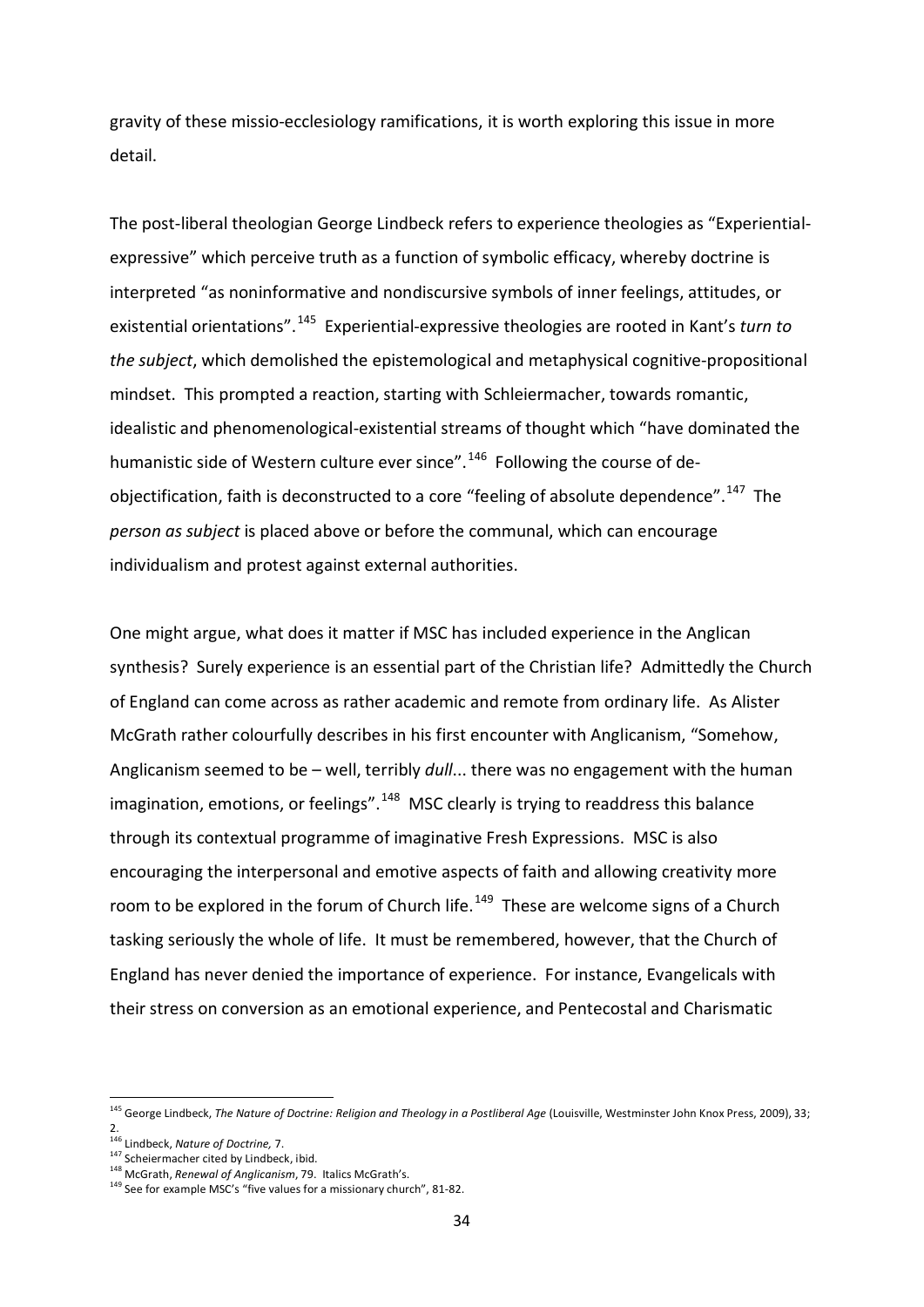spiritualities with their stress on the gifts of the Spirit, have all found their home within the Anglican fold.

The classical Anglican approach is to validate experience as a necessary aspect of faith. Following the insights of Saint Augustine, Martin Luther, and C.S. Lewis, we can see how the existential aspect of life informs a desire for God. In Saint Augustine's "Confessions" we are taken on a journey from angst to faith. The theme of which can be summed up by Augustine's often quoted axiom: "You made us for yourself and our hearts find no peace until they rest in you".<sup>[150](#page-34-0)</sup> Luther's "Theology of the Cross" underscored the desolate cry of the soul captured by sin and in need of release: "Living, rather dying and being damned make a theologian, not understanding, reading, or speculating". <sup>[151](#page-34-1)</sup> Lewis continuing this theme calls this inner yearning by the German word Sehnsucht, translating it as joy. In his book "Surprised by Joy", Lewis describes this joy as an "unsatisfied desire which is itself more desirable than any other satisfaction".<sup>[152](#page-34-2)</sup>

By validating experience does not mean it has to be an authoritative source for theologising.<sup>[153](#page-34-3)</sup> This view is in keeping with the classical Church of England position, where the triad source-synthesis provides a hermeneutical framework by which experience is addressed, interpreted and transformed.<sup>[154](#page-34-4)</sup> "Experience may indeed seek expression", argues McGrath, "but it also demands criterion by which it may be judged".<sup>[155](#page-34-5)</sup> In other words, experience ought to come under the authority of Scripture, tradition and reason. This theological method provides a necessary corrective to the transitory and flawed nature of experience. It can also make sense of experience in a positive manner as Augustine's Confessions bear witness.<sup>[156](#page-34-6)</sup> As McGrath explains, "Christian theology provides a framework within the ambiguities of experience may be interpreted... it is like a net we cast over experience, in order to capture its meaning". <sup>[157](#page-34-7)</sup> Has the MSC *fishing* net of mission been cast so far that it has forgotten the *safety* net of the three source-synthesis? For this net to be

l

<span id="page-34-0"></span><sup>150</sup> Augustine, *Confessions,* (Penguin Books, London, 1961), 21,

<span id="page-34-1"></span><sup>151</sup> Cited by McGrath, *Luther's Theology of the Cross* (Oxford, Blackwell Publishing, 1990), 152.

<span id="page-34-2"></span><sup>152</sup> Cited by McGrath, *The Renewal of Anglicanism*, 90

<span id="page-34-3"></span><sup>&</sup>lt;sup>153</sup> Luther gives an excellent example of the inadequacy of using experience as a source in his "Theology of the Cross". The Good Friday experience of the disciples was that God as absent, but in reality, which only made sense by Easter Sunday, God was most truly present. Theology reinterprets and corrects experience.

<sup>154</sup> McGrath, *The Renewal of Anglicanism*, 86.

<span id="page-34-5"></span><span id="page-34-4"></span><sup>155</sup> McGrath, The Genesis of Doctrine: A Study in the Foundation of Doctrinal Criticism (Cambridge, Regent College Bookstore, 1997), 24.<br><sup>156</sup> Augustine throughout his confession makes sense of his experience through theolo

<span id="page-34-7"></span><span id="page-34-6"></span>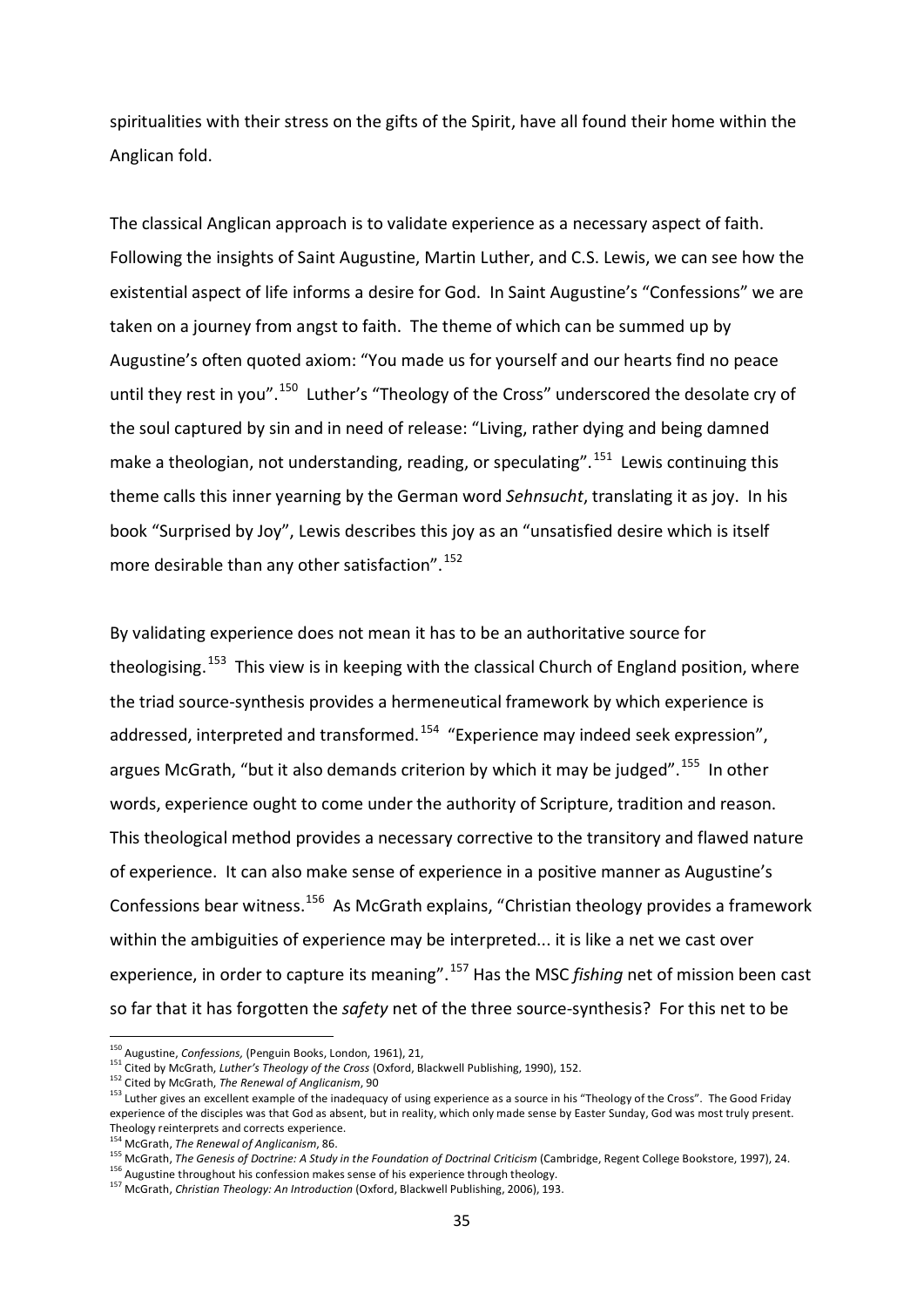most effective it needs the strength and quality of a safety net cast in mission. This net is both *church-shaped* with inherited tradition and sound theology, and *mission-shaped* with a pioneering spirit and evangelistic outlook.

The classical Anglican self definition of the "three stranded cord" (Ecc. 4.12) has traditionally been the "material ingredients of the Anglican synthesis".<sup>158</sup> In "The Study of Anglicanism" edited by Stephen Sykes, John Booty and Jonathan Knight, Scripture, tradition and reason are listed as both sources for Anglican authority and the Anglican theological method.<sup>[159](#page-35-1)</sup> Avis regards this synthesis as the threefold appeal to Anglican ecclesiology. [160](#page-35-2) The *Anglican way* reads Scripture, inhabits Tradition, and uses Reason in interactive hermeneutical dialogue. Or to put it another way, the Church (Tradition) recognises and interprets Scripture and evaluates reason, Scripture overseas the Church and frames and informs reason, and reason interprets and evaluates Scripture and the Church.<sup>161</sup> The classic Anglican conviction is that the truth of God "is not to be found in an exclusive focus on any of these aspects but in a disciplined dialogue between them – with a carefully managed primacy given to Scripture – leading to a state of dynamic balance".<sup>[162](#page-35-4)</sup> This methodology was systematically developed by the Anglican divine, Richard Hooker (1554-1600), who is attributed as the founder of the Anglican method  $163$  and the architect of Anglican ecclesiology.<sup>[164](#page-35-6)</sup> He weaved his "Laws of Ecclesiastical Polity" by the threading of the three strands into the *via media* cord of checks and balances, in the hope of avoiding extremes and advancing a tempered acumen.<sup>[165](#page-35-7)</sup> Unlike this classic Anglican position, were experience was inferred within, and interpreted through the three classic sources, by sanctioning MSC The Church of England has, knowingly or unknowingly, integrated experience within the classical Anglican equation. Some MSC proponents are explicitly giving experience an equal footing in the Anglican triad: "The distinctive Anglican Ministry as 'Scripture, Reason, Tradition' ", writes Mobsby, is "expanded to include 'experience' ".<sup>[166](#page-35-8)</sup>

l

<span id="page-35-0"></span><sup>158</sup> Avis, *Identity of Anglicanism*, 24.

<span id="page-35-1"></span><sup>&</sup>lt;sup>159</sup> Stephen Sykes, John Booty and Jonathan Knight (eds.), *The Study of Anglicanism* (London, SPCK, 2004), v.<br><sup>160</sup> Avis, *Anglican Understanding* (SPCK, London, 2000), 33.

<span id="page-35-3"></span><span id="page-35-2"></span><sup>161</sup> Alan Barlett, *A Passionate Balance*: *The Anglican Tradition* (London, Darton, Longman and Todd Ltd., 2007), 47.

<span id="page-35-4"></span>

<span id="page-35-5"></span><sup>162</sup> Ibid., 17. 163 Ibid., 49. <sup>164</sup> Avis, *Anglican Understanding* (SPCK, London, 2000), 31.

<span id="page-35-7"></span><span id="page-35-6"></span><sup>165</sup> Richard Hooker, *Of the Laws of Ecclesiastical Polity* (http://www.archive.org/details/oflawsofecclesia00hook), visited 05/03/11. See for example, 1.xiv.2, p.216 on Scripture and Reason; Preface, iv.1, p.107 on Tradition and Scripture.

<span id="page-35-8"></span><sup>166</sup> Ian J. Mobsby, *Emerging and Fresh Expressions of Church: How are they Authentically Church and Anglican* (London, Moot Company Publishing, 2007), 76.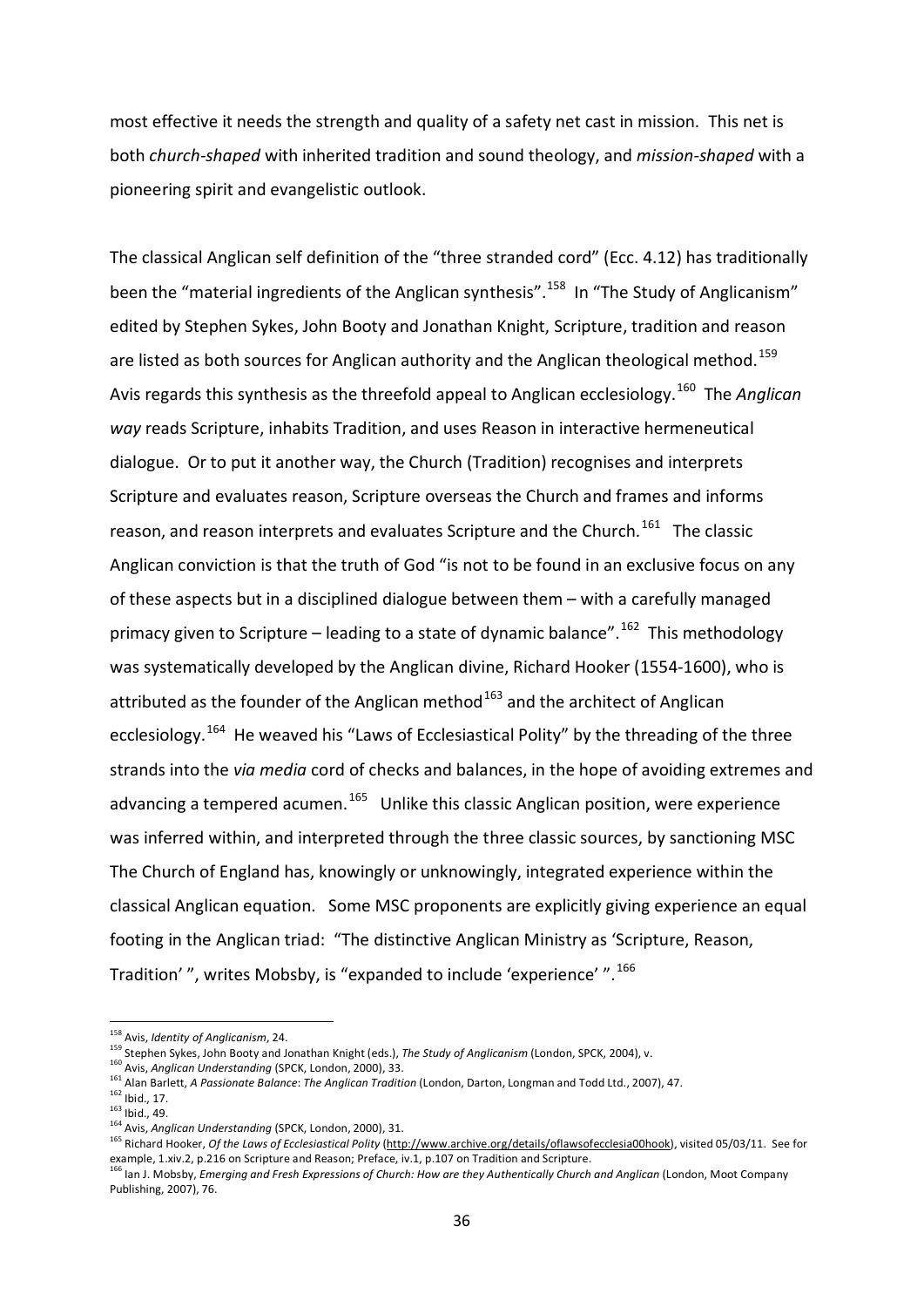We are left with a tantalising issue of whether experience should be accepted as a source to the classic Church of England *loci theologici?* Is there is no longer classical Anglican theology, but only *contextualised-experienced* Anglican theology? Is MSC, in fact, the pivotal point in reshaping Church of England missio-ecclesiology according to the *experiential-expressive*? Are Fresh Expressions the embodiment of this new Anglican synthesis? Has the unifying classical synthesis of the traditional mixed economy of the Church of England been so contextualised that it has fragmented into two mixed *economies,* where one economy is protesting in favour of the triad *loci theologici* and the other the quadrilateral *loci theologici?*  Of course the situation is more complex than this, as the mixed economy of the Church of England reveals.<sup>[167](#page-36-0)</sup>

#### **3.6 Mixed economy of mixed** *economies?*

Amidst all the enthusiasm, creativity, and entrepreneurial mission initiatives of Fresh Expressions it is easy to overlook that a radical epistemological break has occurred in Church of England missio-ecclesiology. The Review Group commissioned by the Archbishop's Council at the 2004 Synod proposed a revision of the Pastoral Measure that would be speedy and flexible, while ensuring good order and accountability.<sup>168</sup> Rowan Williams challenged Synod to agree to a "principled and careful loosening of structures".<sup>[169](#page-36-2)</sup> This new way of thinking has redirected the theological and pastoral life of the Church of England. Structural and canonical changes have taken place to sanctify and enact MSC revisionist theology.[170](#page-36-3) For example, through "Dioceses, Pastoral and Mission Measure" (2007) provisions have been made to allow network churches to cross parish boundaries and work collaboratively with different parishes or ecumenical partners.<sup>171</sup> Network churches are now assigned episcopal oversight through the Bishop's Mission Order.<sup>[172](#page-36-5)</sup> Measures have also

 $\overline{\phantom{a}}$ 

<span id="page-36-0"></span> $167$  Rowan Williams first used this term at General Synod,  $14^{\text{th}}$  July 2003: "At present, we stand at a watershed in the life of the Church of England – not primarily because of the controversies that have been racking us (much as they matter, much as they hurt) but because we have to ask whether we are capable of moving towards a more 'mixed economy' - recognising church where it appears and having the willingness and the skill to work with it. Mission, it's been said, is finding out what God is doing and joining in. And at present there is actually an extraordinary amount going on in terms of the creation of new styles of church life. We can call it church planting, 'new ways of being church' or various other things..." ([http://www.archbishopofcanterbury.org/2195\),](http://www.archbishopofcanterbury.org/2195) (visited 04/03/11).

<span id="page-36-1"></span><sup>&</sup>lt;sup>168</sup> Toyne, *A Measure for Measure*, ix.<br><sup>169</sup> Rowan Williams cited by Croft, *Mission-shaped Questions*, 6.

<span id="page-36-3"></span><span id="page-36-2"></span><sup>&</sup>lt;sup>170</sup> For a development of measures, see Croft, 'Fresh expressions in a mixed economy Church: a perspective, in Croft, *Mission-shaped Questions*, 6-8.

<span id="page-36-5"></span><span id="page-36-4"></span><sup>171</sup> The House of Bishops, *Dioceses, Pastoral and Mission Measure 2007* (http://www.churchofengland.org/media/55196/bmocop.doc ), visited 25/03/11.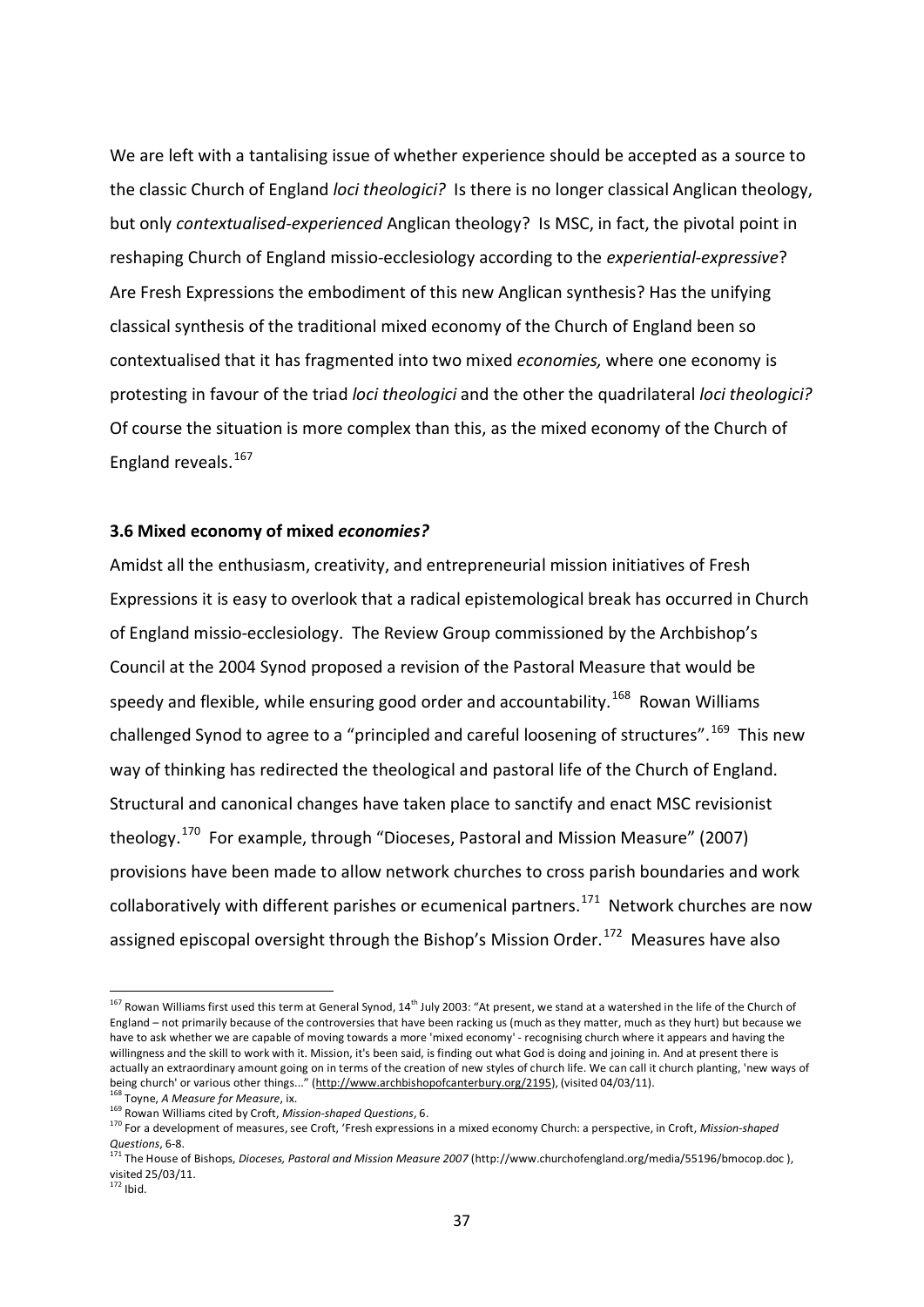been implemented for "Ordained Pioneer Ministry" (House of Bishops 2006) and "Lay Pioneer Ministry" (House of Bishops 2007).<sup>[173](#page-37-0)</sup> These initiatives are created and revised ministerial training across the whole of Church of England.<sup>174</sup>

Even though MSC is swift to state that the "parochial system remains as essential and central part of the national Church's strategy to deliver incarnational mission",  $175$  a fundamental missio-ecclesiological change had occurred. The loosening of structures has meant the old parochial system has lost its unique place from which the faith is proclaimed "afresh for every generation".[176](#page-37-3) The parochial system is no longer *the* central system, but *a* partner alongside Fresh Expressions networks.

In his review of MSC Avis believes that, out of all the issues the report raises, they all come down to the one essential question, "How will the much vaunted 'mixed economy' remain a single economy?" $177$  In the light of all the reforms that have taken place since Avis's review, his question is still relevant. The Church of England continues to wrestle with two ways of being Church. One economy falls under the traditional geographical pattern of parish, deanery, diocese, and the other economy launches out as Fresh Expressions into the nongeographical, networked space. These two economies run side by side "to suit differing local needs and news ways of being Church".<sup>178</sup> This is not the first time the Church has had two mixed economies. Celtic and Roman Christianity were two ways suited differing local needs and ways of being Church. Celtic Christianity was centred upon the monastery and encouraged free-spirited, missionary activity, as typified by Saint Patrick, Saint Columba, and Saint Cuthbert, etc.<sup>179</sup> Roman Christianity was centred upon the Greco-Roman empirical system of *polis* and favoured law, structure and administration. The Roman way eventually became the inherited norm for Church (in) of England, with its strong institutional emphasis, episcopal hierarchy and geographical boundaries.<sup>[180](#page-37-7)</sup> From this history we can see clear parallels between Fresh Expressions (Celtic) and the inherited Church (Rome). As Warren

<span id="page-37-0"></span><sup>173</sup> Croft, *Mission-shaped Questions* 7-8.

<span id="page-37-1"></span><sup>&</sup>lt;sup>174</sup> See the Fresh Expressions website for further details.

<span id="page-37-2"></span><sup>175</sup> MSC, xi.<br>175 MSC, xi.<br><sup>176</sup> Archbishop's Council, *Common Worship,* xi.

<span id="page-37-4"></span><span id="page-37-3"></span><sup>&</sup>lt;sup>177</sup> Avis, Book review: Mission-shaped Church: Church planting and fresh expressions of Church in a changing context book review (Modern Believing, Vol. 46, No. 2, 2005), 56.<br><sup>178</sup> Toyne, *A Measure for Measure,* ix.

<span id="page-37-6"></span><span id="page-37-5"></span><sup>&</sup>lt;sup>179</sup> Stephen Neill, *Anglicanism* (London, Mowbray & Co Ltd., 1977), 10.

<span id="page-37-7"></span><sup>&</sup>lt;sup>180</sup> A decisive point in this development was the Synod of Whitby 664, where it was agreed to move toward the Roman way.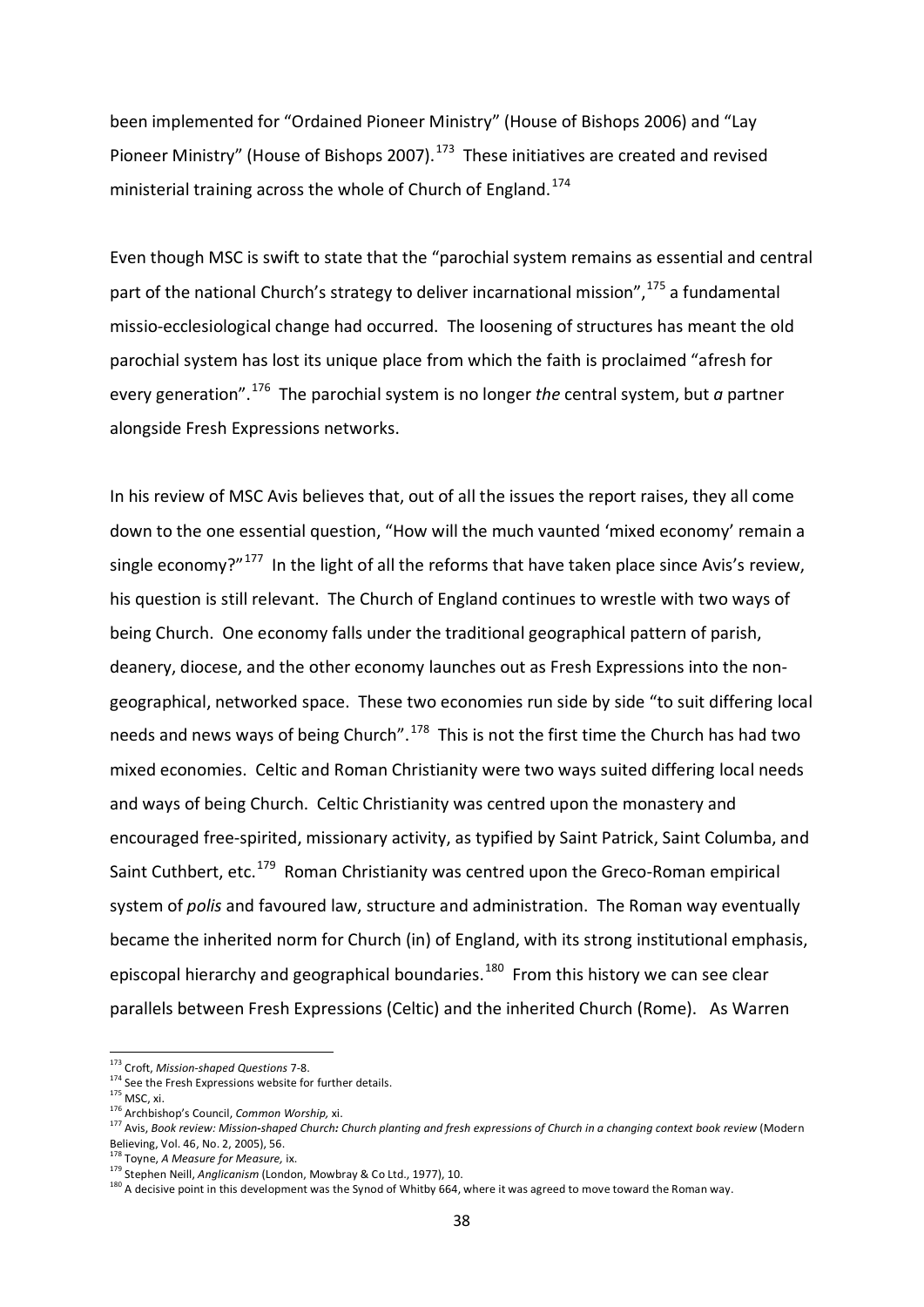believes, "The emerging church will need, like the Celtic Church of the past to find ways of being church through *networks of relationships*".[181](#page-38-0) Have we for too long conceived of Church as the *parish church?* Are we in need of retrieving the Celtic Fresh Expression model to rebalance and invigorate missionary life back into the Church of England? In the words of the 2010 Synod, "The mixed economy of traditional churches and fresh expressions of church, working in partnership, as the most promising mission strategy in a fast-changing culture". [182](#page-38-1)

The question of whether the Church of England is a single mixed economy or two mixed economies remains. Is Fresh Expressions a renewal movement or a new movement? The future is unclear. Aware of potential stand offs, Rowan Williams stressed at Synod (2004) that there is much within the "parochial system that continues to work and work brilliantly".<sup>[183](#page-38-2)</sup> He continued, "This is not an attempt to subvert the parochial system, but to ask what are those questions which the parochial system now is not answering."<sup>184</sup> Promoting the MSC agenda, Rowan Williams declared that MSC is both deeply disturbing and exciting and "an opportunity to become in every way a more adult church".<sup>[185](#page-38-4)</sup> What does Rowan Williams mean by this weighted sentence? Did he have in mind Friedrich von Hügel's three stages of spiritual development? Von Hügel's seminal work proposes that maturity consists of three stages of development: First *Infancy* – which constitutes the institutional element of religion where one is nurtured in faith by the unchanging action of the Church, by prayers, liturgy, rites of passage, etc. We can sum up this stage as *growth through trust*; Second *Adolescence* – is a time of questioning and rebellion against accepted beliefs and behaviours: *growth through critical enquiry;* and third *Adulthood* – is a realisation that life is complex and mysterious. It is a time of deep trust amidst unanswered questions and sorrows: *growth through acceptance.* Problems occur if these three stages are not successfully travelled through in order. Difficulties and resistance arise when individuals and groups are not allowed to mature through these stages at their own pace. There is also the danger that one stage is overemphasised to the exclusion of the other two, or two to the

<sup>181</sup> Warren, *Being human,* 27. Italics Warren.

<span id="page-38-1"></span><span id="page-38-0"></span><sup>182</sup> Motion proposed by Philip Giddings, *Report of Proceedings General Synod February Group of Sessions Volume 41 No. 1*, (http://www.churchofengland.org/media/40958/feb2010.pdf), 137, visited 24/03/11.

<span id="page-38-2"></span><sup>183</sup> Rowan Williams, *Archbishop remarks,* [\(http://www.archbishopofcanterbury.org/articles.php/1832/general-synod-archbishop-remarks](http://www.archbishopofcanterbury.org/articles.php/1832/general-synod-archbishop-remarks-in-the-debate-on-the-mission-shaped-church)[in-the-debate-on-the-mission-shaped-church\),](http://www.archbishopofcanterbury.org/articles.php/1832/general-synod-archbishop-remarks-in-the-debate-on-the-mission-shaped-church) visited 24/03/11.<br><sup>184</sup> Ibid

<span id="page-38-3"></span>

<span id="page-38-4"></span><sup>185</sup> Rowan Williams, *Archbishop remarks.*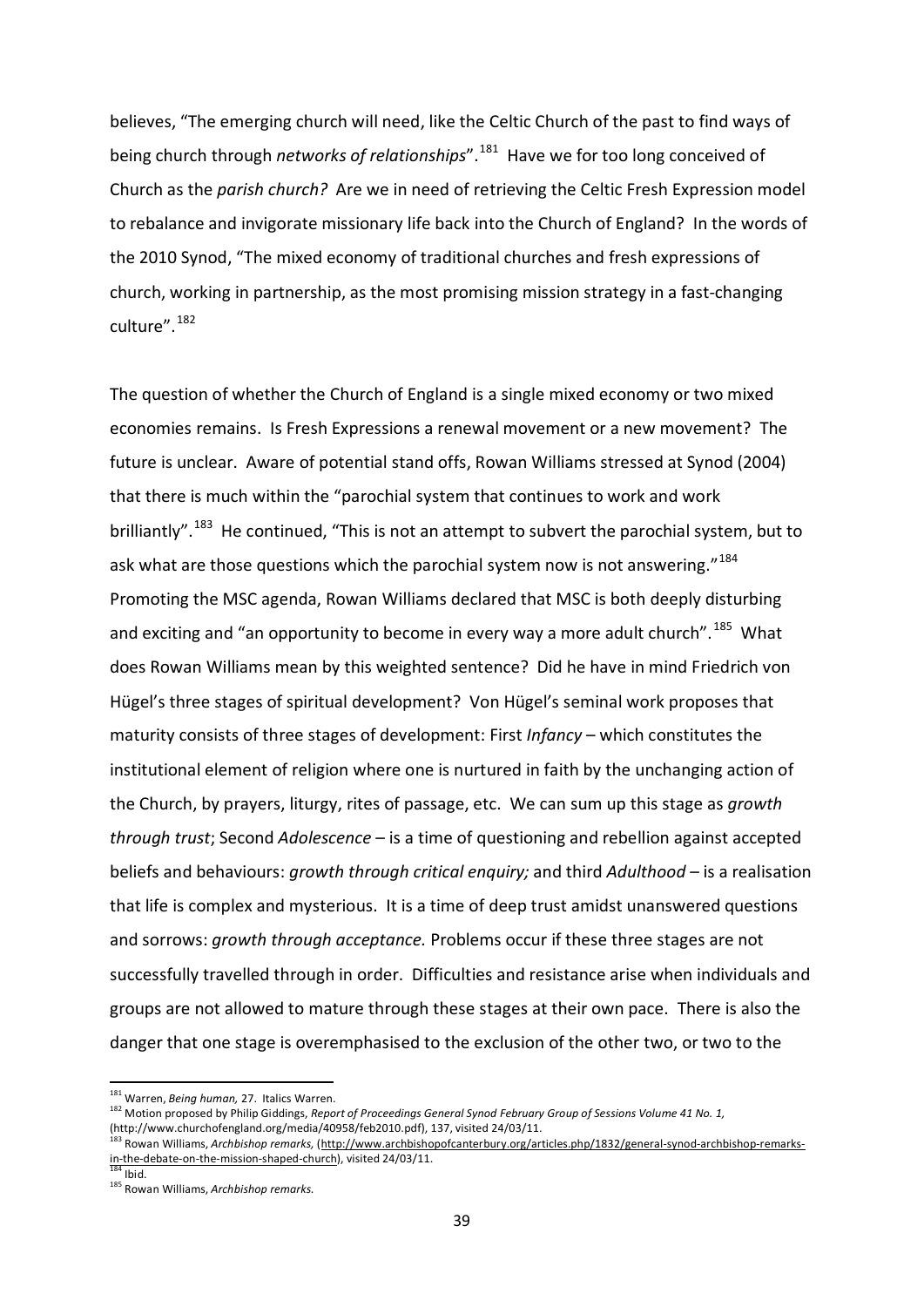exclusion of the third.<sup>186</sup> Maturity means having gone through all stages and harmonising them together: "I believe because I am told, because it is true, because it answers to my deepest interior experiences and needs".<sup>[187](#page-39-1)</sup>

In applying von Hügel's insight we might begin to wonder if Rowan William's analysis of the Church of England is correct. Is the advent of MSC a much needed corrective towards harmonising these essential elements, and a paving the way towards maturity? Has the Church of England in the past relied too heavily upon the institutional element of religion? Has this model of Church been overemphasised at the exclusion of the other two elements of Church life? As Gerald Hughes notes, "Undue emphasis on the institutional element today is likely to produce a Church of dwindling numbers, loyal, obedient, docile, uninspired and passive members, God's frozen people".<sup>188</sup> Perhaps the Church of England has overemphasised the institutional and critical to the exclusion of the mystical leaving the Church institutionally and intellectually alive but spiritually barren? Rowan Williams believes Fresh Expressions are essential for the spiritual growth of the Church:

> Essentially the Fresh Expressions programme is not simply about a kind of scattered set of experiments; it's about that gradual, but I think inexorable shift, in the whole culture of our Church that has been going on in the last few years, and which will undoubtedly continue to grow and develop.<sup>[189](#page-39-3)</sup>

The fact that Rowan Williams has been so supportive of the MSC programme has undeniably been a major contributor to the rapid changes in Church of England missio-ecclesiology, and for that matter within the Anglican Communion as a whole.<sup>[190](#page-39-4)</sup> In many ways, Rowan William's theology and leadership have been architectural in the whole process in building a Church of England MSC missio-ecclesiology. As Paul Bayes points out,

 $\overline{\phantom{a}}$ 

<span id="page-39-0"></span><sup>186</sup> Gerald W. Huges, *God of Surprises*, (London, Darton, Longman and Todd Ltd, 2008), 11.

<span id="page-39-1"></span><sup>187</sup> Friedrich von Hügel as cited by Avis, *Beyond the Reformation?* (London, T&T Clark, 2008), 7.

<sup>188</sup> Huges, *God of Surprises,* 24.

<span id="page-39-3"></span><span id="page-39-2"></span><sup>189</sup> Rowan Williams, *Fresh Expressions: The Life Blood of Who We Are* [\( http://www.archbishopofcanterbury.org/articles.php/1745/fresh](http://www.archbishopofcanterbury.org/articles.php/1745/fresh-expressions-the-life-blood-of-who-we-are-general-synod-february-2007)[expressions-the-life-blood-of-who-we-are-general-synod-february-2007\),](http://www.archbishopofcanterbury.org/articles.php/1745/fresh-expressions-the-life-blood-of-who-we-are-general-synod-february-2007) visited 27/03/11.

<span id="page-39-4"></span><sup>&</sup>lt;sup>190</sup> The Archbishop of Canterbury is regarded as the senior bishop of the worldwide Anglican Communion. Anglican bishops are invited by the Archbishop of Canterbury to the normally held ten yearly Lambeth Conference. The Archbishop is President of the Anglican Consultative Council which meets every three years and he convenes The Primates Meeting. There have been various reactions to Rowan Williams' revisionist theology and leadership within the Communion, most notably "The formation of Global Anglican Future Conference" (GAFCON). In 2008 GAFCON bishops made a statement to "preserve and promote the truth and power of the gospel of salvation in Jesus Christ as we Anglicans have received it" (http://www.gafcon.org/news/gafcon final statement/), visited 07/03/11. For a critical review of Rowan Williams' revisionist theology see, Charles Raven, *Shadow Gospel: Revelation in the Theology of Rowan Williams* [\(http://anglicanspread.org/2009/04/shadow-gospel-revelation-in-the-theology-of-rowan-williams/\)](http://anglicanspread.org/2009/04/shadow-gospel-revelation-in-the-theology-of-rowan-williams/), visited 07/03/11.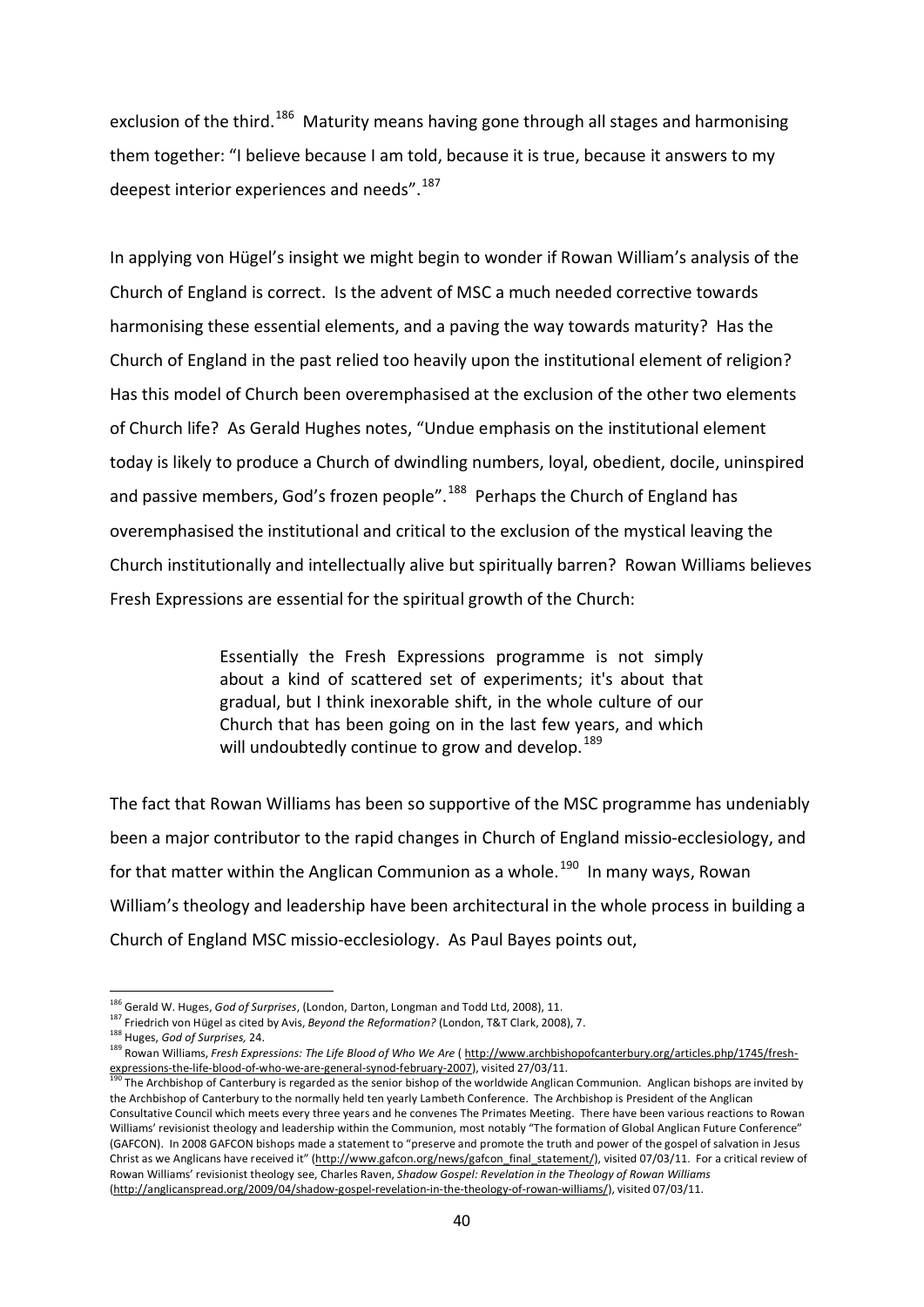Imagination and re-imagination is the ground and theme of all that Rowan Williams has been seeking to do since his appointment as Archbishop of Canterbury. This single appointment has done a great deal to foster the acceptance of emerging-church thinking across the Church of England.<sup>[191](#page-40-0)</sup>

The question of maturity remains a poignant question. The parochial system with all its flaws continues to bring people together with backgrounds into one community. Different generations and interest groups learn to live and love each other as one family. Fresh Expressions, on the other hand, run the danger of creating and validating homogeneous personal interest groups as Church. They could lack the challenge of a mixed community and the maturing effect of self-sacrifice. It is to the Fresh Expression economy that we will now turn, as this is the most radical departure from classical Anglicanism and the key to the whole missio-ecclesiological ethos of MSC.

# **3.7 Proclaim afresh or Fresh Expression?**

A key text in understanding Church of England missio-ecclesiology is the Declaration of Assent. As Avis suggests, this statement is a convenient and succinct account of Anglican confessional identity.<sup>[192](#page-40-1)</sup> The preface to the Declaration is as follows:

> The Church of England is part of the One, Holy, Catholic and Apostolic Church, worshipping the one true God, Father, Son and Holy Spirit. It professes the faith uniquely revealed in the Holy Scriptures and set forth in the catholic creeds, which faith the Church is called upon to proclaim afresh in each generation. Led by the Holy Spirit, it has borne witness to Christian truth in its historic formularies, the Thirty-nine Articles of Religion, *The Book of Common Prayer* and the Ordering of Bishops, Priests and Deacons.[193](#page-40-2)

MSC has interpreted the Preface to the Declaration of Assent "to proclaim afresh" to mean Fresh Expression. At first glance there does not appear to be too much difference in meaning between proclaim *afresh* and *fresh expression*. After all, is not a fresh expression of Church a way to proclaim the Gospel afresh? When we begin to look a little closer, we begin

<span id="page-40-0"></span><sup>&</sup>lt;sup>191</sup> Paul Bayes, *Mission-shaped Church: Building Missionary Values* (Cambridge, Groove Books Limited, 2004), 9.<br><sup>192</sup> Avis, *Identity of Anglicanism,* 10.

<span id="page-40-2"></span><span id="page-40-1"></span><sup>193</sup> Archbishop's Council, *Common Worship,* xi.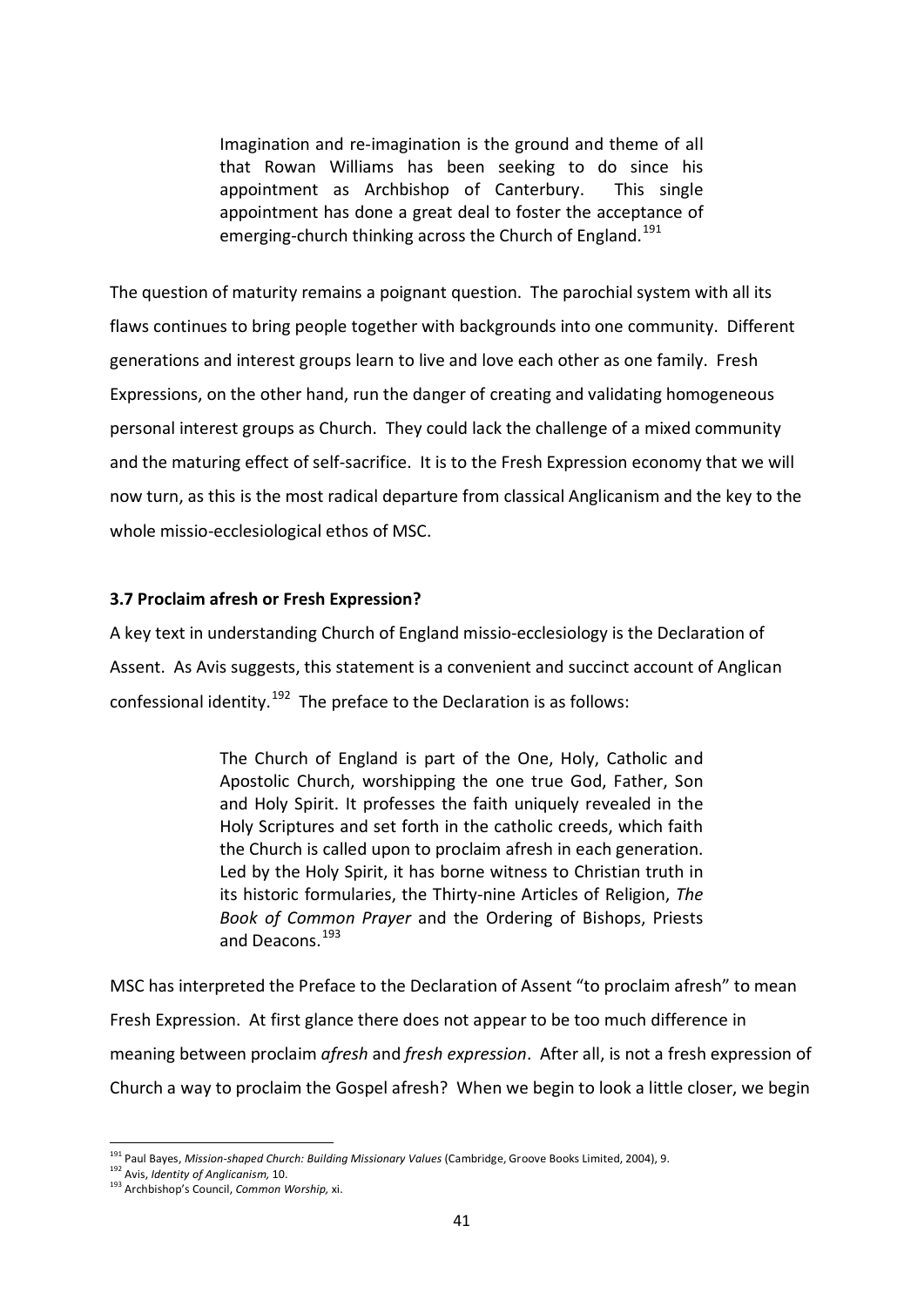to see that there are semantic differences. Afresh is an adverb which describes the action of proclamation. To proclaim afresh means to translate and interpret the message in a language that is accessible for every generation. Authorised by King Henry VIII and immortalised under Cranmer's pen, the vernacular injunction began and remains the enduring legacy of the Church of England.<sup>[194](#page-41-0)</sup> This is a dynamic orthodoxy<sup>[195](#page-41-1)</sup> where the content of faith remains the same, but the presentation changes.<sup>[196](#page-41-2)</sup> At times this means that the Church will be counter-cultural to the prevailing context because of the radical nature of its message. Even in translation there remains a prophetic aspect that can challenge societal values.

The Church is both guardian of the historic faith as revealed in the Scriptures and set forth in the Catholic Creeds, and proclaimer of the faith. Under the guidance of the Holy Spirit, it was the Church that wrote the Bible, received the Bible, and canonised the Bible.<sup>[197](#page-41-3)</sup> The Bible is the Church's book, a treasure to protect, an authority to judge, and a message to proclaim. The Church is the people of the Bible and the Bible lives in the Church. The Bible "containeth all things necessary to salvation"<sup>[198](#page-41-4)</sup> and is the "rule and ultimate standard of faith".<sup>[199](#page-41-5)</sup> Within the classical Church of England missio-ecclesiology there is a dynamic interplay between the faith uniquely revealed in the Bible and the role of the Church as interpreter and defender of the Bible. The Catholic Creeds bear witness to this living tradition, aided by reason which further increases and enlarges the divine revelation.<sup>200</sup> The interpretative process within the Church of England is further expanded and gives a specific Anglican identity through the Historic Formularies, "the Thirty-nine Articles of Religion, *The Book of Common Prayer* and the Ordering of Bishops, Priests and Deacons".[201](#page-41-7)

Under the Holy Spirit, to proclaim afresh means to start with the inherited Church as its basis. The Church is the point of reference for proclamation – a *Church shaped-mission*. Fresh Expressions have taken up this calling but have moved the ecclesiastical centre. Fresh

<span id="page-41-6"></span>200 Ramsey, The Anglican Spirit, 23.<br>201 Declaration of Assent, xi.

<span id="page-41-0"></span><sup>194</sup> Willaim P. Haugaard, 'From Reformation to the Eighteen Century' in Sykes, Booty and Knight, *Anglicanism*, 3.

<sup>195</sup> Avis, *Identity of Anglicanism*, 13.

<span id="page-41-2"></span><span id="page-41-1"></span><sup>&</sup>lt;sup>196</sup> Martin Davie, *A Guide to The Church of England* (London, Mowbray, 2008), 83.<br><sup>197</sup> The Bible was canonised in the 4<sup>th</sup> Century.

<span id="page-41-4"></span><span id="page-41-3"></span><sup>&</sup>lt;sup>198</sup> The Book of Common Prayer, *The 39 Articles of Religion: Article 6* [\(http://www.churchofengland.org/prayer-worship/worship/book-of](http://www.churchofengland.org/prayer-worship/worship/book-of-common-prayer/articles-of-religion.aspx#VI)[common-prayer/articles-of-religion.aspx#VI\)](http://www.churchofengland.org/prayer-worship/worship/book-of-common-prayer/articles-of-religion.aspx#VI), visited 28/03/11.

<span id="page-41-5"></span><sup>&</sup>lt;sup>199</sup> Chicago-Lambeth Quadrilateral (1886-88) as cited by Avis, *Identity of Anglicanism,* 10.<br><sup>200</sup> Ramsey, *The Anglican Spirit*, 23.

<span id="page-41-7"></span>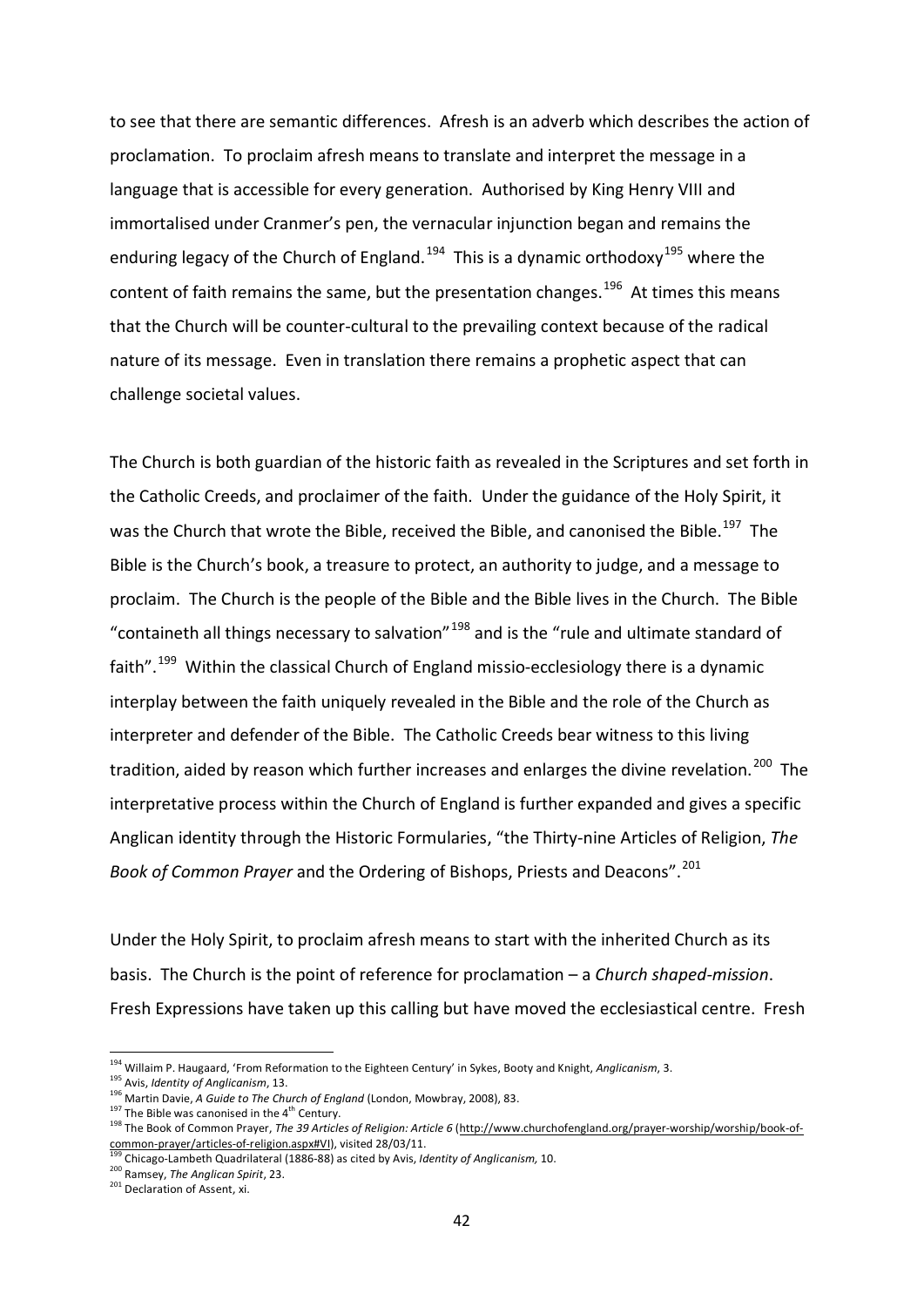Expressions are no longer just the activity of proclamation by the inherited Church, they are the formation of new ecclesiastical communities. These communities are new *expressions* of church, and not just the activity of the inherited Church proclaiming afresh the Gospel. These expressions shift the focus away from the inherited toward outward forms: "The planting process is the engagement of church and gospel with a new missionary context and this should determine the fresh expression".<sup>[202](#page-42-0)</sup> Expressions are no longer predetermined and rooted in a specific Church identity, but are open to an endless amount of possibilities and self-expressions. The Church of England is no longer the defining mark, but the expression, such as a Biker church, Goth church, Skater church, etc. The Rather than being evangelistic missions with a view of creating bridges from society to the Church, MSC has liberated these initiatives into being Church in their own right.<sup>[203](#page-42-1)</sup> The adjectives *fresh expressions* of Church evolve into a fully fledged collective noun *Fresh Expressions*. Fresh Expressions denote a subtle yet profound change in classical missio-ecclesiological Church of England thinking and practice. The Declaration of Assent has moved to the "new missionary context" – a declaration of assent of the Fresh Expression?

The unfortunate marketing overtones of the word fresh further illustrate the missioecclesiological shift away from the inherited Church. For example, fresh can mean fresh produce (as opposed to stale) and fresh, up-to-date products. Interpreted through such cultural mores, it is easy to see how the *old* inherited Church can be seen as *past its sell-bydate* in comparison to an *up-to-date* fresh expression of Church. The dichotomy this creates has regrettably only heightened polarisation between the two mixed economies, the inherited Church and Fresh Expressions.

By creating a new Fresh Expression economy in the Church of England, raises many missioecclesiological questions concerning Church of England identity. What does Church mean in fresh expressions of Church? Are these Fresh Expressions plants of the Church of England or new independent churches? Are such traits such as individualism, protest against authority, aversion to parental institutions, dislike of tradition, undercurrent in some Fresh Expressions? If Fresh Expressions are part of the Church of England, what credentials make

<span id="page-42-0"></span><sup>202</sup> MSC, 21. See also 91.

<span id="page-42-1"></span><sup>203</sup> Ibid., 23; 43.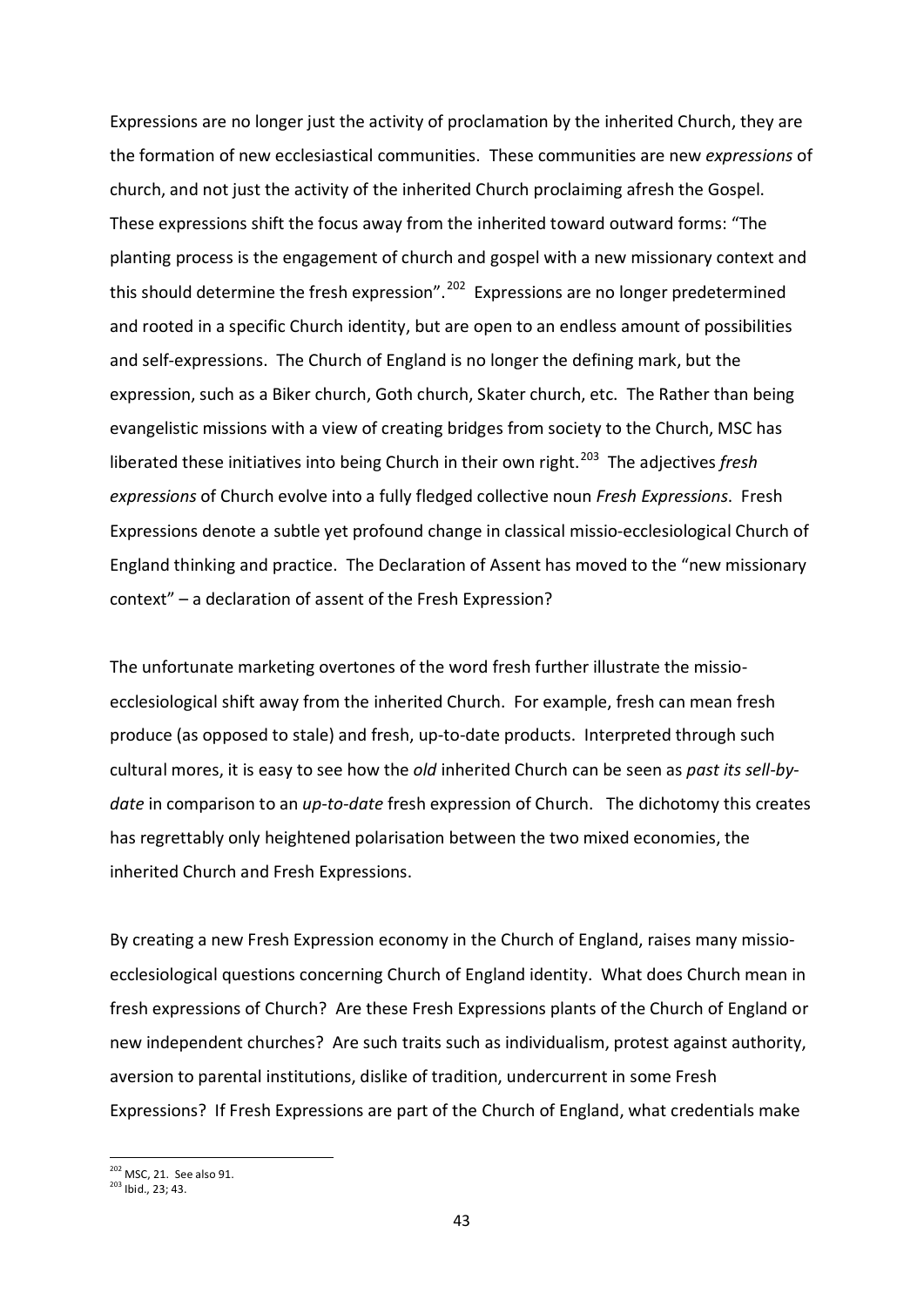them Anglican? With Fresh Expressions sitting lightly to Church of England structures, how will they be governed, if at all? How can Fresh Expressions be contained within the Church of England single mixed economy? Immediately, no doubt, some Fresh Expression supporters will react to the notion of containment and Anglican identity. Advocates such as Ian Mobsby, Pete Rollins and Pete Ward would all argue that more freedom is needed to allow the emerging Church to fully engage with postmodern society.

Mobsby sees Fresh Expression of Church as falling into two categories: inherited and emerging.[204](#page-43-0) The inherited Fresh Expression is based upon a *translation* contextual model (pre-modern or modern), whereas the emerging Fresh Expression is based upon a *synthetic* contextual model (postmodern).<sup>205</sup> The translation model has always been an essential missio-ecclesiological understanding of the Church of England, as the Declaration of Assent articulates. The synthetic model, sometimes referred to as "dialogical, conservation, or analogical model" suggests revelation is both something finished and something ongoing.<sup>206</sup> In the language of MSC it is the double listening process.<sup>207</sup> Mixed Economy, maintains Mobsby, is simply an interim phase until the Church fully emerges (matures?) with the synthetic model.<sup>208</sup>

Rollins would like to see Fresh Expressions break free from the institutional Church altogether. The temptation for Fresh Expressions, he contends, is to be "baptised into the fold (for there is money available to the baptized, buildings to be had and titles to be gained".<sup>[209](#page-43-5)</sup> By letting go of this restraint, emerging groups can maintain their cutting edge in mission and be prophetic voice that can challenge the Church in how it looks, functions, and exists.<sup>[210](#page-43-6)</sup> Saint Francis of Assisi is a good example of what happens when there is assimilation of the message into the Church. By engrafting Saint Francis into the fold provided a "much-needed airvent for the institutional machine, one that allowed the church

<span id="page-43-0"></span><sup>204</sup> Ian J. Mobsby, *Emerging and Fresh Expressions*, 26-31; 89-90.

<span id="page-43-1"></span><sup>&</sup>lt;sup>205</sup> Mobsby lists Alternative worship communities, cafe churches and network churches as examples of synthetic emerging churches. Ibid., 31. The terms synthetic and translation are based upon Bevans' six models theory of contextual theology. See Bevans, *Contextual* 

*Theology*, 37-54; 88-103. <sup>206</sup> Bevans, *Contextual Theology*, 90.

<span id="page-43-3"></span><span id="page-43-2"></span> $\frac{^{207}}{^{208}}$  MSC, 93; 104-105.<br> $\frac{^{208}}{^{106}}$  lbid., 30-31.

<span id="page-43-5"></span><span id="page-43-4"></span><sup>&</sup>lt;sup>209</sup> Pete Rollins, 'Biting the hand' in Nelstrop and Percy, *Evaluating Fresh Expressions*, 84.

<span id="page-43-6"></span><sup>210</sup> Ibid.,76; 83.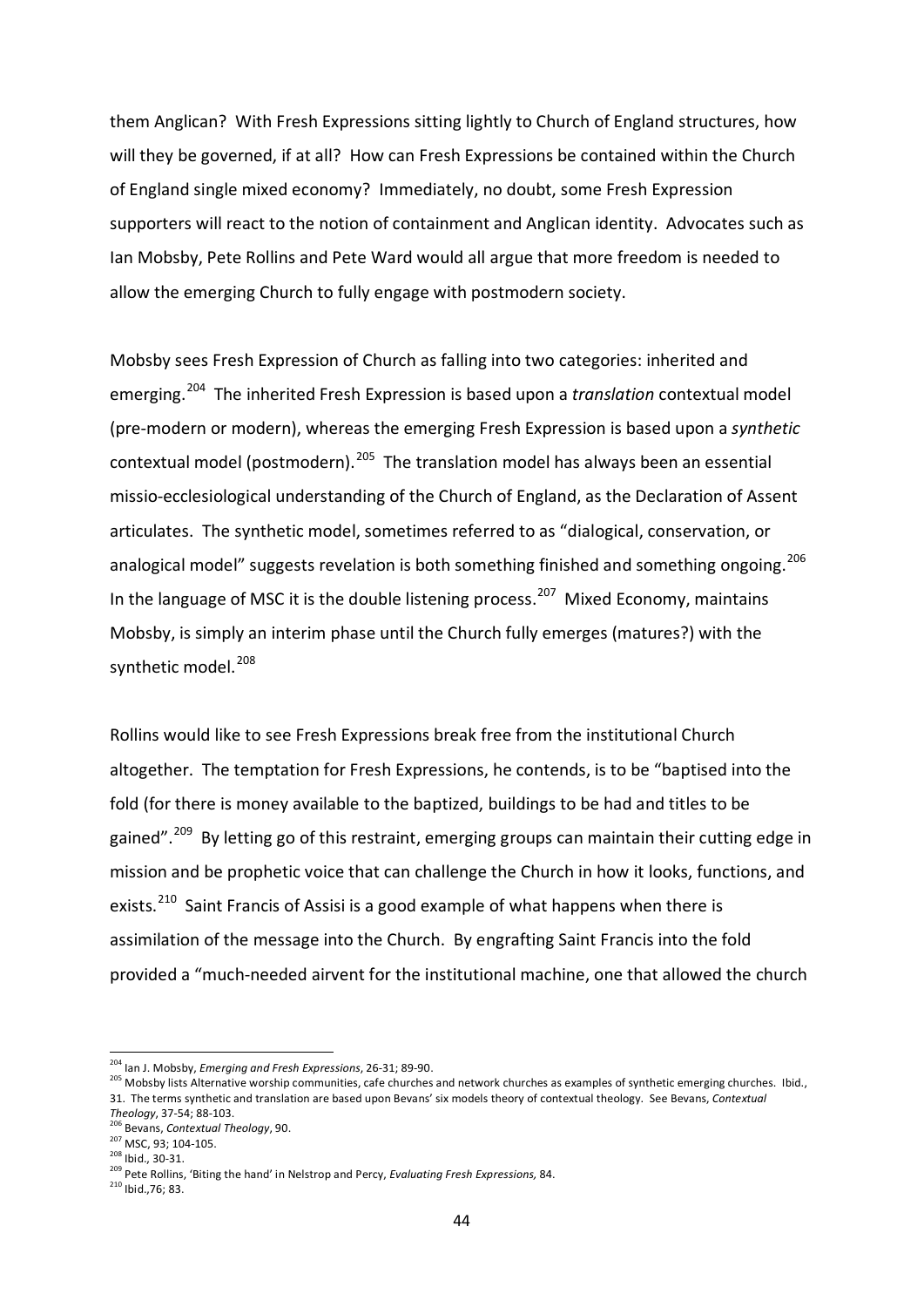to continue as it had before".  $211$  Most importantly, this results in the watering down and a silencing of the radical nature the original message. Reminiscent of a radical Anabaptist missio-ecclesiology, Fresh Expressions only be fresh if they remain outside the inherited Church.

Ward believes what is needed is a new reformation to renew and refresh the Church, so that it can remain faithful to its purposes and its Lord.<sup>212</sup> He openly admits that his vision of a reformation is based upon a "theological imagination".<sup>[213](#page-44-2)</sup> Arguing against the inherited Church, Ward proposes moving the noun the Church to a verb "I church, you church, we church".[214](#page-44-3) Church is about what we make it, what Ward calls a Liquid Church. Liquid Church is centred on the perichoretic Trinitarian dance of God, which moves outward through the body of Christ *and* through the world.<sup>[215](#page-44-4)</sup> Whereas the Solid Church mutates "heritage, refuge, and nostalgia", the Liquid Church is the true missionary society as it *flows* through cultural networks.  $216$  By starting with the positive elements in the new, Liquid Church makes these parts of the way forward for the Church.<sup>217</sup>

These are but some of the voices of dissent that are challenging, not only classical missioecclesiological of the Church of England identity, but the Church as a whole. Fresh Expressions poignantly question what it means to be Church and challenge inherited forms to reform. Will the Church of England remain faithful to her inherited tradition or evolve into something radically new? MSC with its *subject-object scheme*, [218](#page-44-7) no longer emphasises the inherited whole, but gives considerable freedom to *micro* missio-ecclesiologies in the forms of Fresh Expressions. These micro units have been given considerable freedom to operate within their own missionary contexts. As missio-ecclesiological boundaries are continually being challenged by more radical entrepreneurs, Fresh Expressions are becoming even harder to define and control. To illustrate: With the launch of the Fresh Expressions website in 2005, MSC's 12 Fresh Expressions were expanded to 14. As a regulatory body, The Fresh Expression team under the leadership of the Archbishops' Missioner, began to

 $\overline{\phantom{a}}$ 

<span id="page-44-3"></span><span id="page-44-2"></span> $214$  Ibid., 3.

<span id="page-44-5"></span><span id="page-44-4"></span> $\frac{216}{217}$  lbid., 13-30, 56-64.

 $^{211}$  Ihid., 72.

<span id="page-44-1"></span><span id="page-44-0"></span><sup>212</sup> Ward, *Liquid Church*, 1.<br><sup>213</sup> Ihid.

<sup>215</sup> Ibid., 33-39, 50-55.

<span id="page-44-7"></span><span id="page-44-6"></span><sup>218</sup> Bosch, *Transforming Mission*, 264.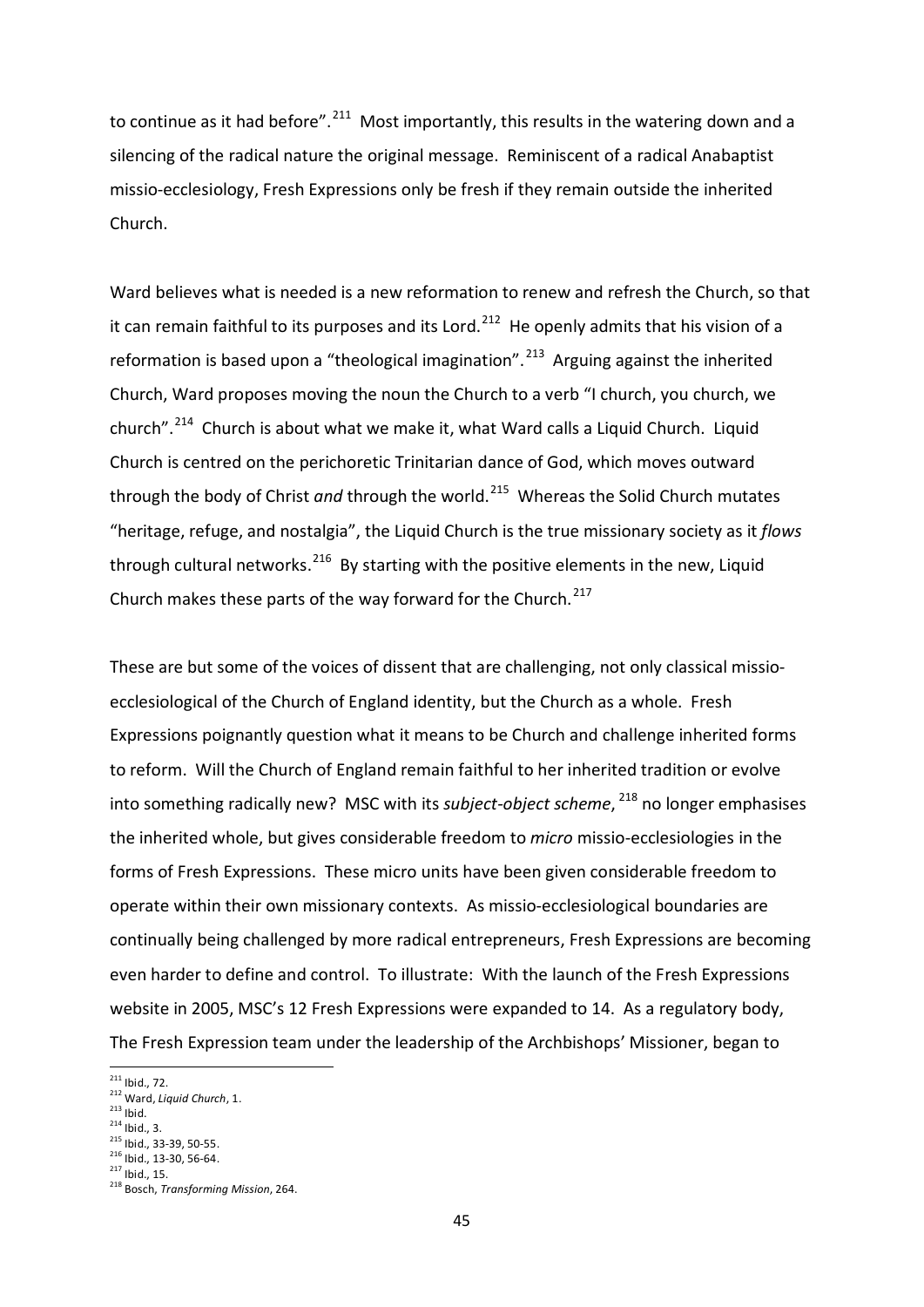gather information before authorising new communities to the Fresh Expression Directory. As Croft admits, this was not an easy task, as some Fresh Expressions would defy categorisation, so a policy of erring on the side of generosity was used to "encourage this movement and not restrict it".<sup>[219](#page-45-0)</sup> One of the benefits of the directory, reflects Croft, was it encouraged an ecclesial shift and ecclesial thinking from activities of the Church to being Church: "This reframing and naming enriches and extends people's understanding of what they are doing and shapes it in turn".<sup>[220](#page-45-1)</sup>

By the elusive nature of Fresh Expressions, as to be expected, what started as a process of reframing and naming gradually dissolved into non-reframing and non-naming. Fresh Expressions are no longer defined and categorised, but listed as *stories* on the Fresh Expression website.<sup>221</sup> Narrative has become the defining missio-ecclesiological quality. The sanctioning of self-definition marks a "wholesale reconfiguration of the identity of the Church of England",  $^{222}$  $^{222}$  $^{222}$  toward an endorsed free church, Congregationalist missioecclesiology. Has MSC, perhaps unknowingly at the time, opened a Pandora's Box of uncontainable and indefinable Fresh Expressions missio-ecclesiologies? As captured by the words of a Fresh Expression member, will the Church of England become an all inclusive, relativist, post-denominational community?

> We are trying to express that everybody has a valid point of view, that nobody is made to feel that they're wrong. That we can all learn from each other. That there is more of a kaleidoscope of experience that makes the whole. And that we are not exclusive but inclusive. $223$

## **3.8 Post-denominationalism**

Avis believes MSC's uncritical acceptance of post-denominationalism reveals the alarming weakness in the report which "needs some ruthless probing".<sup>[224](#page-45-5)</sup> Fresh Expressions and the move toward post-denominationalism highlights questions concerning the nature and value of cultural and denominational identity as shaped by history and tradition. To help us probe

<span id="page-45-1"></span><span id="page-45-0"></span><sup>219</sup> Steven Croft 'What counts as a fresh expression of church and who decides?' in Nelstrop and Percy, *Evaluating Fresh Expressions,* 9. 220 Ibid.<br>
<sup>220</sup> Ibid.<br>
<sup>221</sup> Fresh Expressions, <u>http://www.freshexpressions.org.uk/</u>, visited 25/03/11.<br>
<sup>222</sup> Davison and Milbank, *For the Parish*, 41.

<span id="page-45-2"></span>

<span id="page-45-4"></span><span id="page-45-3"></span><sup>222</sup> Davison and Milbank, *For the Parish*, 41. <sup>223</sup> One of Nelstrop's interviewees, 'Mixed Economy or Ecclesial Reciprocity' in *Evaluating Fresh Expressions,* 201.

<span id="page-45-5"></span><sup>224</sup> Avis, *Book review*, 55. MSC, 25; 43; 44.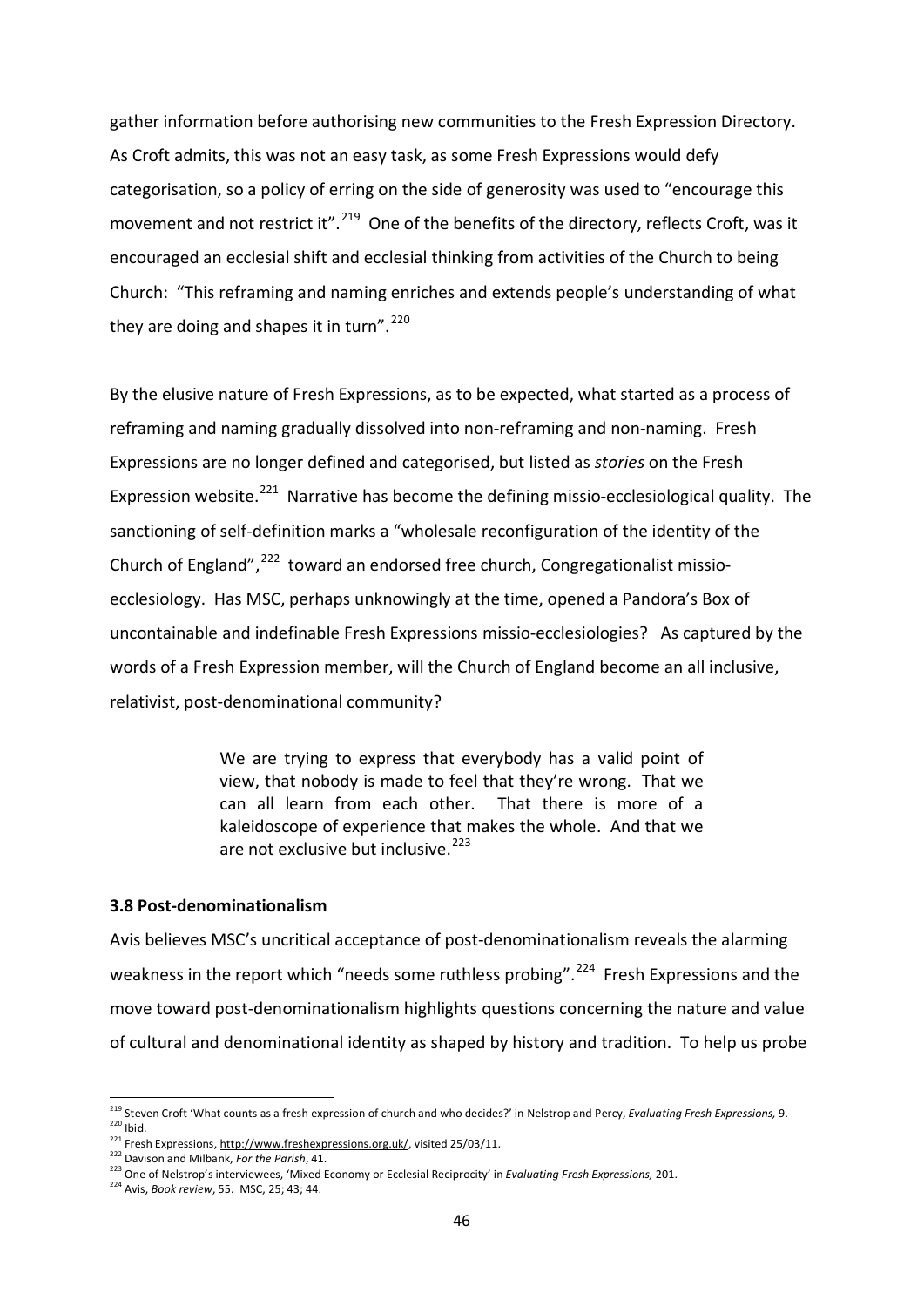a little deeper, we will return to Lindbeck's hypothesis and apply his "cultural-linguistic" model. Following Ludwig Wittgenstein's "Language Games", <sup>[225](#page-46-0)</sup> Lindberg compares Religion to languages. The understanding of how language works is linked to how words are used in the active life of a community. Language gets its intelligibility through the cultural setting in which it is embodied, and not primarily through abstract thought or individualistic speculation. Likewise, religion too "can be viewed as a kind of cultural and /or linguistic framework or medium that shapes the entirety of life and thought".<sup>[226](#page-46-1)</sup> Religion is "a communal phenomenon that shapes the subjectivities of individuals", $^{227}$  $^{227}$  $^{227}$  with doctrine acting as grammatical rules. Religious conviction is therefore not *beneath* the surface, but *in* the surface. When actions do not match the words we speak, we call this a contradiction. It is said "actions speak louder than words", perhaps more accurately we should say "words speak *in* actions". When words and actions agree, concludes Lindberg, this is "intersystematic truth".<sup>[228](#page-46-3)</sup>

Lindbeck's hypothesis is not without some difficulties, for example, his inflexibility to cognitive approaches, his underplaying the complementary of "cognitive propositional" and "experiential-expressive" with the "cultural-linguistic", his selective illustrative use of historical examples, and questions concerning the origin of language. Nevertheless, his insight concerning how the invisible and visible life are inexorably bound up together as shaped by the communal life is helpful insight relating to the post-denominational debate. The post-liberal perspective enables us to refocus and understand faith in the practices of the Church, and not just in the realm of ideas. If denominational identity is fashioned by the lived, corporate tradition of the Church, then how a Church expresses its corporate life is vital in the shaping its ongoing identity. In other words, outward forms of expressions denote and personify the commonly held belief. A change in practice means a change in theology:

> Faith and order cannot be held apart in ecclesiology. They go hand in hand. Faith is reflected in life. Order is grounded in

<sup>225</sup> Lindbeck, *Nature of Doctrine*, 19.

<span id="page-46-3"></span><span id="page-46-2"></span>

<span id="page-46-1"></span><span id="page-46-0"></span> $^{226}$  Ibid.<br> $^{227}$  Ibid.<br> $^{228}$  Ibid., 50.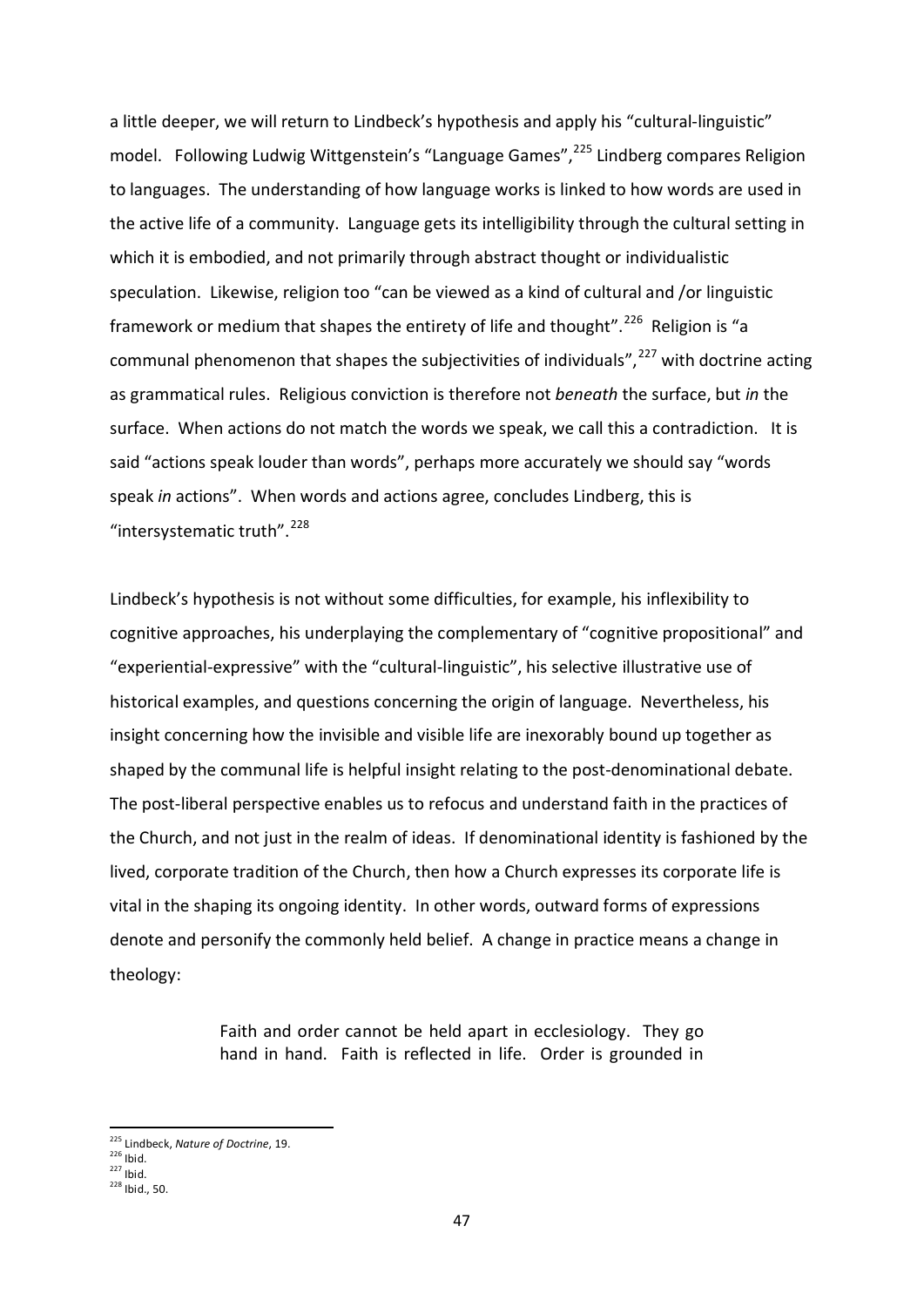theology. These are not two dimensions of the Church's life that can be analysed separately. They are a seamless whole.<sup>[229](#page-47-0)</sup>

If this is true, then we are left to ask how the Church of England wants to be defined? Is there something distinctive and of value in the faith and order of the Church of England that the Church wants to preserve and pass on to future generations? If we take one example, which will be explored in greater detail later, the principle of *lex orandi, lex credendi* has always been a defining aspect of the missio-ecclesiology of the Church of England. How will the new worshipping life of Fresh Expressions express Church of England faith? Will Fresh Expressions be judged as intersystematically *untrue* if their Anglican confession does not match up with their corporate life? In years to come will Fresh Expressions be recognisably Anglican? Or will they subsume into a completely new post-denominational identity?

To suggest distinctiveness is sometimes viewed as being rather conceited and narrow minded. At the risk of giving offense, it is more politically correct to relativise truth to the lowest common denominator (therefore making it untrue). There is a particular Anglican way of being a Christian community that is of value. This is not to assert that the Anglican way is the only way, or to suggest the Church of England is the true Church. This is far from the Anglican position. Michael Ramsey best sums up the Anglican spirit of modesty in such matters:

> Its credentials are its incompleteness, with the tension and travail in its soul. It is clumsy and untidy, it baffles neatness and logic. For it is sent not to commend itself as 'the best type of Christianity', but by its very brokenness to point to the universal Church wherein all have died.<sup>[230](#page-47-1)</sup>

The Church of England believes itself to be part of the universal Church, a branch if you like. Within the whole, the Church of England has its own personality, one that can listen and speak. Perhaps, it is through the Church of England's brokenness and incompleteness that it can point beyond itself to the universal Church. Avis even advocates that the "fact that Anglicanism is racked by disagreements is a sure sign – to put it slightly provocatively – that

<span id="page-47-0"></span><sup>229</sup> Avis, *Identity of Anglicanism*, 41.

<span id="page-47-1"></span><sup>230</sup> Michael Ramsey, *The Gospel and the Catholic Church* (Peabody, Hendrickson Publishers Marketing, 2009), 188.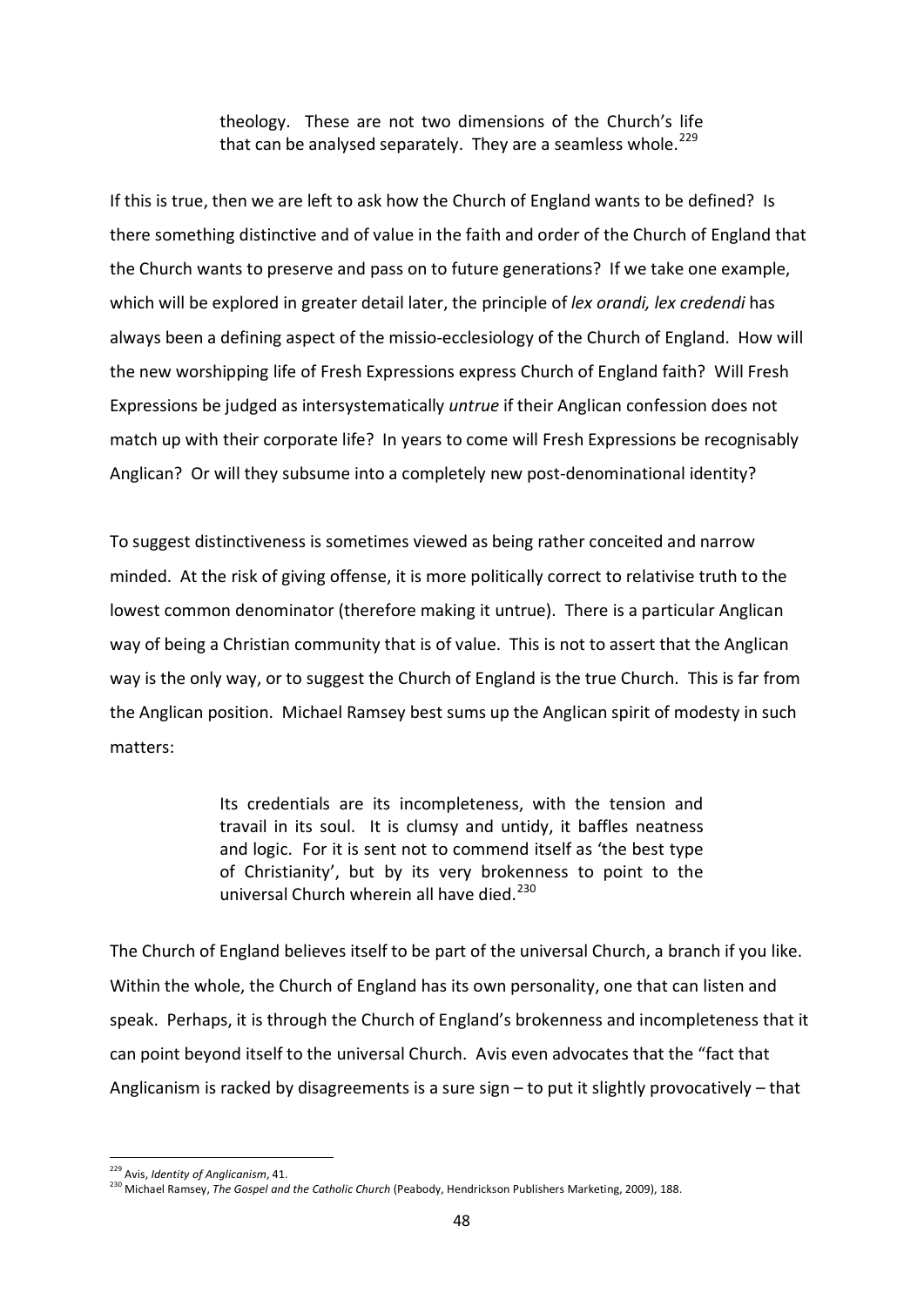it is positioned at the heart of Christianity".<sup>[231](#page-48-0)</sup> Having acknowledged these tensions, and despite its failures and weaknesses, which must be readily admitted, the Church of England can uphold a sense of dignity and humble confidence. There are "distinctive Anglican tenets in ecclesiology with regard to both faith and order", $232$  which have contribution to make at the ecumenical table and in mission. As Avis rather poignantly says, "To deny the distinctiveness of Anglicanism... is to saw off the branch on which you are sitting".  $^{233}$  $^{233}$  $^{233}$ Is the rise of Fresh Expressions, in part borne out of a loss of humble confidence in Church of England self-identity? Do Fresh Expressions run the risk of becoming post-denominational? Will Fresh Expressions be the *hand to saw* on the branch that Anglicanism is sitting? Or is this the Church of England simply dying in order to live?

#### **3.9 Dying to live**

MSC theologises away Church of England identity, by suggesting that the Church must *die in*  order to live.<sup>234</sup> Using the analogy of the seed being sown,<sup>[235](#page-48-4)</sup> Apostle Paul's missionary exchange,<sup>[236](#page-48-5)</sup> and a kenotic theology of the incarnation and cross,<sup>[237](#page-48-6)</sup> the Church is called to sacrifice its old ways in the hope of resurrected life: "The Church is most true to itself when it gives itself up, in current cultural form, to be re-formed among those who do not know God's Son. In each new context the Church must die to live".<sup>[238](#page-48-7)</sup> Dying to live missioecclesiology is such a central theme in MSC that it was even suggested to use this motive as at as the title of the Report.<sup>[239](#page-48-8)</sup> Dying to live, according to MSC, has two dimensions: first, the willingness to die to preferred forms and second, the determination of "the 'parent' church not to impose its own culture on the emerging church".<sup>[240](#page-48-9)</sup>

The *dying to live* theology is further emphasised by MSC with its recurrent omission of the definite article before Church as the title of the report suggests: "Mission-shaped Church: church planting and fresh expressions of church in a changing context". Fresh Expressions are "ways in which 'church' is being expressed", not ways in which *the* Church is being

 $\overline{\phantom{a}}$ 

- <span id="page-48-2"></span>
- <span id="page-48-3"></span> $\frac{^{235}}{^{236}}$  Ibid., 21; 86; 89.<br> $\frac{^{236}}{^{236}}$  Ibid., 89.
- <span id="page-48-5"></span><span id="page-48-4"></span>
- <span id="page-48-6"></span>
- $^{237}$  Ibid., 88-89.<br> $^{238}$  Ibid., 89.

<span id="page-48-1"></span><span id="page-48-0"></span><sup>&</sup>lt;sup>231</sup> Avis, *Identity of Anglicanism*, 154.<br><sup>232</sup> Ibid., 41.<br><sup>233</sup> Ibid., 40.<br><sup>234</sup> MSC., 30; 88-89.

<span id="page-48-8"></span><span id="page-48-7"></span><sup>&</sup>lt;sup>239</sup> Lings and Hopkins, *Encounters*, 13.

<span id="page-48-9"></span><sup>&</sup>lt;sup>240</sup> MSC, 98.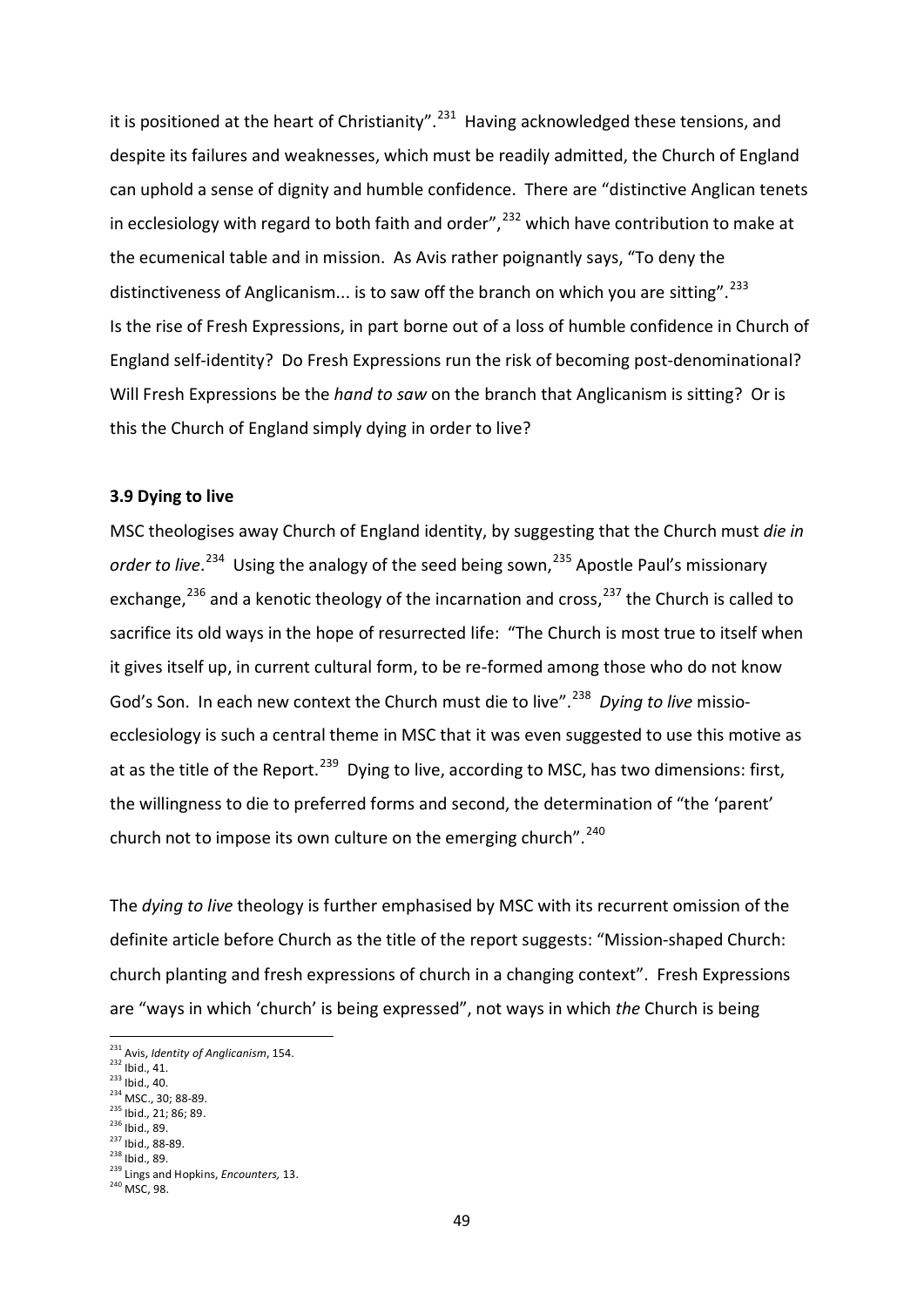expressed.<sup>241</sup> Dropping the article enables Church to become an idea, a verbal concept, an event we create. The historic, institutionalised Church is stripped down to its bare essentials: "For where two or there are gathered in my name, I am there among them" (Mat. 18.20). The invisible Church is separated from the visible, the organic from the structural – *the* Church needs to die for the birth *of* Church. Again, in MSC we are faced with subtle yet profound changes to classical Church of England missio-ecclesiology. The traditional Church of England missio-ecclesiology has always been to fuse the invisible/visible qualities of the Church together.<sup>[242](#page-49-1)</sup> Although the language of dying to live sounds very biblical, is this really an appropriate analogy for Church of England missio-ecclesiology? The traditions of the Church of England are planted in the soil to die without any expectation of what will emerge other than a fresh expression of Church shaped by the missionary context. As Roland Riem pertinently asks, "Will a church which wants to propagate the *message* of the gospel end up offering something less than the *demands* of the gospel embodied in membership of the Church?"[243](#page-49-2) MSC, however, would not see it this way. What is important is not the *static* past, but the *now* as shaped by the Spirit's life and the eschatological vision. Paradoxically, has MSC in its drive to be culturally relevant for the sake of the Gospel, become culturally *irrelevant* due to its willingness to die to the demands of the Gospel as embodied in Church of England traditions? Are Fresh Expressions a sell-out to market forces that capitalise on, *if it brings people to Church it is a success*? Without a sharpened, countercultural Churchshaped identity, will synthetic charismatic Fresh Expressions become syncretistic Fresh Expressions?

#### **3.10 Charismatic Expressions**

As some Anglo-Catholic commentators point out, MSC promotes a typical open evangelical hermeneutic of an *obsession with the new*.<sup>[244](#page-49-3)</sup> This cult of the new is aptly illustrated by Martin Percy. He creates two fictional characters who are forever moving on from one trend to another. Their spiritual curriculum vitae is as followings: Fisherfolk and experimental Christian communities, Michael Harper's Fountain Trust and the charismatic renewal, church

 $241$  MSC, 43.

<span id="page-49-3"></span><span id="page-49-2"></span><span id="page-49-1"></span><span id="page-49-0"></span><sup>&</sup>lt;sup>242</sup> Philip H.E. Thomas 'Doctrine of the Church' in Sykes, Booty and Knight, *Anglicanism*, 255-256.<br><sup>243</sup> Roland Reim, *Mission-shaped Church: An Emerging Critique* (Ecclesiology Vol. 3, Volume 3, No. 1, 2006), 127. Ital Church of England College 'Cranmer Hall', which promotes itself as open evangelical college, works in close collaboration (covenant relationship) with the Wesley Study Centre. Methodist and Anglicans share a common life of worship, study and mission placements. Cranmer Hall [\(http://www.dur.ac.uk/cranmerhall/\)](http://www.dur.ac.uk/cranmerhall/) and Wesley Study Centre [\(http://www.dur.ac.uk/wsc.online/\),](http://www.dur.ac.uk/wsc.online/) visited 29/03/11.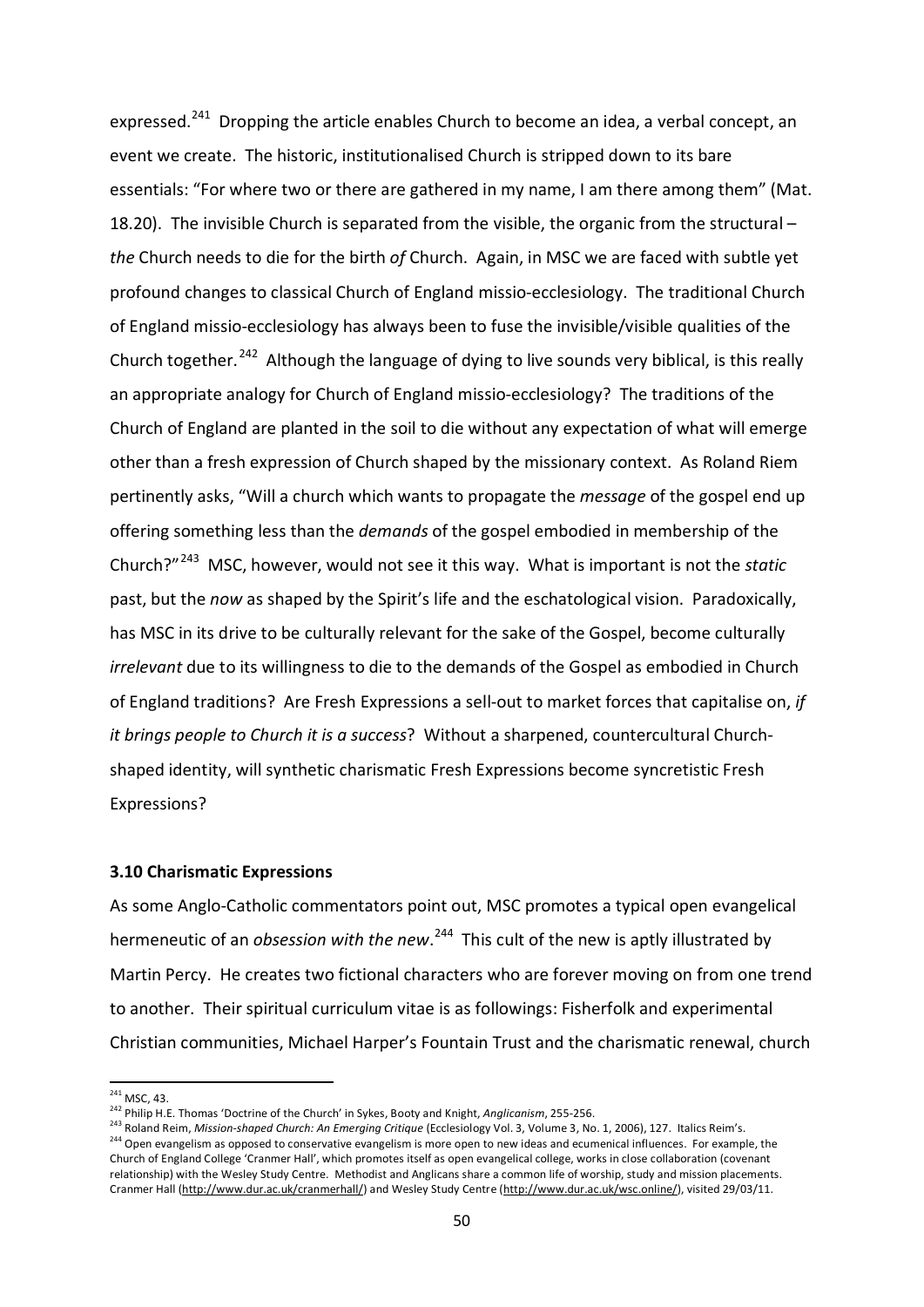growth movement (e.g. Eddie Gibbs, Donald McGavran), healing ministries (e.g. Jackie Pulinger, David Pawson), power evangelism (e.g. John Wimber, David Watson), third and fourth wave charismatic revivals, Kansas City prophets, Toronto blessing, and now Fresh Expressions. [245](#page-50-0) 

Luke Bretherton surmises how the emerging churches and are offshoot of the Pentecostal/charismatic movement and share similar concerns:<sup>[246](#page-50-1)</sup>

> They should be seen as part of the continuum of what David Martin calls the 'unsponsored mobilizations of laissez-faire lay religion, running to and fro between Britain and North America' which began with Methodism and eventually spawned Pentecostalism.[247](#page-50-2)

It is interesting to note that the Methodist Church has been a covenantal partner with the Church of England since 2003<sup>[248](#page-50-3)</sup> and has been a fully supportive partner in the MSC Initiative.<sup>[249](#page-50-4)</sup> Fresh Expressions with their non-geographical, networked boundaries, seem to echo John Wesley's vision, "I look upon all the world as my parish"?<sup>250</sup> Is this the Church of England at long last validating and embracing Wesley's vision of overcoming institutional restrictions for the sake of mission? If Bretherton's observations are correct, we can begin to see how the experiential theologies of Methodist, Pentecostal/Charismatic theologies might have been an important influence in the development of MSC (and its move toward a quadrilateral source synthesis).<sup>251</sup>

Resonating charismatic influences, MSC believes the Church of England needs to learn from the Spirit and be led by the Spirit.<sup>[252](#page-50-7)</sup> What is needed is a "baptism of imagination" (baptism in the Spirit?) and an embracing the Spirit's eschatological ministry "to carry the church forward in mission, anticipating here and now in ever-fresh ways the Father's final

 $\overline{\phantom{a}}$ 

<span id="page-50-1"></span><span id="page-50-0"></span><sup>245</sup> Martyn Percy 'Old tricks for new dogs? A critique of fresh expressions' in Nelstrop and Percy, *Explorations in Emerging Church,* 29-30. <sup>246</sup> Bretherton, 'Beyond the Emerging Church?' in Walker & Bretherton, *Remembering our Future,* 30-44.

<span id="page-50-3"></span><span id="page-50-2"></span><sup>248</sup> An Anglican and Methodist Covenant [\(http://www.anglican-methodist.org.uk/\)](http://www.anglican-methodist.org.uk/), visited 29/03/11.

<span id="page-50-4"></span><sup>249</sup> The Methodist Church [\(http://www.methodist.org.uk/index.cfm?fuseaction=opentogod.content&cmid=1560\).](http://www.methodist.org.uk/index.cfm?fuseaction=opentogod.content&cmid=1560) Fresh Expressions [\(http://www.freshexpressions.org.uk/about/introduction\),](http://www.freshexpressions.org.uk/about/introduction) visited 29/03/11), visited 29/03/11.

<sup>&</sup>lt;sup>2</sup><br>Journal of John Wesley, [\(http://www.ccel.org/ccel/wesley/journal.vi.iii.v.html\)](http://www.ccel.org/ccel/wesley/journal.vi.iii.v.html), visited 29/03/11.

<span id="page-50-6"></span><span id="page-50-5"></span><sup>251</sup> For a brief overview of the historical development the Pentecostal and Charismatic movement see Allan Anderson, *An Introduction to*  Pentecostalism (Cambridge, Cambridge Press, 2004).<br><sup>252</sup> MSC. 90.

<span id="page-50-7"></span>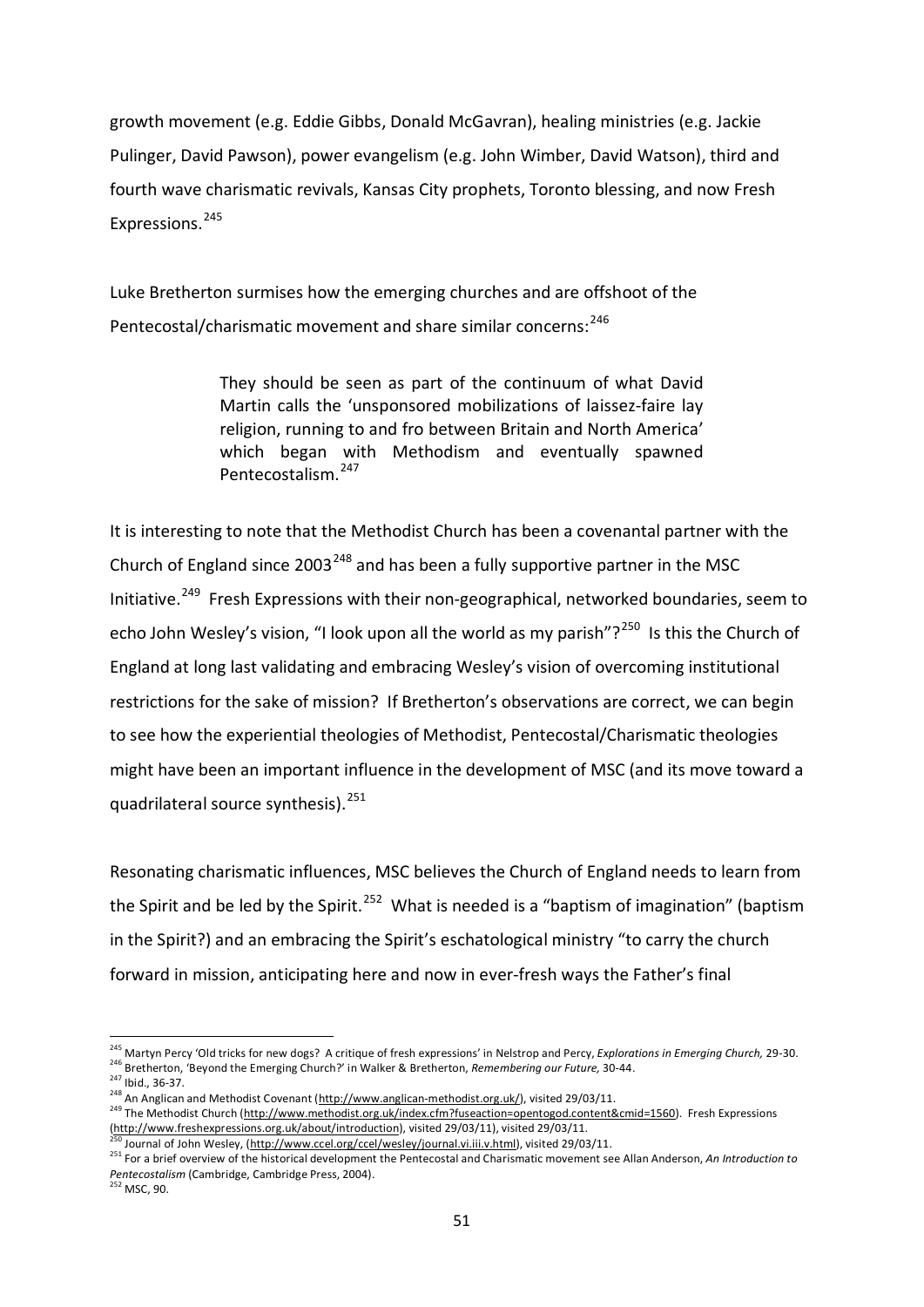eschatological desire".<sup>[253](#page-51-0)</sup> There is an excitement and joy of what may be discovered on the road ahead where the "nature of the Church is never to be defined in static terms, but only in terms of that to which it is going".<sup>[254](#page-51-1)</sup> The tent description, MSC believes, is more appropriate image for our time than the temple image.<sup>[255](#page-51-2)</sup> The tent image imagines a people on a journey being led by the Holy Spirit. The Church of England needs to move away from the fixed location of the temple out and forward towards the *Parousia*. Fresh Expressions are beginning to capture this vision as a people on the move reaching out in mission by the power of the Spirit.

To be reminded of the charismatic and eschatological dimensions of the Church's life is vital in shaping a missio-ecclesiological witness. In the history of the Church of England (and other churches) the Pentecostal and Charismatic movements have been an important corrective to an over emphasis on institutional forms. Life in the Spirit and a mystical understanding of the body of Christ are essential aspects of the Church. These movements have brought the pneumatological dimension of faith into focus again and have been key in revitalising the Church of England's life and witness. They have contributed to a richer understanding and experience of inner-healing, physical healing, miracles, evangelism, lay ministry, etc. One has only to think of Saint Andrews, Chorleywood and the New Wine network, and Holy Trinity, Brompton and the unprecedented benefit of the Alpha course across the world, as shining examples stemming from Church of England charismatic renewal.

Given all these positive contributions, we are still left to ask whether MSC has become unbalanced in its stress of tent over temple? Surely both images (and realities) of tent and temple coexist? To create a dichotomy only exasperates a divide between the inherited and Fresh Expressions. Are there not some constants that the Church must hold on to and pass on while on the journey? Has MSC's focus on the present and future, been at the cost of severing the past? Has MSC become so fixated on the Protestant principle of *ecclesia semper reformanda est* that it has lost a sense of the catholic tradition?

<span id="page-51-0"></span> $253$  Ibid.  $254$  Ibid., 94.

<span id="page-51-2"></span><span id="page-51-1"></span> $255$  Ibid.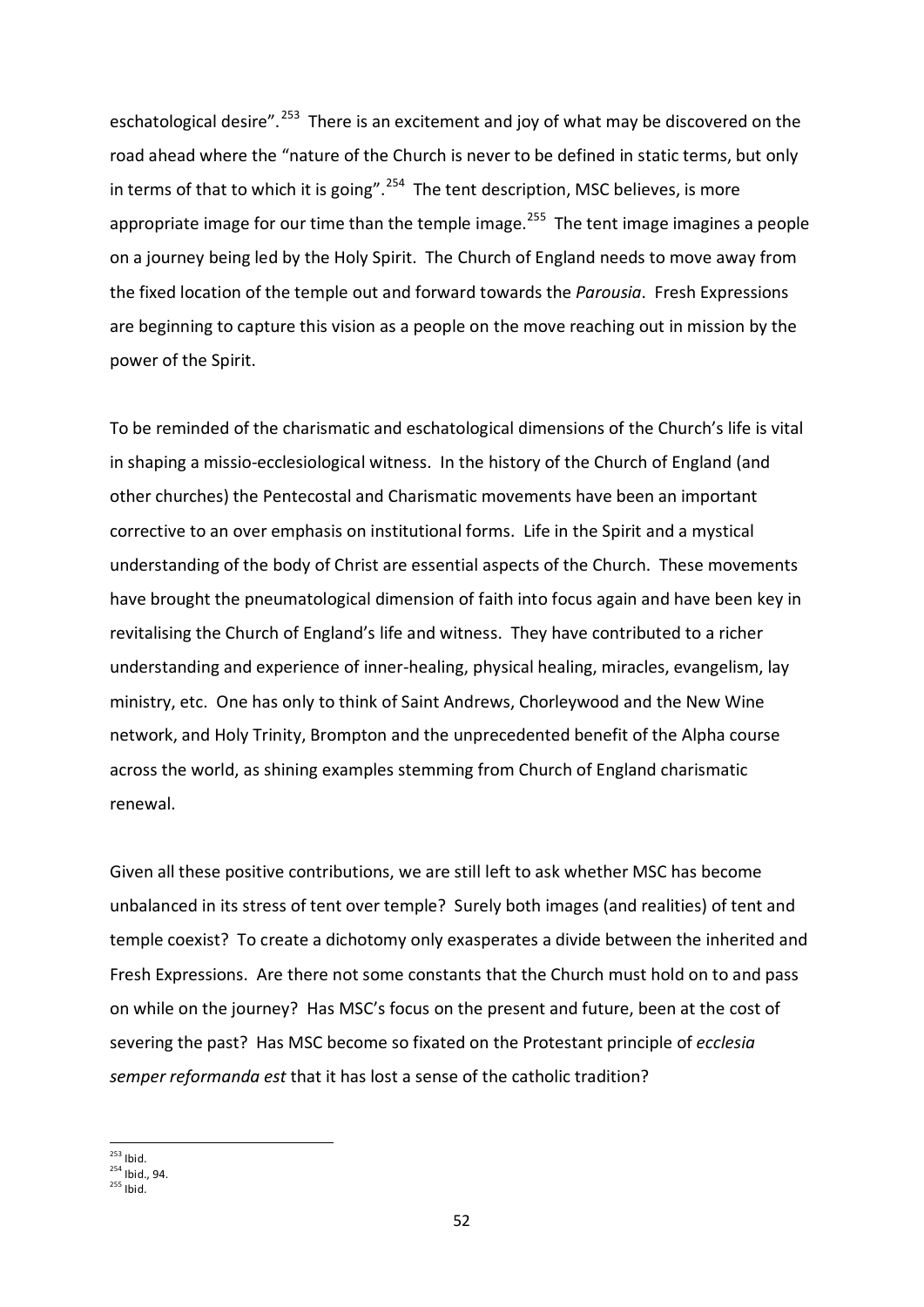#### **3.11 Reformed and Catholic**

Angela Tilby openly admits that MSC is a painful wake-up call for catholic-minded Anglicans like herself, who have relied for too long on being good at prayer, well-ordered liturgy, and diaconal service at the sake of mission.<sup>256</sup> Anglo-Catholic mission as typified by the "slum priests" of the 19<sup>th</sup> Century, which brought colour and beauty into worship alongside a passionate outreach in their parishes,<sup>[257](#page-52-1)</sup> is now "pretty dreadful" in current terms.<sup>258</sup> Given this much needed mission corrective to the whole Church of England and not just within the Anglo-Catholic wing, we are still left with Tilby's question: "How do we know when a church is a church? The question behind the question is in how we deal with history".<sup>259</sup> To add, we could say it is a question of how we deal with history in connection with the Church and tradition. A catholic understanding of the Church, history and tradition would emphasise historical continuity over discontinuity.<sup>260</sup> If we take John Newman's historical perspective as an example of the catholic position, he believed we need to see history as a whole. We cannot separate the source from the stream of unfolding development. The historical process, he suggests, is likened to the growth of an organism from a seed.<sup>[261](#page-52-5)</sup> Divine truth is possessed first, even at an unconscious level, before it fully actualised in outward form.<sup>[262](#page-52-6)</sup> Implicit truth, through the process of reflection, gradually becomes explicit truth. Centuries might pass before implicit truth is actualised in any formal expression. For Hans Küng, "The 'essence' of the Church is not a matter of metaphysical stasis, but exists only in constantly changing historical 'forms' ".<sup>[263](#page-52-7)</sup> Simply put, history and tradition is part of what the Church *is*. [264](#page-52-8) This means the Church cannot be thought as some form of Kantian pure reason or Kierkegaardian existential reality. Ideas are enfleshed through the living witness of the Church through the centuries. The essential nature of the Church is "always at once visible and invisible".<sup>[265](#page-52-9)</sup> Even though the visible and invisible qualities of the Church are distinguishable, they are hypostatically bound together. The Church as sacrament is "an

<span id="page-52-0"></span><sup>256</sup> Angela Tilby 'What questions does Catholic ecclesiology pose for contemporary mission and fresh expressions?' in Croft, *Mission-shaped Questions,* 78.

<span id="page-52-1"></span><sup>257</sup> For example, Charles Lowder who ministered in the East London slums. See Paul Bayes and Tim Sledge, *Mission-shaped Parish: Traditional Church in a Changing Context* (London, Church House Publishing, 2006), 22-23.<br><sup>258</sup> Tilby in Croft, *Mission-shaped Questions, 78*.

<span id="page-52-3"></span>

<span id="page-52-2"></span><sup>259</sup> Ibid.<br>259 Ibid.<br>260 MSC recognises both of these aspects are in play in the life of the Church. Ibid., 102.

<span id="page-52-5"></span><span id="page-52-4"></span><sup>&</sup>lt;sup>261</sup> Newman, *An Essay on the Development of Christian Doctrine* (Indiana, University of Norte Dame Press, 1989), xiv and Chapter 1.<br><sup>262</sup> Ibid.<br><sup>263</sup> Hans Küng, *The Church* (Tunbridge Wells, Search Press Limited, 1986),

<span id="page-52-7"></span><span id="page-52-6"></span>

<span id="page-52-9"></span><span id="page-52-8"></span><sup>265</sup> Hans Küng, *The Church* (Tunbridge Wells, Search Press Limited, 1986), 38.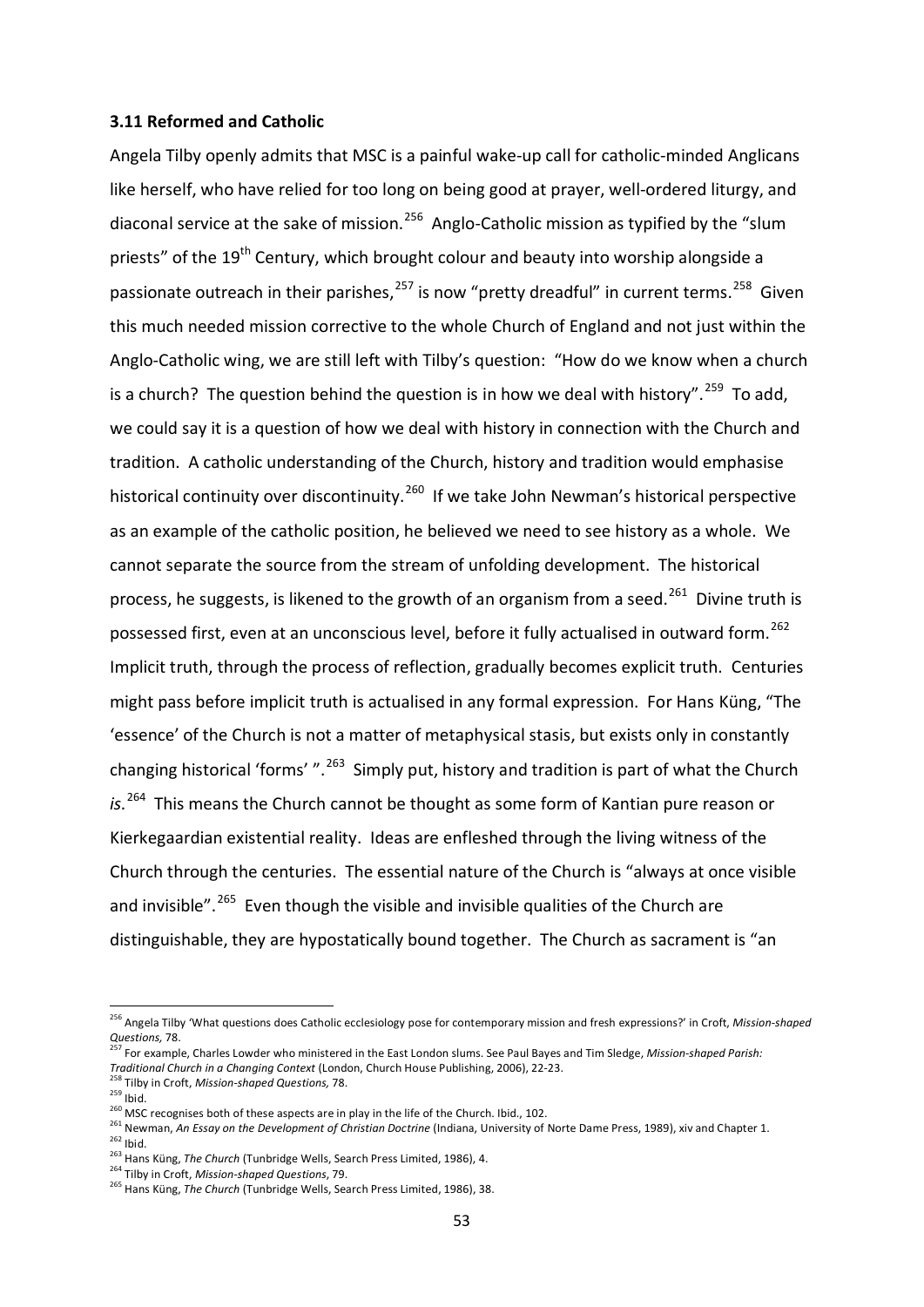outward sign of an inward and invisible grace".<sup>[266](#page-53-0)</sup> It is through the visible form of the Church that God's invisible grace is manifest: "Essentially the Church is the historical continuing presence in the world of the incarnate Word of God".<sup>[267](#page-53-1)</sup>

Unlike the high view of the Church presented above, MSC employs a more Adolf von Harnack reductionist framework of separating the kernel from the husk.<sup>[268](#page-53-2)</sup> MSC laments that in practice there "are many who still fuse the meaning and the forms of the Gospel",  $269$ and, "The Gospel may have many clothes, but there is only one Gospel".<sup>[270](#page-53-4)</sup> This separation between the Gospel and its many clothes is illustrative of a more Protestant theology that wants to challenge Church practice if it does not advance Gospel. Discontinuity of history and tradition is a necessary part of the Church continually being reformed in the light of the Gospel: "Some pioneers and leaders have yearned for a more authentic way of living, being and doing church, and this has led fresh thinking about what church can or should be".  $^{271}$ One way to explore this possibility of fresh thinking about a more authentic Church is to go back to the beginning as witnessed in the New Testament. For example, the Fresh Expressions' website "Share: Exploring Fresh Expressions of Church together", recommends Ray Anderson's book "An Emergent Theology for Emerging Churches" as a biblical framework for Fresh Expressions.<sup>[272](#page-53-6)</sup> Anderson distinguishes between the Jerusalem Church representing the inherited Church and the Antioch Church representing Fresh Expressions. MSC, however, goes in further and suggests even starting all over again:

> There is a fabric of the old way of being society and being church. We are not about patching the fabric of the old garment but seeking to set up a new loom to weave the new fabric for tomorrow's society of the kingdom".<sup>273</sup>

 $\overline{\phantom{a}}$ 

<span id="page-53-0"></span><sup>&</sup>lt;sup>266</sup> 1662 Book of Common Prayer, *Catechism 521* [\(http://www.ccel.org/ccel/schaff/creeds3.iv.xii.html\),](http://www.ccel.org/ccel/schaff/creeds3.iv.xii.html) visited 29/03/11.<br><sup>267</sup> Karl Rahner cited by Dulles, *Models of the Church*, 62.

<span id="page-53-1"></span><sup>&</sup>lt;sup>268</sup> Livingstone and Fiorenza, *Modern Christian Thought*, 288.

<span id="page-53-3"></span><span id="page-53-2"></span><sup>269</sup> MSC, 91. Based upon the Lausanne Haslev Consultation (1977): "Contextualization Revised". See also Lings and Hopkins, *Encounters,*  14.<br><sup>270</sup> Ibid., 97.

<span id="page-53-5"></span><span id="page-53-4"></span> $271$  Ibid. 80.

<sup>272</sup> Share: Exploring Fresh Expressions of Church together, *The Jerusalem and Antioch churches*

<span id="page-53-7"></span><span id="page-53-6"></span>[<sup>\(</sup>http://www.sharetheguide.org/section1/mixedeconomy/antioch/?searchterm=Anderson\),](http://www.sharetheguide.org/section1/mixedeconomy/antioch/?searchterm=Anderson) visited 30/03/11. One has only to look at the list of cited authors in MSC to discover Protestant influences compared to the lack of Orthodox and Roman Catholic contributions.<br><sup>273</sup> MSC, 126.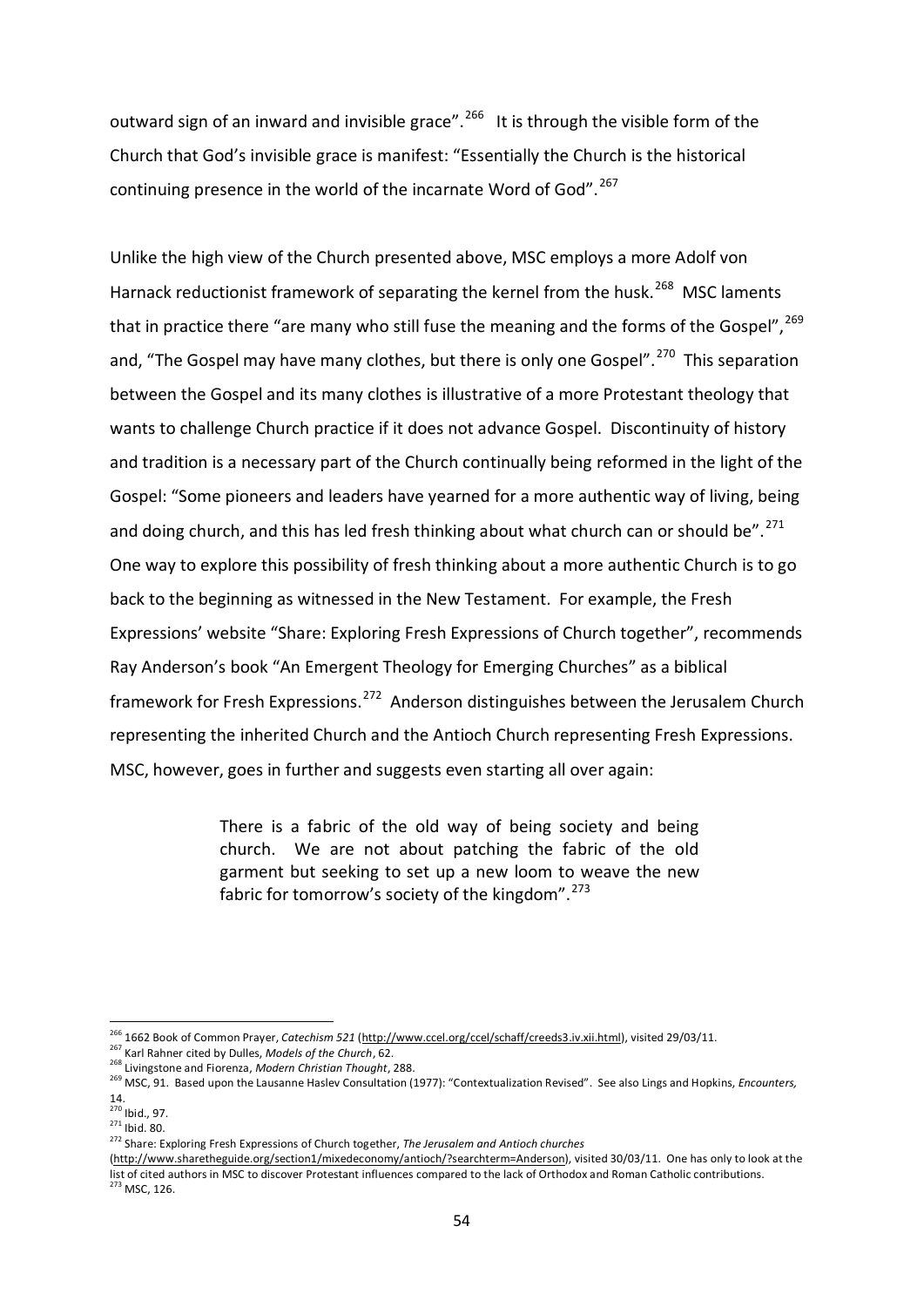MSC sees this making anew as a "coming to terms with a future norm that is already apparent in the present".<sup>[274](#page-54-0)</sup> The past is seen as an old garment made by an old loom. MSC's quest for the ideal Church has become abstracted from the historical Church. A Platonic, dualistic paradigm is created by setting off the imagined Church against the actual Church. Davison and Milbank believe this is an "*intellectualists"* pursuit as it elevates the Church into the realm of ideas above as opposed to actual practice down below.<sup>[275](#page-54-1)</sup>

Rather than setting off catholic *against* reform, perhaps the classical Anglican position can offer a different way forward. First of all, it must be remembered that throughout the history of the Church of England since the Reformation, there has always been a tension between the reforming and catholic influences. Sometimes the balance of power and influence has moved toward the reformed and at other times toward the catholic (perhaps with MSC we are in a reformed time). The Church of England has characteristically tried to steer a middle path between Roman Catholic and Protestant theologies, classically known as *via media*. Even within its own house, the Church of England has tried to balance these influences to create a balanced *reformed-catholic* missio-ecclesiology. In fact, v*ia media* is the Anglican missio-ecclesiological way that binds all the missio-ecclesiologies of the Church of England together. Reform alongside a "continuity and succession in matters of faith and order, in the truth of the Gospel and in apostolic ministry of Word and Sacrament"<sup>[276](#page-54-2)</sup> is the classical Anglican way.

One way to rebalance the scales of MSC's more reformed theology is to apply a Eucharistic understanding of the Church. As Avis rightly says, quoting Henri de Lubac, " 'the Eucharist makes the Church' and 'the Church makes the Eucharist' ".<sup>[277](#page-54-3)</sup> The mystery of capitulation involves a three-directional view of time: *anamnetic, epicletic,* and *anaphora.* For the sake of a healthy, balanced theology, the Church as a missio-ecclesiological community needs to always poise and synthesise these three dimensions. To give too much emphasis upon one can lead to an unbalanced view of the Church. The act of anamnesis cannot be forgotten in

  $274$  Ibid.

<span id="page-54-1"></span><span id="page-54-0"></span><sup>275</sup> Davison and Milbank, *For the Parish*, 22. 276 Middleton, *Anglican Mind*, 21.

<span id="page-54-3"></span><span id="page-54-2"></span><sup>277</sup> Henri de Lubac cited by Avis, *Identity of Anglicanism*, 81.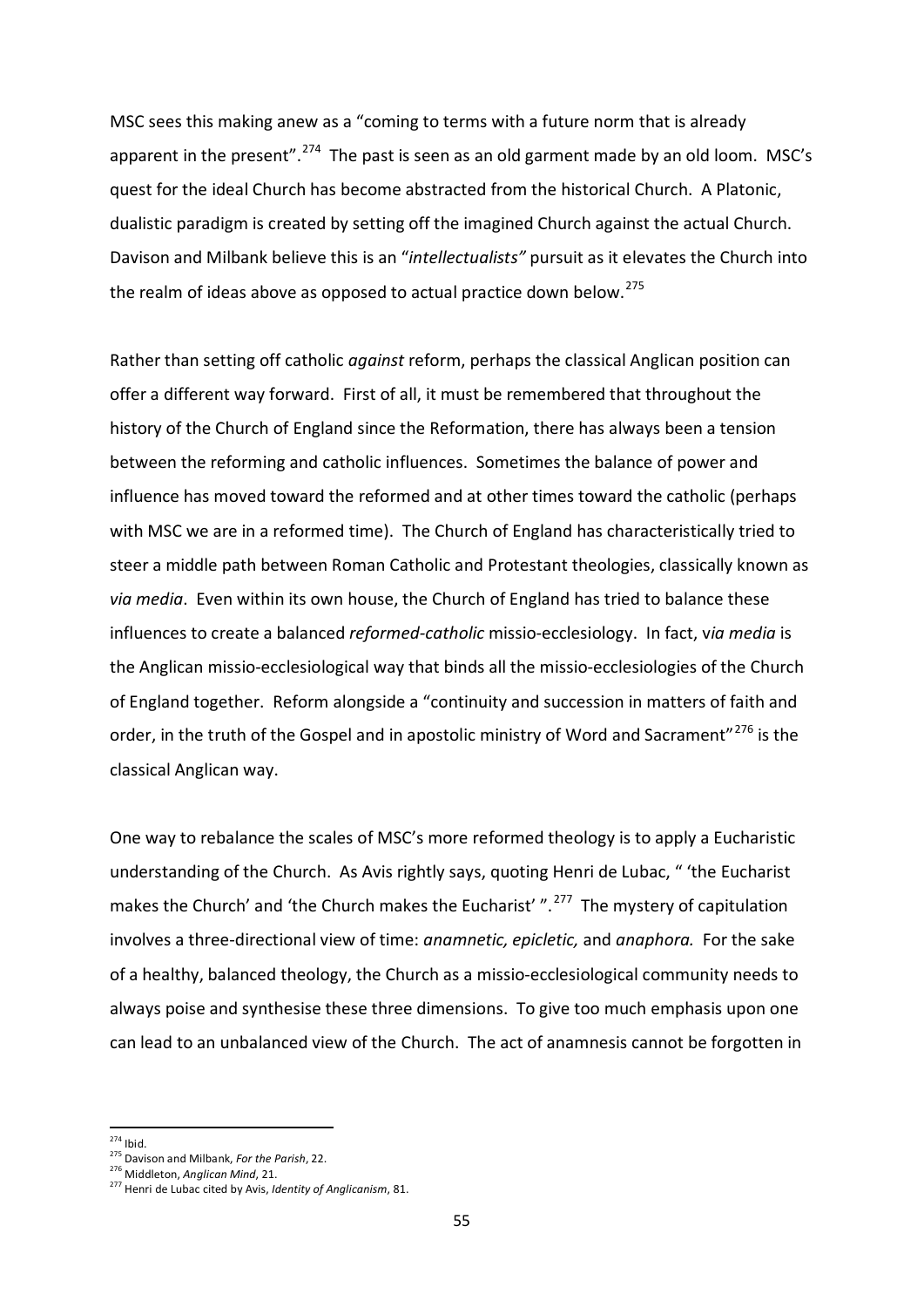this equation as it brings a continuity of depth and wisdom to the now. Anamnesis *retrieves* the past in order to make the Church vital again in the present.<sup>278</sup>

It would seem that MSC is changing the Church of England's *via media* position of a reformed-catholic into a more Protestant missio-ecclesiology. We will now consider this further by the example of MSC's preferred option for innovation over tradition.

## **3.12 Tradition and Innovation**

Having laid out the four classic marks of the Church in a "theology for a missionary church", MSC addresses Fresh Expressions in the light of Anglican ecclesiology. According to MSC, Anglican ecclesiology is comprised of: The Declaration of Assent, The Lambeth Quadrilateral, The Dominical Sacraments, Episcopacy, The national Church, and a shared family.<sup>279</sup> If these particular attributes are peculiar to Church of England missio-ecclesiology does this imply a distinctiveness of Anglican identity? MSC would agree, "Anglicanism has a distinctive testimony and tradition within the Christian Church".<sup>[280](#page-55-2)</sup> Yet MCS also states that "no serious attempt at inculturation by the Church of England can begin with a fixed view of the outward form of the local church"?<sup>281</sup> After all, it is the mission context which "determines the fresh expression of church".<sup>282</sup> Furthermore, "start with the Church and the mission with probably get lost. Start with mission and it is likely that the Church will be found".<sup>283</sup> If mission precedes the shape of the church, $^{284}$  $^{284}$  $^{284}$  how can distinctive Anglican identity be maintained and even justified? This is a theology of contradiction. To have a recognisable Church of England missio-ecclesiology means that there will be inherited Anglican marks in any church plant. Innovation is preferred over tradition.

If we take worship as one example of the inherited tradition of the Church of England, we can begin to see how innovation has won the day. What was once the defining mark of

<sup>278</sup> Walker in Walker and Bretherton, *Deep Church*, 60.

<span id="page-55-1"></span><span id="page-55-0"></span><sup>&</sup>lt;sup>279</sup> MSC, 100-102.<br><sup>280</sup> Ibid., 100.<br><sup>281</sup> Ibid., 91.<br><sup>282</sup> Ibid., 21.<br><sup>283</sup> Ibid., 116.

<span id="page-55-2"></span>

<span id="page-55-3"></span>

<span id="page-55-4"></span>

<span id="page-55-6"></span><span id="page-55-5"></span><sup>284</sup> Ibid., 30; 105.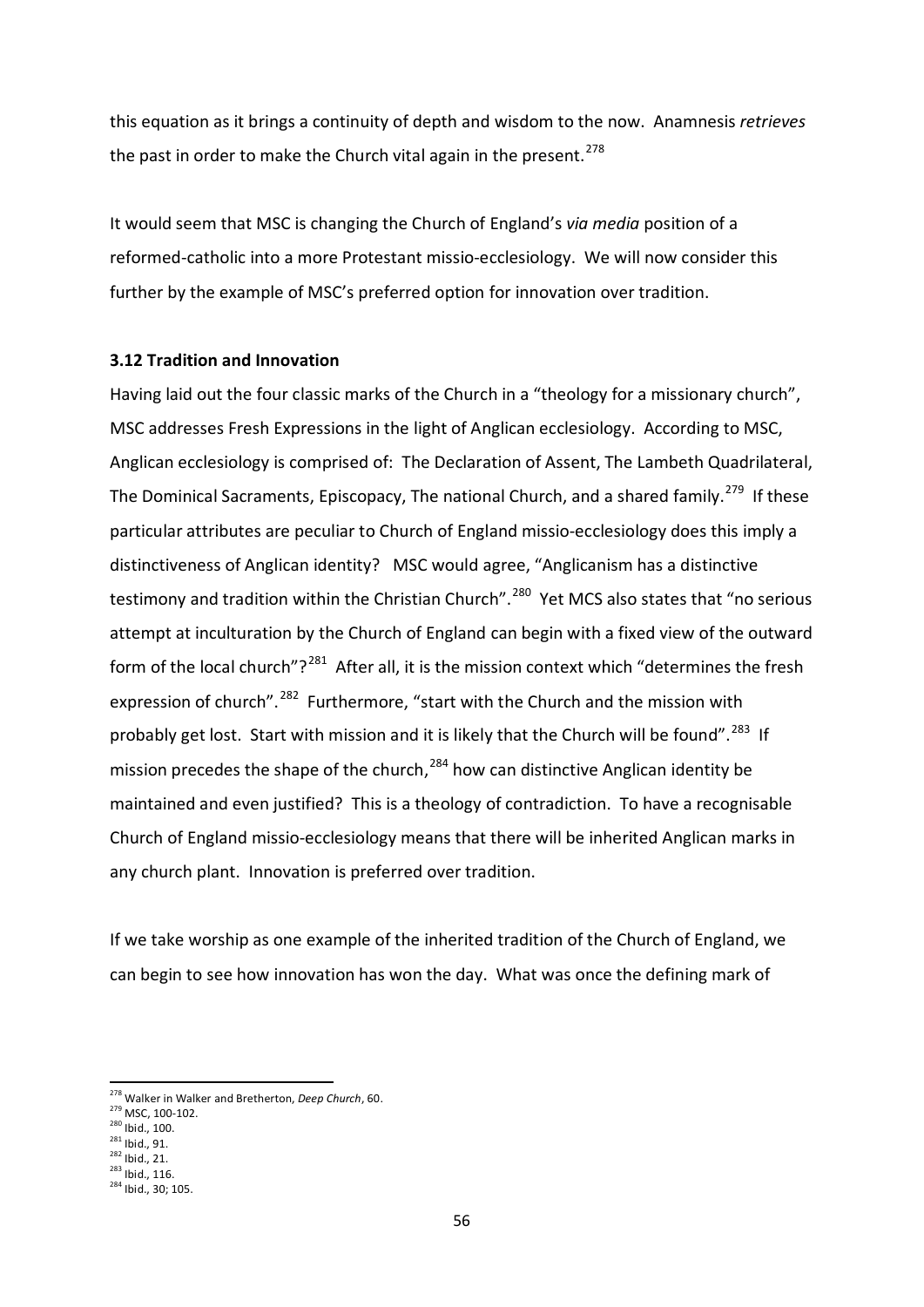missio-ecclesiology for the Church of England *lex orandi, lex credendi*, [285](#page-56-0) has been radically simplified to a " 'common core' of the Church's worship".<sup>[286](#page-56-1)</sup> As the Gospel has many clothes, so too can worship be deduced to essential elements and peripherals. Even this common core can evolve by cultural circumstances.<sup>287</sup> The liturgical tradition of the Church of England, shaped by the Book of Common Prayer and Common Worship is trumped by a missionary and "culturally appropriate liturgy from below".<sup>288</sup> Seemingly disregarding Canon Law,<sup>[289](#page-56-4)</sup> entrusted church planters are discouraged to clone "patterns of liturgy and of church in new areas of mission".  $290$  Moreover, the creativity of alternative worship congregations has "proved to be a rich source of liturgical creativity".<sup>291</sup> With all of these innovations, can the old adage, "if you want to know what Anglicans believe take part in liturgy", still remain true? Will the move away from a common worship further fragment the Church of England? If *lex orandi, lex credendi* shapes belief, is there a real danger that emerging communities will go beyond the boundaries of orthodoxy? Will authorised rites continued to be used for the dominical sacraments? What will become of the liturgical year? Will ministers trained in the "overall structures and patterns of Christian worship"<sup>[292](#page-56-7)</sup> faithfully say the Daily Office? Are ministers to become the shapers of liturgy, rather than liturgy the shapers of ministers? Has the Church of England's tradition, which was once seen as a dynamic and life-shaping transmission of faith, now become *traditionalism?* Seen as something of a bygone age and to be discarded of?<sup>[293](#page-56-8)</sup> Traditional Anglican missio-ecclesiology, it appears, has been moved aside to for a more innovative missio-ecclesiology.

In drawing our critique to a close we will now reflect upon what Avis calls MSC's "half-decent ecclesiology grounded in the concept of *missio dei*",<sup>[294](#page-56-9)</sup> and end with the difficulties surrounding MSC's kingdom of God theology.

[\(http://www.churchofengland.org/media/35588/complete.pdf\),](http://www.churchofengland.org/media/35588/complete.pdf) visited 30/03/11.

<span id="page-56-0"></span><sup>&</sup>lt;sup>285</sup> The Liturgical Commission sates, "The [Church of England](http://www.cofe.anglican.org/) has always maintained that it is in worship that we express our theology and define our identity. Also, that it is through encountering God within worship that we are formed (and transformed) as his people". [\(http://www.transformingworship.org.uk/TransformingWorship/?page\\_id=4\),](http://www.transformingworship.org.uk/TransformingWorship/?page_id=4) visited 30/03/11.<br><sup>286</sup> Ibid., 117.

<span id="page-56-2"></span><span id="page-56-1"></span> $^{287}$  Ibid.<br> $^{288}$  Ibid.

<span id="page-56-4"></span><span id="page-56-3"></span><sup>289</sup> Canon Law 15 states: "I will use only the forms of service which are authorized or allowed by Canon".

<span id="page-56-5"></span> $\overline{a}$ lbid.

<span id="page-56-6"></span><sup>291</sup> Ibid. See Fresh Expressions website for examples [\(http://www.freshexpressions.org.uk/category/story-tags/alternative%20worship\),](http://www.freshexpressions.org.uk/category/story-tags/alternative%20worship) visited 30/03/11. Some of these innovations are outlined in "Ancient Faith Future Mission: fresh expressions in the sacramental tradition". Croft and Mobsby (eds.), *Ancient Faith Future Mission: fresh expressions in the sacramental tradition* (Norwich, Canterbury Press, 2009).<br><sup>292</sup> MSC. 117.

<span id="page-56-8"></span><span id="page-56-7"></span><sup>&</sup>lt;sup>293</sup> Middleton, *Anglican Mind*, 38.<br><sup>294</sup> Avis, *Mission-shaped Church*, 55.

<span id="page-56-9"></span>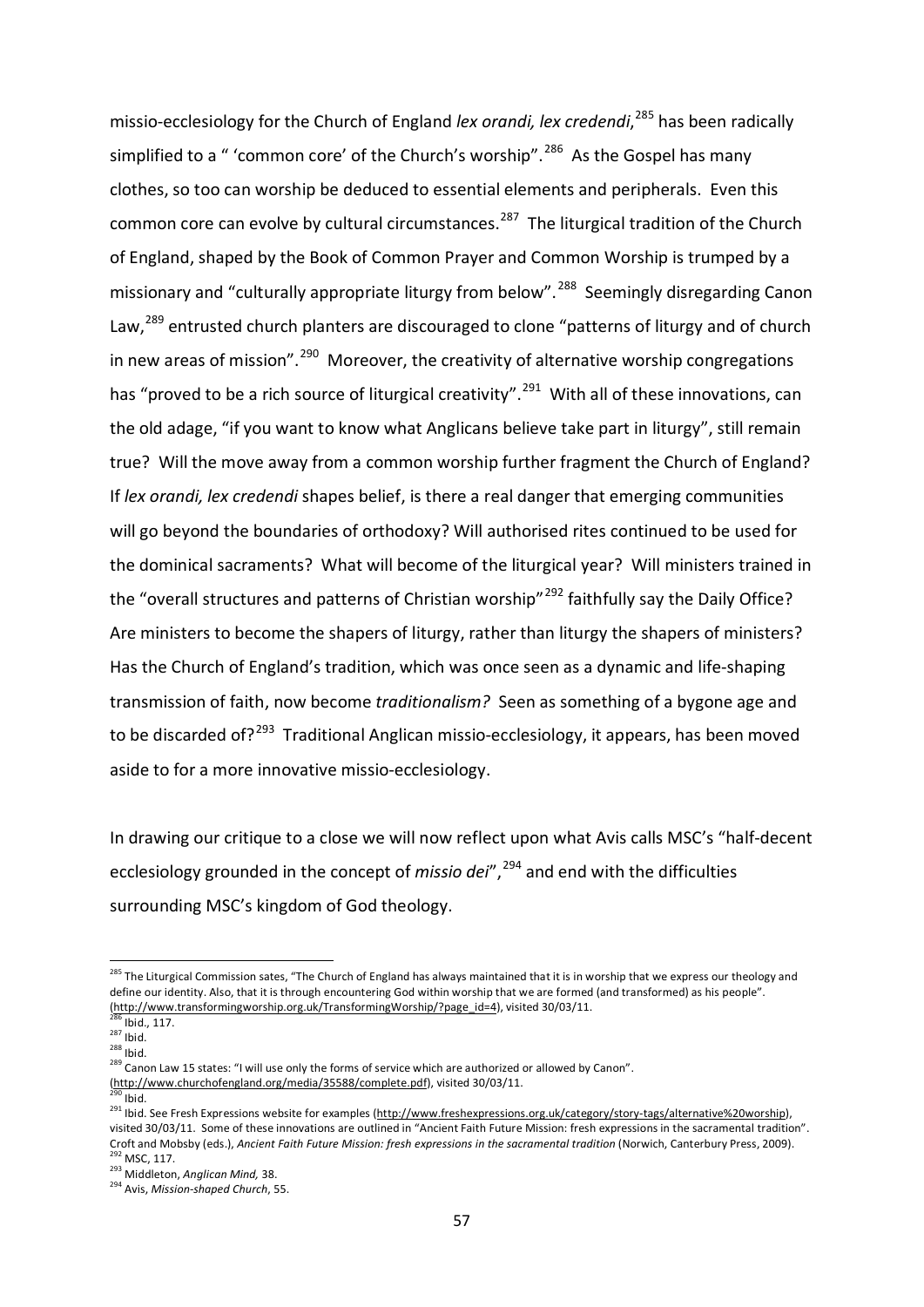#### **3.13 Missio Dei**

Referring to the Church of England report "Eucharistic Presidency (1997)", MSC "acknowledges that the Church of England has "paid insufficient attention to the Trinitarian character of God".<sup>295</sup> In keeping with the western shift towards a more thorough Trinitarian missio-ecclesiology, MSC wants to readdress the balance in the Church of England. *Missio*  dei is laid down as the foundation for MSC's "theology for a missionary church".<sup>[296](#page-57-1)</sup> We can summarise MSC's *missio dei* theology as follows: God as Father, Son, and Holy Spirit, is relational and communal, perichoretic and kenotic.<sup>297</sup> The Trinity "indwell one another, exist in one another and for one another, in interdependent giving and receiving".<sup>298</sup> Mission has its origin in the heart and mind of God.<sup>299</sup> God's nature as love is not closed in on itself, but flows out into creation and through redemption: "The mission of God as redeemer, through Christ, in the Spirit, is to restore and reconcile the fallen creation".<sup>[300](#page-57-5)</sup> The Church is the fruit of God's redemptive mission "through Christ, in the Spirit". $301$ Quoting Tim Dearborn, and what can be regarded as the MSC catch phrase, "It is not the Church of God that has a mission in the world, but the God of mission who has a Church in the world".<sup>302</sup> There is a Church because of the missionary activity of God. The Church, in turn, is called to partake in God's mission in the world. Mission and Church are two sides of the same coin, *missio-ecclesiology*. MSC has not only placed mission as the focus of the Church of England's agenda, but it has affirmed mission as being the very essence (DNA) of the Church: "There is Church because there is mission, not vice versa". <sup>[303](#page-57-8)</sup> Decades of Evangelism are no longer needed as mission is the now acknowledged shape of what the Church is.<sup>[304](#page-57-9)</sup>

<span id="page-57-0"></span><sup>&</sup>lt;sup>295</sup> Church of England, *Eucharistic Presidency: A Theological Statement by the House of Bishops of the General Synod (London, Church House* Publishing, 1997), Section 2.2, 13.

<span id="page-57-1"></span> $^{296}$  MSC title for Chapter 5.<br> $^{297}$  Ibid., 84.

<span id="page-57-3"></span><span id="page-57-2"></span><sup>&</sup>lt;sup>298</sup> Church of England, *Eucharistic Presidency*, Section 2.6, 14 and MSC, 84-85.

<span id="page-57-5"></span><span id="page-57-4"></span><sup>&</sup>lt;sup>299</sup> After Bosch, *Transforming Mission*, 391.<br><sup>300</sup> MSC, 85.<br><sup>301</sup> Ihid

<span id="page-57-7"></span><span id="page-57-6"></span> $\frac{302}{101}$  lbid.<br> $\frac{303}{101}$  Bosch cited by MSC.

<span id="page-57-9"></span><span id="page-57-8"></span><sup>304</sup> At the 1988 Lambeth Conference it was agreed to make the last decade of the millennium a "Decade of Evangelism". This project contributed to the positive review of church planting initiatives in the Board of Mission Working Party on Church Planting, *Breaking Ground: Church Planting in the Church of England* (London, Church House Publishing, 1994) and later MSC.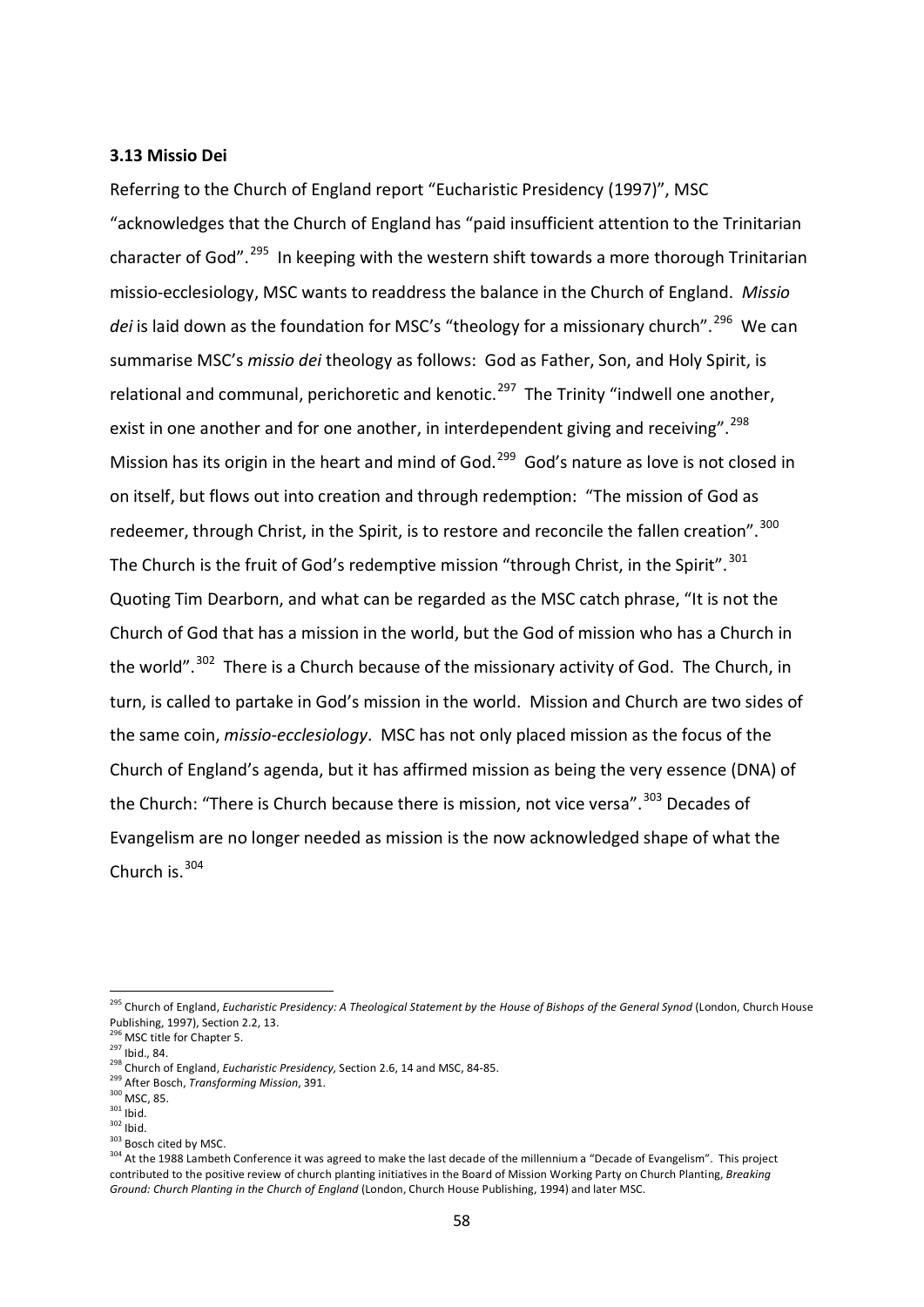Arguably, the theology of *missio dei* is one of the most important contributions MSC has made to Church of England missio-ecclesiology. MSC has brought to the surface and refocused the Church in its incarnational, *missio dei* life. This much needed impetus of a *missio dei* theology has begun to surge through the lifeblood of the Church of England. It has enabled the Church of England to see herself once again as flowing from the love of the Trinitarian God and being sent out by him into the world. *Missio dei* has infused creative ways for the Church to reach people with the love of Church. Fresh Expressions of Church are trying to interface with a rapidly changing world and parish churches are encouraged to do what they do best through the lens of mission. As Philip Giddings reviewed in 2010, MSC is energising and enlivening the Church of England "in the parishes and dioceses and on the mission orientation of the church as a whole".<sup>[305](#page-58-0)</sup>

By energizing the Church to be mission-shaped has placed mission firmly in the nature of the Church. Mission is for every member of the Church and not just for overseas missionaries or professional evangelists. As Henri Nouwen rather eloquently puts it,

> When we live our lives as missions, we become aware that there is a home from which we are sent and to which we have to return. We start thinking about ourselves as people who are in a faraway country to bring a message or work on a project, but only for a certain amount of time. When the message has been delivered and the project is finished, we want to return home to give an account of our mission and to rest from our labours. One of the most important spiritual disciplines is to develop the knowledge that the years of our lives are years 'on a mission'.  $306$

MSC has made a major contribution to the Church of England in this regard. It has helped enable the Church to see itself in terms of being on a missionary journey with God and participating with God in his mission on earth. All of these positive insights are tainted, however, by MSC's lack of balance in seeing *missio dei* in terms of worship, which we will explore in MSC's Kingdom of God theology.

 <sup>305</sup> Philip Giddings (Chair) Mission and Public Affairs Council, *A Mixed Economy for Mission – the Journey so Far,*

<span id="page-58-1"></span><span id="page-58-0"></span>*Mission-Shaped Church: Follow Up* [\(http://www.churchofengland.org/media/39126/gs1761.pdf\),](http://www.churchofengland.org/media/39126/gs1761.pdf) 31/03/11.

<sup>&</sup>lt;sup>306</sup> Henri J.M. Nouwen, *Bread for the Journey: Reflections for every Day of the Year* (London, Darton, Longman and Tood Ltd., 1996), 132.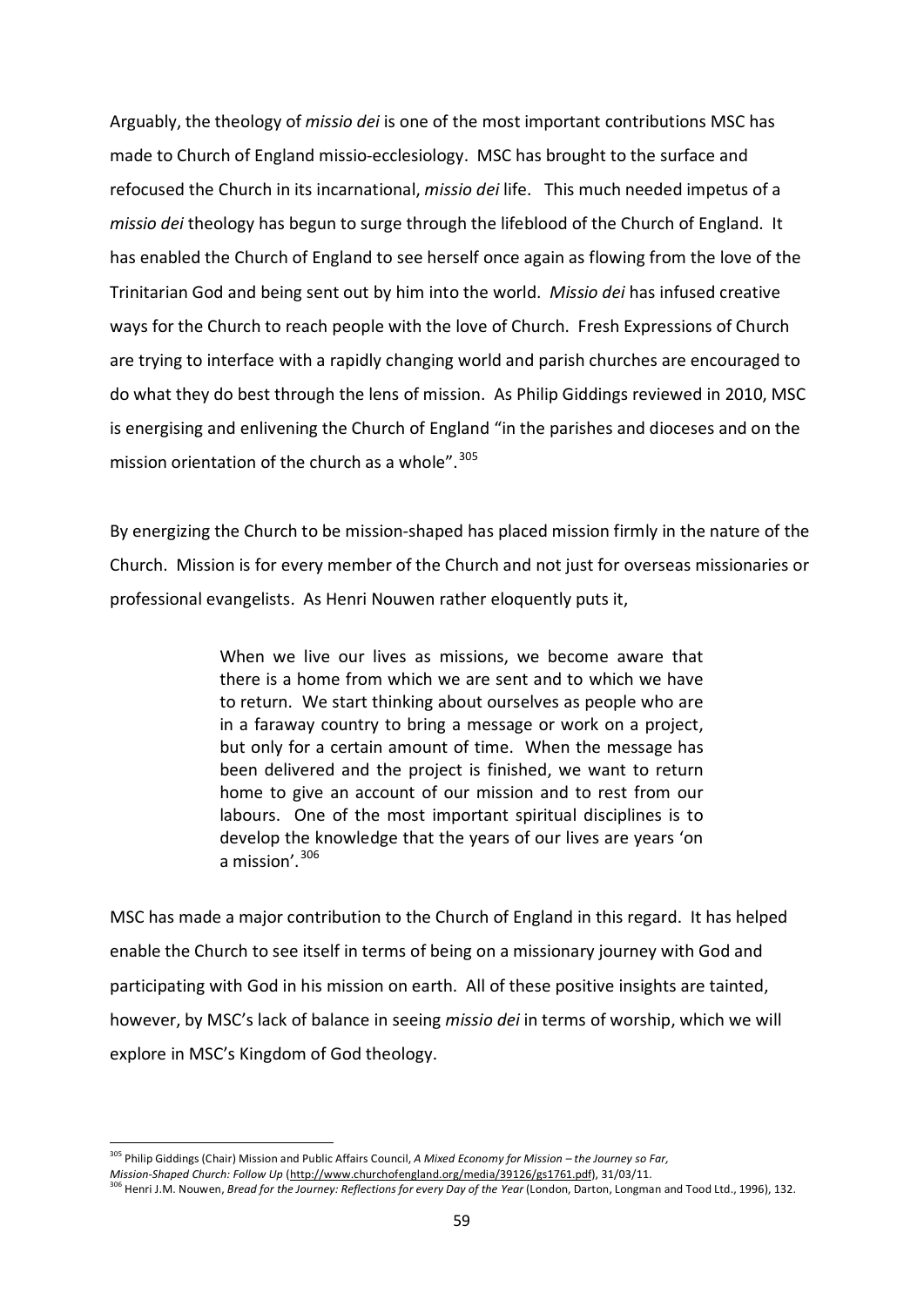#### **3.14 Kingdom of God**

Hull believes one of the fundamental theological weaknesses of MSC is "its failure to distinguish clearly between the church and the mission of God".<sup>[307](#page-59-0)</sup> This he deems, limits MSC's ecclesiology and restricts the scope of Christian mission.<sup>308</sup> The Church might be created by the mission of God, but does this mean that the Church is mission? The Church is not the fulfilment of mission, but an agent in the Kingdom mission of God.<sup>309</sup> To clarify, Hull differentiates between essence/purpose and requirement of adequate functioning. The essence of mission is to bring in the Kingdom, to help in this, God has a functioning Church.<sup>[310](#page-59-3)</sup> There is also confusion about whether the Church is a sign or an agent of mission and/or the Kingdom.<sup>[311](#page-59-4)</sup> The proper distinction argues Hull is between the church as agent and the Kingdom as goal:

> The church is a mission project, not the mission itself; the Kingdom of God is the object of the mission, and the life of Jesus Christ continues to be manifest through the church as it witnesses to, embodies and proclaims the Kingdom.<sup>312</sup>

Reminiscent of the report he seeks to critique, Hull believes the best way for the Church to achieve this goal is to be "forgetful of itself".<sup>[313](#page-59-6)</sup> Both Hull and MSC advocate a theology of self-denial/self-death for the sake of the Kingdom. Can such a clearly defined distinction be made between the Kingdom and the Church? Perhaps most strikingly, MSC describes the Kingdom as a "divine activity whereas the Church is a human community".  $314$  This view contradicts a *missio dei* theology of the divinely instituted Church as set out by MSC previously. Surely the Church is more than just a human community and agent of the Kingdom? The Church was founded by Christ and created and sustained by the Holy Spirit. The Church is a covenanted people of God, the Body of Christ, the bride of Christ, a holy temple, etc. These are not just images of the Church, but what the Church is. It is humility

<span id="page-59-0"></span><sup>307</sup> Hull, *Theological Response*, 1.

<span id="page-59-2"></span><span id="page-59-1"></span> $\frac{309}{310}$  Ibid., 2.

<span id="page-59-4"></span><span id="page-59-3"></span> $311$  MSC, 34; 85.

<span id="page-59-5"></span><sup>312</sup> Hull, *Theological Response*, 5. Hull reiterates this point in Croft, *Mission-shaped Questions,* 114.

<sup>&</sup>lt;sup>313</sup> Hull, in Croft, *Mission-shaped Questions*, 114.

<span id="page-59-7"></span><span id="page-59-6"></span><sup>314</sup> Ibid., 86.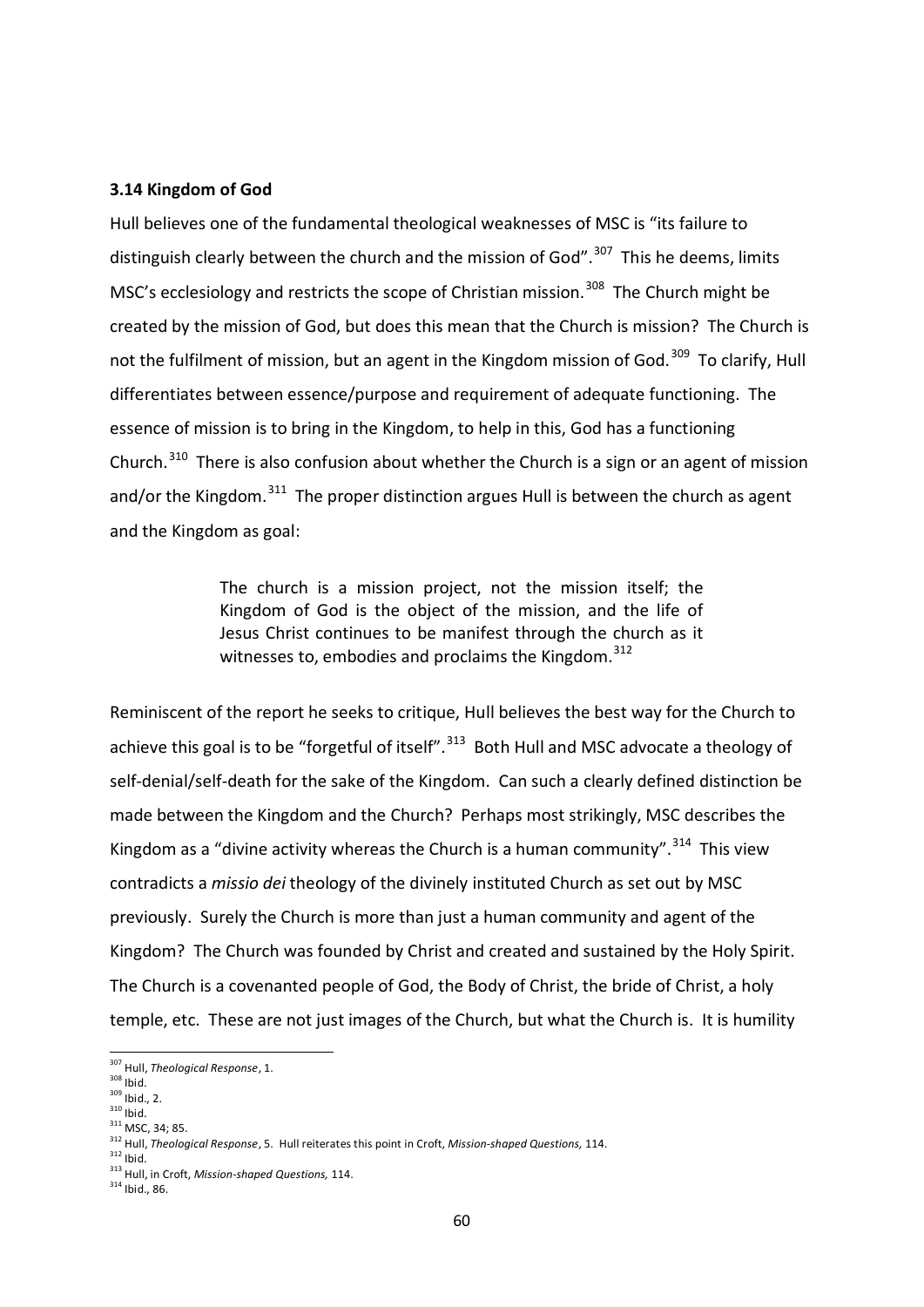to admit weakness and sin, but it is a false humility to give what has been divinely given by God. Although the Church must acknowledge it does not have a monopoly on the works of God – the world speaks of God. The Church remains the principle *habitus* of the Kingdom. It is the herald of the Kingdom and the first fruits of the Kingdom, the "true universal community in embryo",  $315$  and a foretaste of what is to come. By underplaying the Church's mystical quality as the Body of Christ, MSC secularises the Church as agent. Its primary identity becomes the work of mission, as Martyn Atkins articulates, "being mission minded is the highest and proper calling of the church, and through it the Church finds its best reason for being".<sup>[316](#page-60-1)</sup> Is this true? Is not the highest calling of the Church to love and worship God? In the words of Alexander Schmemann, the first and basic definition of every person is to be a priest who "stands in the centre of the world and unifies it in his act of blessing God".<sup>317</sup> As *homo adorans* we are created as liturgical beings to praise and revere God.<sup>[318](#page-60-3)</sup> Contrary to Hull's interpretation,<sup>[319](#page-60-4)</sup> the order of the Greatest Commandment is to love God in heart, mind, soul, and body *first* and then love your neighbour as yourself.<sup>320</sup> Only through an attuned devoted life can we be transformed to love our neighbour as our self. Doxology then becomes not just an event that happens in worship, but rather it constitutes a whole way of life.<sup>321</sup> Mission flows from having a loving relationship with God. Or to put it another way, loving God is mission and out this love we are sent in mission to the world. In terms of the Anglican liturgical dismissal, sent mission is the liturgy after the Liturgy, "Go in peace to love and serve the Lord. In the name of Christ amen".<sup>322</sup>

In the need to rebalance the scales between mission and worship, MSC has unduly put too much weight on mission at the neglect of worship. Mission needs to be *owned* again in the Church of England but it must not override the centrality of worship. Mission will one day cease, but worship will continue throughout eternity as the Church militant joins the Church victorious in the consummated eschatological Kingdom of glory and praise.

<span id="page-60-0"></span><sup>315</sup> Henri de Lubac cited by Davison and Milbank, *For the Parish*, 63.

<span id="page-60-1"></span><sup>316</sup> Martyn Atkins, 'What is the essence of the Church?' in Croft, *Mission-shaped Questions*, 22.

<span id="page-60-2"></span><sup>317</sup> Alexander Schmemann, *For the Life of the World* (New York, St. Vladimir's Seminary Press, 1973), 15.<br><sup>318</sup> Ibid.

<span id="page-60-3"></span>

<span id="page-60-4"></span> $319$  Hull in Croft, Mission-shaped Questions, 114-117.<br> $320$  Luke 10.27.

<span id="page-60-6"></span><span id="page-60-5"></span><sup>&</sup>lt;sup>321</sup> Catherine Pickstock, After Writing: On the Liturgical Consummation of Philosophy (Oxford, Blackwell Publishers Ltd, 1998), 39.

<span id="page-60-7"></span><sup>322</sup> Archbishop's Council, *Common Worship,* 227.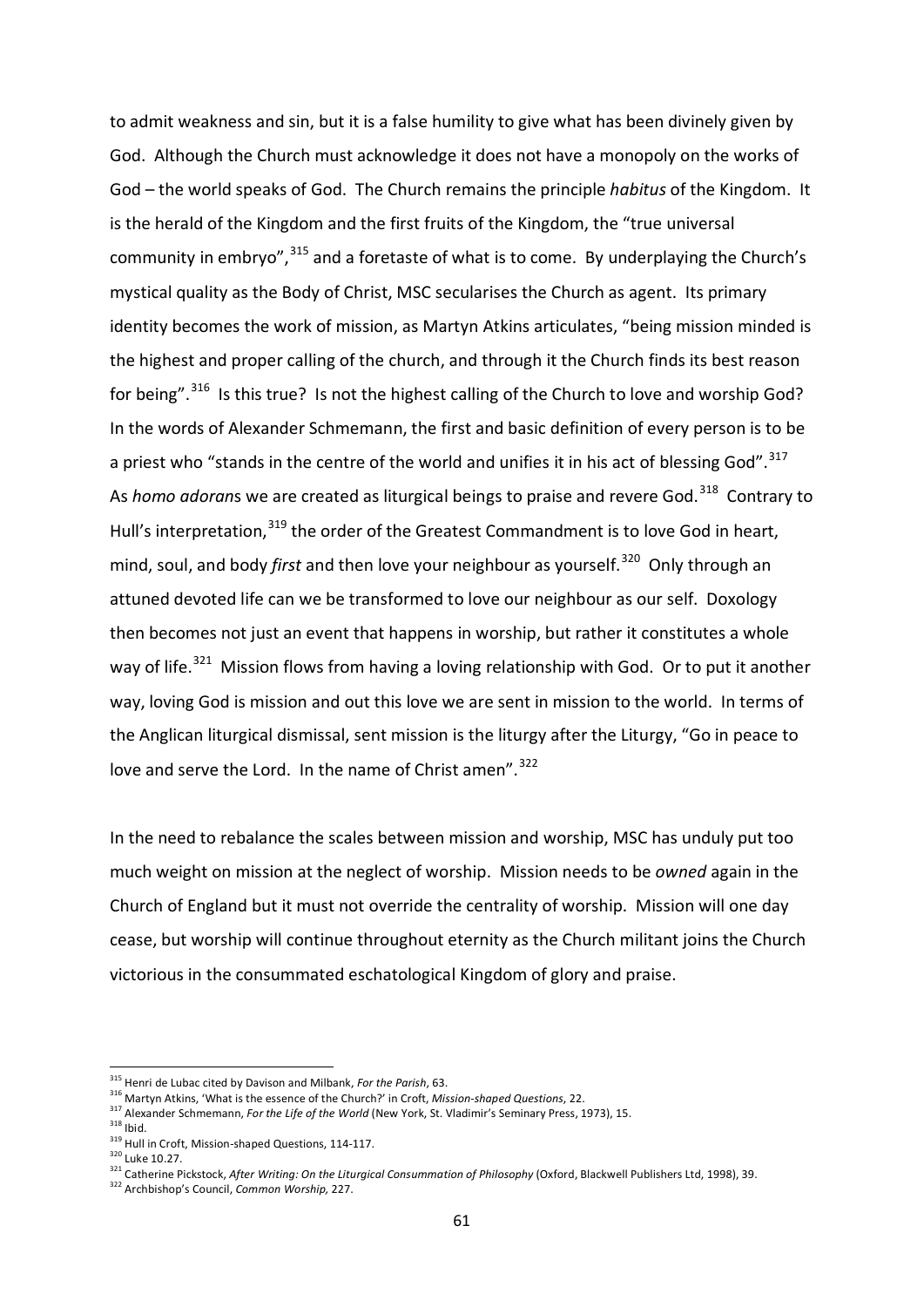# *4.0 Conclusion*

#### **4.1 Summary of research**

In this study we have considered how MSC is changing Church of England missio-ecclesiology in the light of classical Anglicanism. In Chapter two we introduced the theme by painting a broad brushstroke of recent missio-ecclesiologies as presented by William's "Six approaches to Future Church" and Walker and Bretherton's "Four Streams of contemporary Church". This served to place MSC within the various typologies of emerging Church. The value of this approach is it illustrated the missio-ecclesiological trends from which MSC is but one way. Through comparison and contrast we were able to classify and place MSC within a missioecclesiological scale and matrix. Although it was useful to see MSC in the broad perspective, we conceded that this approach lacks attention to detail and does not always take into account anomalies and contradictions. We also recognised that such categorisation falls under the modernist desire to create order and systems, which has come under criticism by the postmodern critique.

We considered MSC within the paradigm shift between modernity and postmodernity. The Paradigm Theory forwarded by Kuhn tended to favour entrepreneurs over conventionalists. In MSC terms, this was interpreted as the favouring of Fresh Expression pioneers over inherited Church conservatives. In the Paradigm Theory advocated by Küng and Bosch a more nuanced view was presented which endorsed a loyalty to the past. By mapping the Paradigm Theory over MSC, we were able to see some of the anxieties and conflicts between traditionalist and innovators within the bigger picture of societal change. This highlighted how various groups can experience and see the world from completely different and conflicting perspectives. Paradigm Theory also revealed how miscommunication can trigger emotive reactions and personal attacks, resulting in polemical and confrontational language. This was aptly illustrated by the publishing of the book "For the Parish" and the various responses it has received.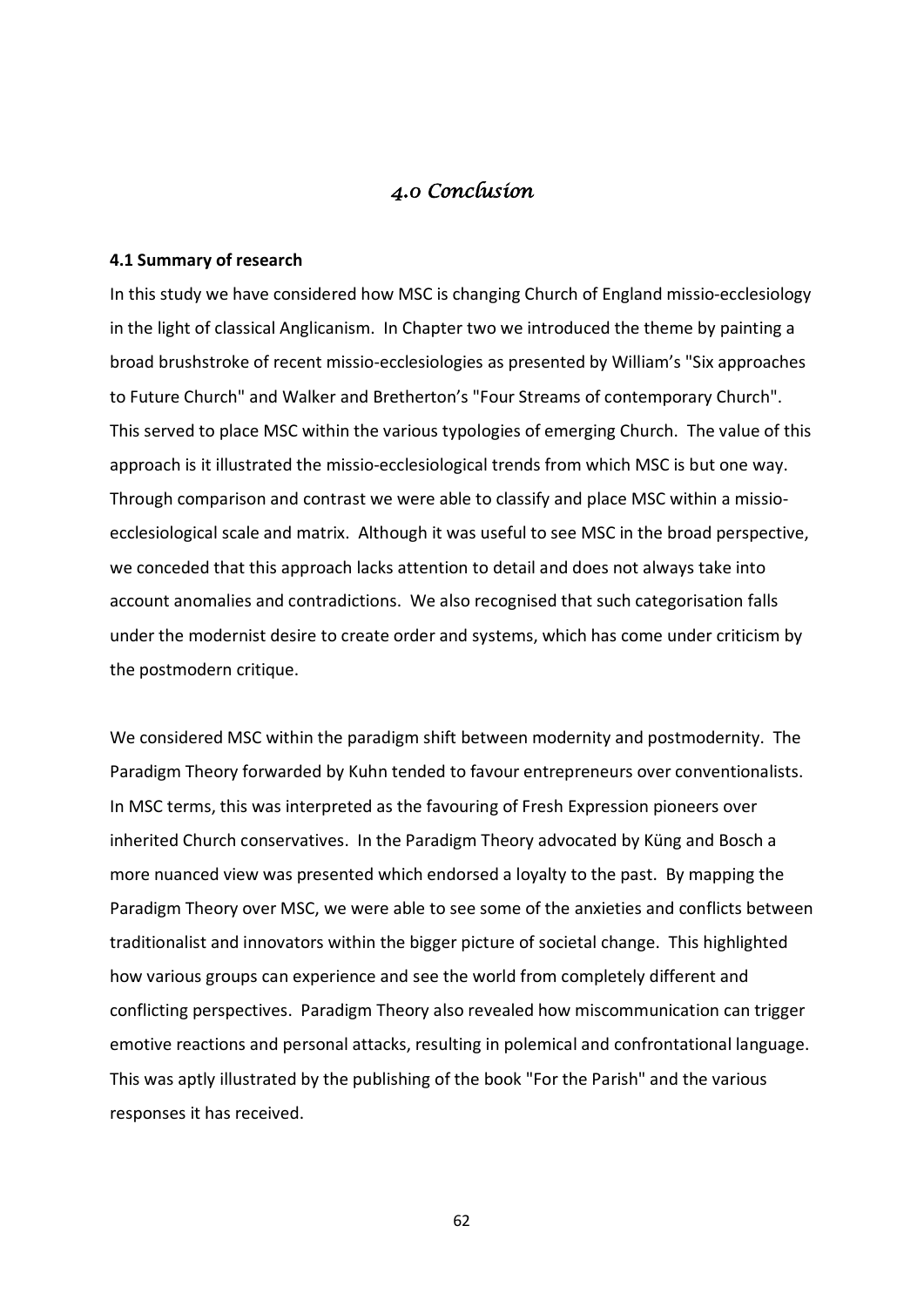Against this backdrop and with the research question in mind, we began the main focus of study probing different aspects of MSC's missio-ecclesiology. We saw how MSC's methodology is laden with a context bias, as verified by the structure and argument of the report. The double listening theology of MSC was discerned as being tilted over to context as *a priori*. This position was further backed up by MSC's reliance upon sociological analysis. Giving the secularisation thesis as an example, we gave caution to using sociology as the point of departure for missio-ecclesiological changes. A more balanced picture of double listening was presented using the liberal apologetic of classical Anglicanism.

MSC's contextual theology was unpacked and some of its theological influences appraised. Special attention was given to Liberation Theology as being presupposed in MSC's contextual theology and shaper of its missio-ecclesiology. We discovered how MSC following Liberation Theology, had made an epistemological break away from faith seeking understanding to faith seeking action. This was further investigated by looking at the Pastoral Cycle and the *world as experienced* theology of MSC. In this process we entered into the theological pivotal point of MSC, which reflected the wider debate concerning the use of experience as a source in theology. MSC's quadrilateral synthesis was then challenged using the classical Anglican synthesis.

Having journey to MSC's theological centre, we began to explore how this theology is being manifested in the mixed economy and especially Fresh Expressions. This was reviewed with Rowan William's question of maturity in mind, as interpreted through von Hügel's thesis and Celtic/Roman paradigms. This theme was further developed by looking at the difference between "to proclaim afresh" and Fresh Expressions. This naturally led to questions related to Anglican self-identity, the pressing issue of post-denominationalism, and MSC's dying to live theology.

The Protestant nature of MSC was explored with reference to open-evangelical, Methodist, and Pentecostal/Charismatic influences. We continued to explore this theme by contrasting MSC's reformed theology against a catholic understanding of missio-ecclesiology. An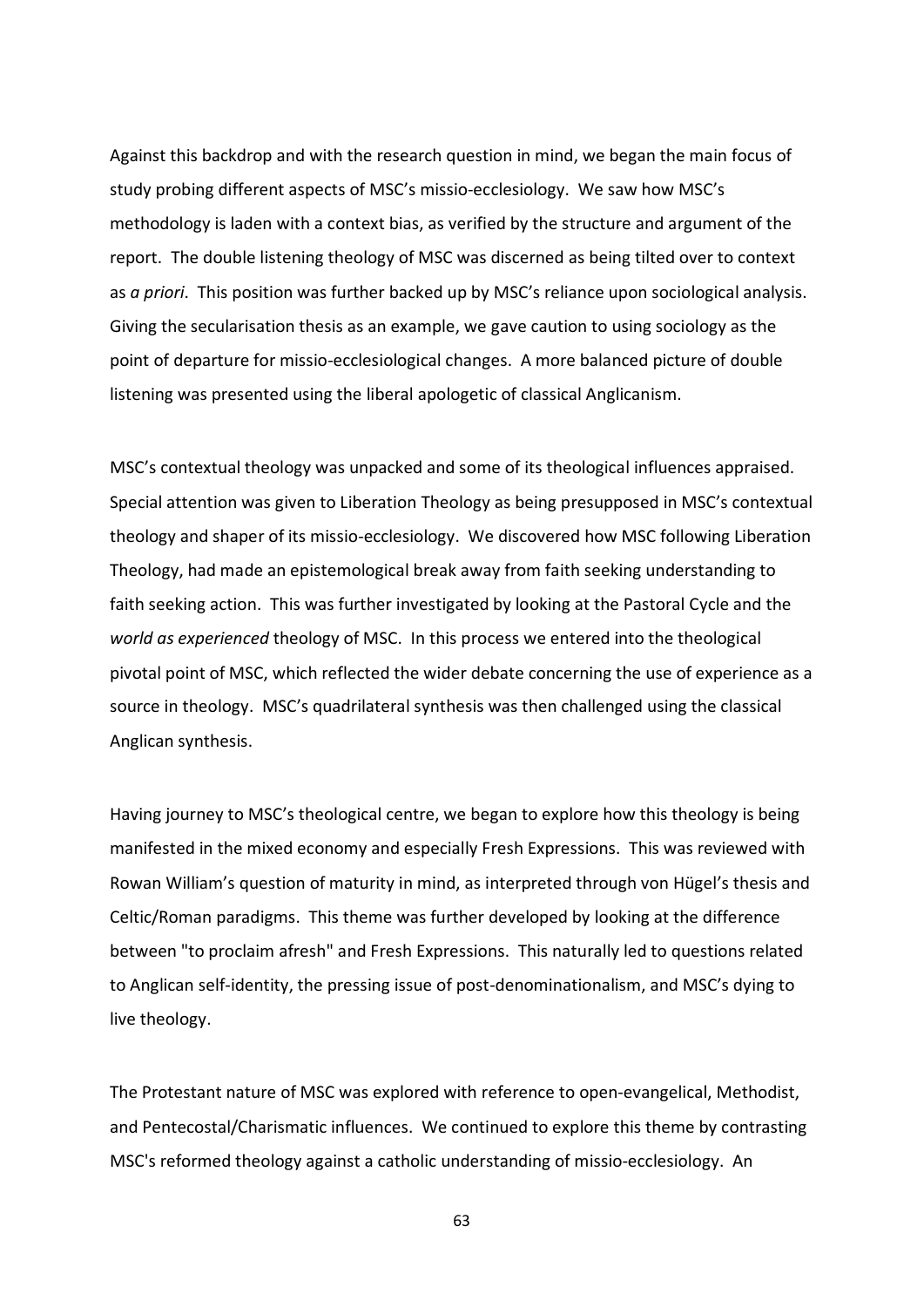example of this contrast was highlighted by MSC's preference of innovation over tradition. In response to this, a reformed-catholic perspective was proposed as a way towards *via media.*

*Missio dei* was celebrated as MSC's most positive contribution to Church of England missioecclesiology. Finally, some of the ambiguities of MSC's Kingdom of God theology were examined before ending with a doxology.

#### **4.2 "How is MSC changing Church of England missio-ecclesiology?"**

From the results of this research, some of the ways MSC is changing Church of England missio-ecclesiology in the light of classical Anglicanism can be summarised as follows:

The rapid implementation of MSC and the missio-ecclesiological changes it has spurned is contrary to the classical Anglican method of allowing time to critically assess. The speed of these changes reflects the spirit of the age and the liberationist urgency. It also reflects the revisionist trend that has taken place in the Church of England in recent years. The accommodation to the culture is further reflected by the context driven methodology of MSC. The classical Anglican hermeneutic of giving the inherited tradition priority in double listening is now weighted towards context in MSC*.* This is substantiated by MSC's unquestioning appeal to sociological analysis as a means and justification for changing the Church of England.

Following in the footsteps of such theologies as Liberation, MSC has challenged the institutional Church to be more attentive to the needs of ordinary people of God. The episcopally led and synodically governed Church of England is being flattened out by MSC's endorsement of a *bottom up* theology. This is in keeping with the democratisation pattern of moving power away from institutions into the hands of the people. MSC's lack of attention to a theology of ordained ministry is an example of a move away from sacramental classical Anglicanism towards a more secularised equally. Classical theological concepts and words are being preferred or replaced by those found in the marketplace.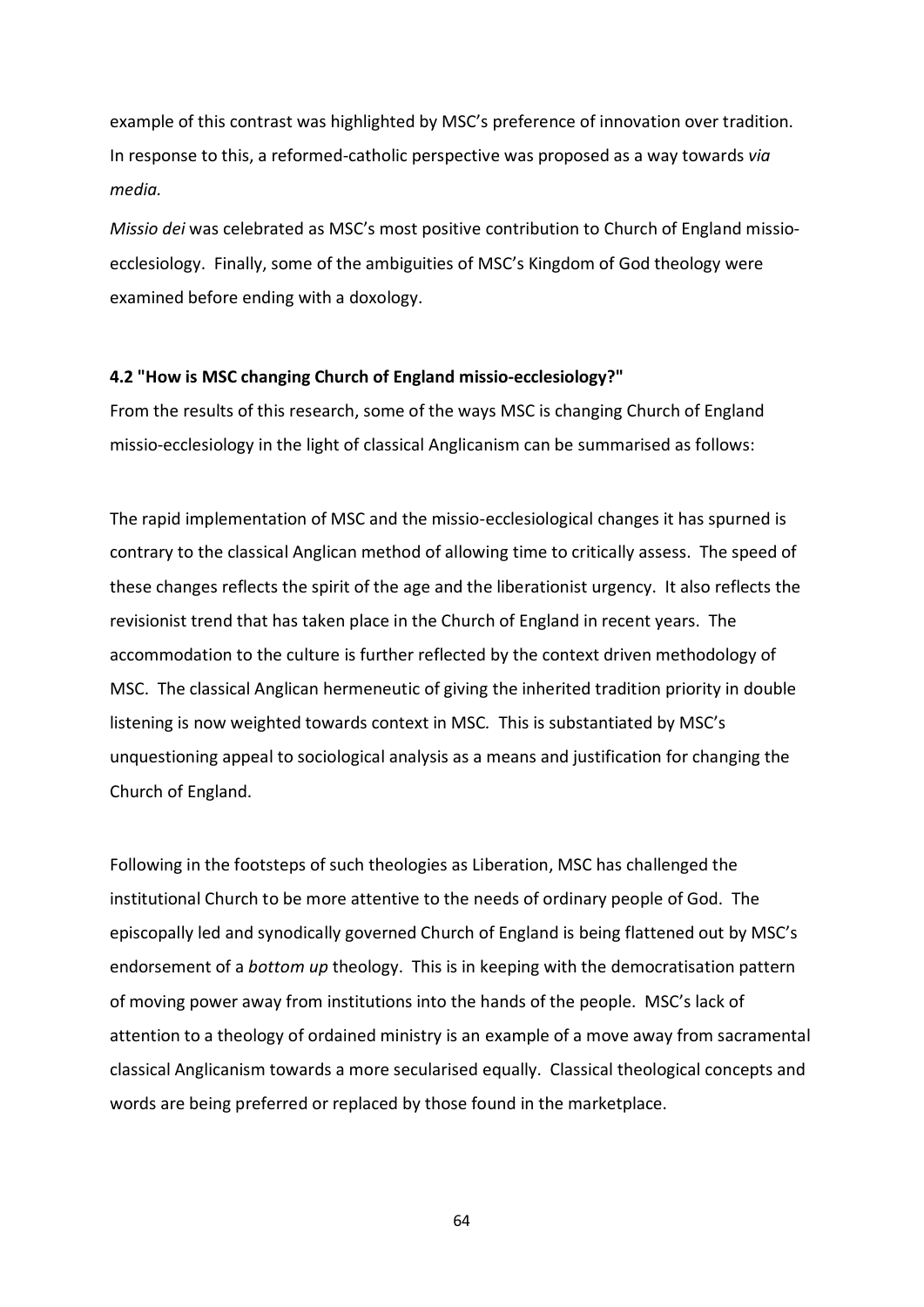The contextualisation model of MSC is shaped by a Liberation methodology that supports orthopraxis as the point of departure for theological reflection. Although MSC is not the only voice advocating this move away from classical Anglicanism, the fact that it is sanctioned by the Church of England gives it weight of influence. A significant epistemological break has occurred compared to the classical framework of understanding truth. By giving contextualised human experience the status of *locus theologicus* means the classical three-source *loci theologici* has been profoundly changed. By adding experience to the Anglican synthesis has not only created a new Anglican synthesis, it has rewritten the whole equation. The *mission-shaped-experience* source permeates the new Anglican synthesis where Scripture is mission-contextualised, tradition is mission-relevant, and reason mission-revitalised. Even worship is not immune from the hermeneutic of mission as *a priori*.

With the Anglican synthesis altered and the Anglican mind changed, fresh directions have a new missio-ecclesiological point of reference, and a new theological and rational basis upon which to build. MSC signals the launch of the Church of England into uncharted waters. Missio-ecclesiological structural changes have taken place to allow these Fresh Expressions of church the freedom to explore at the interface of mission. Significantly, these Fresh Expressions are no longer seen by MSC as just outreach projects of the inherited Church, but as new ways of *being* Church. This move means MSC has planted a new missio-ecclesiology into the Church of England where two economies run side by side, the inherited economy and the Fresh Expression economy. This challenges the classical concept of parish as the central system, and most importantly raises questions concerning the classical nature of the Church of England. While MSC argues that these two economies are in equal partnership as a single mixed economy, MSC promotes Fresh Expressions as the pioneers of the Church of tomorrow. Moving from marginalisation, to legitimisation, Fresh Expressions are now centre stage in the reforming Church of England. These are uncertain times, and the ubiquity of whether the Church of England is a single mixed economy or two a mixed economies remains.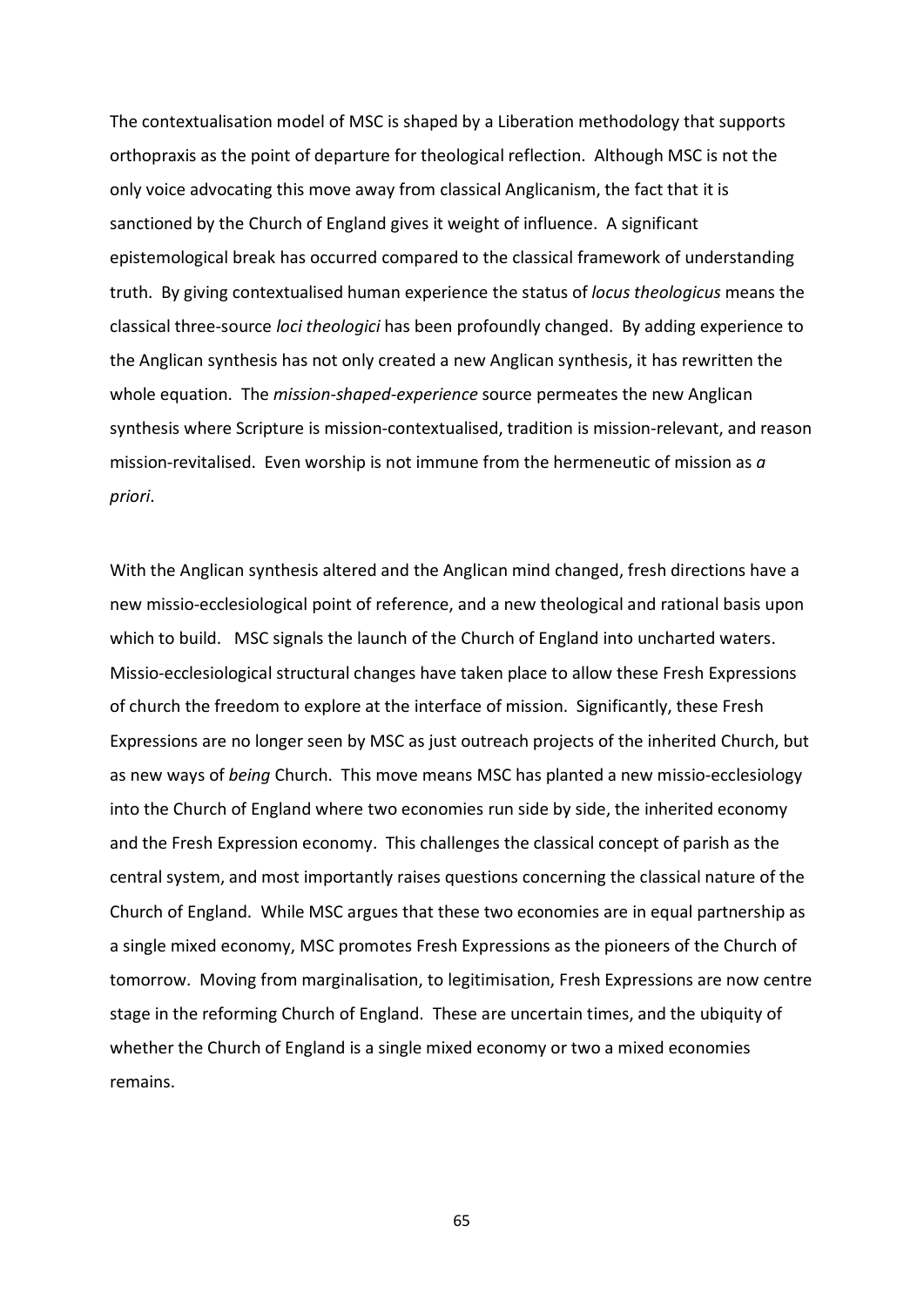With MSC emphasis upon the present context and innovation, Catholic heritage is assuming a lesser role. MSC is changing Church of England missio-ecclesiology toward a more Protestant theology in contrast to the *via media* reformed-catholic stance advocated by classical Anglicanism. Most pertinently, the issue of post-denominationalism hovers over the whole MSC debate as a decisive threat to the survival of classical Anglicanism. Certainly MSC's theology of *dying to live* could be interpreted as a *dying* Church of England is *to live* as a mission-shaped Church. Only time will tell if post-denominationalism will be the decisive change to Church of England missio-ecclesiology.

It is arguable whether MSC's *missio dei* theology has changed Church of England missioecclesiology. *Missio dei* is not in contrast to classical Anglicanism, but rather it has made explicit what was implicit within its formularies and practice. Unquestionably, it has made a very positive contribution and has helped the Church of England to see itself in the Trinitarian life again. MSC has ignited the flame of mission latent within the Church and is helping the Church to pioneer new initiatives and see all its activities through the lens of a mission.

#### **4.3 Reflections**

The methodological intention of this research was *fides quaerens intellectum* and a testing of MSC's missio-ecclesiology in the light of classical Anglicanism. At first glance MSC seems extremely plausible and compatible to Church of England missio-ecclesiology. There is an energy, passion and creativity that leaps from the pages. The heartfelt goal of MSC is a genuine and commendable desire to renew the Church of England in its missionary calling. Rooting this in *missio dei* has reinvigorated the missionary identity and call for every member of the Church. MSC has helped move mission from the peripheries of Church life to the centre. Taking seriously dropping Church attendance rates and the missionary calling, MSC has tried to find ways to connect with an ever-changing culture to proclaim the Gospel. Evangelism has been dusted down and new ways are being explored to build bridges to the non-churched and de-churched. MSC has forced the Church of England to take a good look at itself and revaluate what it means to be a Church shaped by mission. In short, there is so much to commend in MSC.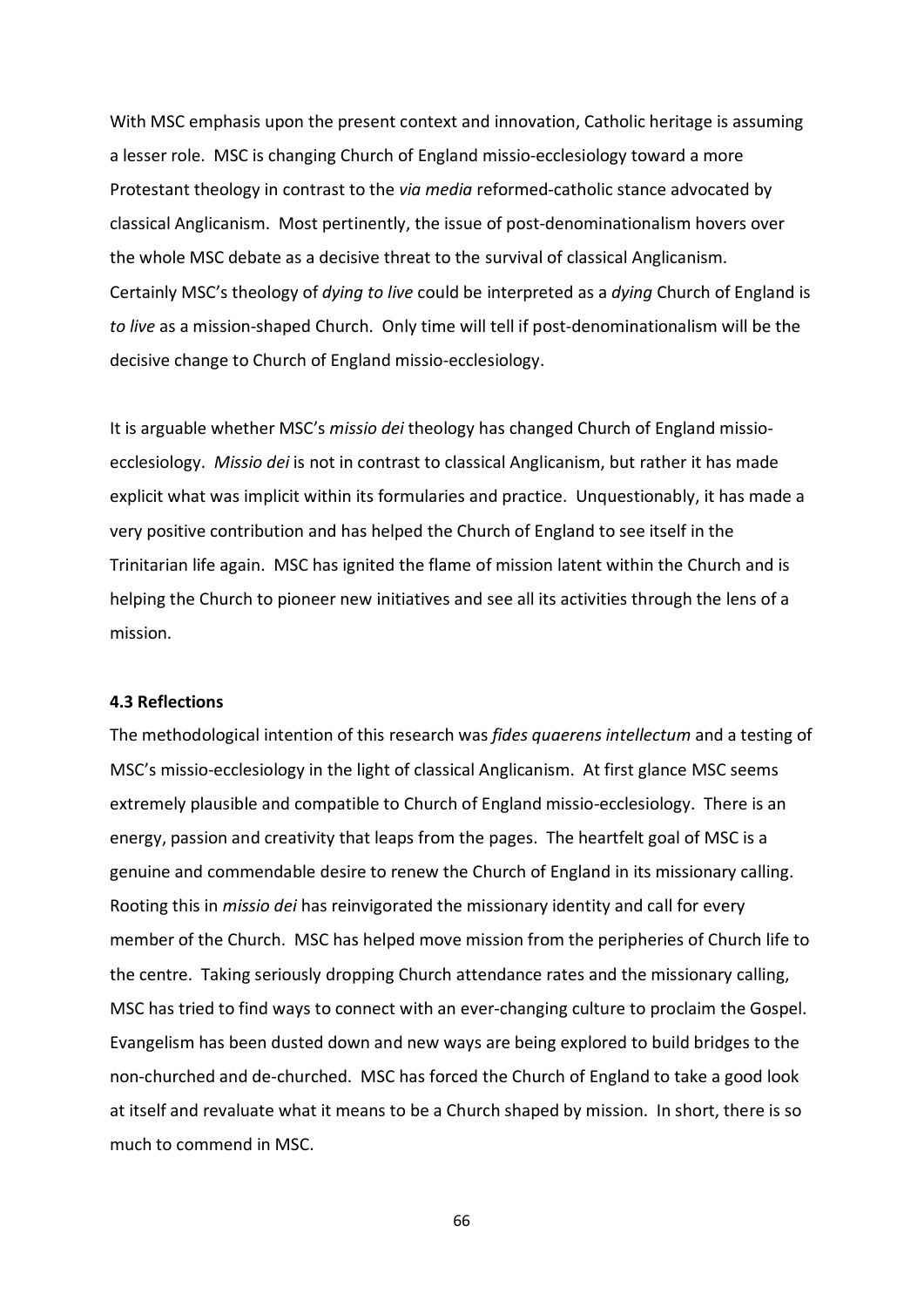While supporting these positive contributions, an apophatic tone deployed in this research as a way to unravel some of MSC's theological inner tensions and irresolutions. In its enthusiasm to re-energise the Church of England for the  $21<sup>st</sup>$  Century, MSC has arguably overcompensated at the cost of losing and/or changing some innately Anglican principles. Whether this is welcomed or resisted is part of the ongoing discussion. Perhaps there is a middle-way, which can maintain the missionary fervour of MSC while incorporating the wisdom of classical Anglicanism – a re-inhabitation of the classical Anglican way, while keeping afresh the missionary call. How this might take shape could be the subject of a follow-up study. For example, this could take the form of a new research which considers how classical Anglicanism might help shape a Church of England for mission in the 21<sup>st</sup> Century. Some of the areas for consideration in this study might include a: Contemplation of the classical Anglican synthesis as an effective source, theological method and practice; Continued theological reflection about reformed-catholic Anglican missio-ecclesiology and how this could be expressed in the  $21<sup>st</sup>$  Century Church; Revisiting of the mixed economy in the light of Anglican identity and whether Fresh Expressions are churches or mission outreaches; Clarification of the differences between Church Plants Fresh Expressions and Fresh Expressions as special services and/or mission initiates; Re-evaluation of the difference between Fresh Expressions and proclaiming afresh; Reflection on whether ineffectiveness of some parish-based mission is due to other factors other than structural;<sup>[323](#page-66-0)</sup> Development of a more integrated view of mission and ministry;<sup>[324](#page-66-1)</sup> Provision of a more balanced formation of ministers nurtured in classical Anglican traditions<sup>[325](#page-66-2)</sup> alongside pastoral training that equips for mission and ministry; Consideration of the differences between a "Godward as well as a 'humanward' orientation in mission":<sup>[326](#page-66-3)</sup> Review of the principle *lex orandi, lex credendi* in shaping faith and order.; In summary, a vision of a deep Church which re-imagines in memory and hope, in tradition and mission, and in an ongoing conversation of a past *living* to build the future.<sup>[327](#page-66-4)</sup>

<span id="page-66-0"></span><sup>323</sup> Avis, *Book review*, 55.

<span id="page-66-1"></span><sup>324</sup> See for example how mission is integrated with ministry in some of the ecumenical documents, such as the Porvoo Common Statement (1993), *Together in Mission and Ministry* [\(http://www.porvoochurches.org/whatis/resources-0201-english.php\)](http://www.porvoochurches.org/whatis/resources-0201-english.php), visited 10/05/11. Also Avis, *A Ministry Shaped by Mission* (London, T&T Clark International, 2005).

<span id="page-66-2"></span><sup>&</sup>lt;sup>325</sup> For example, studying the Anglican divines, the Historic Formularies, key Anglican documents, Canon law, Anglican history and theology, and Anglican liturgical formation, etc.<br><sup>326</sup> Avis, *A Ministry Shaped by Mission* (London, T&T Clark International, 2005), 1.

<span id="page-66-4"></span><span id="page-66-3"></span><sup>327</sup> After Avis, *Identity of Anglicanism,* 183.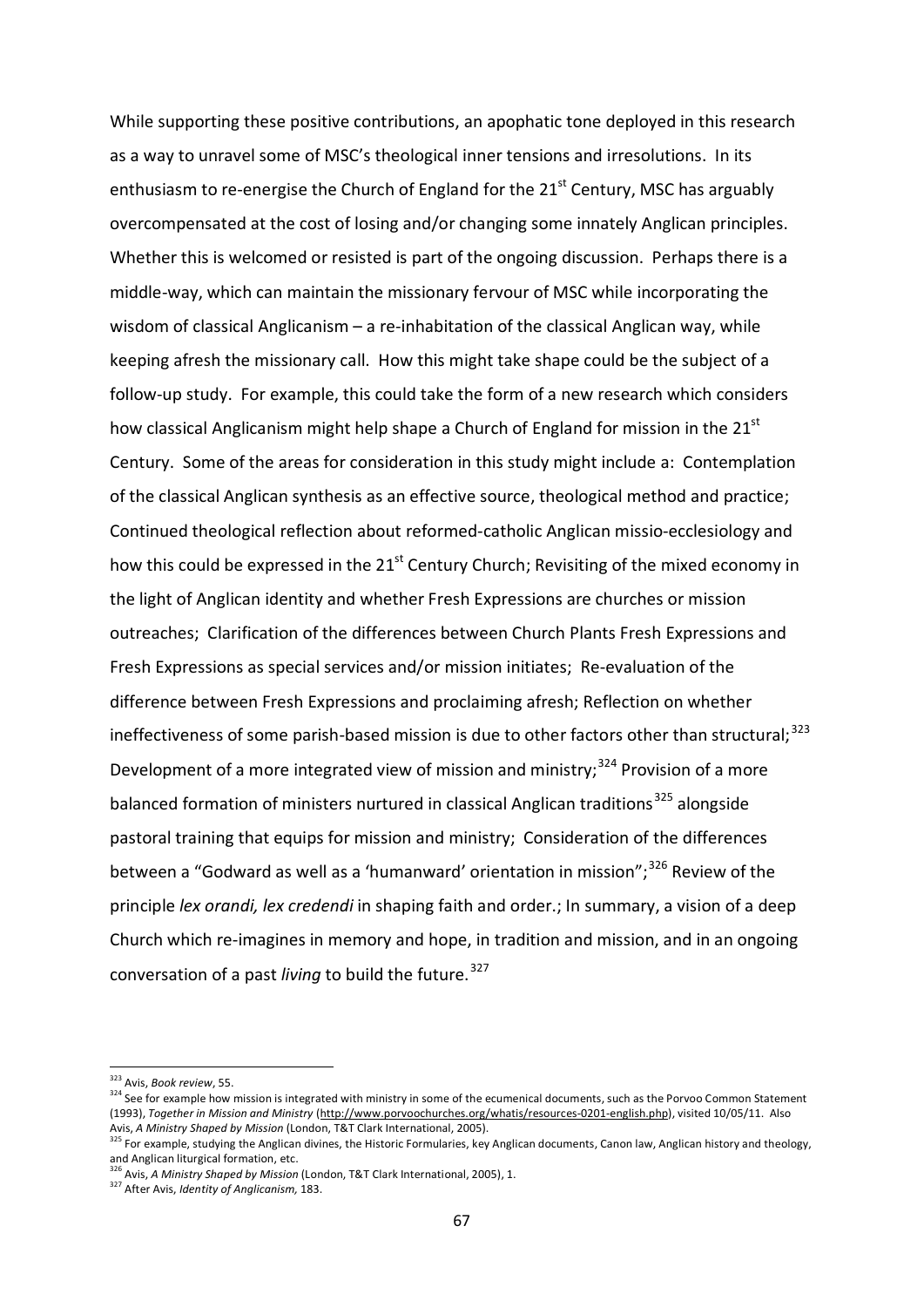# *5.0 Bibliography*

# **5.1 Books**

*\*All quotes from the Holy Bible are from the New Revised Standard Version.*

Ahonen, Risto, A., *Mission in the New Millennium: Theological Grounds for World Mission* (Helsinki, Hakapaino, 2000 translated in 2009).

Anderson, Allan, *An Introduction to Pentecostalism* (Cambridge, Cambridge Press, 2004).

- Anderson, Ray S., *An Emergent Theology for Emerging Churches* (Oxford, The Bible Reading Fellowship, 2007).
- Avis, Paul, *A Ministry Shaped by Mission* (London, T&T Clark International, 2005).
- Avis, Paul, *Beyond the Reformation?* (London, T&T Clark, 2<sup>nd</sup> Edition 2008).
- Avis, Paul, *Reshaping Ecumenical Theology* (London, T&T Clark International, 2010).
- Avis, Paul, *The Anglican Understanding of the Church* (SPCK, London. 2<sup>nd</sup> Edition 2002).
- Avis, Paul, *The Identity of Anglicanism: Essentials of Anglican Ecclesiology* (London, T&T Clark International, 2008).
- Ballard, Paul and Pritchard, John, *Practical Theology in Action: Christian Thinking in the Service of Church and Society* (London, Society for Promoting Christian Knowledge, 2<sup>nd</sup> Edition 2006).
- Bartlett, Alan, *A Passionate Balance: The Anglican Tradition* (London, Darton, Longman and Todd Ltd., 2007).
- Bauckham, Richard and Drewery, Benjamin (eds.), *Scripture, Tradition and Reason: A Study in the Criteria of Christian Doctrine* (London, T&T Clark International, 1998).
- Bayes, Paul and Sledge, Tim, *Mission-shaped Parish: Traditional Church in a Changing Context* (London, Church House Publishing, 2<sup>nd</sup> Edition 2009).
- Bayes, Paul, *Mission-shaped Church: Building Missionary Values* (Cambridge, Groove Books Limited, 2004).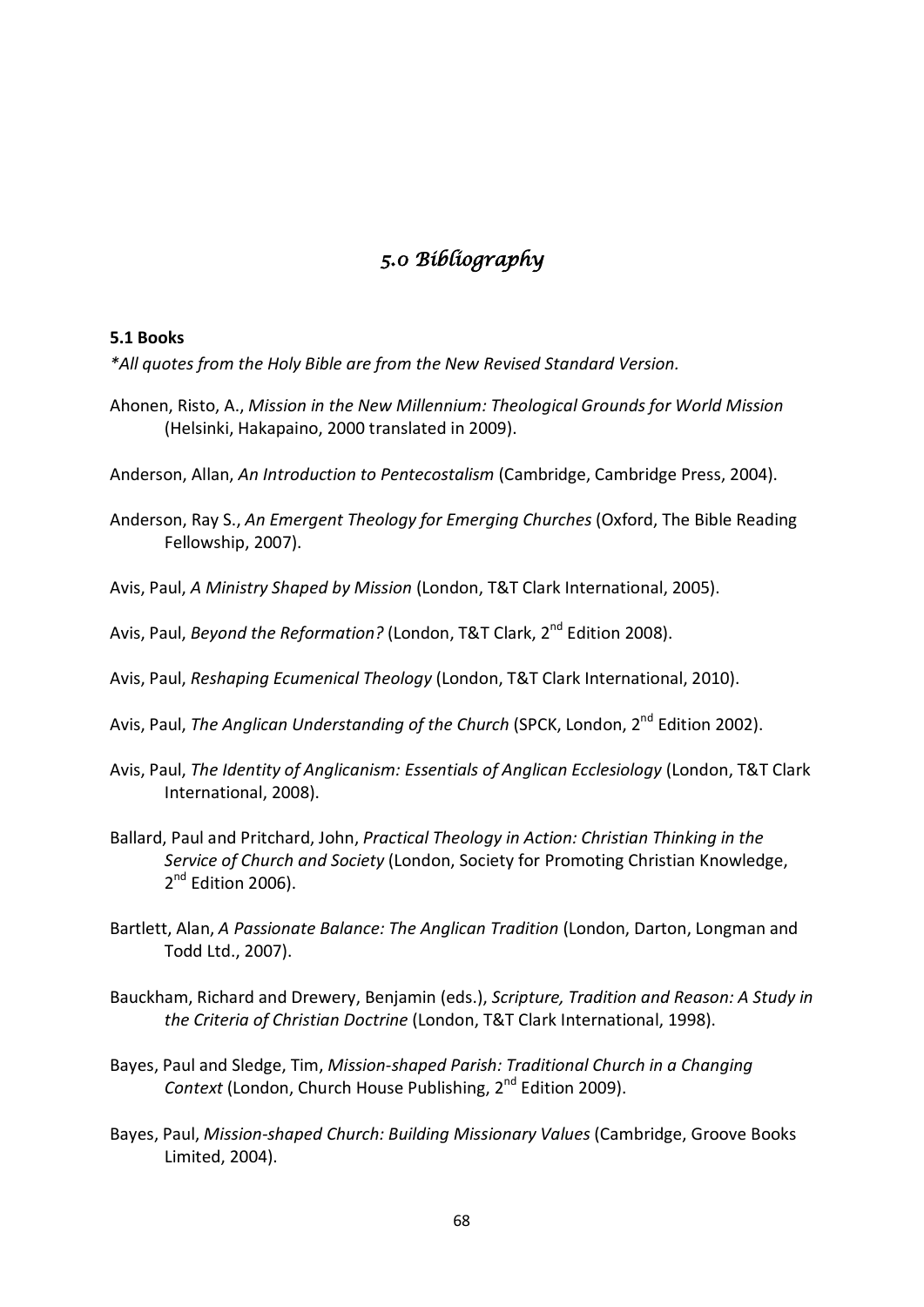- Belcher, Jim, *Deep Church: A Third Way beyond Emerging and Traditional* (Downers Grove, InterVarsity Press, 2009).
- Bevans, Stephen B. and Schroeder, Roger P., *Constants in Context: A Theology of Mission for Today* (New York, Orbis Books, 2004).
- Bevans, Stephen B., *Models of Contextual Theology* (New York, Orbis Books, 5th Edition 2009).
- Board of Mission Working Party on Church Planting, *Breaking Ground: Church Planting in the Church of England* (London, Church House Publishing, 1994).
- Bosch, David, *Transforming Mission: Paradigm Shifts in Theology of Mission* (Orbis Books, New York, 24<sup>th</sup> Edition 2008).
- Church of England Report of the Review of the Dioceses, Pastoral and related issues with Toyne, Peter (Chair), *A Measure for Measure: In Mission and Ministry* (London, Church House Publishing, 2004).
- Church of England, *Eucharistic Presidency: A Theological Statement by the House of Bishops of the General Synod* (London, Church House Publishing, 1997).
- Church of England's Mission and Public Affairs Council with Cray, Graham (Chair), *Missionshaped Church: Church Planting and Fresh Expressions of Church in a Changing Context* (London, Church House Publishing, 2004).
- Congar, Yves O.P. *The Meaning of Tradition* (San Francisco, Ignatius Press, 2004).
- Croft Steve and Mobsby Ian (eds.), *Ancient Faith Future Mission: fresh expressions in the sacramental tradition* (Norwich, Canterbury Press, 2009).
- Croft, Steven (ed.), *Evangelism in a Spiritual Age: Communicating faith in a changing culture* (London, Church House Publishing, 2005).
- Croft, Steven (ed.), *Mission-shaped Questions: Defining Issues for Today's Church* (London, Church House Publishing, 2008).
- Crouter, Richard (ed.), *Friedrich Scheiermacher: On Religion: Speeches to its cultural despisers* (Cambridge, Cambridge University Press, 2003).
- Davie, Martin, *A Guide to The Church of England* (London, Mowbray, 2008).
- Davison, Andrew and Milbank, Alison, *For the Parish: A Critique of Fresh Expressions* (London, SCM Press, 2010).
- Dormor, Duncan, McDonald, Jack and Caddick, Jeremy, *Anglicanism: The Answer to Modernity* (London, Continuum, 2nd Edition 2005).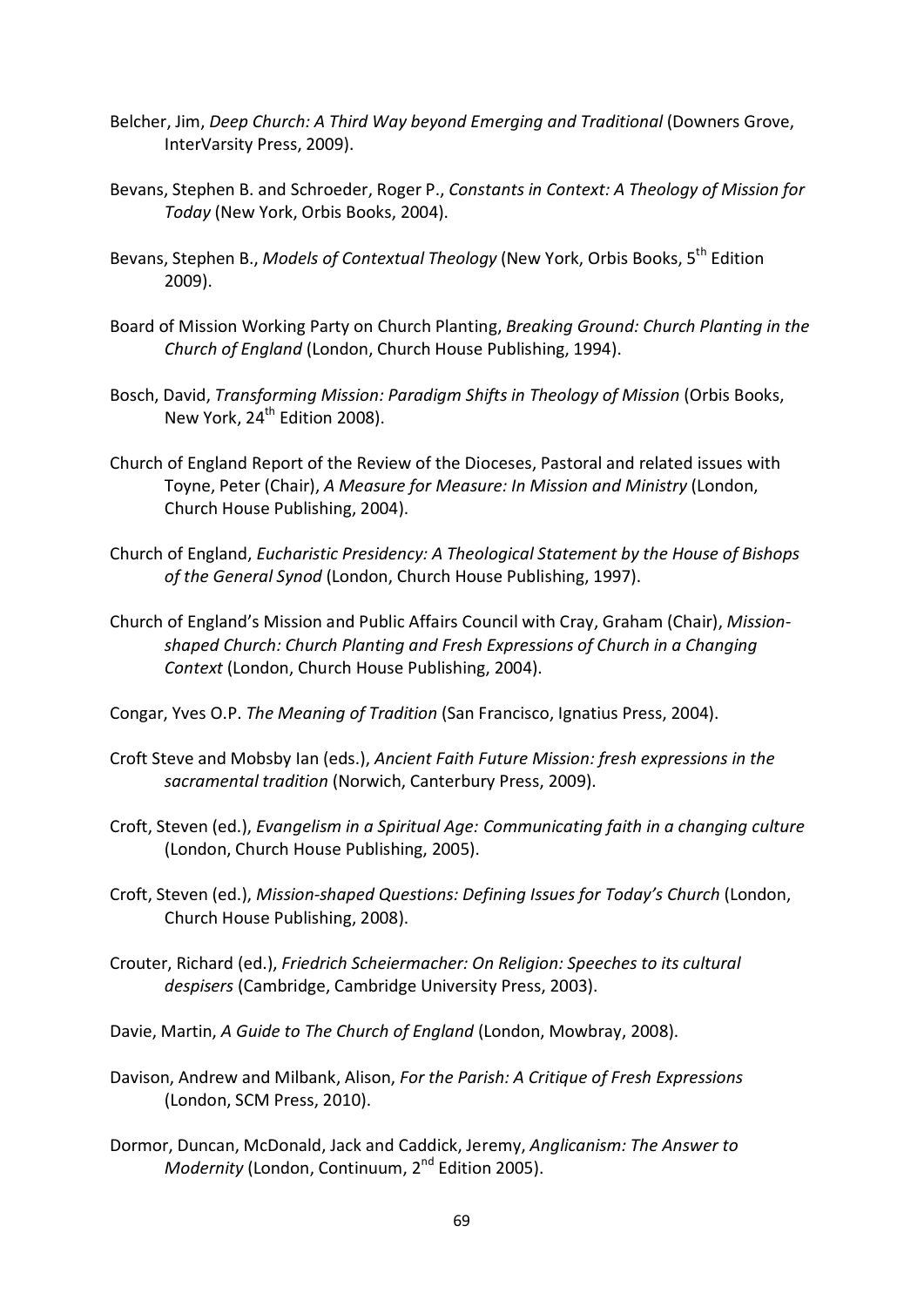Dulles, Cardinal Avery, *Models of the Church* (New York, Doubleday, 5th Edition 2002).

- Edwards, David L., *What Anglicans Believe in the Twenty-first Century* (London, Continum, 3rd Edition 2002).
- Engelsviken, Tormod, Ernst Harbakk, Rolv Olsen, and Thor Standenæs (eds.), *Mission to the world: communicating the Gospel in the 21st century* (Oxford, Regnum, 2008).
- Giles, Richard, *How to be an Anglican* (Norwich, Canterbury Press Norwich, 2<sup>nd</sup> Edition 2003).
- Guder, Darrell, L., *Missional Church: A Vision for the Sending of the Church in North America* (Grand Rapids, Eerdmans Publishing Co., 1998).
- Gunton, Colin, *The Cambridge Companion to Christian Doctrine* (Cambridge, Cambridge Univeristy Press, 1997).
- Gutierrez, Gustavo *A Theology of Liberation: History, Politics and Salvation* (Maryknoll, Orbis Books, Firth Edition 1973).
- Hannford, Robert (ed.), *The Future of Anglicanism: Essays on Faith and Order* (Herefordshire, Fowler Wright Books, 1996).
- Hart, Trevor, *Faith Thinking: The Dynamics of Christian Theology* (Eugene, SPCK, 1995).
- Hollinghurst, Steve, *Mission-shaped Evangelism: Gospel in Contemporary Culture* (London, Canterbury Press, 2010).
- Hope, Susan, *Mission-shaped Spirituality: The Transformation Power of Mission* (London, Church House Publishing, 2007).
- Huges, Gerald W., *God of Surprises*, (London, Darton, Longman and Todd Ltd, Third Edition 2008).
- Hull, John, M., *Mission-shaped Church: A Theological Response* (London, SCM Press, 2006).
- Jenson, Robert W., *Systematic Theology Volume 1: The Triune God* (Oxford, Oxford University Press, 1997).
- Jenson, Robert W., *Systematic Theology Volume 2: The Works of God* (Oxford, Oxford University Press, 1999).
- Kirk, Andrew, J., *What is Mission: Theological Explorations* (London, Darton, Longman and Todd Ltd, 1999).
- Kuhn, Thomas S., *The Structure of Scientific Revolutions* (Chicago, The University of Chicago Press, 1970).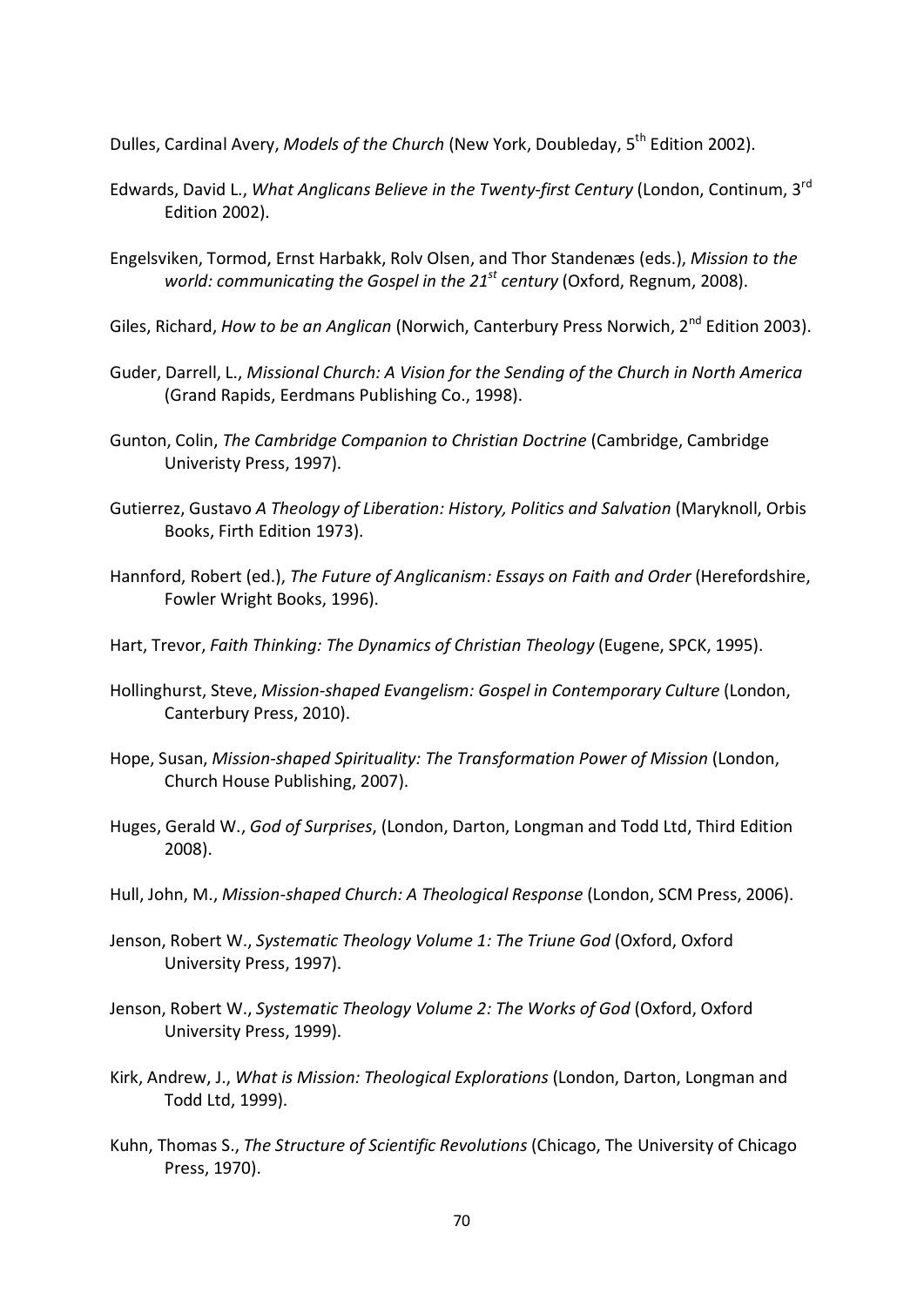Küng, Hans, *The Church* (Tunbridge Wells, Search Press Limited, 9<sup>th</sup> Edition 1986).

- Lindbeck, George *The Nature of Doctrine: Religion and Theology in a Postliberal Age* (Louisville, Westminster John Knox Press,  $2^{nd}$  Edition 2009).
- Lings, George and Hopkins, Bob, *Encounters on the Edge: Mission-shaped Church: The Inside and Outside View* (Sheffield, The Sheffield Centre, 2004).
- Livingston, James C. and Fiorenza, Francis Schüssler (eds.), *Modern Christian Thought: The Twentieth Century* (Minneapolis, Fortress Press, 2006).
- Livingstone, James C., Modern *Christian Thought* (Minneapolis, First Fortress Press Publications, 2006).
- Mayo, Bob, Savage, Sara and Collins, Sylvie, *Ambiguous Evangelism* (London, Society for Promoting Christian Knowledge, 2004).

McGrath, Alister E., *Christian Theology: An Introduction* (Oxford, Blackwell Publishing, 2001).

McGrath, Alister, *Luther's Theology of the Cross* (Oxford, Blackwell Publishing, 1990).

McGrath, Alister, *The Genesis of Doctrine: A Study in the Foundation of Doctrinal Criticism* (Cambridge, Regent College Bookstore, 2nd Edition 1997).

McGrath, Alister, *The Renewal of Anglicanism* (London, SPCK, 2nd Edition 1994).

McGraven, Donald, A., *Understanding Church Growth* (Grand Rapids, Eerdmans Publishing  $Co., 3<sup>rd</sup>$  Edition 1990).

McLaren, Brian, *A Generous Orthodoxy* (Grand Rapids, Zondervan, 2004).

Middleton, Arthur, *Restoring the Anglican Mind* (Gateshead, Athenaeum Press Ltd., 2008).

Mobsby, Ian J., *Emerging and Fresh Expressions of Church: How are they Authentically Church and Anglican* (London, Moot Company Publishing, 2007).

Neill, Stephen, *Anglicanism* (London, Mowbray & Co Ltd., 4th Edition 1977).

- Nelstrop, Louise and Percy, Martyn (eds.), *Evaluating Fresh Expressions: Explorations in Emerging Church: Responses to the Changing Face of Ecclesiology in the Church of England* (London, Canterbury Press, 2008).
- Newbigin, Lesslie, *Trinitarian Doctrine for Today's Mission* (Eugene, Wipf and Stock Publishers, 1988).

Newman, John Henry, *An Essay on the Development of Christian Doctrine* (Indiana,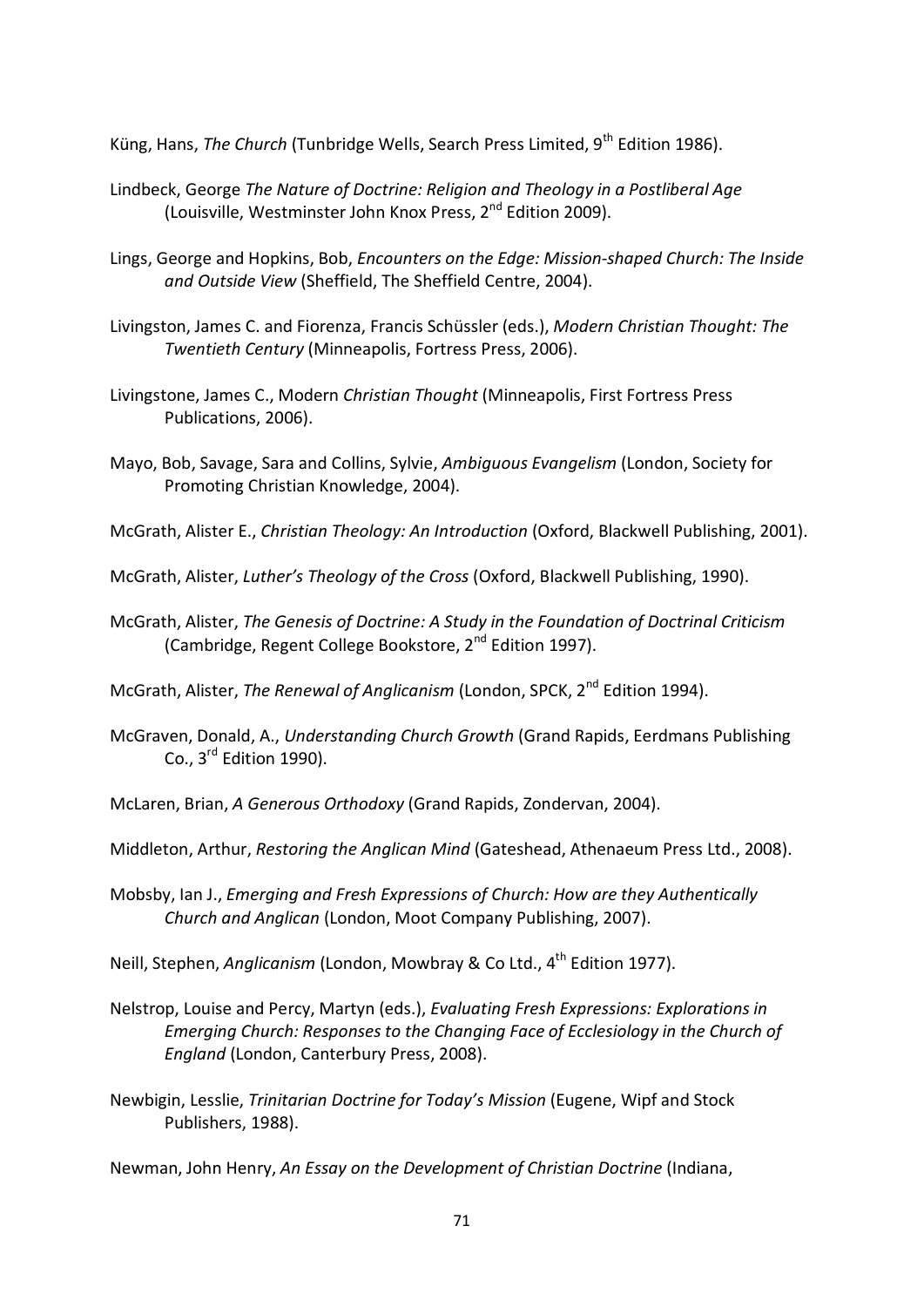University of Norte Dame Press, 6<sup>th</sup> Edition 1989).

- Nouwen, Henri J.M., *Bread for the Journey: Reflections for every Day of the Year* (London, Darton, Longman and Tood Ltd., 1996).
- Pickstock, Catherine, *After Writing: On the Liturgical Consummation of Philosophy* (Oxford, Blackwell Publishers Ltd, 1998).
- Podmore, Colin, *Aspects of Anglican Identity* (London, Church House Publishing, 2005).
- Ramsey, Michael, *The Anglican Spirit* (New York, Church Publishing Incorporated, 2004).
- Ramsey, Michael, *The Gospel and the Catholic Church* (Peabody, Hendrickson Publishers Marketing, 2<sup>nd</sup> Edition 2009).
- Rowell, Geoffrey and Hall, Christine, *The Gestures of God: Explorations in sacramentality* (London, Continuum, 2004).
- Rowell, Geoffrey and Williams, Rowan (eds.), *Love's Redeeming Work: The Anglican Quest for Holiness* (Oxford, Oxford University Press, 2003).
- Savage, Sara, Sylvie, Collins-Mayo, Mayo, Bob, with Gray, Graham, *Making Sense of Generation Y: the World View of 15-25-year-olds* (London, Church House Publishing, 2006).
- Schmemann, Alexander, *For the Life of the World* (New York, St. Vladimir's Seminary Press, 2<sup>nd</sup> Edition Revised 1973).
- Stone, Matt, *Fresh Expressions of Church: Fishing Nets or Safety Nets?* (Cambridge, Groove Books Ltd., 2010.
- Sykes, Stephen, Booty, John, and Knight, Jonathan (eds.), *The Study of Anglicanism* (London, SPCK, Fifth Edition, 2004).
- Sykes, Stephen, *Unashamed Anglicanism* (London, Darton, Longman & Todd Ltd., 2nd Edition 1996).
- The Archbishop's Council, *Common Worship: Services and Prayers for the Church of England*, (London, Church House Publishing, 2000).
- Tomlin, Graham, *The Provocative Church* (London, SPCK, 3rd Edition, 2008).
- Wakefield, Gavin, *Holy Places, Holy People* (Oxford, Lion Hudson plc, 2008).
- Walker, Andrew and Bretherton, Luke, *Remembering our Future: Explorations in Deep Church* (Milton Keynes, Paternoster, 2007).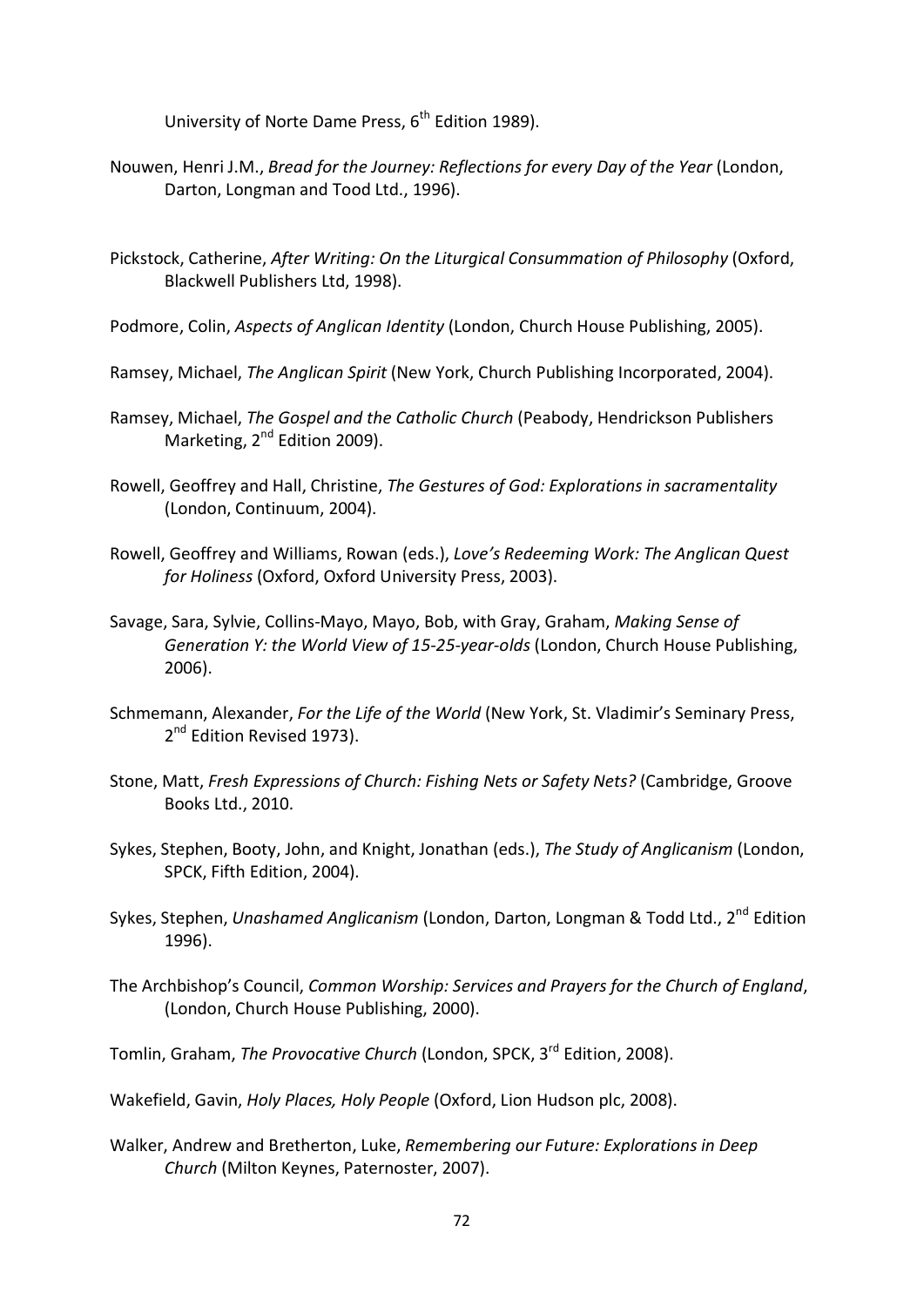Ward, Pete, *Liquid Church* (Carlisle, Paternoster Press, 4<sup>th</sup> Edition 2005).

Warren, Robert, *Being human, Being Church* (London, Marshall Pickering, 1995).

- Warren, Robert, *The Healthy Churches Handbook: A Process for Revitalising your Church* (London, Church House Publishing, 2004).
- Williams, Rowan, *Anglican Identities* (Lanham, A Cowley Publications Book, 2003).

Williams, Rowan, *On Christian Theology* (Oxford, Blackwell Publishing, 2000).

## **5.2 Journals**

- Avis, Paul, 'Book Review Mission-shaped Church: Church planting and fresh expressions of Church in a changing context' in *Modern Believing* (Volume 46, No. 2, April 2005), 53- 56.
- Duraisingh, Christopher, 'From Church-shaped Mission to Mission-shaped Church' in *Anglican Theological Review* (Volume 92, No. 1, 2010), 7-28.
- Foord, Martin, 'Recent Directions in Anglican Ecclesiology' in *Churchman* (Volume 115, Issue 4, Winter 2001), 316-349.
- Lambert, Byron C., 'Reflections on Hans Küng's Theology for the Third Millennium' in *Modern Age* (Volume 33, No. 2, Summer, 1990), 157-164.
- Reim, Roland, 'Mission-shaped Church: An Emerging Critique' in Ecclesiology (Volume 3, No. 1, 2006), 125-139.
- Seter David A. Van & Field Richard H.G., 'The Evolution of Leadership Theory' in *Journal of Organizational Change Management* (Volume 3, 1990), 29-45.
- Spellers, Stephanie, *Church Awake: Becoming the Missional People of God* (Anglican Theological Review, Volume 92, No. 1, Winter 2010), 29-44.
- Torkelsen, Terje, 'Når samtale ikke fører fram. Utøvelse av ledelse i harde og nedbrytende personalkonflikter i Den norske kirke' in *Halvårsskrift for praktisk teologi* (Volume 2, 2006), 15-26.
- Williams, John, 'Twenty-first-century Shapes of the Church' in *Theology* (Volume 114, No. 2, March/April 2011), 108-119.

## **5.3 Unpublished Works**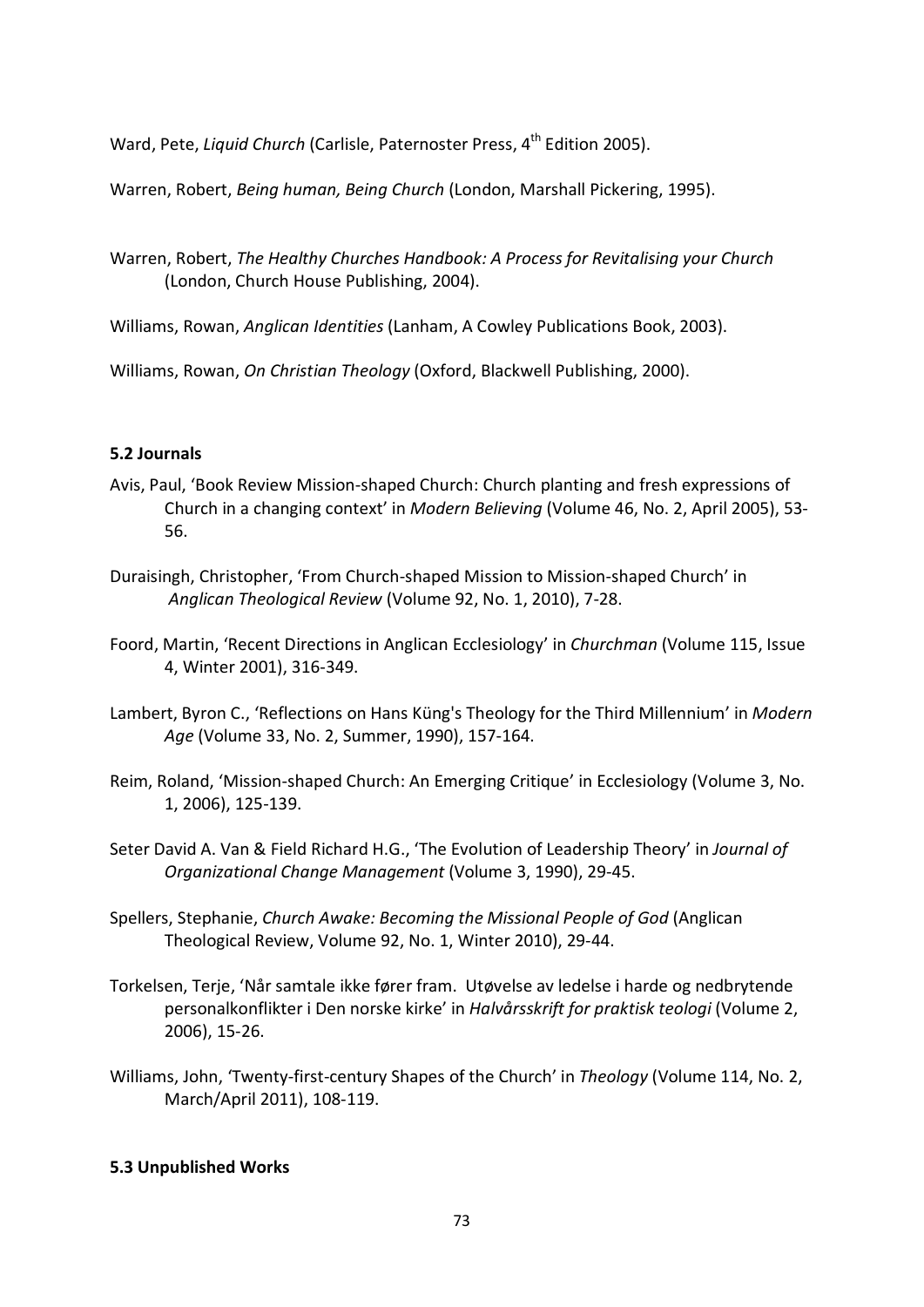Collinson, Mark, P.C., *Making a Dwelling in Europe: An Evaluation of the Nature of the Church of England in the European Continent* (Amsterdam, Vrije Universiteit, MA dissertation 2010).

Corrie, John, *Transforming Anglicanism: Elements of an Emerging Anglican Mission Paradigm* (Bristol, Trinity College, OCMS 2008).

## **5.4 Websites**

Anglican and Methodist Covenant,<http://www.anglican-methodist.org.uk/>

Anslem of Canterbury, *Proslogin, [http://academic.udayton.edu/michaelbarnes/Rel198-](http://academic.udayton.edu/michaelbarnes/Rel198-03/Readings/anselm.htm) [03/Readings/anselm.htm](http://academic.udayton.edu/michaelbarnes/Rel198-03/Readings/anselm.htm)*

Apostolic Constitution *Anglicanorum coetibus*: Providing for personal ordinariates for Anglicans entering into full communion with the Catholic Church, [http://www.vatican.va/holy\\_father/benedict\\_xvi/apost\\_constitutions/documents/hf\\_ben](http://www.vatican.va/holy_father/benedict_xvi/apost_constitutions/documents/hf_ben-xvi_apc_20091104_anglicanorum-coetibus_en.html)[xvi\\_apc\\_20091104\\_anglicanorum-coetibus\\_en.html](http://www.vatican.va/holy_father/benedict_xvi/apost_constitutions/documents/hf_ben-xvi_apc_20091104_anglicanorum-coetibus_en.html)

Cranmer Hall,<http://www.dur.ac.uk/cranmerhall/>

Forward in Faith, [http://www.forwardinfaith.com](http://www.forwardinfaith.com/)

Fresh Expressions of the Sacramental Tradition, [http://sacramental-fresh](http://sacramental-fresh-expressions.ning.com/)[expressions.ning.com/](http://sacramental-fresh-expressions.ning.com/)

Fresh Expressions,<http://www.freshexpressions.org.uk/>

Fulcrum: renewing the evangelical centre, [http://www.fulcrum-anglican.org.uk](http://www.fulcrum-anglican.org.uk/)

GAFCON[, http://www.gafcon.org/news/gafcon\\_final\\_statement/](http://www.gafcon.org/news/gafcon_final_statement/)

Giddings Philip (Chair) Mission and Public Affairs Council, *A Mixed Economy for Mission – the Journey so Far, Mission-Shaped Church: Follow Up* <http://www.churchofengland.org/media/39126/gs1761.pdf>

Hooker, Richard, *Of the Laws of Ecclesiastical Polity* <http://www.archive.org/details/oflawsofecclesia00hook>

Journal of John Wesley,<http://www.ccel.org/ccel/wesley/journal.vi.iii.v.html>

Mobsby, Ian, be(com)ing: a task for life, [http://www.ianmobsby.net/mobblog/?tag=for-the](http://www.ianmobsby.net/mobblog/?tag=for-the-parish)[parish](http://www.ianmobsby.net/mobblog/?tag=for-the-parish)

New Wine,<http://www.new-wine.org/>

Newman, John Henry, *The Via Media of the Anglican Church,* <http://www.newmanreader.org/works/viamedia/volume2/index.html>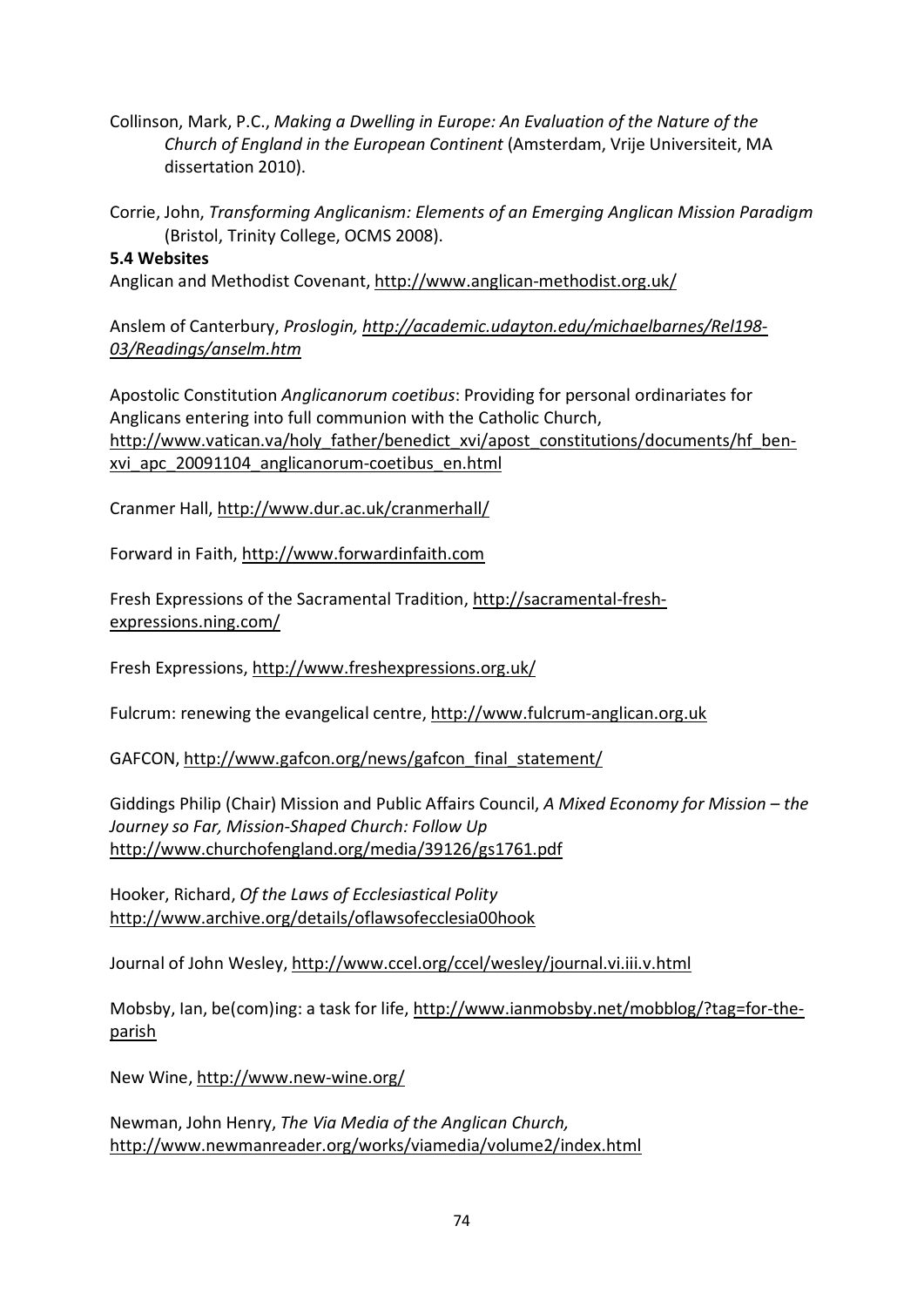Porvoo Common Statement (1993), *Together in Mission and Ministry,* <http://www.porvoochurches.org/whatis/resources-0201-english.php>

Raven, Charles, *Shadow Gospel: Revelation in the Theology of Rowan Williams* [http://anglicanspread.org/2009/04/shadow-gospel-revelation-in-the-theology-of-rowan](http://anglicanspread.org/2009/04/shadow-gospel-revelation-in-the-theology-of-rowan-williams/)[williams/](http://anglicanspread.org/2009/04/shadow-gospel-revelation-in-the-theology-of-rowan-williams/) 

Reform,<http://reform.org.uk/>

Sea of Change,<http://www.sofn.org.uk/index.html>

Share: Exploring Fresh Expressions of Church Together,<http://www.sharetheguide.org/>

The Anglican Communion Official Website,<http://www.anglicancommunion.org/> The Church of England, *General Synod: Report of Proceedings* 2010 Vol. 41, No.1., <http://www.churchofengland.org/media/40958/feb2010.pdf>

The Church of England,<http://www.churchofengland.org/>

The Society of Catholic Priests, [http://revpatrickcomerford.blogspot.com/2009/01/anglo](http://revpatrickcomerford.blogspot.com/2009/01/anglo-catholicism-relevant-after-175.html)[catholicism-relevant-after-175.html](http://revpatrickcomerford.blogspot.com/2009/01/anglo-catholicism-relevant-after-175.html)

Thinking Anglicans,<http://www.thinkinganglicans.org.uk/>

Wesley Study Centre<http://www.dur.ac.uk/wsc.online/>

Williams, Rowan, Archbishop of Canterbury official Website, [http://www.archbishopofcanterbury.org](http://www.archbishopofcanterbury.org/)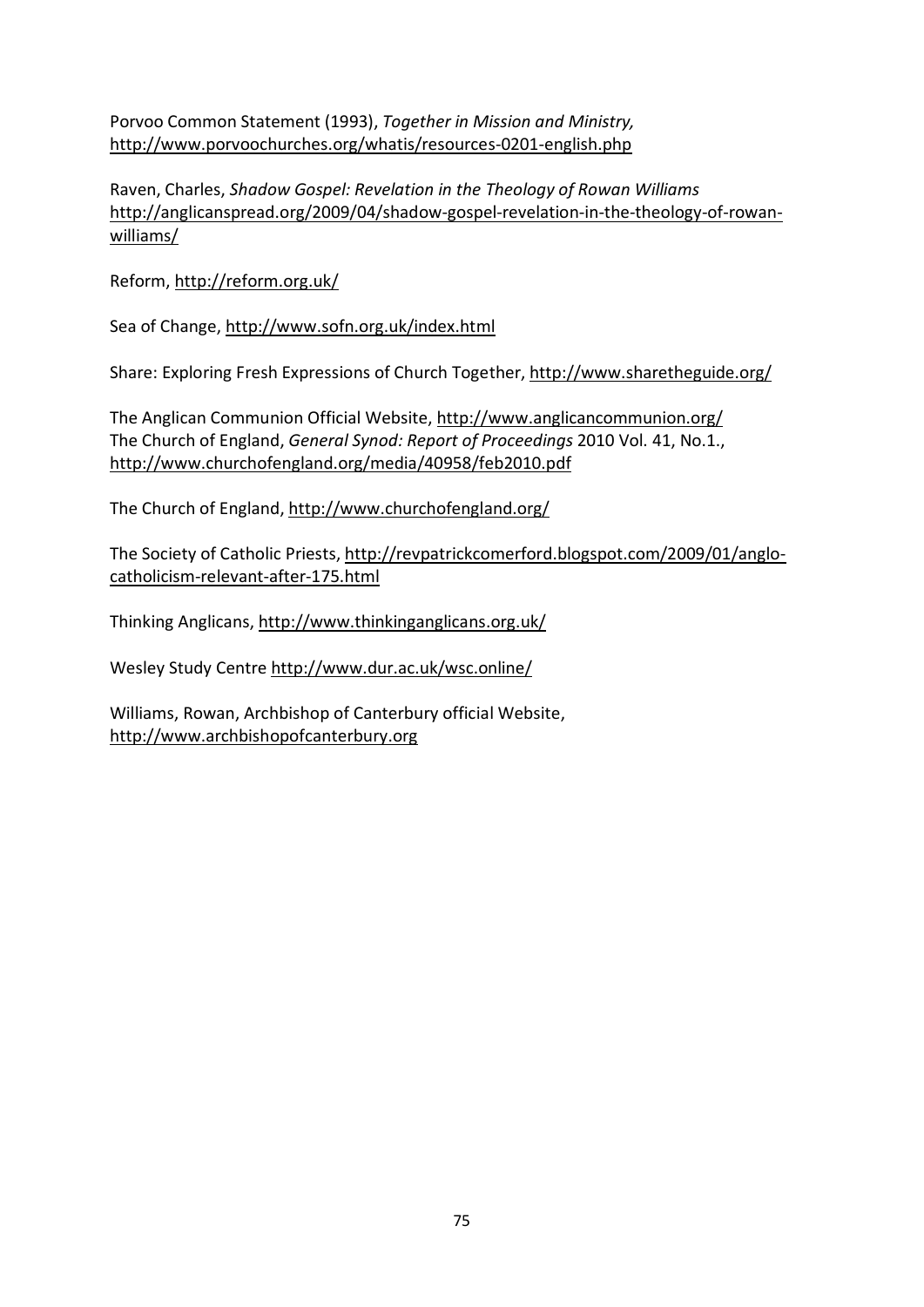# *6.0 Appendix*

### **6.1 Definition of Church of England and Anglican**

Often Anglican and Church of England are confused, and for good reason. The English word Anglican is derived from the Latin *Anglicanus* meaning "English".<sup>328</sup> The Church of England was "The church of the English people", *Ecclesia Anglorum*. In the seventh century, Pope Gregory the Great used *Ecclesia Anglorum* in his letters to Augustine of Canterbury.<sup>329</sup> *Ecclesia Angliae,* "the Church of England" is found in the writings of Anslem (11<sup>th</sup> Century). The expression *Ecclesia Anglicana* is used by Thomas à Becket in the 12<sup>th</sup> century, and Anglicana *Ecclesia* in the Magna Carta (1215).<sup>330</sup> These terms denoted the geographical region of the Catholic Church in England (and sometimes Wales), *Anglicana provincial*. With the breakaway of the Church in England from Roman control (1534), *Anglicana Ecclesia* came under the governance of the King (Henry VIII).<sup>331</sup> With the dawn of English expansion overseas and colonization (16<sup>th</sup> Century onwards) the English Church was exported abroad. Through this process of contextualisation, gradually the term "Church of England" needed redefining in the foreign soil.<sup>332</sup> Suggestions were Reformed Catholic, Episcopal, and Protestant Episcopal, yet the word Anglican won through in the end as the generic term for all of the churches.<sup>[333](#page-75-5)</sup> The Church of England is now part of a family of Anglican churches called the Anglican Communion (not the Anglican Church).

#### **6.2 Personal influences**

My background for wanting to write about Church of England mission-shaped ecclesiology has many interlocking aspects. At the age of 21 I became a Christian. The Church of England

l

<span id="page-75-1"></span><span id="page-75-0"></span><sup>&</sup>lt;sup>328</sup> Avis, *Identity of Anglicanism*, 19.<br><sup>329</sup> Ibid.

<span id="page-75-2"></span><sup>330</sup> Robert J. Wright, 'Anglicanism, *Ecllesia Anglicana*, and Anglican: An Easy on Terminology' in Sykes, *Unashamed Anglicanism* (London, Darton, Longman & Todd Ltd., 1996), 479.<br><sup>331</sup> Avis, *Identity of Anglicanism*, 20.

<span id="page-75-5"></span><span id="page-75-4"></span><span id="page-75-3"></span><sup>332</sup> For example, episcopacy was abolished in the Established Church of Scotland (1690), and those who remained loyal to the bishops became a separate free church "Scottish Episcopal Church". With the War of Independence in America, a General Convention agreed a constitution and canons for the "Protestant Episcopal Church of the United States" (known now as the Episcopal Church of the USA). For a more in-depth study of this development, see Colin Podmore, Aspects of Anglican Identity (London, Church House Publishing, 2005), 26-41.<br><sup>333</sup> As such, we can talk about Anglican mission-shaped ecclesiology, but more accur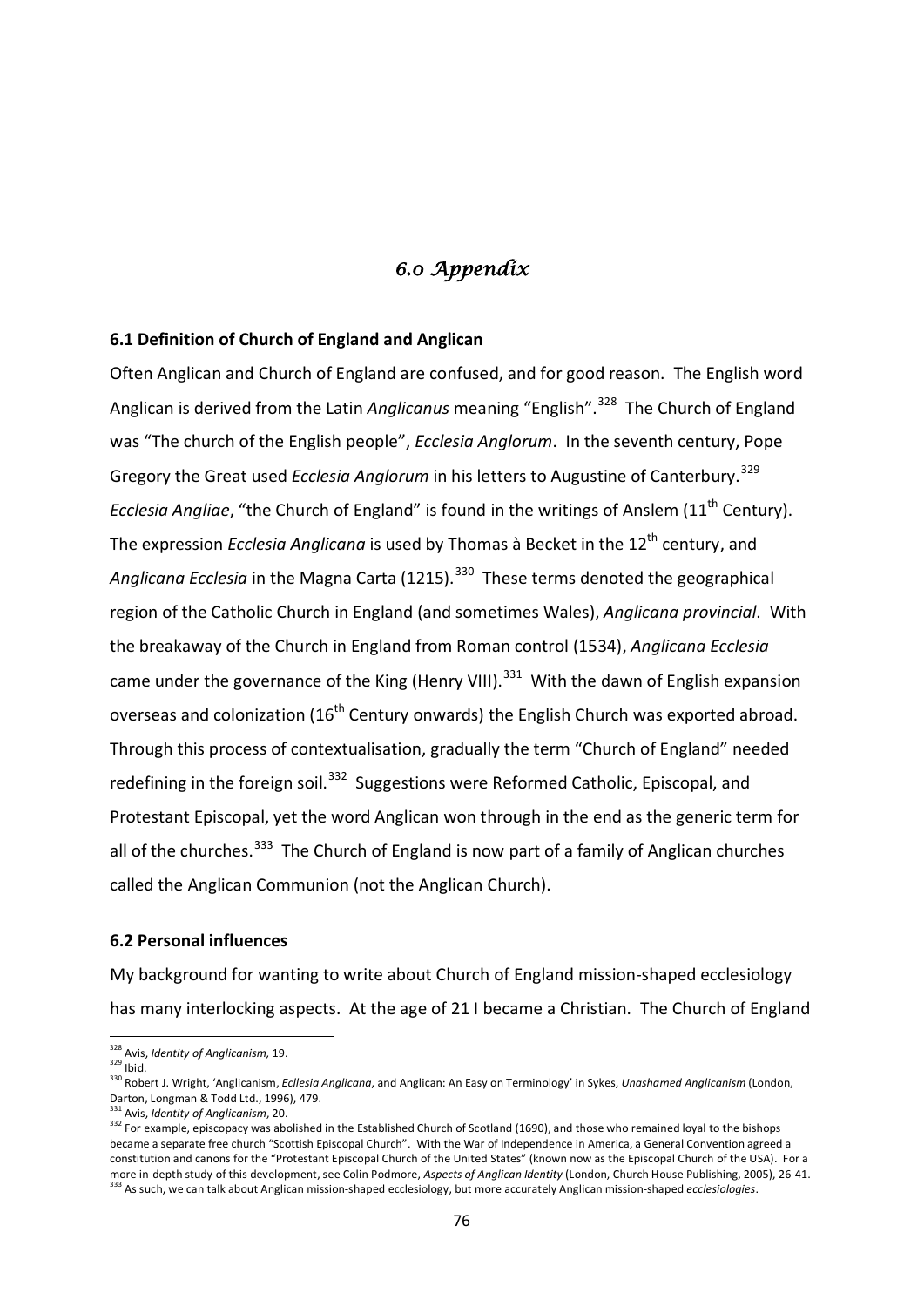became my mother church of discipleship (mainly shaped by the evangelical-charismatic wing). My radical conversion to the Christian faith left me with a profound thankfulness to God for his grace and mercy. I became an evangelist for Christ and was led into youth ministries. Mission was simply part of my identity and practice as a new Christian.

In my thirties I moved overseas to Israel/Palestine and completed discipleship and missionary training programmes through Youth with a Mission (YWAM). It was in Israel/Palestine that I began to be open to the rich tradition of the Church, as I explored different churches and sacred places. I became more rooted in Christian history. This gave me a profound sense of identity, that I was part of a family present and *past.* I connected with Deep Church. These seeds of discovery were later explored in more depth through my time at theological college.

During my studies I furthered my interest in the historical Church, for example, I explored Orthodoxy through a dissertation titled, "Why are Anglo-American Protestants becoming Orthodox?" As part of my MA Degree, I wrote essays on: "What authority does Tradition have as a source for Christian doctrine?" And, "Is the episcopate, according to the Fathers, the *esse* of the Church?" These studies and various conversations with fellow students and teachers, revealed the importance of Tradition in the shaping of Christian life. As one of my previous tutors writes, "We should not do ecclesiology (thinking theologically about the Church), without giving weight to the reality of the Church as it has been in history".<sup>[334](#page-76-0)</sup>

Alongside my interest in tradition, I have become acquainted with fresh expressions of Church, through college worship, church placements and later my curacy.<sup>[335](#page-76-1)</sup> For example, during my curacy, I was the team leader for a café service called "Thirst". This monthly Thirst café service was held in the church hall, whereupon we transformed the room into a café lounge. We addressed contemporary issues through art, drama, graphics, ritual, word,

l

<sup>334</sup> Bartlett, Alan, *A Passionate Balance: The Anglican Tradition* (London, Darton, Longman and Todd Ltd., 2007), 32.

<span id="page-76-1"></span><span id="page-76-0"></span><sup>335</sup> In the Church of England a curacy is part of the Initial Ministerial Education (IME) for training ministers and normally follows the completion of two to three years at theological college. A curacy is the second stage of ministerial training under the supervisory care of a senior priest and the Director of Training (acting on behalf of the bishop). According the Church of England, at its heart IME is: "Equipping and developing the **Church's ministers** in order that they might begin a ministry which may stimulate and enable the **whole Church** to participate more fully in the **mission of God** in the world." (Bold type theirs). See the Church of England official website, <http://www.churchofengland.org/clergy-office-holders/ministry/ministerial-education-and-development/initial-ministerial-education.aspx> (visited 17/03/11).